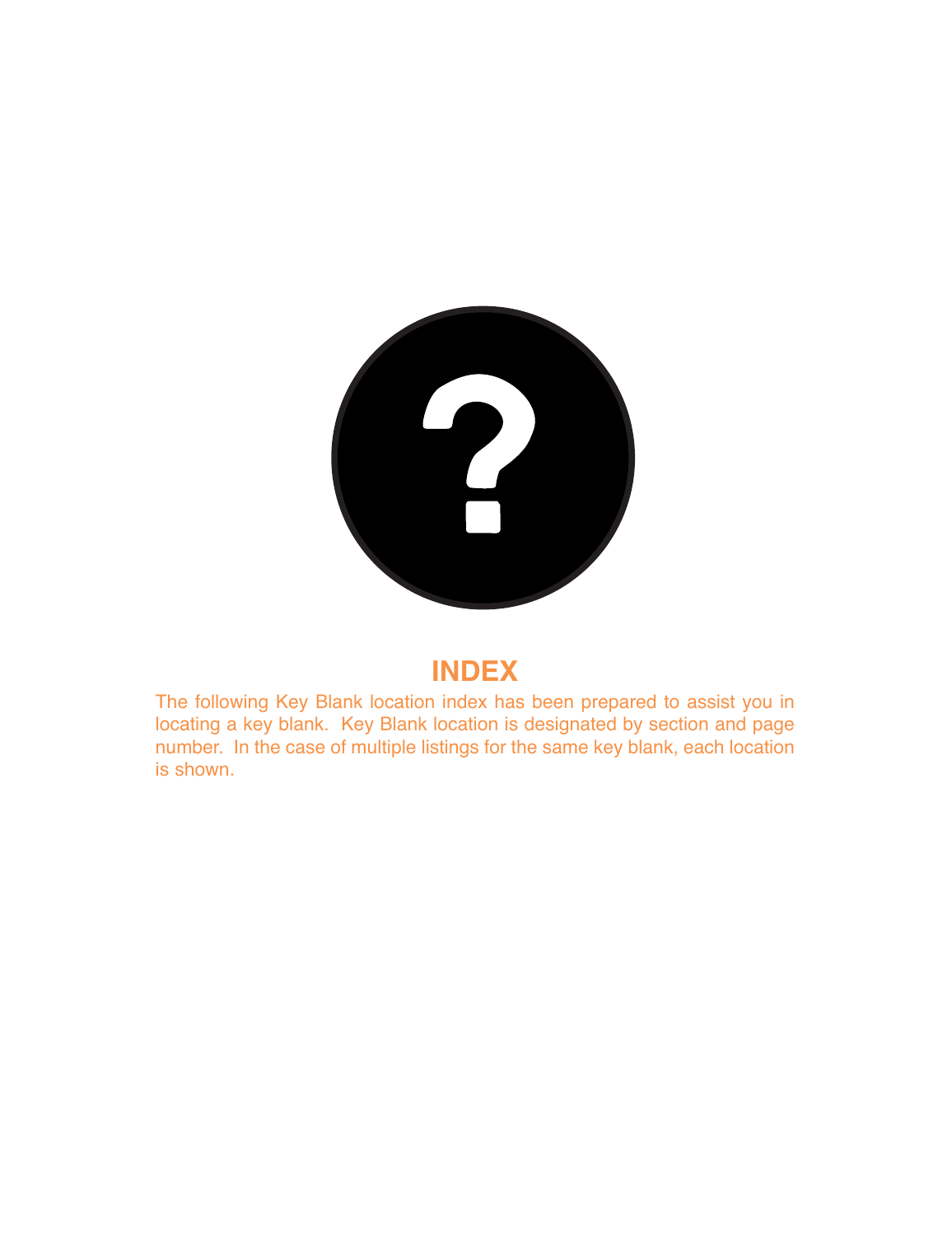

|              | <b>ILCO</b><br><b>Number</b> | Sec -<br>Page(s)                   | <b>ILCO</b><br><b>Number</b>         | Sec -<br>Page(s)                        | <b>ILCO</b><br><b>Number</b>       | Sec -<br>Page(s)             | <b>ILCO</b><br><b>Number</b>        | Sec -<br>Page(s)              |
|--------------|------------------------------|------------------------------------|--------------------------------------|-----------------------------------------|------------------------------------|------------------------------|-------------------------------------|-------------------------------|
|              | GM-A                         | 4B-5                               | BJ1R                                 | $3 - 11$                                | FC1                                | $3 - 24$                     | L <sub>1</sub> T                    | 3-32, 3-35                    |
|              | GM-B                         | 4B-5<br>4B-5                       | BKZ1                                 | 1-149, 3-8                              | FE <sub>1</sub><br>FF1             | $3 - 24$                     | L1TL<br>L <sub>1</sub> Y            | $3 - 32$<br>$3 - 37$          |
|              | GM-C<br>GM-D                 | 4B-5                               | BM1<br>BMW1                          | $1 - 86$<br>$1 - 11$                    | FIC1                               | $1 - 45$<br>$2 - 28$         | LA1                                 | 1-87, 1-115                   |
| <b>INDEX</b> | GM-E                         | 4B-5                               | BN <sub>1</sub>                      | $2 - 4$                                 | FL <sub>1</sub>                    | $2 - 26$                     | LAP1                                | $3 - 32$                      |
|              | GM-H                         | 4B-5<br>4B-5                       | BO <sub>1</sub>                      | 2-6, 2-31                               | FLR1<br>FS1                        | $3 - 25$                     | LB1                                 | $5-3$<br>$3 - 33$             |
|              | GM-J<br>GM-K                 | 4B-5                               | BR <sub>1</sub><br>BS1               | $3 - 13$<br>$3 - 13$                    | FSP1                               | $1 - 33$<br>$3 - 25$         | LC1<br>LD1                          | 2-39                          |
|              | <b>HARLOC</b>                | 4B-2                               | BT <sub>1</sub>                      | $3-9$                                   | FT1                                | $3 - 25$                     | LE1                                 | $3 - 32$                      |
|              | HO01-SVC<br>HO01T5           | $1 - 65$<br>$1 - 63$               | BU <sub>1</sub><br>BUR1              | 1-29, 1-49, 1-110<br>$3 - 13$           | FV1                                | 1-31, 1-74, 1-89, 1-92,      | LF1<br>LK1                          | $3 - 36$<br>$3 - 35$          |
|              | HOV01T5                      | $1 - 63$                           | BV1                                  | $3 - 13$                                | GA <sub>1</sub>                    | 1-141, 1-148, 3-37<br>$3-16$ | LN1                                 | $3-42$                        |
| page         | NI01T                        | $1 - 109$                          | BVA1                                 | $3-9$                                   | GAV1                               | $3 - 27$                     | LO <sub>1</sub>                     | 2-37, 2-41                    |
| 1            | <b>NI02T</b>                 | $1 - 109$                          | BY1                                  | $3 - 12$                                | GB1                                | $3 - 26$                     | LP1                                 | $3 - 34$                      |
|              | 1<br>1B                      | $2 - 70$<br>$7 - 1$                | BYA1<br>BZK1                         | $3-9$<br>$1 - 120$                      | GC1<br>GE1                         | $1 - 49$<br>$3 - 25$         | LP1R<br>LPB1                        | $3 - 34$<br>$3 - 34$          |
|              | 1K                           | 4B-2                               | C <sub>1</sub> S                     | $3 - 19$                                | GH <sub>1</sub>                    | $1 - 141$                    | LR1                                 | $3 - 32$                      |
|              | 1 <sup>N</sup>               | $2 - 70$                           | CB1                                  | $2 - 13$                                | GL <sub>1</sub>                    | $3 - 27$                     | LT1                                 | $3 - 35$                      |
|              | A1<br>AB1                    | $2 - 50$<br>$3-2, 3-17$            | CC <sub>1</sub><br>CD <sub>1</sub>   | 1-59, 2-9<br>$3 - 18$                   | GN <sub>1</sub><br>GR1             | $3 - 26$<br>$3 - 25$         | LU1<br>LWC1                         | 6B-2<br>$3 - 35$              |
|              | AD1                          | 1-7, 1-110, 1-148                  | CE1                                  | $3 - 14$                                | GRD1                               | $3 - 27$                     | LUV1                                | $1-53, 1-58$                  |
|              | AE1                          | $2 - 1$                            | CER1                                 | $3 - 14$                                | GT1                                | $1 - 88$                     | M <sub>1</sub>                      | $2 - 41$                      |
|              | AF1<br>AG1                   | $2 - 3$<br>$2 - 3$                 | CF1<br>CG1                           | $3 - 16$<br>1-32, 1-78, 1-110, 2-9      | GV1<br>GV <sub>1</sub> R           | $3 - 27$<br>$3 - 27$         | M1-PC<br>MAS1                       | $2 - 41$<br>$1 - 91$          |
|              | AG1R                         | $3-2$                              | CG1P-SI                              | $1 - 18$                                | GW1                                | $3 - 26$                     | MB1                                 | $3 - 38$                      |
|              | AGU1                         | $3-2$                              | CH <sub>1</sub> C                    | $2-3$                                   | HAW1                               | $2 - 30$                     | MCM1                                | $3-37$                        |
|              | AK1<br>AL1-BLK               | $3-2$<br>3-4, 3-39                 | CH <sub>1</sub> D<br>CL <sub>1</sub> | $2-3$<br>$2 - 10$                       | HD1<br>HF1                         | $1 - 64$<br>$ 1 - 96$        | ME1<br>MG1                          | $3-38$                        |
|              | <b>ALARM B1</b>              | $3 - 1$                            | CLB1                                 | $1 - 27$                                | HG1                                | $3 - 28$                     | MGM1                                | 1-15, 1-76, 1-146<br>$3 - 38$ |
|              | ALP1                         | $3 - 18$                           | CLP1                                 | 2-38                                    | HH <sub>1</sub>                    | $3 - 27$                     | MGM1R                               | $3 - 38$                      |
|              | AM1                          | $3-3$                              | CN <sub>1</sub>                      | $3 - 18$                                | HL1                                | $3 - 28$                     | MIT1                                | 1-24, 1-101                   |
|              | AP1<br>AR1                   | $2 - 2$<br>$2 - 7$                 | CO <sub>1</sub><br>CS <sub>1</sub>   | $2 - 13$<br>$3 - 15$                    | HN1<br><b>HO01-PT</b>              | $3 - 28$<br>$1-63$           | MIT1-P<br>MIT1-PC                   | 1-24, 1-101<br>1-24, 1-101    |
|              | AR1-PC                       | $2-1, 2-3$                         | CT1                                  | $3 - 14$                                | HO <sub>1</sub>                    | $2 - 7$                      | MN1                                 | $5 - 4$                       |
|              | 1A1A1                        | $2 - 1$                            | CTG1                                 | $3 - 17$                                | HOD1                               | $1-61$                       | MO <sub>1</sub>                     | $3 - 38$                      |
|              | 1A1B1<br>1A1C1               | 4B-1<br>4B-1                       | CVL1<br>CVL1R                        | $3 - 19$<br>$3 - 19$                    | HR1<br>HS1                         | $2 - 30$<br>$3 - 28$         | MON1<br>MR1                         | $3 - 38$<br>$2 - 44$          |
|              | 1A1D1                        | 4B-1                               | CW1                                  | $3 - 19$                                | HYD1                               | $1-59$                       | MW1                                 | $3 - 38$                      |
|              | 1A1DD1                       | $4B-1$                             | D <sub>1</sub> A                     | $3 - 19$                                | ID1                                | 2-32, 3-3, 3-50              | MZ1                                 | $1 - 92$                      |
|              | 1A1E1                        | $4B-1$                             | D <sub>1</sub> K                     | $3 - 19$                                | IF1<br>IF <sub>1</sub> R           | $3 - 29$                     | N1                                  | $2 - 48$                      |
|              | 1A1F1<br>1A1FM1              | 4B-1<br>4B-1                       | D <sub>1</sub> T<br>D <sub>1</sub> V | $3 - 19$<br>$3-19$                      | IG <sub>1</sub>                    | $3 - 29$<br>$3 - 29$         | NA1<br>NC <sub>1</sub>              | $2 - 45$<br>$2-44$            |
|              | 1A1G1                        | 4B-1                               | DB1                                  | $1 - 146$                               | IG1R                               | $3 - 29$                     | NCR1R                               | $2 - 45$                      |
|              | 1A1H1                        | 4B-1                               | DC <sub>1</sub>                      | 1-23, 1-55, 1-74, 1-101,                | IGS1                               | $3 - 28$                     | NE <sub>1</sub>                     | $1 - 106$                     |
|              | 1A1J1<br>1A1K1               | 4B-1<br>$4B-1$                     | DC1-P                                | 1-138.<br>1-23, 1-55, 1-74, 1-101, ILL1 | IL1                                | $2 - 36$<br>$2 - 36$         | NF <sub>1</sub><br>NH <sub>1</sub>  | $3 - 39$<br>2-1, 2-45         |
|              | 1A1L1                        | 4B-1                               |                                      | 1-138.                                  | IN <sub>1</sub>                    | 2-33                         | NL1                                 | $1 - 22$                      |
|              | 1A1M1                        | $4B-1$                             | DE1                                  | $2 - 20$                                | INS1                               | 3-29                         | NN <sub>1</sub>                     | $3 - 39$                      |
|              | 1A1Q1<br>1A1R1               | $4B-1$<br>4B-1                     | DD <sub>1</sub><br>DH <sub>1</sub>   | $3 - 19$<br>$1 - 31$                    | IS <sub>1</sub><br>IV <sub>1</sub> | $2 - 32$<br>$1 - 76$         | O <sub>1</sub> S<br>OL <sub>1</sub> | $3 - 56$<br>$2 - 49$          |
|              | 1A1TA1                       | 4B-1                               | DLP1                                 | $7 - 1$                                 | JG1                                | $3 - 30$                     | OPB1                                | $1 - 110$                     |
|              | 1A1WA1                       | $4B-1$                             | DN <sub>1</sub>                      | $3 - 19$                                | JH1                                | $3 - 30$                     | ORD1                                | $3-42$                        |
|              | 1A1WB1<br>1A1WC1             | 4B-1<br>$4B-1$                     | DO <sub>1</sub><br>DO <sub>1</sub> M | 2-22<br>$3 - 20$                        | JI1<br>$J$ 1R                      | $3 - 30$<br>$3 - 30$         | P1<br>PA <sub>1</sub>               | $2 - 49$<br>$1 - 114$         |
|              | 1A1WD1                       | $4B-1$                             | DO1S                                 | $1-14-$ , $3-20$                        | JN1                                | $3 - 31$                     | PE <sub>1</sub>                     | $1 - 11$                      |
|              | 1A1WE1                       | 4B-1                               | DO1SR                                | $3 - 20$                                | JO1                                | 3-30                         | PHA1                                | $2 - 50$                      |
|              | 1A1WG1<br>1A1WH1             | 4B-1<br>$4B-1$                     | DP <sub>1</sub><br>DT <sub>1</sub>   | $1 - 122$<br>$1 - 106$                  | JP1<br>JU1D                        | $3 - 29$<br>$3-9, 3-31$      | PJ1<br>PKR1                         | $3 - 30$<br>$2 - 49$          |
|              | 1A1WY1                       | $4B-1$                             | DW1                                  | $3-22$                                  | K1                                 | $2 - 38$                     | PL <sub>1</sub>                     | $3 - 19$                      |
|              | AS1                          | $3 - 4$                            | DXB1                                 | $2 - 21$                                | KA1                                | $1 - 78$                     | PO <sub>1</sub>                     | $3 - 40$                      |
|              | AT <sub>1</sub><br>ATA1      | $3-8$<br>$3-8$                     | DXC1<br>DXD1                         | $2 - 21$<br>$2 - 21$                    | KAB1<br>KB1                        | $3 - 31$<br>$2 - 38$         | PN1<br>PR <sub>1</sub>              | $1 - 49$<br>$1-7, 1-29$       |
|              | AU1                          | $3-3$                              | EA1                                  | 2-23                                    | KF1                                | $3 - 24$                     | PTKB1                               | 4B-1                          |
|              | AUS1                         | $3 - 8$                            | EC1                                  | $3-22$                                  | KFV1                               | 3-24, 3-28, 3-31, 3-43       | PU <sub>1</sub>                     | $2 - 50$                      |
|              | <b>B1</b><br>BA1             | 1-15, 1-49, 1-90, 1-100<br>$3 - 8$ | EE1<br>EL <sub>1</sub>               | $3-22$<br>$2 - 25$                      | KK1<br>KK1-P                       | 1-81<br>$1-81$               | PZ1<br>RA1                          | $3 - 39$<br>1-6               |
|              | BAS1                         | $3 - 8$                            | ER1                                  | $2 - 25$                                | KL1                                | $1-2, 1-96$                  | RC1                                 | 3-19, 3-32, 3-41              |
|              | BAU1                         | $2 - 4$                            | ERS1                                 | $3 - 22$                                | KM1                                | $1 - 115$                    | RD1                                 | $3-42$                        |
|              | BAU1R                        | $2 - 4$<br>$3 - 12$                | ES1                                  | 1-32, 3-23                              | KN <sub>1</sub><br>KP1             | $3 - 32$                     | RE1<br>REI1                         | $2 - 51$<br>$3 - 41$          |
|              | BC <sub>1</sub><br>BD1A      | $3 - 12$                           | ES1R<br>ET1                          | 1-32, 3-23<br>$3 - 23$                  | KS1                                | 1-120, 1-149<br>1-11, 3-32   | REI1R                               | $3 - 41$                      |
|              | BD1B                         | $3 - 12$                           | EVA1R                                | $3 - 23$                                | KW1                                | 2-23, 2-39, 2-49             | RG1                                 | $3 - 41$                      |
|              | BD1C                         | $3 - 12$                           | EX1                                  | 2-26, 3-45                              | KW1-BIG                            | $2 - 39$                     | RK1                                 | $3 - 43$                      |
|              | BD <sub>1</sub> D<br>BEL1    | $3 - 12$<br>$3-8$                  | EZ1<br>FA <sub>1</sub>               | 2-26, 2-41<br>$2 - 27$                  | KW1-PC<br>KYM1RP                   | 2-23, 2-39, 2-50<br>$1-85$   | RL1<br>RN <sub>1</sub>              | $3 - 42$<br>$3-42$            |
|              | BH <sub>1</sub>              | $1 - 89$                           | FAS1                                 | $3-24, 3-46$                            | L1                                 | $2 - 40$                     | RO1                                 | 2-31, 2-46                    |
|              | BJ1                          | $3 - 11$                           | FB1                                  | $1 - 33$                                | L <sub>1</sub> S                   | 3-32                         | RU1                                 | $2 - 52$                      |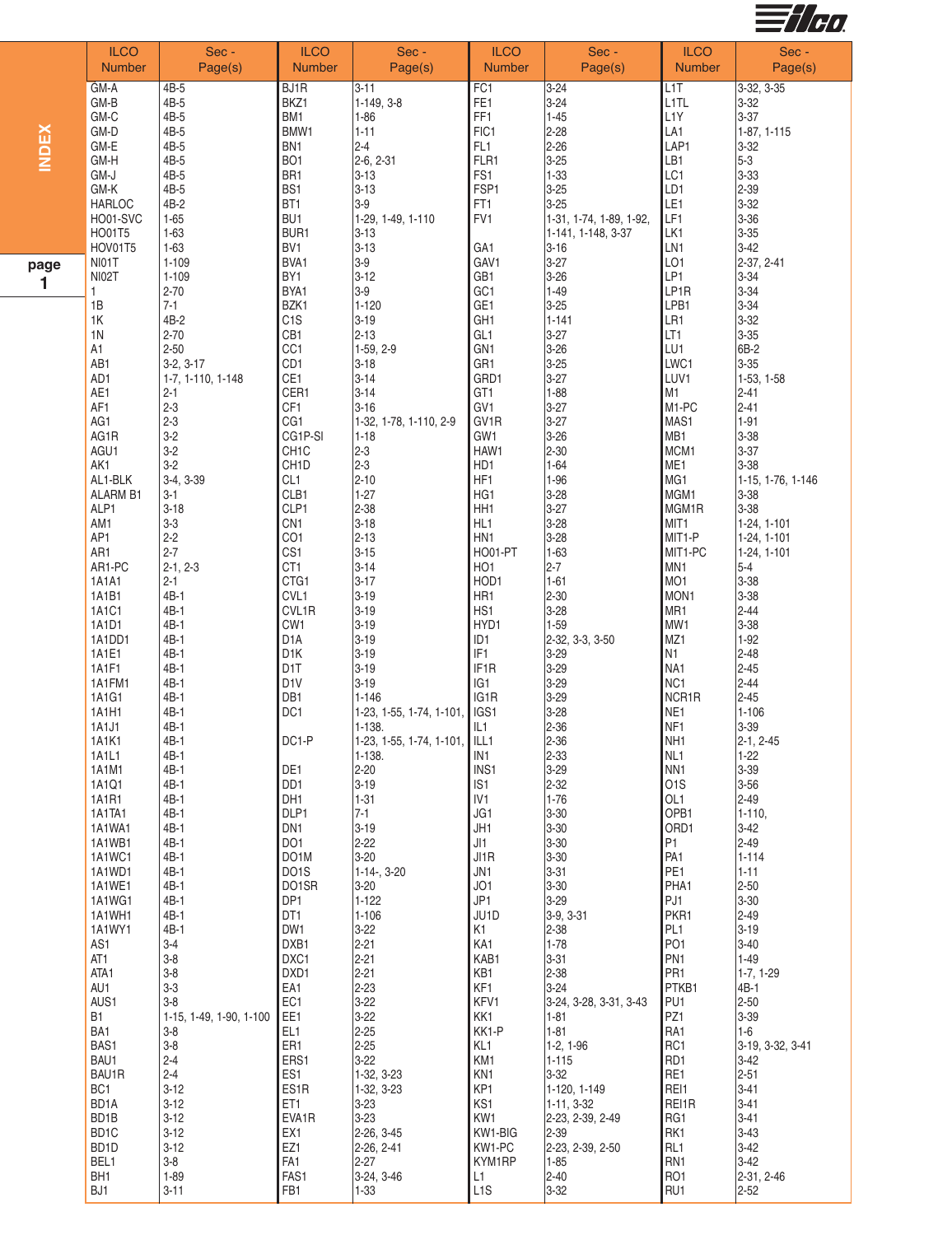

| <b>ILCO</b>                          | Sec -                                           | <b>ILCO</b>                          | Sec -                              | <b>ILCO</b>                          | Sec -                         | <b>ILCO</b>                         | Sec -                  |    |
|--------------------------------------|-------------------------------------------------|--------------------------------------|------------------------------------|--------------------------------------|-------------------------------|-------------------------------------|------------------------|----|
| <b>Number</b>                        | Page(s)                                         | <b>Number</b>                        | Page(s)                            | <b>Number</b>                        | Page(s)                       | <b>Number</b>                       | Page(s)                |    |
| RV <sub>1</sub>                      | $3 - 41$                                        | WA1                                  | $3 - 56$                           | C2S                                  | $3 - 19$                      | KYM2-SI                             | $1 - 85$               |    |
| RX1                                  | $3 - 41$<br>$2 - 62$                            | WAR1                                 | $1 - 155$                          | CA <sub>2</sub>                      | 1-28, 1-149                   | L2<br>L <sub>2</sub> EX             | $2 - 40$               |    |
| S <sub>1</sub><br>SA1-AUS            | $3 - 44$                                        | WB1<br>WC1                           | $1 - 16$<br>$3 - 56$               | CB <sub>2</sub><br>CE <sub>2</sub>   | 2-13<br>$1 - 147$             | LA <sub>2</sub>                     | $3 - 32$<br>$1 - 87$   |    |
| SA <sub>1</sub>                      | $2 - 57$                                        | WE1                                  | $2 - 69$                           | CF <sub>2</sub>                      | $3 - 16$                      | LAP <sub>2</sub>                    | $3 - 32$               |    |
| SAA1                                 | $1 - 129$                                       | WF1                                  | $2 - 70$                           | CG <sub>2</sub>                      | 1-32, 1-78, 1-110             | LB <sub>2</sub>                     | $5-3$                  |    |
| SAA1-P                               | $1 - 129$                                       | WG1                                  | $3 - 57$                           | CG2RP-SI                             | $1 - 18$                      | LC <sub>2</sub>                     | $3 - 33$               |    |
| SB <sub>1</sub><br>SC <sub>1</sub>   | $1 - 128$<br>$2 - 64$                           | WH1<br>WIL1                          | $3 - 56$<br>$3 - 57$               | CL <sub>2</sub><br>CLB <sub>2</sub>  | $3 - 13$<br>$1 - 27$          | LD <sub>2</sub><br>LF <sub>2</sub>  | $2 - 40$<br>$3 - 36$   |    |
| SCH <sub>1</sub>                     | $3 - 44$                                        | WK1                                  | $2 - 69$                           | CN <sub>2</sub>                      | $3 - 18$                      | LI2                                 | $3 - 33$               |    |
| SC1-BIG                              | $2 - 34$                                        | WN1                                  | $2 - 70$                           | CNA <sub>2</sub>                     | $1 - 19$                      | LI <sub>2</sub> R                   | $3 - 33$               |    |
| SC1-PC                               | $2 - 64$                                        | WO1                                  | $3 - 56$                           | CT <sub>2</sub>                      | $3 - 14$                      | LK <sub>2</sub>                     | $3 - 35$               |    |
| SE <sub>1</sub><br>SE <sub>1</sub> B | $2 - 65$<br>$1 - 131$                           | WRE1<br>WS1                          | $3 - 58$<br>$1 - 33$               | CTG <sub>2</sub><br>DA <sub>2</sub>  | $3 - 17$<br>$3 - 19$          | LP <sub>2</sub><br>LPD <sub>2</sub> | $3 - 34$<br>$3 - 34$   | pa |
| SE <sub>1</sub> C                    | $1 - 132$                                       | WT1                                  | $1 - 29$                           | DB <sub>2</sub>                      | $1 - 146$                     | LT <sub>2</sub>                     | $3 - 35$               |    |
| SF <sub>1</sub>                      | $3 - 25$                                        | WTP1                                 | $1 - 70$                           | DE <sub>2</sub>                      | $2 - 20$                      | LU <sub>2</sub>                     | 6B-2                   |    |
| SIM1                                 | $3 - 45$                                        | X <sub>1</sub>                       | 1-92, 1-106, 1-137                 | DH <sub>2</sub>                      | $1 - 31$                      | LWC <sub>2</sub>                    | $3 - 35$               |    |
| SJ1<br>SK <sub>1</sub>               | $1 - 135$<br>$2-14, 2-66$                       | XPA1<br>Y1                           | $3 - 39$<br>$2-1, 2-77$            | DL <sub>2</sub><br>DM <sub>2</sub>   | $3 - 19$<br>1-120, 1-149      | M <sub>2</sub><br>ME <sub>2</sub>   | $2 - 42$<br>$3 - 38$   |    |
| SL <sub>1</sub>                      | $2 - 66$                                        | Y1E                                  | $2 - 77$                           | DO <sub>2</sub>                      | $2 - 22$                      | MIT <sub>2</sub>                    | 1-24, 1-101            |    |
| SM <sub>1</sub>                      | $1 - 26$                                        | Y1-PC                                | 2-1, 2-77, 3-8, 3-17,              | DT <sub>2</sub>                      | $1 - 106$                     | MIW <sub>2</sub>                    | $3 - 38$               |    |
| SN <sub>1</sub>                      | $3 - 44$                                        |                                      | 3-23, 3-40                         | DW <sub>2</sub>                      | $3 - 22$                      | MM <sub>2</sub>                     | $3 - 37$               |    |
| SOS <sub>1</sub><br>SP <sub>1</sub>  | 3-30, 3-46<br>$1-1, 1-33$                       | YH1<br>YL1                           | $1 - 155$<br>2-70, 3-58            | DXB <sub>2</sub><br>DXC <sub>2</sub> | $2 - 21$<br>$2 - 21$          | MR <sub>2</sub><br>MS <sub>2</sub>  | $2 - 44$<br>$1 - 23$   |    |
| SR1                                  | $1 - 126$                                       | YM1                                  | 1-96                               | DXD <sub>2</sub>                     | $2 - 21$                      | MTK2P                               | $3 - 38$               |    |
| SS <sub>1</sub>                      | $3 - 43$                                        | YS1                                  | 1-46, 1-111                        | EC <sub>2</sub>                      | $3 - 22$                      | MW <sub>2</sub>                     | $3 - 38$               |    |
| ST <sub>1</sub>                      | $3 - 46$                                        | YU1                                  | $1 - 160$                          | EF <sub>2</sub>                      | $3 - 23$                      | MZ <sub>2</sub>                     | $1-92$                 |    |
| STA1                                 | $3 - 46$                                        | YY1                                  | $3 - 59$                           | EL <sub>2</sub>                      | $2 - 25$                      | N <sub>2</sub> M                    | 1-13, 1-140            |    |
| SUB1<br>SUB1-P                       | 1-136<br>$1 - 136$                              | Z1<br>ZC1                            | 1-105, 1-160<br>$3 - 63$           | ERS <sub>2</sub><br>ET <sub>2</sub>  | $3 - 22$<br>$3 - 23$          | NC <sub>2</sub><br>NE <sub>2</sub>  | $2 - 44$<br>$1 - 29$   |    |
| EB3-N-SUB1                           | $1 - 136$                                       | ZE1                                  | $3 - 63$                           | EZ <sub>2</sub>                      | $2 - 26$                      | EB3-H-NI02                          | 1-73, 1-74, 1-109,     |    |
| EK3-SUB1                             | 1-136                                           | ZIK1                                 | $3 - 60$                           | FA <sub>2</sub>                      | $2 - 26$                      |                                     | $1 - 110$              |    |
| SUZ1                                 | 1-139                                           | ZK1                                  | $3 - 60$                           | FB <sub>2</sub>                      | $3 - 23$                      | <b>EK3-NI02</b>                     | 1-73, 1-109            |    |
| SW <sub>1</sub><br>SX <sub>1</sub>   | $3 - 47$<br>$3 - 47$                            | ZKN1<br>ZKN1R                        | $3 - 60$<br>$3 - 60$               | FC <sub>2</sub><br>FF <sub>2</sub>   | $1-16, 1-46$<br>$1 - 49$      | NL <sub>2</sub><br>P <sub>2</sub>   | $3 - 39$<br>$2 - 49$   |    |
| SY <sub>1</sub>                      | $5 - 7$                                         | ZMK1                                 | $3 - 60$                           | FL <sub>2</sub>                      | $2 - 26$                      | PHA <sub>2</sub>                    | $2 - 50$               |    |
| SZ <sub>1</sub>                      | $1 - 74$                                        | ZN <sub>1</sub>                      | $3 - 63$                           | FLR <sub>2</sub>                     | $3 - 25$                      | PJ <sub>2</sub>                     | $3 - 30$               |    |
| T1                                   | $2 - 67$<br>$1 - 142$                           | 2B<br>2N                             | $7 - 1$<br>$2 - 70$                | FR <sub>2</sub><br>FSP <sub>2</sub>  | $2 - 28$                      | PL <sub>2</sub><br>PN <sub>2</sub>  | $3 - 40$               |    |
| TA <sub>1</sub><br>TB1               | $3 - 50$                                        | A <sub>2</sub>                       | $2 - 50$                           | FTA2R                                | $3 - 25$<br>$1 - 47$          | PO <sub>2</sub>                     | $1 - 50$<br>$1 - 120$  |    |
| TBE1T5                               | $1 - 77$                                        | AA <sub>2</sub>                      | $1-8$ , $1-10$ , $1-16$ , $1-61$ , | FU <sub>2</sub>                      | $1 - 101$                     | PU <sub>2</sub>                     | $2 - 50$               |    |
| TE <sub>1</sub>                      | $3 - 48$                                        |                                      | $1 - 76$                           | GAV <sub>2</sub>                     | 3-927                         | PZ <sub>2</sub>                     | $3 - 39$               |    |
| TEK1                                 | $3 - 48$                                        | AG <sub>2</sub>                      | $3-2$                              | GB <sub>2</sub><br>GE <sub>2</sub>   | $3 - 26$                      | RA <sub>2</sub><br>RD <sub>2</sub>  | $1-6$<br>$3 - 42$      |    |
| TG <sub>1</sub><br>TH <sub>1-P</sub> | $2 - 67$<br>$1 - 45$                            | AK <sub>2</sub><br>ALP <sub>2</sub>  | 3-4, 3-39<br>$3-3$                 | GH <sub>2</sub>                      | 1-122, 3-26<br>$1 - 141$      | RK <sub>2</sub>                     | $3 - 43$               |    |
| TK <sub>1</sub>                      | $3 - 48$                                        | AN <sub>2</sub>                      | $3-4$                              | GL <sub>2</sub>                      | $3-27$                        | RL <sub>2</sub>                     | $3-42$                 |    |
| TM1                                  | 2-68                                            | AP2                                  | 2-7                                | GT <sub>2</sub>                      | 1-32, 1-88                    | RN <sub>2</sub>                     | 3-43                   |    |
| TMC1                                 | 1-7, 1-13, 1-17, 1-18,                          | AS <sub>2</sub>                      | $3-5$<br>$3-8$                     | HAW2                                 | 2-30<br>$1-64$                | RU <sub>2</sub>                     | $2 - 56$               |    |
|                                      | 1-32, 1-75, 1-85, 1-91,<br>1-106, 1-118, 1-146, | AT <sub>2</sub><br>ATA <sub>2</sub>  | $3-8$                              | HD <sub>2</sub><br>HG <sub>2</sub>   | $3 - 28$                      | RV <sub>2</sub><br>S <sub>2</sub>   | $3 - 41$<br>$2 - 62$   |    |
| TN <sub>1</sub>                      | $3 - 49$                                        | AU <sub>2</sub>                      | $3-3$                              | HN <sub>2</sub>                      | $3 - 28$                      | S <sub>2</sub> -AUS                 | $3-44$                 |    |
| TO <sub>1</sub>                      | $3 - 49$                                        | AUDS2                                | $1 - 8$                            | HR <sub>2</sub>                      | 2-30, 2-37                    | SB <sub>2</sub>                     | $1 - 128$              |    |
| TP <sub>1</sub>                      | $1 - 142$                                       | AZ <sub>2</sub>                      | $3-8$                              | HU <sub>2</sub>                      | $3 - 28$                      | SE <sub>2</sub>                     | $2 - 65$               |    |
| TR <sub>1</sub><br>TS <sub>1</sub>   | $1 - 33$<br>$3 - 57$                            | AZ2R<br><b>B2</b>                    | $3-8$<br>$1 - 52$                  | HY <sub>2</sub><br>HY2-P             | 1-69, 1-101<br>$1-6-9, 1-101$ | SE2B<br>SE <sub>2</sub> C           | $1 - 131$<br>$1 - 132$ |    |
| TT <sub>1</sub>                      | $1 - 141$                                       | B <sub>2</sub> M                     | $7 - 1$                            | HYD <sub>2</sub>                     | $1-59$                        | SG <sub>2</sub>                     | $3 - 44$               |    |
| TY <sub>1</sub>                      | $2 - 67$                                        | BA <sub>2</sub>                      | $3-8$                              | IF <sub>2</sub>                      | $3-29$                        | SH <sub>2</sub>                     | $3 - 45$               |    |
| UCM <sub>1</sub>                     | 3-30, 3-50                                      | BAU2                                 | $2 - 4$                            | IF <sub>2</sub> R                    | $3 - 29$                      | SIM <sub>2</sub>                    | $3 - 45$               |    |
| UN <sub>1</sub><br>UR <sub>1</sub>   | $1 - 147$<br>$3 - 52$                           | BC <sub>2</sub><br>BD <sub>2</sub> A | $3 - 12$<br>$3 - 12$               | ILL2<br>IN <sub>2</sub>              | $2 - 36$<br>$2 - 33$          | SJ <sub>2</sub><br>SM <sub>2</sub>  | $1 - 135$<br>$1 - 26$  |    |
| UR <sub>1</sub> R                    | $3 - 52$                                        | BD <sub>2</sub> B                    | $3 - 12$                           | ISP <sub>2</sub>                     | $1 - 60$                      | SN <sub>2</sub>                     | $3-44$                 |    |
| V <sub>1</sub> S                     | $3 - 52$                                        | BD <sub>2</sub> C                    | $3 - 12$                           | JA2                                  | $1 - 77$                      | SP <sub>2</sub>                     | 1-2, 1-33, 1-91        |    |
| VA <sub>1</sub>                      | $3 - 54$                                        | BD <sub>2</sub> D                    | $3 - 12$                           | JN <sub>2</sub>                      | $3 - 31$                      | SR <sub>2</sub>                     | $1 - 126$              |    |
| VAE1<br>VAT1                         | $3-3, 3-52$<br>$3 - 52$                         | BE <sub>2</sub><br>BEL <sub>2</sub>  | $2 - 5$<br>$3-9$                   | JU2<br>JU2R                          | $3 - 31$<br>$3 - 31$          | SS <sub>2</sub><br>STA <sub>2</sub> | $3 - 43$<br>$3 - 46$   |    |
| VCA <sub>1</sub>                     | $3 - 52$                                        | BH <sub>2</sub>                      | $3 - 12$                           | K <sub>2</sub>                       | $2 - 38$                      | SUB <sub>2</sub>                    | 1-136                  |    |
| VCA <sub>1</sub> R                   | $3 - 52$                                        | BKS2                                 | $3 - 1$                            | $K2-A$                               | 4B-1                          | SUZ <sub>2</sub>                    | 1-139                  |    |
| VEC1                                 | $3 - 55$                                        | BL <sub>2</sub>                      | $3 - 11$                           | KA <sub>2</sub>                      | $1 - 78$                      | SW <sub>2</sub>                     | $3-47$                 |    |
| VG1<br>VL <sub>1</sub>               | $3 - 55$<br>$1 - 153$                           | BM <sub>2</sub><br>BMW <sub>2</sub>  | $3 - 12$<br>$1-12, 1-13$           | KAB2<br>KB <sub>2</sub>              | $3 - 31$<br>$2 - 39$          | SY <sub>2</sub><br>SZ <sub>2</sub>  | $5 - 7$<br>$1 - 74$    |    |
| VR <sub>1</sub>                      | $3 - 55$                                        | BMW2-P                               | $1-12, 1-13$                       | KE <sub>2</sub>                      | $3 - 31$                      | T <sub>2</sub>                      | $2 - 67$               |    |
| VR <sub>1</sub> R                    | $3 - 55$                                        | BO <sub>2</sub>                      | $1-92$                             | KF <sub>2</sub>                      | $3 - 24$                      | TA <sub>2</sub>                     | $1 - 142$              |    |
| VS <sub>1</sub>                      | $1 - 118$                                       | BT <sub>2</sub>                      | 1-149, 3-9                         | KK <sub>2</sub>                      | $1-81$                        | TB <sub>2</sub>                     | $3 - 50$               |    |
| VT <sub>1</sub><br>VW <sub>1</sub>   | $3 - 55$<br>1-45, 1-96, 1-149                   | BUR <sub>2</sub><br>BU <sub>2</sub>  | $3 - 13$<br>1-29, 1-45, 1-110      | KK2-P<br>KL <sub>2</sub>             | $1-82$<br>$1-45, 1-76$        | TE <sub>2</sub><br>TK <sub>2</sub>  | $3 - 48$<br>$3 - 48$   |    |
| VW1CZ                                | $1 - 149$                                       | BV <sub>2</sub>                      | $3 - 13$                           | KM <sub>2</sub>                      | 1-50, 1-115, 1-131,           | TM <sub>2</sub>                     | $2 - 68$               |    |
| W <sub>1</sub>                       | $2 - 70$                                        | BW <sub>2</sub>                      | $2 - 3$                            |                                      | $3 - 41$                      | TN <sub>2</sub>                     | $3 - 49$               |    |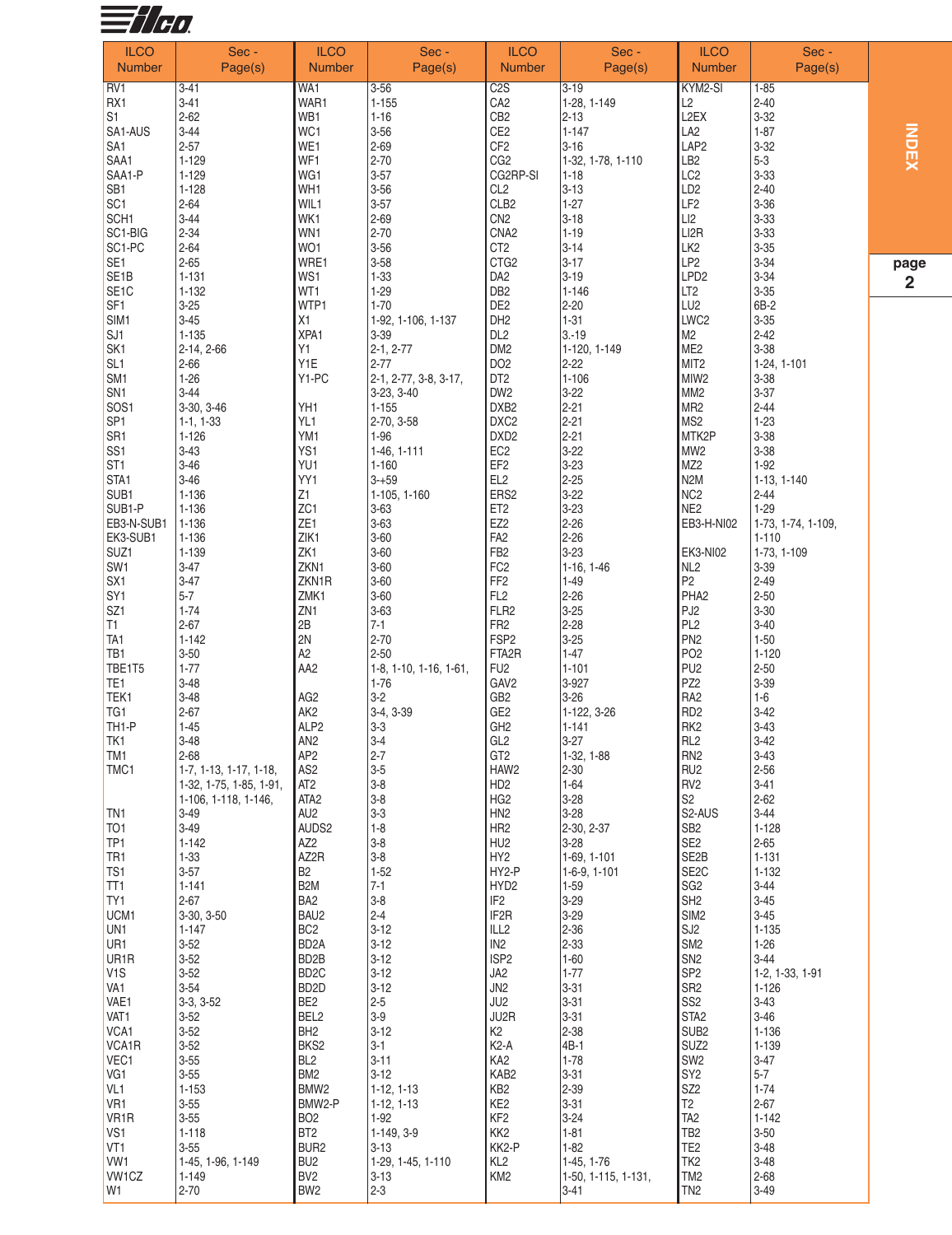

|              | <b>ILCO</b>                                                                                                                                             | Sec -                                                                                         | <b>ILCO</b>                                                                                | Sec -                                                                                                                                     | <b>ILCO</b>                                                                                  | Sec -                                                                                                  | <b>ILCO</b>                                                                     | Sec -                                                                                                      |
|--------------|---------------------------------------------------------------------------------------------------------------------------------------------------------|-----------------------------------------------------------------------------------------------|--------------------------------------------------------------------------------------------|-------------------------------------------------------------------------------------------------------------------------------------------|----------------------------------------------------------------------------------------------|--------------------------------------------------------------------------------------------------------|---------------------------------------------------------------------------------|------------------------------------------------------------------------------------------------------------|
|              | <b>Number</b>                                                                                                                                           | Page(s)                                                                                       | Number                                                                                     | Page(s)                                                                                                                                   | Number                                                                                       | Page(s)                                                                                                | Number                                                                          | Page(s)                                                                                                    |
| <b>INDEX</b> | TO <sub>2</sub><br>TOK <sub>2</sub><br>TP <sub>2</sub><br>TS <sub>2</sub><br>UM <sub>2</sub><br>UR <sub>2</sub><br>UR <sub>2</sub> R<br>VA <sub>2</sub> | $3 - 49$<br>$3 - 48$<br>$1 - 142$<br>$3 - 48$<br>$3 - 50$<br>$3 - 52$<br>$3 - 52$<br>$3 - 54$ | BD3B<br>BD <sub>3</sub> C<br>BD <sub>3</sub> D<br>BEL3<br>BKS3<br>BMW3<br>BMW3-P<br>BT3    | $3 - 12$<br>$3 - 12$<br>$3 - 12$<br>$3-9$<br>$3 - 10$<br>$1 - 12$<br>$1 - 13$<br>$3-9$                                                    | KIA3EHP<br>KIA3REHP<br>KK3<br>KK3-P<br>KM3<br>L3TX<br>L3XY<br>LA3                            | $1 - 83$<br>$1 - 83$<br>$1 - 82$<br>$1 - 82$<br>1-49, 1-115, 1-132<br>$3 - 32$<br>$3 - 32$<br>$1 - 87$ | X3<br>Y3<br>YH <sub>3</sub><br>YL3<br>YM <sub>3</sub><br>Z3H<br>ZC <sub>3</sub> | 1-92<br>$2 - 78$<br>$1 - 156$<br>$3 - 58$<br>1-29, 1-45, 1-86, 1-96,<br>$1 - 110$<br>$1 - 105$<br>$3 - 63$ |
| page<br>3    | VEC <sub>2</sub><br>VG <sub>2</sub><br>WA2<br>WAR2<br>WB <sub>2</sub><br>WC <sub>2</sub>                                                                | $3 - 55$<br>$3 - 55$<br>$3 - 56$<br>$1 - 155$<br>1-15, 1-76<br>$3 - 56$                       | BU <sub>3</sub><br>BUR3<br>C3AM<br>C <sub>3</sub> M<br>C <sub>3</sub> S<br>CA <sub>3</sub> | 1-50, 3-11<br>$3 - 13$<br>$7-1$<br>$7 - 1$<br>$3 - 19$<br>$1 - 96$                                                                        | LB <sub>3</sub><br>LC <sub>3</sub><br>LF3<br>LK3<br>LN <sub>3</sub><br>LT3                   | $5-3$<br>$3 - 33$<br>$3 - 36$<br>$3 - 35$<br>$3 - 42$<br>$3 - 35$                                      | ZK3<br>$\overline{4}$<br>4R<br>AB4<br>AG4<br>AK4                                | $3 - 62$<br>$3 - 35$<br>$3 - 35$<br>$3-1$<br>$3-2$<br>$3-4$                                                |
|              | WH <sub>2</sub>                                                                                                                                         | $3 - 56$                                                                                      | CB <sub>3</sub>                                                                            | $2 - 13$                                                                                                                                  | LWC3                                                                                         | $3 - 35$                                                                                               | AL4                                                                             | $1-2, 1-33$                                                                                                |
|              | WIL2                                                                                                                                                    | $3 - 57$                                                                                      | CE3                                                                                        | 1-10, 1-147                                                                                                                               | LWC3R                                                                                        | $3 - 35$                                                                                               | ALP4                                                                            | $3-3$                                                                                                      |
|              | WK <sub>2</sub>                                                                                                                                         | $2 - 69$                                                                                      | CH <sub>3</sub>                                                                            | 1-26, 1-118                                                                                                                               | M3                                                                                           | $2 - 41$                                                                                               | AM4                                                                             | $2 - 2$                                                                                                    |
|              | WK2-PC                                                                                                                                                  | $2 - 69$                                                                                      | CL <sub>3</sub>                                                                            | $3 - 13$                                                                                                                                  | MCM3                                                                                         | $3 - 37$                                                                                               | AP4                                                                             | $2 - 7$                                                                                                    |
|              | WL <sub>2</sub>                                                                                                                                         | $3 - 57$                                                                                      | CLB3                                                                                       | $1 - 27$                                                                                                                                  | ME3                                                                                          | $3 - 38$                                                                                               | AP4A                                                                            | $3 - 4$                                                                                                    |
|              | WO <sub>2</sub>                                                                                                                                         | $3 - 56$                                                                                      | CN <sub>3</sub>                                                                            | $3 - 18$                                                                                                                                  | MIT3                                                                                         | 1-24, 1-102                                                                                            | AR4                                                                             | $2-2, 2-3$                                                                                                 |
|              | WPT2                                                                                                                                                    | $1 - 70$                                                                                      | CO <sub>3</sub>                                                                            | $2 - 13$                                                                                                                                  | MN3                                                                                          | $5-4$                                                                                                  | AS4                                                                             | $3-5$                                                                                                      |
|              | WR2<br>WRE2<br>WS2<br>WT2<br>WTP2<br>X2<br>XPA <sub>2</sub>                                                                                             | $2 - 69$<br>$3 - 58$<br>$1 - 33$<br>$1 - 29$<br>$2 - 70$<br>$1 - 92$<br>$3 - 39$              | DA3<br>DC <sub>3</sub><br>DC3-P<br>DC3-PC                                                  | $3 - 19$<br>1-23, 1-56, 1-69, 1-74,<br>1-101, 1-119<br>1-23, 1-56, 1-69, 1-74,<br>1-101, 1-119<br>1-23, 1-56, 1-69, 1-74,<br>1-101, 1-119 | MR <sub>3</sub><br>MZ3<br>N <sub>3</sub><br>NC <sub>3</sub><br>NE3<br>PJ3<br>PN <sub>3</sub> | $2 - 44$<br>$1 - 92$<br>$2 - 48$<br>$2 - 44$<br>$3 - 39$<br>$3 - 30$<br>$1 - 50$                       | AU4<br><b>B4</b><br>BD <sub>4</sub> A<br>BD4B<br>BD4C<br>BD4D<br>BEL4           | $3-3$<br>$1 - 15$<br>$3 - 12$<br>$3 - 12$<br>$3 - 12$<br>$3 - 12$<br>$3-9$                                 |
|              | Y2<br>YH <sub>2</sub><br>YL <sub>2</sub><br>YS <sub>2</sub><br>YU <sub>2</sub><br>ZC <sub>2</sub>                                                       | $2 - 77$<br>$1 - 155$<br>$3 - 58$<br>1-46, 1-111<br>$1 - 60$<br>$3-63$                        | DK3<br>DM3<br>DO <sub>3</sub><br>DO3L<br>DO3M                                              | 1-29, 1-110<br>1-89, 1-120, 1-149,<br>$3 - 23$<br>$2 - 22$<br>1-45, 3-20<br>$3 - 20$                                                      | PU <sub>3</sub><br>PZ3<br>R <sub>3</sub><br>RA3<br>RD <sub>3</sub><br>RK3                    | $2 - 50$<br>$3 - 39$<br>$2 - 51$<br>$1 - 6$<br>$3 - 42$<br>$3 - 43$                                    | BKS4<br>BT4<br>BU4<br>BUR4<br>C <sub>4</sub> S<br>CA4                           | $3 - 10$<br>$3-9$<br>$3 - 11$<br>$3 - 13$<br>$3 - 19$<br>$1 - 45$                                          |
|              | ZK <sub>2</sub>                                                                                                                                         | $3-62$                                                                                        | DT3                                                                                        | $1 - 106$                                                                                                                                 | RL3                                                                                          | $3 - 42$                                                                                               | CE4                                                                             | $1 - 45$                                                                                                   |
|              | ZKN <sub>2</sub>                                                                                                                                        | $3 - 60$                                                                                      | DXB3                                                                                       | $2 - 21$                                                                                                                                  | RO <sub>3</sub>                                                                              | $2 - 47$                                                                                               | CH <sub>4</sub>                                                                 | $1 - 26$                                                                                                   |
|              | ZMK2                                                                                                                                                    | $3 - 60$                                                                                      | DXC3                                                                                       | $2 - 21$                                                                                                                                  | RU <sub>3</sub>                                                                              | $2 - 52$                                                                                               | CLB4                                                                            | $1 - 27$                                                                                                   |
|              | ZN <sub>2</sub>                                                                                                                                         | 3-60, 3-63                                                                                    | DXD3                                                                                       | $2 - 21$                                                                                                                                  | S <sub>3</sub>                                                                               | $2 - 62$                                                                                               | CN4                                                                             | $3 - 18$                                                                                                   |
|              | 3F-1033                                                                                                                                                 | $7-8$                                                                                         | EF3                                                                                        | $3 - 23$                                                                                                                                  | S3-AUS                                                                                       | $3 - 44$                                                                                               | CR4R                                                                            | $1 - 96$                                                                                                   |
|              | 3F-1232                                                                                                                                                 | $ 7-8 $                                                                                       | EL <sub>3</sub>                                                                            | $2 - 25$                                                                                                                                  | SB <sub>3</sub>                                                                              | $1 - 128$                                                                                              | CR4RP                                                                           | $1 - 96$                                                                                                   |
|              | 3F-1630                                                                                                                                                 | $7-8$                                                                                         | ERS3                                                                                       | $3 - 22$                                                                                                                                  | SE3B                                                                                         | $1 - 131$                                                                                              | DE4                                                                             | $2 - 21$                                                                                                   |
|              | 3F-1730                                                                                                                                                 | $7-8$                                                                                         | FA3                                                                                        | $2 - 27$                                                                                                                                  | SE3C                                                                                         | $1 - 132$                                                                                              | DM4                                                                             | 1-120, 1-149                                                                                               |
|              | 3F-1738                                                                                                                                                 | $7-9$                                                                                         | FB <sub>3</sub>                                                                            | $3 - 23$                                                                                                                                  | SF3-SI                                                                                       | $1 - 91$                                                                                               | DO <sub>4</sub>                                                                 | $2 - 22$                                                                                                   |
|              | 3F-2532                                                                                                                                                 | $7-9$                                                                                         | FL <sub>3</sub>                                                                            | $2 - 26$                                                                                                                                  | SIM <sub>3</sub>                                                                             | $3 - 45$                                                                                               | DT4                                                                             | $1 - 106$                                                                                                  |
|              | 3F-2635                                                                                                                                                 | $7-9$                                                                                         | FT <sub>3</sub>                                                                            | 1-45, 1-149                                                                                                                               | SJ3                                                                                          | $1 - 135$                                                                                              | DWO4RAP                                                                         | $1 - 31$                                                                                                   |
|              | 3F-2830                                                                                                                                                 | 7-9                                                                                           | FTH <sub>3</sub>                                                                           | $3 - 25$                                                                                                                                  | SP <sub>3</sub>                                                                              | $1-33, 1-91$                                                                                           | DWO4RT5                                                                         | $1-31, 1-57$                                                                                               |
|              | 3F-2933                                                                                                                                                 | $7-9$                                                                                         | GB <sub>3</sub>                                                                            | $3 - 26$                                                                                                                                  | SQ <sub>3</sub>                                                                              | $3 - 46$                                                                                               | DW04RT6                                                                         | $1-31, 1-57$                                                                                               |
|              | 3F-4135                                                                                                                                                 | $ 7-9 $                                                                                       | GE3                                                                                        | $3 - 26$                                                                                                                                  | SR <sub>3</sub>                                                                              | $1 - 45$                                                                                               | DXB4                                                                            | $2 - 21$                                                                                                   |
|              | 3F-4333                                                                                                                                                 | $7-9$                                                                                         | GE3R                                                                                       | $3 - 26$                                                                                                                                  | SS <sub>3</sub>                                                                              | $3 - 43$                                                                                               | DXC4                                                                            | $2 - 21$                                                                                                   |
|              | 3F-4535                                                                                                                                                 | $7-9$                                                                                         | GH <sub>3</sub>                                                                            | $1 - 141$                                                                                                                                 | SUB <sub>3</sub>                                                                             | $1 - 136$                                                                                              | DXD4                                                                            | $2 - 21$                                                                                                   |
|              | 3F-4735                                                                                                                                                 | $7 - 10$                                                                                      | GL3                                                                                        | $3 - 27$                                                                                                                                  | SUZ3                                                                                         | 1-139                                                                                                  | EV4                                                                             | $3 - 23$                                                                                                   |
|              | 3F-4935                                                                                                                                                 | $7 - 10$                                                                                      | GT <sub>3</sub>                                                                            | 1-32, 1-88, 1-92                                                                                                                          | SV <sub>3</sub>                                                                              | $3 - 47$                                                                                               | FB4                                                                             | $1 - 133$                                                                                                  |
|              | 3F-6932                                                                                                                                                 | $7 - 10$                                                                                      | GU <sub>3</sub>                                                                            | 3-927, 3-41                                                                                                                               | SW <sub>3</sub>                                                                              | $3 - 47$                                                                                               | FH4                                                                             | $3 - 24$                                                                                                   |
|              | 3M-2127                                                                                                                                                 | $7 - 10$                                                                                      | HAW3                                                                                       | $2 - 30$                                                                                                                                  | SX3                                                                                          | $3 - 47$                                                                                               | FL4                                                                             | $2 - 26$                                                                                                   |
|              | 3M-2136                                                                                                                                                 | $7 - 10$                                                                                      | HD <sub>3</sub>                                                                            | $1 - 64$                                                                                                                                  | SY3-NS                                                                                       | $5-7$                                                                                                  | FTH4                                                                            | $3 - 25$                                                                                                   |
|              | 3M-2734                                                                                                                                                 | $7 - 10$                                                                                      | HF3                                                                                        | $1 - 96$                                                                                                                                  | T <sub>3</sub>                                                                               | $2 - 67$                                                                                               | GB4                                                                             | $3 - 26$                                                                                                   |
|              | 3M-3427                                                                                                                                                 | $7 - 10$                                                                                      | HG <sub>3</sub>                                                                            | $3 - 28$                                                                                                                                  | TE3                                                                                          | 2-30, 2-37, 3-48                                                                                       | GE4                                                                             | $1 - 122$                                                                                                  |
|              | 3M-3437                                                                                                                                                 | $7 - 10$                                                                                      | HL3                                                                                        | $2 - 31$                                                                                                                                  | TK3                                                                                          | $3 - 48$                                                                                               | GL <sub>4</sub>                                                                 | $3 - 27$                                                                                                   |
|              | 3M-5935                                                                                                                                                 | $7 - 10$                                                                                      | HN <sub>3</sub>                                                                            | $1 - 60$                                                                                                                                  | TM <sub>3</sub>                                                                              | $2 - 68$                                                                                               | GT4                                                                             | $1 - 88$                                                                                                   |
|              | 3S-1832                                                                                                                                                 | $7 - 10$                                                                                      | HO03-PT                                                                                    | $1 - 63$                                                                                                                                  | TN <sub>3</sub>                                                                              | $3 - 49$                                                                                               | GU4                                                                             | 3-27, 3-44                                                                                                 |
|              | 3S-2332                                                                                                                                                 | $7 - 11$                                                                                      | EB3-S-HO03                                                                                 | $1-2, 1-63$                                                                                                                               | TO <sub>3</sub>                                                                              | $3 - 49$                                                                                               | GU4R                                                                            | 3-27, 3-41                                                                                                 |
|              | 3S-5332                                                                                                                                                 | $7 - 11$                                                                                      | EK3P-HO03                                                                                  | $1-2, 1-63$                                                                                                                               | TP3                                                                                          | 1-142                                                                                                  | HAW4                                                                            | $2 - 31$                                                                                                   |
|              | 3S-7032                                                                                                                                                 | $7 - 11$                                                                                      | HT <sub>3</sub>                                                                            | $3 - 54$                                                                                                                                  | UN3                                                                                          | $3 - 50$                                                                                               | HD4                                                                             | $1 - 64$                                                                                                   |
|              | A3                                                                                                                                                      | $2 - 50$                                                                                      | HU <sub>3</sub>                                                                            | $3 - 28$                                                                                                                                  | UR3                                                                                          | $3 - 52$                                                                                               | HF4                                                                             | $1 - 96$                                                                                                   |
|              | AA3                                                                                                                                                     | 1-16, 1-76                                                                                    | HY3                                                                                        | $1 - 69$                                                                                                                                  | UR3R                                                                                         | $3 - 52$                                                                                               | HO <sub>4</sub>                                                                 | $2 - 7$                                                                                                    |
|              | AB <sub>3</sub>                                                                                                                                         | $3-1$                                                                                         | HYD3                                                                                       | $1 - 59$                                                                                                                                  | VA3                                                                                          | $3 - 54$                                                                                               | HU4                                                                             | $3 - 28$                                                                                                   |
|              | AG3                                                                                                                                                     | $3-2$                                                                                         | IF3L                                                                                       | $3 - 29$                                                                                                                                  | VS3                                                                                          | $1 - 148$                                                                                              | HY4                                                                             | $1 - 69$                                                                                                   |
|              | AK3                                                                                                                                                     | $3-4$                                                                                         | IF3S                                                                                       | $3 - 29$                                                                                                                                  | WA3                                                                                          | $1 - 155$                                                                                              | HY4-P                                                                           | $1 - 70$                                                                                                   |
|              | AL <sub>3</sub>                                                                                                                                         | $1-2, 1-33$                                                                                   | IN <sub>3</sub>                                                                            | $2 - 36$                                                                                                                                  | WAR3                                                                                         | $1 - 155$                                                                                              | HYD4                                                                            | $1 - 59$                                                                                                   |
|              | ALP3                                                                                                                                                    | $3-3$                                                                                         | JU3                                                                                        | $3 - 31$                                                                                                                                  | WB3                                                                                          | $1 - 42$                                                                                               | IN4                                                                             | $2 - 33$                                                                                                   |
|              | AM3                                                                                                                                                     | $2 - 2$                                                                                       | JU3R                                                                                       | $3-31$                                                                                                                                    | WH3                                                                                          | $3 - 56$                                                                                               | JU4                                                                             | $3 - 31$                                                                                                   |
|              | AP3                                                                                                                                                     | $2 - 7$                                                                                       | KA3                                                                                        | $1 - 78$                                                                                                                                  | WK3                                                                                          | $3 - 57$                                                                                               | K4                                                                              | 4B-1                                                                                                       |
|              | AS3                                                                                                                                                     | $3-4$                                                                                         | KAB3                                                                                       | $3 - 31$                                                                                                                                  | WO <sub>3</sub>                                                                              | $3 - 57$                                                                                               | KA4                                                                             | $1 - 78$                                                                                                   |
|              | AT <sub>3</sub>                                                                                                                                         | $3-8$                                                                                         | KB3                                                                                        | $2 - 39$                                                                                                                                  | WR3                                                                                          | 2-1, 2-69                                                                                              | KE4                                                                             | $3 - 31$                                                                                                   |
|              | AU3                                                                                                                                                     | $3-3$                                                                                         | KE3                                                                                        | $3 - 32$                                                                                                                                  | WRE3                                                                                         | $3 - 58$                                                                                               | KF4                                                                             | $3 - 24$                                                                                                   |
|              | B <sub>3</sub>                                                                                                                                          | 1-14, 1-51, 1-59                                                                              | KE3-SI                                                                                     | $3 - 32$                                                                                                                                  | WS3                                                                                          | $1 - 33$                                                                                               | KK4                                                                             | $1 - 82$                                                                                                   |
|              | BD3A                                                                                                                                                    | $3-12$                                                                                        | KF3                                                                                        | $3 - 24$                                                                                                                                  | WT3                                                                                          | $1 - 11$                                                                                               | KK4-P                                                                           | $1 - 82$                                                                                                   |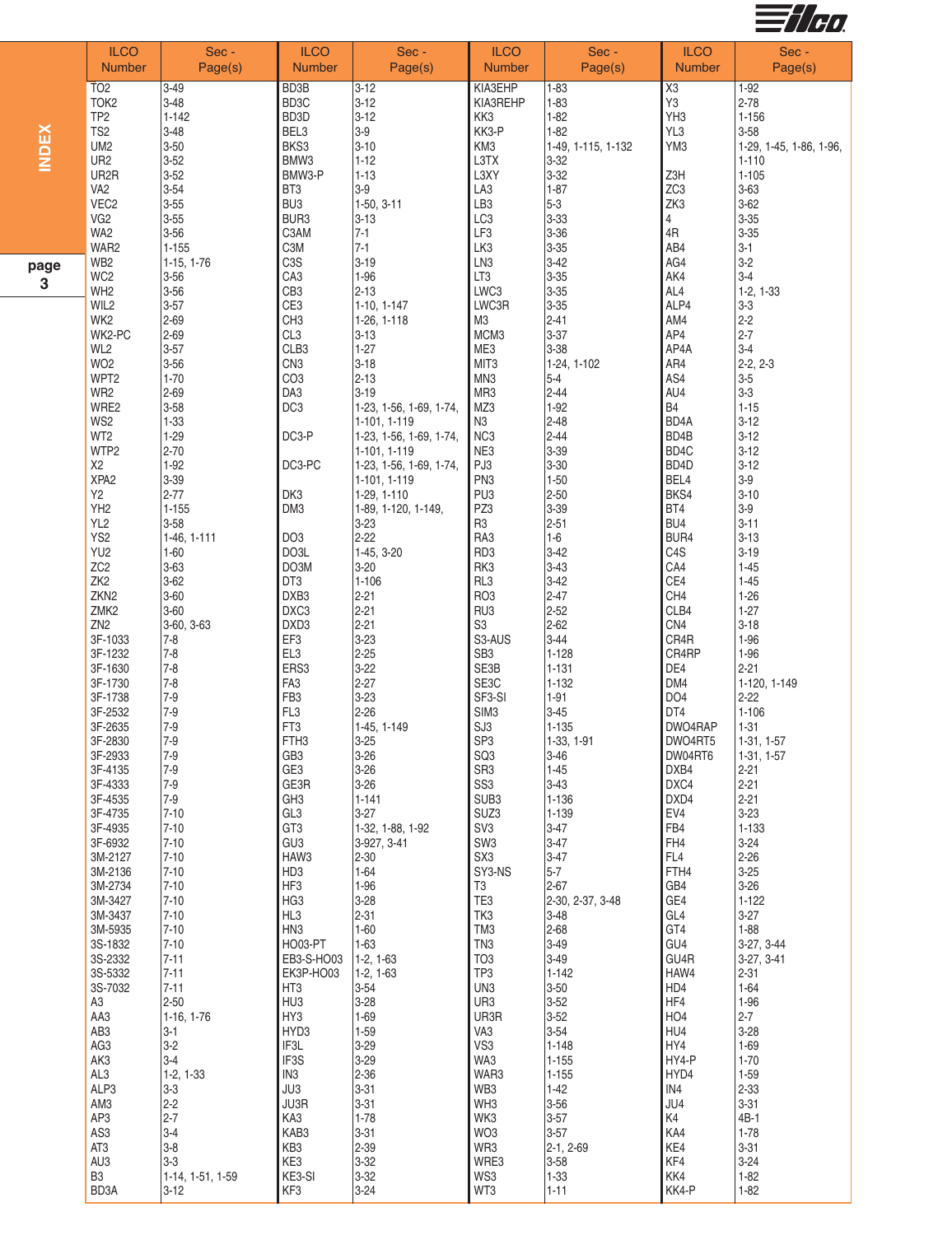

| <b>ILCO</b>                   | Sec -                    | <b>ILCO</b>                       | Sec -                 | <b>ILCO</b>                        | Sec -                    | <b>ILCO</b>            | Sec -                    |    |
|-------------------------------|--------------------------|-----------------------------------|-----------------------|------------------------------------|--------------------------|------------------------|--------------------------|----|
| <b>Number</b>                 | Page(s)                  | <b>Number</b>                     | Page(s)               | <b>Number</b>                      | Page(s)                  | <b>Number</b>          | Page(s)                  |    |
| KL <sub>4</sub>               | 1-11                     | W4-59B2-6                         | 4B-1                  | KK5-P                              | $1 - 82$                 | BO <sub>6</sub>        | $1-92$                   |    |
| KM4                           | $1 - 50$                 | W4-59C1-6                         | 4B-1                  | KM <sub>5</sub>                    | $1 - 50$                 | BR <sub>6</sub>        | 1-15, 1-126, 1-132       |    |
| L4                            | $2 - 40$                 | W4-59C2-6                         | 4B-1                  | KW <sub>5</sub>                    | $2 - 39$                 | BUR <sub>6</sub>       | $3 - 13$                 |    |
| L <sub>4</sub> A <sub>1</sub> | $3 - 32$                 | W4-59D1-6                         | 4B-1                  | L5CR                               | $3 - 33$                 | C6S                    | $3 - 19$                 |    |
| L <sub>4</sub> RM             | $3 - 32$                 | W4-59D2-6                         | 4B-1                  | L5RC                               | $3 - 33$                 | CB <sub>6</sub>        | $3 - 18$                 |    |
| LA4                           | $1 - 87$                 | WAR4                              | $1 - 155$             | LA <sub>5</sub>                    | $1 - 87$                 | CE <sub>6</sub>        | $1-15, 1-45$             |    |
| LB4                           | $5 - 3$                  | WR4                               | $2 - 27$              | LB <sub>5</sub>                    | $5 - 3$                  | CH <sub>6</sub>        | $1 - 26$                 |    |
| LC4                           | $3 - 33$                 | WK4                               | $3 - 57$              | LC5                                | $3 - 33$                 | CLB6                   | $1 - 27$                 |    |
| LF4                           | 1-10, 1-16, 1-46, 1-127, | WS4                               | $1 - 33$              | LC5R                               | $3 - 33$                 | CO <sub>6</sub>        | $2 - 16$                 |    |
|                               | 1-147                    | X4                                | 1-41, 1-92            | LF5                                | 1-90, 1-147, 3-36        | DAT6BP                 | $1 - 107$                |    |
| LK4                           | $3 - 35$                 | Y4                                | $2 - 74$              | LK <sub>5</sub>                    | $3 - 35$                 | DAT6P                  | $1 - 107$                |    |
| LN4                           | 1-32, 1-88, 1-92         | YH4                               | $1 - 156$             | LP <sub>5</sub>                    | $3 - 34$                 | DAT6RP                 | 1-107                    |    |
| LWC4                          | $3 - 35$                 | YL4                               | $3 - 58$              | LWC5                               | $3 - 35$                 | DE6                    | 2-1, 2-20                |    |
| LWC4R                         | $3 - 35$                 | YM4                               | $1 - 96$              | LWC5R                              | $3 - 35$                 | DE6-PC                 | 2-1, 2-20                | pa |
| M4                            | $2 - 42$                 | Z4                                | $1 - 50$              | M5                                 | $2 - 42$                 | DM <sub>6</sub>        | $3 - 20$                 |    |
| ME4                           | $3 - 35$                 | ZC4                               | $3 - 63$              | MB <sub>5</sub>                    | 1-14, 1-74, 1-89, 1-149, | DO <sub>6</sub>        | $2 - 22$                 |    |
| MIT4                          | 1-24, 1-102              | ZK4                               | $3 - 62$              |                                    | $1 - 154$                | DT <sub>6</sub>        | $1 - 106$                |    |
| MIT4-P                        | 1-24, 1-102              | 5B                                | $7 - 1$               | MIT5                               | 1-24, 1-102              | EP <sub>6</sub>        | $3 - 22$                 |    |
| MS4R                          | 2-41                     | 5D1R                              | 4B-3                  | ME <sub>5</sub>                    | $3 - 25$                 | ERS6                   | $3 - 22$                 |    |
| MZ4                           | 1-41, 1-92               | 5F                                | $2 - 22$              | MZ <sub>5</sub>                    | 1-41, 1-92               | EV <sub>6</sub>        | $3 - 23$                 |    |
| NE4                           | 1-15, 1-87, 1-115        | AB <sub>5</sub>                   | $3-1$                 | NE <sub>5</sub>                    | 1-15, 1-60, 1-128        | FB <sub>6</sub>        | 1-133                    |    |
| NI04T                         | 1-73, 1-109              | AG <sub>5</sub>                   | $3-2$                 | NI05T                              | 1-74, 1-109              | FL <sub>6</sub>        | $2 - 26$                 |    |
| EK3P-NI04                     | $1 - 110$                | AK <sub>5</sub>                   | $3 - 4$               | P <sub>5</sub>                     | $7-1$                    | FT6                    | 1-15, 1-33, 1-45, 1-107, |    |
| PJ4                           | $3 - 30$                 | ALP <sub>5</sub>                  | $3-3$                 | PA <sub>5</sub>                    | $1 - 7$                  |                        | $1 - 115$                |    |
| PT04-PT                       | $1 - 57$                 | AP <sub>5</sub>                   | $2 - 7$               | PG <sub>5</sub>                    | $1 - 117$                | FT6R                   | 1-7, 1-15, 1-33, 1-76,   |    |
| PT04-PT5                      | $1 - 57$                 | AS <sub>5</sub>                   | $3 - 4$               | PO <sub>5</sub>                    | $1 - 120$                |                        | $1 - 107$                |    |
| PU <sub>4</sub>               | $2 - 50$                 | AU <sub>5</sub>                   | $3 - 3$               | PO <sub>5-P</sub>                  | $1 - 120$                | FTH <sub>6</sub>       | $3 - 25$                 |    |
| PZ4                           | $3 - 39$                 | B <sub>5</sub>                    | 1-6, 1-14, 1-81, 2-31 | PU <sub>5</sub>                    | $2 - 50$                 | GE <sub>6</sub>        | $3 - 26$                 |    |
| RA4                           | $1 - 6$                  | B <sub>5</sub> A                  | $7 - 1$               | PW <sub>5</sub>                    | $3 - 41$                 | H6                     | 1-37, 2-32               |    |
| RD4                           | $3-42$                   | BD <sub>5</sub> A                 | $3-12$                | RI <sub>5</sub>                    | $3-43$                   | HD <sub>6</sub>        | $1 - 64$                 |    |
| RK4                           | $1 - 124$                | BD <sub>5</sub> B                 | $3 - 12$              | RO <sub>5</sub>                    | $2 - 47$                 | HF <sub>6</sub>        | $1 - 96$                 |    |
| RN4                           | $3-43.$                  | BD <sub>5</sub> C                 | $3 - 12$              | RV <sub>5</sub>                    | $3-42$                   | HY <sub>6</sub>        | $1 - 70$                 |    |
| RN <sub>4</sub> R             | 3-37, 3-43               | BD <sub>5</sub> D                 | $3-12$                | SB <sub>5</sub>                    | $1 - 128$                | HY6-P                  | $1 - 70$                 |    |
| RO <sub>4</sub>               | $2 - 46$                 | BEL5                              | $3-9$                 | S <sub>5</sub>                     | $2 - 62$                 | HY6R                   | $1 - 60$                 |    |
| RU4                           | $2 - 52$                 | BK <sub>5</sub>                   | $3-10, 3-11$          | SE <sub>5F</sub>                   | 1-132                    | HYD6                   | $1 - 59$                 |    |
| RV4                           | $1 - 127$                | BKS5                              | $3 - 10$              | SF5-SI                             | $1-92$                   | HYN6EP                 | $1 - 71$                 |    |
| RV4-P                         | $1 - 128$                | BR <sub>5</sub>                   | 1-15, 1-126, 1-147    | SG <sub>5</sub>                    | $5 - 8$                  | KA6                    | 1-798                    |    |
| S <sub>4</sub>                | $2 - 63$                 | BUR <sub>5</sub>                  | $3 - 13$              | SJ <sub>5</sub>                    | $1 - 135$                | KK6-P                  | $1 - 82$                 |    |
| S4-AUS                        | $3-44$                   | C <sub>5</sub> S                  | $3 - 19$              | SP <sub>5</sub>                    | $1-9, 1-33$              | KM <sub>6</sub>        | $1 - 49$                 |    |
| SB <sub>4</sub>               | $1 - 128$                | CE <sub>5</sub>                   | 1-10, 1-147           | SR <sub>5</sub>                    | $1 - 135$                | L6FM                   | $3 - 33$                 |    |
| SC <sub>4</sub>               | $2-1, 2-64$              | CEM <sub>5</sub>                  | $1 - 76$              | SS <sub>5</sub>                    | $2 - 66$                 | L6S                    | $3 - 33$                 |    |
| SE4B                          | 1-131                    | CH <sub>5</sub>                   | $1 - 26$              | SUZ <sub>5</sub>                   | 1-139                    | LA6                    | 1-33, 1-87               |    |
| SE4C<br>SF4-SI                | $1 - 132$<br>$1-92$      | CLB5<br>CN <sub>5</sub>           | $1 - 27$<br>$3 - 19$  | SW <sub>5</sub><br>SY5-NS          | $3-47$<br>$5 - 7$        | LB6<br>LF6             | $5-3$<br>$3 - 36$        |    |
| SG <sub>4</sub>               | $5-2, 5-5$               | CO <sub>5</sub>                   | $2 - 16$              | SZ <sub>5</sub>                    | $1 - 58$                 | LK6                    | $3 - 35$                 |    |
| SJ <sub>4</sub>               | 1-135                    | DE <sub>5</sub>                   | $2 - 20$              | SZ5P                               | 1-139                    | LP6                    | $3 - 34$                 |    |
| SM4                           | 1-115, 1-132             | DO <sub>5</sub>                   | $2 - 22$              | TA <sub>5</sub>                    | $1 - 142$                | ME6                    | $3 - 38$                 |    |
| SP <sub>4</sub>               | 1-33, 1-91               | DT <sub>5</sub>                   | $1 - 106$             | TK <sub>5</sub>                    | $3 - 48$                 | MIT6                   | $1 - 102$                |    |
| SR <sub>4</sub>               | $1 - 135$                | DWO5AP                            | $1 - 31$              | TN <sub>5</sub>                    | $3 - 49$                 | MIT6-P                 | $1 - 102$                |    |
| SS <sub>4</sub>               | $2 - 66$                 | DWO5RAP                           | $1 - 31$              | TO <sub>5</sub>                    | $3 - 50$                 | MZ6                    | $1-93$                   |    |
| ST <sub>4</sub>               | $2 - 67$                 | DWO5T5                            | $1 - 31$              | TP <sub>5</sub>                    | $1 - 142$                | NA6                    | $2 - 48$                 |    |
| SUB4-PT                       | $1 - 137$                | DWO5RT5                           | $1 - 31$              | UN <sub>5</sub>                    | $3 - 50$                 | NW <sub>6</sub>        | 3-39                     |    |
| EB3-P-SUB4                    | $1 - 137$                | DXG5                              | $2 - 21$              | VE <sub>5</sub>                    | $1 - 148$                | P <sub>6</sub>         | $7-1$                    |    |
| EK3-SUB4                      | $1 - 137$                | ER <sub>5</sub>                   | $3 - 22$              | WK5                                | $3 - 57$                 | PA <sub>6</sub>        | $ 1-8 $                  |    |
| SUZ4                          | 1-139                    | ERS5                              | $3 - 22$              | WL5                                | $3 - 57$                 | PO <sub>6</sub>        | $1 - 120$                |    |
| SV <sub>4</sub>               | $3 - 46$                 | EV <sub>5</sub>                   | $3 - 23$              | WR5                                | $2 - 69$                 | RI <sub>6</sub>        | $3 - 43$                 |    |
| SW <sub>4</sub>               | 3-47                     | FB <sub>5</sub>                   | 1-133                 | WR5-PC                             | $2 - 69$                 | RS <sub>6</sub>        | $3 - 43$                 |    |
| SW <sub>4R</sub>              | $3 - 47$                 | FL <sub>5</sub>                   | $2 - 26$              | WS5                                | 1-33, 1-120, 1-149       | S <sub>6</sub>         | $2 - 63$                 |    |
| SX4                           | 3-47                     | FL <sub>5</sub> G                 | $2 - 27$              | WT5                                | 1-7, 1-149               | S6-AUS                 | $3 - 31$                 |    |
| SY <sub>4</sub>               | $5 - 7$                  | FT5R                              | $1 - 45$              | X <sub>5</sub>                     | 1-41, 1-92               | S6BW                   | $1 - 12$                 |    |
| SZ <sub>4</sub>               | $1 - 58$                 | FTH <sub>5</sub>                  | $3 - 25$              | Y5                                 | $2 - 72$                 | SB <sub>6</sub>        | $1 - 128$                |    |
| SZ <sub>4</sub> P             | 1-139                    | GE <sub>5</sub>                   | $3 - 26$              | YH <sub>5</sub>                    | $1 - 156$                | SC <sub>6</sub>        | $2 - 64$                 |    |
| SZ <sub>4</sub> R             | 1-139                    | GL <sub>5</sub>                   | $3 - 27$              | YL <sub>5</sub>                    | 1-125, 2-71, 3-58        | SIM <sub>6</sub>       | $3 - 45$                 |    |
| SZ <sub>4</sub> RP<br>TA4     | 1-139<br>$1 - 142$       | GT <sub>5</sub><br>H <sub>5</sub> | $1 - 88$<br>$1 - 37$  | YM <sub>5</sub><br>ZK <sub>5</sub> | $1 - 96$<br>$3 - 62$     | SJ6<br>SM <sub>6</sub> | $1 - 135$<br>$1 - 132$   |    |
| TE4                           | $3 - 48$                 | HD <sub>5</sub>                   | $1 - 64$              | AB6                                | $3-1$                    | SP <sub>6</sub>        | 1-10, 1-92               |    |
| TK4                           | $3 - 48$                 | HD5R                              | $1 - 64$              | AK6                                | $3-4$                    | SR <sub>6</sub>        | $1 - 136$                |    |
| TM4                           | $2 - 67$                 | HF <sub>5</sub>                   | $1 - 96$              | ALP6                               | $3-3$                    | SUZ6                   | $1 - 139$                |    |
| TN <sub>4</sub>               | $3 - 49$                 | HU <sub>5</sub>                   | $3 - 28$              | AP6                                | $3-4$                    | SW <sub>6</sub>        | $3-47$                   |    |
| TO4                           | $3 - 49$                 | HY <sub>5</sub>                   | 1-70, 1-101           | AS6                                | $3-5$                    | SY6-NS                 | $5 - 7$                  |    |
| TP4                           | $1 - 142$                | HY5-P                             | 1-70, 1-101           | AU6                                | $3-3$                    | TA <sub>6</sub>        | $1 - 142$                |    |
| UN <sub>4</sub>               | $3 - 50$                 | HYD <sub>5</sub>                  | $1 - 59$              | 6D <sub>1</sub> R                  | 4B-3                     | TK6                    | $3 - 48$                 |    |
| VA4                           | $3 - 54$                 | JU5R                              | $3 - 31$              | B <sub>6</sub>                     | $7 - 1$                  | TM <sub>6</sub>        | $2 - 68$                 |    |
| VE <sub>4</sub>               | $1 - 148$                | K <sub>5</sub>                    | 4B-1                  | BD <sub>6</sub>                    | $3 - 11$                 | TO <sub>6</sub>        | $3-50$                   |    |
| W4-59A1-6                     | 4B-1                     | KA5                               | $1 - 79$              | BEL6                               | $3-9$                    | TP <sub>6</sub>        | $1 - 142$                |    |
| W4-59A2-6                     | 4B-1                     | KA5-SI                            | $3 - 31$              | BKS6                               | $3 - 10$                 | VA <sub>6</sub>        | $3 - 54$                 |    |
| W4-59B1-6                     | 4B-1                     | KK <sub>5</sub>                   | $1 - 82$              | BL <sub>6</sub>                    | $1-15, 1-76$             | VE <sub>6</sub>        | $1 - 148$                |    |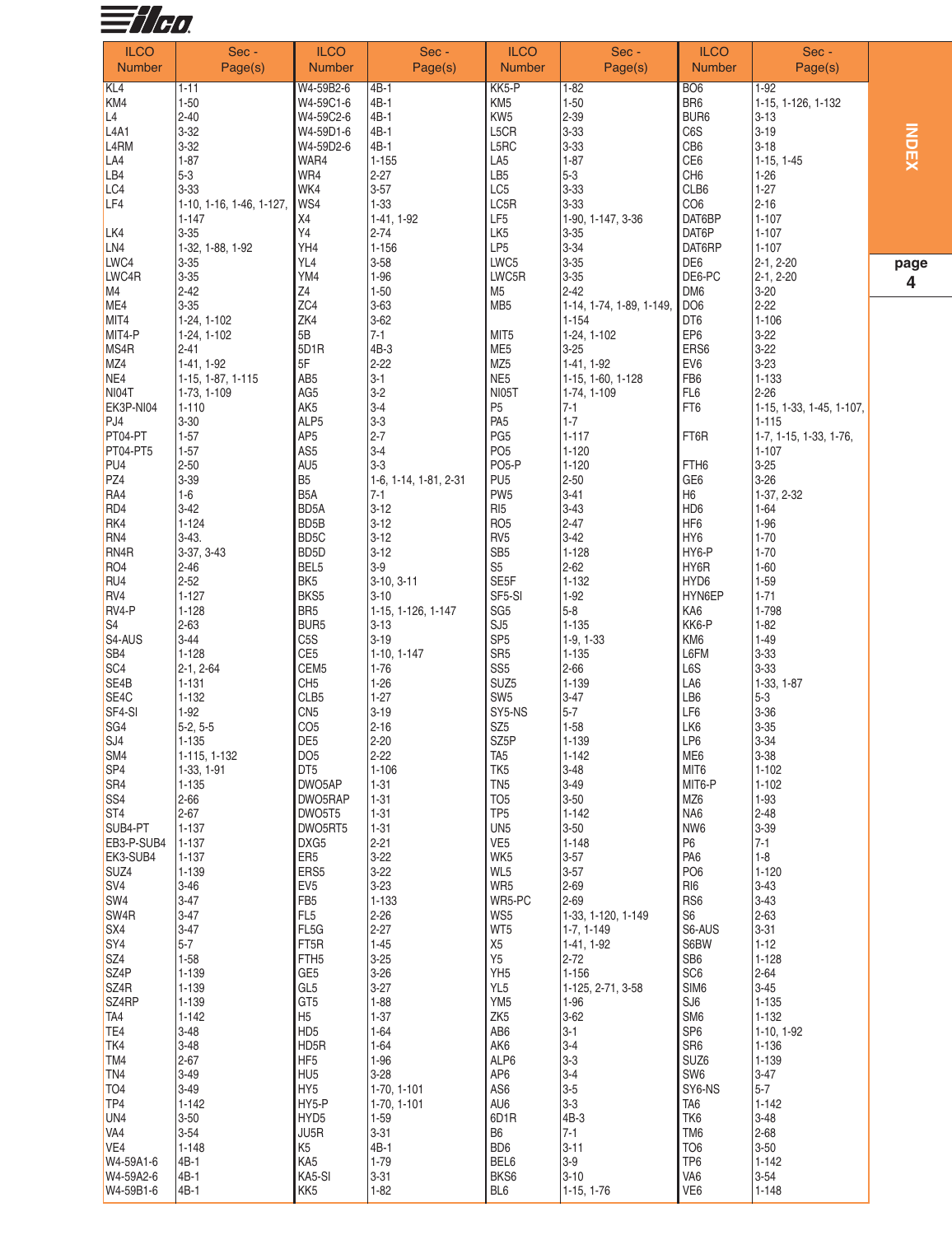

|              | <b>ILCO</b><br><b>Number</b> | Sec -<br>Page(s)               | <b>ILCO</b><br><b>Number</b> | Sec -<br>Page(s)       | <b>ILCO</b><br><b>Number</b>        | Sec -<br>Page(s)                | <b>ILCO</b><br><b>Number</b>          | Sec -<br>Page(s)                |
|--------------|------------------------------|--------------------------------|------------------------------|------------------------|-------------------------------------|---------------------------------|---------------------------------------|---------------------------------|
|              |                              |                                |                              |                        |                                     |                                 |                                       |                                 |
|              | VL6                          | $1 - 155$                      | H7RE<br>H7RF                 | $3 - 53$<br>$3 - 53$   | FL8<br>GE8                          | $2 - 26$                        | HYD9<br>IL9                           | $1 - 59$                        |
|              | VL6-P<br>VO <sub>6</sub>     | $1 - 155$<br>$1 - 154$         | H7RG                         | $3 - 53$               | HD8                                 | $3 - 26$<br>$1 - 64$            | K9                                    | 1-100, 2-37<br>4B-4             |
|              | WK6                          | $3 - 57$                       | H7RH                         | $3 - 53$               | HT8                                 | $3 - 54$                        | EK3-KK9                               | $1 - 85$                        |
| <b>INDEX</b> | WR6                          | $2 - 69$                       | HD7                          | $1 - 64$               | HYD8                                | $1 - 59$                        | KM9                                   | $1 - 115$                       |
|              | WS6                          | $1 - 34$                       | HYN7REHP                     | $1 - 83$               | IN <sub>8</sub>                     | 2-1, 2-34, 2-51                 | LA9                                   | $1 - 87$                        |
|              | X <sub>6</sub>               | 1-107, 1-135                   | HF7                          | $1-97$                 | KA8                                 | $1 - 78$                        | LF9                                   | $3 - 36$                        |
|              | Y6                           | $2 - 72$                       | HYD7                         | $1 - 59$               | KA8-SI                              | $3 - 31$                        | LK9                                   | $3 - 35$                        |
|              | YH <sub>6</sub><br>YH6-SI    | $1 - 156$<br>$1 - 156$         | K7<br>KA7                    | 4B-1<br>$1 - 79$       | KK8-P<br>KM8                        | $1 - 82$<br>1-115, 1-132, 3-33, | MIT9-PT<br>EB3-L-MIT9                 | $1 - 102$<br>1-25, 1-103, 1-104 |
|              | YH6R                         | $1 - 156$                      | KK7-PT                       | $1 - 82$               |                                     | 3-41                            | EK3-MIT9                              | $1-25, 1-103$                   |
|              | YL6                          | $3 - 58$                       | KM7                          | $1 - 50$               | LA8                                 | $1 - 87$                        | MZ9                                   | $1-42, 1-93$                    |
| page         | YM <sub>6</sub>              | $1 - 110$                      | LA7                          | 1-34, 1-87             | LB8                                 | $5-4$                           | MZ9-P                                 | $1-42, 1-93$                    |
| 5            | ZK6                          | $2 - 62$                       | LB7                          | $5-3$                  | LC8                                 | $3 - 34$                        | NE9                                   | $1 - 34$                        |
|              | 7B<br>7DC                    | $7-2$<br>1-26, 1-114, 1-115,   | LF7<br>LK7                   | 1-90, 3-36<br>$3 - 35$ | LF8<br>LK8                          | 1-90, 3-36<br>$3 - 35$          | NS9CS<br>NSR9CS                       | $3 - 17$<br>$3 - 17$            |
|              |                              | 1-121, 3-43                    | LP7                          | $3 - 34$               | MIT8-PT                             | 1-102                           | R9CS                                  | $3 - 17$                        |
|              | 7GE                          | $3 - 26$                       | LP7R                         | $3 - 34$               | EB3-K-MIT8                          | $1 - 102$                       | R9LF                                  | $3 - 59$                        |
|              | 7LA                          | $3 - 52$                       | LR7GE                        | $3 - 26$               | EK3-MIT8                            | $1 - 102$                       | R9LK                                  | $3 - 59$                        |
|              | 7LB                          | $3 - 52$                       | MA7                          | $2 - 41$               | MZ8                                 | 1-93                            | sp-aus                                | $3 - 44$                        |
|              | 7LC                          | $3 - 52$                       | ME7                          | $3 - 38$               | NE8                                 | 1-12, 1-32                      | S9CS                                  | $3 - 17$                        |
|              | 7LD<br>7LDH                  | $3 - 52$<br>$3 - 52$           | MIT7<br>MZ7                  | $1 - 107$<br>$1-93$    | PA <sub>8</sub><br>PA8-P            | $1-8, 1-152$<br>$1-8, 1-52$     | S9P<br>SC <sub>9</sub>                | $3 - 40$<br>$2 - 64$            |
|              | 7LE                          | $3 - 52$                       | NE7                          | 1-15, 1-45, 1-141      | SB <sub>8</sub>                     | $1 - 129$                       | SF9                                   | $1-3$                           |
|              | 7LF                          | $3 - 52$                       | P7                           | $7 - 1$                | SC <sub>8</sub>                     | $2 - 64$                        | SIM9R                                 | $3 - 45$                        |
|              | 7LG                          | $3 - 52$                       | PO <sub>7</sub>              | $1 - 120$              | SF <sub>8</sub>                     | $1-3$                           | SM9C                                  | $1 - 132$                       |
|              | 7LH                          | $3 - 52$                       | R7DC                         | 1-26, 1-117, 1-122     | SIM <sub>8</sub>                    | $3 - 45$                        | SP <sub>9</sub>                       | $1-3, 1-86$                     |
|              | 7RA                          | $3 - 52$                       | RO <sub>7</sub>              | $2 - 46$               | SMS8                                | 1-26, 1-132                     | SR9P                                  | $3 - 40$                        |
|              | 7RB<br>7RC                   | $3 - 52$<br>$3 - 52$           | RU7<br>S7-AUS                | 2-55<br>$3 - 31$       | SP <sub>8</sub><br>SUZ <sub>8</sub> | $1 - 10$<br>$1 - 139$           | SU <sub>9</sub><br>SU <sub>9L</sub>   | $3 - 47$<br>$3 - 47$            |
|              | 7RD                          | $3 - 52$                       | S7BW-P                       | $1 - 11$               | SY8-NS                              | $5-7$                           | SU9S                                  | $3 - 47$                        |
|              | 7RE                          | $3 - 52$                       | S7JA                         | $3 - 58$               | TA <sub>8</sub>                     | $1 - 142$                       | SUZ9                                  | $1 - 139$                       |
|              | 7RF                          | $3 - 52$                       | SB7                          | $1 - 128$              | TK8                                 | $3 - 48$                        | SX9B                                  | $2 - 71$                        |
|              | 7RG                          | $3 - 52$                       | SC7                          | $2 - 64$               | TL8                                 | $3-49$                          | SY9                                   | $2 - 65$                        |
|              | 7RH<br>AB7                   | $3 - 52$<br>$3-1$              | SF7AF<br>SM7                 | $1-3$<br>$1 - 132$     | TM8<br>VA <sub>8</sub>              | $2 - 68$<br>$3 - 54$            | SZ9<br>SZ9P                           | $1 - 139$<br>$1 - 139$          |
|              | ALP7                         | $3-3$                          | SP7                          | 1-10, 1-92             | VL8                                 | $1 - 155$                       | TA <sub>9</sub>                       | $1 - 142$                       |
|              | AS7                          | $3 - 4$                        | SUZ7                         | $1 - 139$              | VL8-P                               | $1 - 155$                       | TM9                                   | $2 - 69$                        |
|              | B7M                          | $7-2$                          | SW7                          | $3 - 47$               | WK8                                 | $3 - 57$                        | U9P                                   | $3 - 40$                        |
|              | BD7                          | $3 - 11$                       | SY7                          | $5-7$                  | WS8                                 | $3 - 58$                        | VK9                                   | $3-46, 3-55$                    |
|              | BEL7                         | $3-9$                          | T7                           | 2-67                   | $\chi_{8}$                          | $1 - 149$                       | WK9                                   | $3 - 57$                        |
|              | BKS7<br>BR7                  | $3 - 10$<br>1-15, 1-126, 1-147 | TA7<br>TK7                   | $1 - 142$<br>$3 - 48$  | Y8<br>YH <sub>8</sub>               | $3 - 58$<br>$1 - 156$           | X9<br>Y9                              | 1-8, 1-120, 1-149<br>$2 - 78$   |
|              | BU7                          | $3 - 11$                       | TM7                          | 2-68                   | YL8                                 | $2 - 71$                        | Y9E                                   | $2 - 71$                        |
|              | BUR7                         | $3 - 13$                       | TO <sub>7</sub>              | $3 - 50$               | YM8                                 | $1 - 110$                       | YH9                                   | $1 - 156$                       |
|              | CB7                          | $2 - 13$                       | UN7                          | $3 - 50$               | ZK8                                 | $3 - 62$                        | YL9                                   | $3 - 58$                        |
|              | CE7                          | $1 - 45$                       | VA7                          | $3 - 54$               | 9Β                                  | $7-2$                           | YM9                                   | $1 - 110$                       |
|              | CH <sub>7</sub><br>CLB7      | 1-26, 1-118<br>$1-27$          | WK7<br>X7                    | $3 - 57$<br>$1 - 107$  | 9BA<br>9CS                          | $3-8$<br>$3 - 17$               | zd9p<br>ZK9                           | 1-18, 1-105<br>$3-62$           |
|              | CO <sub>7</sub>              | $2 - 14$                       | XL7                          | 2-70, 3-58             | 9CX                                 | $3 - 17$                        | AB <sub>10</sub>                      | $3 - 1$                         |
|              | CU7                          | $1 - 100$                      | YH7                          | $1 - 156$              | 9D                                  | $3 - 20$                        | ALP <sub>10</sub>                     | $3-3$                           |
|              | DM7                          | $3 - 20$                       | YM7                          | $1 - 110$              | 9FAC                                | $3 - 24$                        | AS <sub>10</sub>                      | $3-5$                           |
|              | DT7                          | $1 - 106$                      | ZD7                          | $3-60$                 | 9MX                                 | $3 - 24$                        | <b>B10</b>                            | $1 - 52$                        |
|              | EP7                          | $3 - 22$                       | ZD7-SI                       | 1-81, 1-105, 1-117,    | 9TK                                 | $3-49$                          | BKS10                                 | $3 - 10$                        |
|              | EV7<br>FB7                   | $3 - 23$<br>$1 - 134$          | ZK7                          | $1 - 146$<br>$3-62$    | AB9<br>ALP9                         | $3 - 1$<br>$3-3$                | BUR <sub>10</sub><br>CB <sub>10</sub> | $3 - 13$<br>$2 - 13$            |
|              | FC7                          | 1-7, 1-28, 1-42, 1-48,         | ZN7                          | $3-63$                 | AS9                                 | $3-5$                           | CLB10                                 | $1 - 27$                        |
|              |                              | 1-77, 1-114, 1-127             | 8                            | 4B-4                   | BKS9                                | $3 - 10$                        | CO10                                  | $2 - 11$                        |
|              | FC7-P                        | 1-7, 1-28, 1-42, 1-48,         | 8B                           | $7-2$                  | BR9                                 | 1-15, 1-126, 1-147              | <b>CS10</b>                           | $3 - 15$                        |
|              |                              | 1-77, 1-114, 1-127             | AB <sub>8</sub>              | $3-1$                  | BUR9                                | $3 - 13$                        | CU <sub>10</sub>                      | $1 - 100$                       |
|              | FL7<br>GE7                   | $2 - 26$<br>1-28, 1-122        | ALP8<br>AS8                  | 3-3<br>$3-5$           | CB9<br>CLB9                         | $2 - 13$<br>$1 - 27$            | DAV <sub>10</sub><br><b>DM10</b>      | $1-90$<br>$3 - 20$              |
|              | GR7                          | $3 - 25$                       | BKS8                         | $3 - 10$               | CO <sub>9</sub>                     | $2 - 11$                        | DT <sub>10</sub>                      | $1 - 107$                       |
|              | H7LA                         | $3 - 53$                       | BU8                          | $3 - 11$               | CU <sub>9</sub>                     | $1 - 100$                       | DXB <sub>10</sub>                     | $2 - 21$                        |
|              | H7LB                         | $3 - 53$                       | BUR8                         | $3 - 13$               | D <sub>9</sub>                      | $1 - 71$                        | DXC <sub>10</sub>                     | $2 - 21$                        |
|              | H7LC                         | $3 - 53$                       | CE8                          | $1 - 46$               | DT9                                 | $2 - 21$                        | DXD <sub>10</sub>                     | $2 - 21$                        |
|              | H7LD                         | $3 - 53$                       | CH <sub>8</sub>              | $1 - 26$               | EC <sub>9</sub>                     | $1 - 107$                       | ec10                                  | $3 - 22$                        |
|              | H7LDH<br>H7LE                | $3 - 53$<br>$3 + -53$          | CLB8<br>CU <sub>8</sub>      | $1 - 27$<br>$1 - 100$  | ER9<br>ES9                          | $3 - 22$<br>$2 - 26$            | EL <sub>10</sub><br><b>ER10</b>       | $2 - 25$<br>$3 - 22$            |
|              | H7LF                         | $3 - 53$                       | DE8                          | $2 - 20$               | ET9                                 | $3 - 23$                        | FL <sub>10</sub>                      | $2 - 26$                        |
|              | H7LG                         | $3 - 53$                       | DM8                          | $3 - 20$               | FC9                                 | $1 - 46$                        | FT10                                  | $1 - 46$                        |
|              | H7LH                         | $3 - 53$                       | DT8                          | $1 - 106$              | FL9                                 | $2 - 26$                        | FT10R                                 | $1 - 46$                        |
|              | H7RA                         | $3 - 53$                       | E8                           | 4B-4                   | GE9                                 | $1 - 122$                       | GE <sub>10</sub>                      | $3 - 26$                        |
|              | H7RB<br>H7RC                 | $3 - 53$                       | EL8<br>ERS8                  | $2 - 34$               | GR9<br>HD <sub>9</sub>              | $3 - 25$<br>$1-64$              | gr10<br>GT10BT2/5                     | $2 - 25$                        |
|              | H7RD                         | $3 - 53$<br>$3 - 53$           | ET8                          | $3-22$<br>$3 - 23$     | HF9                                 | $1-97$                          | H <sub>10</sub> F                     | $1 - 34$<br>$3 - 53$            |
|              | H7RDH                        | $3 - 53$                       | FC8                          | $1 - 46$               | HY9                                 | $1 - 60$                        | HD <sub>10</sub>                      | $1 - 64$                        |
|              |                              |                                |                              |                        |                                     |                                 |                                       |                                 |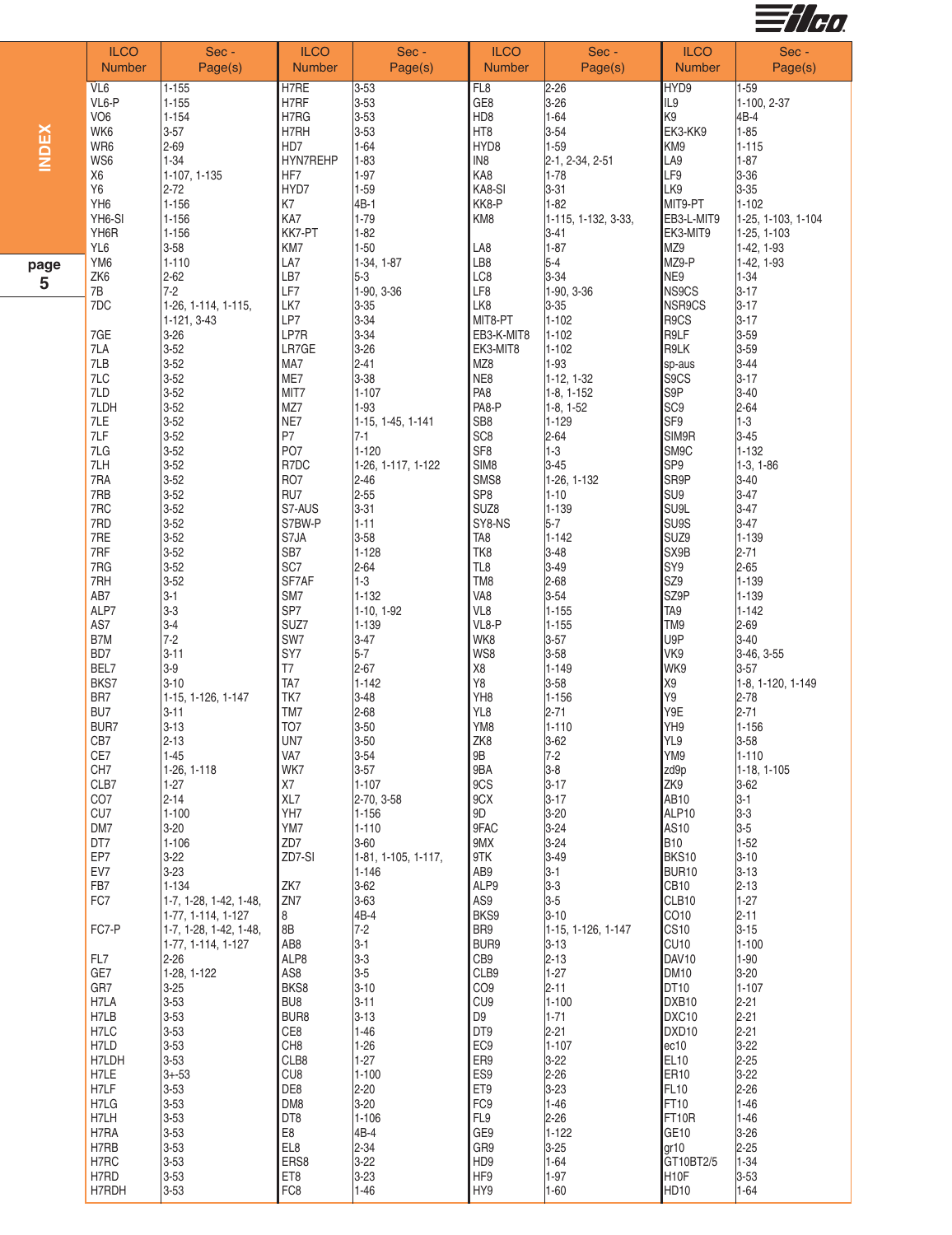

| <b>ILCO</b>                            | Sec -                              | <b>ILCO</b>                  | Sec -                   | <b>ILCO</b>                     | Sec-                     | <b>ILCO</b>                       | Sec -                             |  |
|----------------------------------------|------------------------------------|------------------------------|-------------------------|---------------------------------|--------------------------|-----------------------------------|-----------------------------------|--|
| <b>Number</b>                          | Page(s)                            | <b>Number</b>                | Page(s)                 | <b>Number</b>                   | Page(s)                  | <b>Number</b>                     | Page(s)                           |  |
| HYD10                                  | $1 - 59$                           | X11                          | $1 - 139$               | MZ13R                           | $1 - 93$                 | EL15                              | $2 - 26$                          |  |
| KI10R<br><b>KM10</b>                   | $1 - 50$<br>$1 - 115$              | Y11                          | 1-19, 1-101, 1-118,     | <b>NE13</b><br>PJ13             | 1-34, 1-123<br>$3 - 30$  | GE <sub>15</sub><br>GT15RAP       | $3 - 26$<br>$1-3, 1-118$          |  |
| <b>KW10</b>                            | 2-39, 2-68                         | YH11                         | 2-31, 2-79<br>$1 - 156$ | RO13                            | $2 - 47$                 | GT15RBT2/5                        | 1-34                              |  |
| KW10-PC                                | 2-39, 2-68                         | ZK11                         | $3 - 62$                | S13KE                           | 3-32                     | GY15RDT5-SI 1-31, 1-115           |                                   |  |
| <b>LA10</b>                            | 1-87, 1-122                        | 12B                          | $7 - 2$                 | SLA <sub>13</sub>               | 6A-2                     | GT15RP-SI                         | $1 - 117$                         |  |
| <b>LK10</b>                            | $3 - 35$                           | AB <sub>12</sub>             | $3-1$                   | <b>SY13</b>                     | $5 - 17$                 | GT15RT2                           | $1 - 3$                           |  |
| LF10<br><b>LH10</b>                    | $3 - 36$<br>$3 - 11$               | AS12<br>BH12-SI              | $3-5$<br>$1 - 14$       | <b>TK13</b><br><b>TM13</b>      | $3 - 48$<br>$2 - 69$     | HD15<br>HF15                      | $1 - 64$<br>$1 - 97$              |  |
| <b>LS10</b>                            | $3 - 33$                           | BKS12                        | $3 - 10$                | <b>WK13</b>                     | $3 - 57$                 | HY15-P                            | $1 - 71$                          |  |
| M10                                    | $2 - 42$                           | BUR12                        | $3 - 13$                | X13                             | 1-10, 1-16, 1-46, 1-127, | HYN15EHP                          | $1 - 84$                          |  |
| MZ10                                   | 1-472                              | CB <sub>12</sub>             | $2 - 13$                |                                 | $1 - 145$                | <b>KA15</b>                       | $1 - 79$                          |  |
| <b>MZ10-P</b>                          | 1-42, 1-93                         | CLB12                        | $1 - 27$                | Y13                             | 2-31, 2-79               | KW15BP                            | $1 - 79$                          |  |
| <b>NE10</b><br>NSN <sub>10</sub>       | 1-14, 1-86, 1-90, 1-90<br>$1 - 73$ | CO12<br>CS <sub>12</sub>     | $2 - 11$<br>$3 - 15$    | YH <sub>13</sub><br><b>YM13</b> | $1 - 156$<br>$1 - 111$   | LF <sub>15</sub><br><b>MB15</b>   | $1 - 16$<br>$1 - 97$              |  |
| OM <sub>10</sub>                       | 1-32, 1-78, 1-110                  | CU12                         | $1 - 100$               | ZK <sub>13</sub>                | $3-62$                   | MB <sub>15-P</sub>                | $1-97$                            |  |
| S <sub>10</sub>                        | $2 - 62$                           | <b>DM12</b>                  | $3-20$                  | 14CM                            | $7-2$                    | MZ15                              | 1-93                              |  |
| S10LAA-P                               | $1 - 3$                            | DT <sub>12</sub>             | $1 - 107$               | 14K                             | $3 - 59$                 | <b>NE15</b>                       | $1 - 123$                         |  |
| <b>SB10</b><br>SC <sub>10</sub>        | $1 - 128$<br>$2 - 64$              | EC <sub>12</sub><br>FT12R    | $3 - 22$<br>$1 - 150$   | 14KH<br>14KR                    | $3 - 59$<br>$3 - 59$     | RO15<br><b>SC15</b>               | $2 - 48$<br>$2 - 64$              |  |
| SF <sub>10</sub>                       | $2 - 56$                           | <b>HD12</b>                  | $1 - 64$                | AB14                            | $3-1$                    | SLA15                             | $2 - 66$                          |  |
| <b>SIM10</b>                           | $3 - 45$                           | HF12                         | 1-46, 1-111             | AS14                            | $3 - 7$                  | SUZ <sub>15</sub>                 | 1-138                             |  |
| SLA10                                  | 6A-2                               | <b>HY12</b>                  | $1 - 70$                | AS <sub>14</sub> L              | $3-5$                    | SUZ15-P                           | $1 - 138$                         |  |
| SUZ <sub>10</sub>                      | 1-139                              | <b>HY12-P</b>                | $1 - 70$                | <b>AS14S</b>                    | $3 - 4$                  | <b>TA15</b>                       | $1 - 142$                         |  |
| SY10<br>SZ10RP                         | $5 - 7$<br>1-139                   | HYD12<br><b>KA12</b>         | 1-60, 1-170<br>$1 - 79$ | BKS14<br>BUR14                  | $3 - 10$<br>$3 - 13$     | <b>TK15</b><br><b>TM15</b>        | $3 - 48$<br>$2 - 69$              |  |
| <b>TK10</b>                            | $3 - 48$                           | KA12-SI                      | $1 - 80$                | CLB14                           | $1 - 27$                 | <b>WK15</b>                       | $3 - 57$                          |  |
| <b>TM10</b>                            | $2 - 69$                           | KW12BP-SI                    | $1 - 80$                | CS <sub>14</sub>                | $3 - 15$                 | <b>YH15</b>                       | $1 - 156$                         |  |
| <b>VA10</b>                            | $3 - 54$                           | <b>LA12</b>                  | $1 - 87$                | <b>DM14</b>                     | $3 - 20$                 | <b>YM15</b>                       | $1 - 46$                          |  |
| <b>WK10</b>                            | $3 - 57$                           | LF12-SI                      | $3 - 37$                | DT14                            | $1 - 107$                | <b>ZK15</b>                       | $3 - 62$                          |  |
| <b>WS10</b><br>X <sub>10</sub>         | $1 - 50$<br>$1 - 107$              | M12<br>MIT12-PT              | $2 - 42$<br>1-103       | EC14<br>GE14                    | 3-22<br>$1 - 122$        | AB16<br>AS16                      | $3-1$<br>$3-6$                    |  |
| <b>YH10</b>                            | 1-156                              | MZ12                         | 1-92, 1-106, 1-137      | HD14                            | $1-64$                   | <b>B16</b>                        | $1-15, 1-51$                      |  |
| <b>ZK10</b>                            | $3 - 62$                           | <b>NA12</b>                  | 1-101, 2-47             | HF14                            | $1-97$                   | BKS16                             | $3 - 10$                          |  |
| AB <sub>11</sub>                       | $3 - 1$                            | OP <sub>12</sub>             | $1 - 111$               | <b>HY14</b>                     | $1 - 70$                 | <b>BR16</b>                       | $1 - 16$                          |  |
| <b>AS11</b><br><b>B11</b>              | $3-5$<br>1-52, 1-90                | <b>PJ12</b><br>SLA12         | $3 - 30$<br>6A-2        | HY14-P<br>HYN14EHP              | $1 - 70$<br>$1 - 84$     | CG16<br>CS <sub>16</sub>          | 1-49, 1-72, 2-1, 2-31<br>$3 - 15$ |  |
| B <sub>1</sub> 1M                      | $7 - 2$                            | SUZ <sub>12</sub>            | 1-139                   | HYN14REHP                       | 1-71, 1-84               | <b>DM16</b>                       | $3 - 20$                          |  |
| BKS11                                  | $3 - 10$                           | <b>SY12</b>                  | $5 - 7$                 | HYN14RT14                       | $1 - 72$                 | DT16                              | $1 - 107$                         |  |
| <b>BL11</b>                            | 1-90, 1-155                        | <b>TA12</b>                  | $1 - 142$               | <b>KA14</b>                     | $1 - 79$                 | EC <sub>16</sub>                  | $3-22$                            |  |
| BUR11                                  | $3 - 13$                           | <b>TK12</b>                  | $3 - 48$                | <b>KW14</b>                     | 1-79, 1-140, 1-146       | GT16T2                            | $1 - 3$                           |  |
| CB11<br>CB11BH                         | $2 - 13$<br>$2 - 13$               | <b>TM12</b><br><b>WK12</b>   | $2 - 69$<br>$3 - 57$    | KW14AP<br>KW14R                 | $1 - 79$<br>$1 - 79$     | HD <sub>16</sub><br><b>HY16-P</b> | $1 - 64$<br>$1 - 71$              |  |
| CLB11                                  | $1 - 27$                           | X12                          | 1-115, 1-123            | LA14                            | $1 - 87$                 | <b>HF16</b>                       | $1-97$                            |  |
| <b>CS11</b>                            | $3 - 15$                           | Y12                          | 1-19, 1-49, 1-118,      | LF14                            | $3 - 36$                 | <b>KA16</b>                       | $1 - 80$                          |  |
| DM <sub>11</sub>                       | $3 - 20$                           |                              | 1-135, 2-312, 2-32,     | M14                             | $2 - 42$                 | KW16CP-SI                         | $1 - 80$                          |  |
| DT11<br>EL11                           | 1-107<br>$2 - 25$                  | <b>YH12</b>                  | 2-79<br>$1 - 156$       | MIT14-PT<br>EB3-M-MIT14         | $1 - 104$<br>$1 - 104$   | KW16EH2<br>LF16                   | 1-81<br>$3 - 36$                  |  |
| GE11                                   | 3-925                              | ZK <sub>12</sub>             | $3 - 62$                | EK3-MIT14                       | $1 - 104$                | <b>LS16</b>                       | $3 - 33$                          |  |
| HD <sub>11</sub>                       | $1 - 64$                           | 13D                          | 4B-4                    | MZ14                            | $1-93$                   | M16                               | $2 - 42$                          |  |
| HF <sub>11</sub>                       | $1 - 111$                          | AB <sub>13</sub>             | $3 - 1$                 | <b>NA14</b>                     | $2 - 46$                 | <b>MB16</b>                       | $1-97$                            |  |
| HYD11                                  | $1 - 59$                           | AS13                         | $3 - 7$<br>$3 - 10$     | <b>NE14</b><br><b>PJ14</b>      | $1 - 123$                | MB <sub>16R</sub><br>MIT16A-PT    | $1-97$                            |  |
| IL11<br><b>KA11</b>                    | 2-37, 2-67<br>$1 - 79$             | BKS13<br>BR <sub>13</sub>    | $1-16, 3-50$            | <b>RO14</b>                     | $3 - 30$<br>$2 - 46$     | EK3P-MIT16                        | $1 - 104$<br>$1 - 104$            |  |
| KW11                                   | $2 - 39$                           | BUR13                        | $3 - 13$                | SLA <sub>14</sub>               | $2 - 66$                 | MZ16                              | $1 - 93$                          |  |
| <b>LA11</b>                            | $1 - 87$                           | CLB13                        | $1 - 27$                | SZ14RAP                         | 1-81, 1-139              | MZ <sub>16-P</sub>                | $1 - 93$                          |  |
| LF <sub>11</sub>                       | $3 - 36$                           | CS <sub>13</sub>             | $3 - 15$                | <b>TA14</b>                     | $1 - 142$                | NE <sub>16</sub>                  | $1 - 123$                         |  |
| <b>LS11</b><br>M11                     | $3 - 33$<br>$2 - 42$               | DM13<br>DT <sub>13</sub>     | $3 - 20$<br>$1 - 107$   | <b>TK14</b><br><b>TM14</b>      | $3-48$<br>$2 - 69$       | <b>RU16</b><br>S <sub>16</sub>    | $2 - 55$<br>$2 - 63$              |  |
| <b>ME11</b>                            | $3 - 37$                           | EA13                         | $2 - 24$                | <b>WK14</b>                     | $3 - 57$                 | <b>SIP16T2</b>                    | $1 - 88$                          |  |
| <b>MZ11</b>                            | $1 - 93$                           | HD <sub>13</sub>             | $1 - 64$                | Y14                             | 1-101, 1-135, 2-31,      | <b>SLA16</b>                      | $2 - 66$                          |  |
| <b>NE11</b>                            | $1 - 115$                          | HF13                         | $1 - 46$                |                                 | 2-79                     | SUZ <sub>16</sub>                 | $1 - 140$                         |  |
| NSN11T2<br>OP <sub>11</sub>            | $1 - 108$<br>$1-55, 1-111$         | <b>HY13</b><br><b>HY13-P</b> | $1 - 70$<br>$1 - 70$    | <b>YH14</b><br>YM14             | $1 - 156$                | <b>TA16</b><br><b>TK16</b>        | $1 - 142$<br>$3 - 48$             |  |
| <b>PJ11</b>                            | $3 - 30$                           | HYD13                        | 1-60, 1-85, 1-106       | ZD14RP                          | $1 - 120$                | <b>TM16</b>                       | $2 - 69$                          |  |
| RO11                                   | $2 - 46$                           | KA13                         | $1 - 79$                | <b>ZK14</b>                     | $3-62$                   | <b>UN16</b>                       | $1-16, 1-76$                      |  |
| <b>SB11</b>                            | $1 - 129$                          | L13                          | $2 - 40$                | 15D                             | 4B-4                     | WK16                              | $3 - 57$                          |  |
| SF <sub>11</sub>                       | $1 - 46$                           | <b>LA13</b>                  | $1 - 87$                | 15K                             | 4B-2                     | X16                               | 1-23, 1-126, 1-137                |  |
| SLA11<br>SUZ <sub>11</sub>             | $6A-2$<br>1-139                    | LF13<br>LK <sub>13</sub>     | $1 - 16$<br>$3 - 35$    | AB15<br>AS15                    | $3-1$<br>$3-6$           | Y16<br><b>YH16</b>                | 1-13, 1-140, 1-146<br>$1 - 156$   |  |
| <b>SY11</b>                            | $5 - 7$                            | M13                          | $2 - 42$                | AU15                            | $1-8$                    | <b>YM16</b>                       | $1-97$                            |  |
| <b>TA11</b>                            | $1 - 142$                          | MAZ13AP                      | $1 - 93$                | BKS15                           | $3 - 10$                 | ZD16RP-SI                         | 1-6, 1-7, 1-11, 1-18,             |  |
| TK <sub>11</sub>                       | $3 - 48$                           | MAZ13EP                      | 1-93                    | BUR15                           | $3 - 13$                 |                                   | 1-91, 1-75, 1-91, 1-96,           |  |
| <b>TL11</b>                            | $3 - 49$                           | <b>MS13</b>                  | $1 - 23$                | CLB15                           | $1-27$                   |                                   | 1-118, 1-125, 1-141,              |  |
| TL <sub>11</sub> R<br>WK <sub>11</sub> | $3 - 49$<br>$3 - 57$               | MZ <sub>13</sub><br>MZ13-P   | $1 - 103$<br>1-42, 1-93 | CS <sub>15</sub><br><b>DM15</b> | $3 - 15$<br>$3 - 20$     | ZK <sub>16</sub>                  | $1 - 159$<br>$3 - 62$             |  |
| <b>WS11</b>                            | $1 - 50$                           | MZ13-PC                      | 1-42, 1-93              | DT <sub>15</sub>                | $1 - 107$                | 17B                               | $7 - 2$                           |  |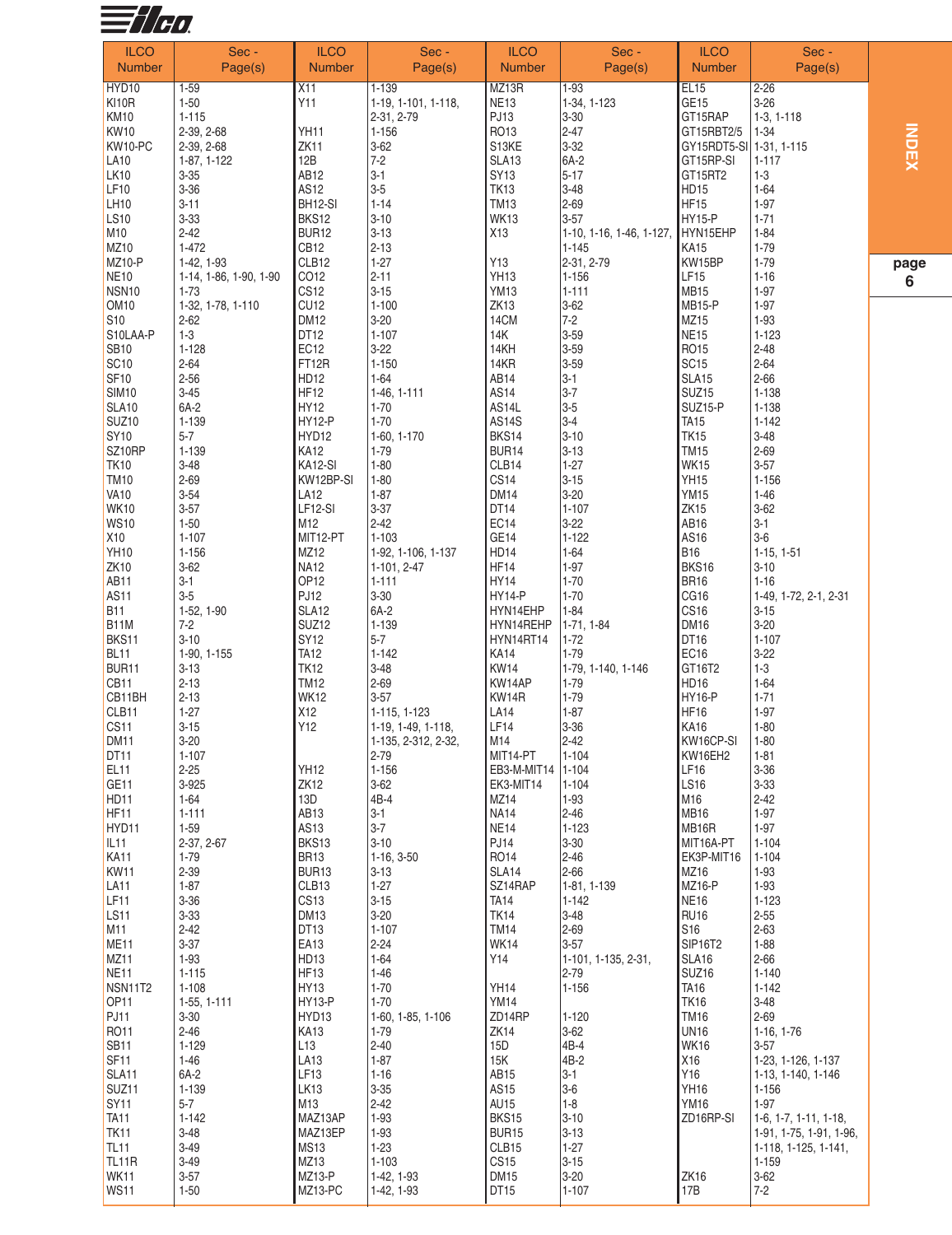

|                        | <b>ILCO</b>                                                         | Sec -                                                                 | <b>ILCO</b>                                                                     | Sec -                                                          | <b>ILCO</b>                                                                         | Sec -                                                                           | <b>ILCO</b>                                                                 | Sec -                                                                                     |
|------------------------|---------------------------------------------------------------------|-----------------------------------------------------------------------|---------------------------------------------------------------------------------|----------------------------------------------------------------|-------------------------------------------------------------------------------------|---------------------------------------------------------------------------------|-----------------------------------------------------------------------------|-------------------------------------------------------------------------------------------|
|                        | <b>Number</b>                                                       | Page(s)                                                               | <b>Number</b>                                                                   | Page(s)                                                        | <b>Number</b>                                                                       | Page(s)                                                                         | <b>Number</b>                                                               | Page(s)                                                                                   |
| <b>INDEX</b>           | AB17                                                                | $3-1$                                                                 | <b>TK19</b>                                                                     | $3 - 48$                                                       | C <sub>22</sub>                                                                     | $2 - 33$                                                                        | VC24                                                                        | 1-27, 1-123                                                                               |
|                        | <b>AS17</b>                                                         | $3-7$                                                                 | <b>TM19</b>                                                                     | $2 - 69$                                                       | CG <sub>22</sub>                                                                    | $2 - 7$                                                                         | <b>WK24</b>                                                                 | $3 - 57$                                                                                  |
|                        | <b>B17</b>                                                          | $7-2$                                                                 | <b>WB19</b>                                                                     | $2 - 69$                                                       | <b>CS22</b>                                                                         | $3 - 1$                                                                         | X24                                                                         | $1 - 79$                                                                                  |
|                        | BKS17                                                               | $3 - 10$                                                              | <b>WB19</b>                                                                     | $2 - 70$                                                       | <b>DM22</b>                                                                         | $3 - 20$                                                                        | <b>YH24</b>                                                                 | $1 - 156$                                                                                 |
|                        | CG17                                                                | $2 - 7$                                                               | <b>WK19</b>                                                                     | $3 - 57$                                                       | <b>DM22-SI</b>                                                                      | $3 - 20$                                                                        | <b>YM24</b>                                                                 | $1 - 111$                                                                                 |
|                        | CO17                                                                | $2 - 10$                                                              | X19                                                                             | $1 - 65$                                                       | DM22TVP                                                                             | $3 - 20$                                                                        | ZD24RDP-SI                                                                  | 1-11, 1-31, 1-59, 1-69,                                                                   |
|                        | CS17<br><b>DM17</b><br>HD17<br><b>HY17-P</b><br>HF17<br><b>KI17</b> | $3 - 15$<br>$3 - 20$<br>$1 - 64$<br>$1 - 71$<br>$1 - 149$<br>$1 - 50$ | <b>YH19</b><br><b>ZK19</b><br>AB20<br>AS20<br><b>B20</b><br><b>BKS20</b>        | $1 - 156$<br>$3 - 62$<br>$3-1$<br>$3-6$<br>$7 - 3$<br>$3 - 10$ | DT22W<br>DTL22W<br>F <sub>22</sub><br><b>HD22</b><br><b>HY022-PT</b><br><b>HF22</b> | $2 - 3$<br>$2 - 3$<br>$1 - 34$<br>$1 - 64$<br>$1 - 71$<br>$1 - 46$              | ZD24REHP<br>ZD24RT5-SI<br>ZD24RT14-SI<br><b>ZK24</b>                        | 1-86, 1-96, 1-105,<br>1-141, 1-146, 1-159<br>1-69<br>1-69, 1-159<br>1-69, 1-159<br>$3-62$ |
| page<br>$\overline{7}$ | LF17<br><b>LS17</b><br>M17<br>MB17                                  | 1-17, 1-76, 1-92, 1-127<br>3-33<br>$2 - 42$<br>$1 - 97$               | <b>BR20</b><br>C20<br><b>CS20</b><br>DA <sub>20</sub>                           | $1-16, 1-46$<br>$2 - 33$<br>$3 - 15$<br>1-93, 1-107            | <b>LS22</b><br>MZ22<br><b>NE22</b><br>S22                                           | $3 - 33$<br>$1 - 94$<br>$1 - 123$<br>$2 - 58$                                   | 25<br>25B<br><b>25V</b><br>AS25                                             | $2 - 6$<br>$7-3$<br>$3 - 24$<br>$3-4$                                                     |
|                        | MD17                                                                | $2 - 20$                                                              | <b>DM20</b>                                                                     | $1 - 19$                                                       | S22 1/2                                                                             | $2 - 58$                                                                        | BKS25                                                                       | $3 - 10$                                                                                  |
|                        | MIT17A-PT                                                           | $1 - 103$                                                             | DT <sub>20</sub>                                                                | $1 - 107$                                                      | <b>SC22</b>                                                                         | $2 - 64$                                                                        | CS <sub>25</sub>                                                            | $3 - 15$                                                                                  |
|                        | EK3P-MIT17                                                          | $1 - 104$                                                             | DXB <sub>20</sub>                                                               | $2 - 21$                                                       | SK22RT1                                                                             | 1-134                                                                           | DA <sub>25</sub>                                                            | 1-107, 1-136                                                                              |
|                        | MZ17                                                                | $1 - 93$                                                              | DXC20                                                                           | $2 - 21$                                                       | SIP22T5-SI                                                                          | 1-59, 1-118                                                                     | <b>DA25-P</b>                                                               | 1-107, 1-136                                                                              |
|                        | <b>NE17</b><br>SLA17<br>SUZ17<br>SUZ17-P                            | $1 - 123$<br>$2 - 66$<br>1-138<br>$1 - 138$<br>$1 - 140$              | DXD <sub>20</sub><br>EL20<br>H <sub>20</sub><br>HD20                            | $2 - 21$<br>$2 - 26$<br>4B-2<br>$1 - 64$<br>$1 - 12$           | <b>TK22</b><br><b>VC22</b><br><b>WK22</b><br>X22                                    | $3 - 48$<br>$3 - 53$<br>$3 - 57$<br>1-46, 1-111                                 | DA25-PC<br><b>DM25</b><br>HD25<br>ILP25<br>LF <sub>25</sub>                 | 1-107, 1-136<br>$3 - 20$<br>$1 - 65$<br>$3 - 29$                                          |
|                        | SZ17REH2<br>TK <sub>17</sub><br><b>TM17</b><br>WK17<br>X17          | $3 - 48$<br>$2 - 69$<br>$3 - 57$<br>1-23, 1-126                       | HF <sub>20</sub><br>HY20-PT<br><b>EK3-HY20</b><br>ILP20<br><b>LF20S</b>         | $1-71, 1-83$<br>$1 - 72$<br>$3 - 37$<br>$3 - 37$               | <b>YH22</b><br><b>YM22</b><br>ZD22RBP-SI<br><b>ZK22</b><br>23B                      | $1 - 156$<br>$1 - 111$<br>$1-6, 1-11$<br>$3 - 62$<br>$7 - 7$                    | LP25<br>M25<br>MZ25<br><b>MZ25-P</b>                                        | $3 - 37$<br>$3 - 34$<br>$2 - 43$<br>$1 - 94$<br>$1 - 94$                                  |
|                        | <b>YH17</b>                                                         | $1 - 156$                                                             | M20                                                                             | $2 - 43$                                                       | 23M                                                                                 | $7 - 7$                                                                         | <b>NA25</b>                                                                 | 2-2, 2-48                                                                                 |
|                        | ZD17RAP-SI                                                          | 1-58, 1-118                                                           | <b>MB20</b>                                                                     | $1 - 97$                                                       | AB <sub>23</sub>                                                                    | $3-2$                                                                           | NA25-PC                                                                     | $2-2, 2-48$                                                                               |
|                        | ZK17                                                                | $3 - 62$                                                              | MZ20                                                                            | $1 - 94$                                                       | AS23                                                                                | $3 - 4$                                                                         | <b>RN25</b>                                                                 | $1-5, 1-125$                                                                              |
|                        | AB <sub>18</sub>                                                    | $3 - 1$                                                               | <b>NE20</b>                                                                     | 1-123, 1-132                                                   | BKS23                                                                               | $3 - 10$                                                                        | SP25A-P                                                                     | $1 - 3$                                                                                   |
|                        | AS18                                                                | $3-7$                                                                 | <b>SC20</b>                                                                     | $2 - 64$                                                       | <b>CS23</b>                                                                         | $3 - 15$                                                                        | <b>TA25</b>                                                                 | $1 - 143$                                                                                 |
|                        | BKS18                                                               | $3 - 10$                                                              | <b>SL20</b>                                                                     | 2-66                                                           | DA23                                                                                | 1-107, 1-136                                                                    | <b>TK25</b>                                                                 | $3 - 48$                                                                                  |
|                        | BR18R                                                               | $1 - 17$                                                              | SUZ20-P                                                                         | $1 - 138$                                                      | DA23-P                                                                              | 1-107, 1-136                                                                    | <b>TR25</b>                                                                 | $1 - 143$                                                                                 |
|                        | CS18                                                                | $3 - 15$                                                              | <b>TK20</b>                                                                     | $3 - 48$                                                       | <b>DM23</b>                                                                         | $3 - 20$                                                                        | <b>VC25</b>                                                                 | $1 - 25$                                                                                  |
|                        | <b>DM18</b>                                                         | $3 - 20$                                                              | <b>TM20</b>                                                                     | $2 - 69$                                                       | HD23                                                                                | $1-61, 1-64$                                                                    | <b>WK25</b>                                                                 | $3 - 57$                                                                                  |
|                        | DX18R                                                               | $2 - 21$                                                              | <b>VW20</b>                                                                     | $1 - 149$                                                      | HF <sub>23</sub>                                                                    | $1 - 46$                                                                        | X25                                                                         | $1 - 139$                                                                                 |
|                        | EC18                                                                | $3 - 22$                                                              | <b>WK20</b>                                                                     | $3 - 57$                                                       | LF <sub>23</sub>                                                                    | $3 - 36$                                                                        | YH <sub>25</sub>                                                            | $1 - 158$                                                                                 |
|                        | H18                                                                 | $1 - 38$                                                              | X20                                                                             | $1-16, 1-46$                                                   | LS23                                                                                | $3 - 33$                                                                        | <b>YM25</b>                                                                 | $1 - 111$                                                                                 |
|                        | <b>HD18</b>                                                         | $1 - 64$                                                              | <b>YH20</b>                                                                     | $1 - 156$                                                      | <b>NE23</b>                                                                         | $1-3, 1-34$                                                                     | <b>ZK25</b>                                                                 | $3 - 62$                                                                                  |
|                        | HF18                                                                | $1 - 106$                                                             | <b>ZK20</b>                                                                     | $3 - 62$                                                       | <b>TA23</b>                                                                         | $1 - 143$                                                                       | BKS26                                                                       | $3 - 10$                                                                                  |
|                        | IN <sub>18</sub>                                                    | $2 - 35$                                                              | 21B                                                                             | $7 - 7$                                                        | <b>TK23</b>                                                                         | $3 - 48$                                                                        | CO <sub>26</sub>                                                            | $2-11, 2-31$                                                                              |
|                        | LF18                                                                | 3-36                                                                  | AB21                                                                            | $3-1$                                                          | VC23                                                                                | $3 - 53$                                                                        | CS <sub>26</sub>                                                            | $3 - 15$                                                                                  |
|                        | <b>LS18</b>                                                         | 3-33                                                                  | AS21                                                                            | $3 - 7$                                                        | <b>WK23</b>                                                                         | $3 - 57$                                                                        | <b>DM26</b>                                                                 | $3 - 20$                                                                                  |
|                        | M18<br><b>MB18</b><br><b>MB18-P</b><br><b>NE18</b>                  | $2 - 42$<br>$1-97$<br>$1-97$<br>1-26, 1-115, 1-123,<br>$1 - 132$      | BKS21<br>C <sub>21</sub><br>CC <sub>21</sub><br>CS <sub>21</sub><br><b>DM21</b> | $3 - 10$<br>$2 - 33$<br>$2 - 9$<br>$3 - 15$<br>$3 - 20$        | X23<br>YH <sub>23</sub><br><b>YM23</b><br>ZD23RCP-SI<br>ZD23RT5-SI                  | $1 - 79$<br>$1 - 123$<br>$1 - 111$<br>1-11, 1-13, 1-75, 1-91<br>1-7, 1-91, 1-96 | H <sub>26</sub><br><b>HD26</b><br><b>HF26</b><br>LP26<br>LP <sub>26</sub> S | $1 - 38$<br>$1 - 64$<br>1-12, 1-106<br>$3 - 34$<br>$3 - 34$                               |
|                        | SUZ <sub>18</sub>                                                   | 1-138, 1-140                                                          | EL21                                                                            | $2 - 25$                                                       | ZK <sub>23</sub>                                                                    | $3 - 62$                                                                        | M26                                                                         | $2 - 43$                                                                                  |
|                        | <b>TK18</b>                                                         | $3 - 48$                                                              | FO21EH2                                                                         | $1 - 77$                                                       | 24                                                                                  | $3 - 35$                                                                        | <b>NE26</b>                                                                 | $1 - 132$                                                                                 |
|                        | <b>TM18</b>                                                         | $2 - 69$                                                              | FO21T7-SI                                                                       | $1 - 77$                                                       | 24A                                                                                 | $3 - 36$                                                                        | <b>TA26</b>                                                                 | $1 - 143$                                                                                 |
|                        | <b>TR18</b>                                                         | $1 - 142$                                                             | HD21                                                                            | $1 - 64$                                                       | 24B                                                                                 | $7 - 7$                                                                         | <b>TK26</b>                                                                 | $3 - 48$                                                                                  |
|                        | <b>WK18</b>                                                         | $3 - 57$                                                              | <b>HF21</b>                                                                     | $1 - 111$                                                      | 24B-AUS                                                                             | $3 - 36$                                                                        | <b>TR26</b>                                                                 | $1 - 143$                                                                                 |
|                        | <b>YH18</b>                                                         | $1 - 156$                                                             | <b>HY021-PT</b>                                                                 | $1 - 70$                                                       | 24CL                                                                                | $3 - 36$                                                                        | <b>VC26</b>                                                                 | 1-27, 1-126                                                                               |
|                        | X18                                                                 | 1-79, 1-156                                                           | LF21                                                                            | $3 - 36$                                                       | AS24                                                                                | $3-5$                                                                           | <b>WK26</b>                                                                 | $3-57$                                                                                    |
|                        | ZK <sub>18</sub>                                                    | $3-62$                                                                | <b>LP21W</b>                                                                    | $3 - 34$                                                       | <b>B24</b>                                                                          | $1 - 52$                                                                        | X26                                                                         | 1-42, 1-93, 1-119                                                                         |
|                        | 19B                                                                 | $7 - 2$                                                               | <b>LK21</b>                                                                     | $3 - 35$                                                       | BKS24                                                                               | $3 - 10$                                                                        | <b>YH26</b>                                                                 | $1 - 158$                                                                                 |
|                        | AB <sub>19</sub>                                                    | $3 - 1$                                                               | M21                                                                             | $2 - 43$                                                       | CS <sub>24</sub>                                                                    | $3 - 15$                                                                        | <b>ZK26</b>                                                                 | $3 - 62$                                                                                  |
|                        | AS19                                                                | $3-6$                                                                 | <b>TA21</b>                                                                     | $1 - 143$                                                      | DA24                                                                                | $1 - 107$                                                                       | 27B                                                                         | $7 - 7$                                                                                   |
|                        | BKS19                                                               | $3 - 10$                                                              | <b>TK21</b>                                                                     | $3 - 48$                                                       | <b>DM24</b>                                                                         | $3 - 20$                                                                        | <b>AS27</b>                                                                 | $3 - 7$                                                                                   |
|                        | CS <sub>19</sub>                                                    | $3 - 15$                                                              | VC21                                                                            | $3 - 53$                                                       | HD <sub>24</sub>                                                                    | $1 - 65$                                                                        | BKS27                                                                       | $3 - 10$                                                                                  |
|                        | <b>DM19</b>                                                         | $3 - 20$                                                              | <b>WK21</b>                                                                     | $3 - 57$                                                       | HON24                                                                               | $1 - 64$                                                                        | <b>CS27</b>                                                                 | $3 - 15$                                                                                  |
|                        | HD19                                                                | $1 - 64$                                                              | X21                                                                             | 1-46, 1-111                                                    | HON24RP                                                                             | $1 - 64$                                                                        | <b>DM27</b>                                                                 | $3 - 20$                                                                                  |
|                        | LF19                                                                | $3 - 36$                                                              | <b>YH21</b>                                                                     | 1-79, 1-156                                                    | <b>IN24</b>                                                                         | 2-4, 2-34                                                                       | <b>EA27</b>                                                                 | $2 - 24$                                                                                  |
|                        | <b>LS19</b>                                                         | $3 - 33$                                                              | <b>YM21</b>                                                                     | $1 - 111$                                                      | LF24                                                                                | 1-90, 3-37                                                                      | H <sub>27</sub>                                                             | $1 - 37$                                                                                  |
|                        | M19                                                                 | $2 - 43$                                                              | ZD21P-SI                                                                        | 1-18, 1-88                                                     | LP24                                                                                | $3 - 34$                                                                        | <b>LP27</b>                                                                 | $3 - 34$                                                                                  |
|                        | MZ19                                                                | $1 - 94$                                                              | <b>ZK21</b>                                                                     | $3 - 62$                                                       | MAZ24RT5                                                                            | $1 - 95$                                                                        | M27                                                                         | $2 - 42$                                                                                  |
|                        | MZ19-P                                                              | $1 - 94$                                                              | 22BB                                                                            | $7 - 7$                                                        | EB3-J-MAZ24                                                                         | $1 - 95$                                                                        | MZ27                                                                        | $1 - 94$                                                                                  |
|                        | MZ19-PC                                                             | $1 - 94$                                                              | 22M                                                                             | $7 - 7$                                                        | EK3-MAZ24                                                                           | $1 - 95$                                                                        | <b>MZ27-P</b>                                                               | $1 - 94$                                                                                  |
|                        | <b>NE19</b>                                                         | 1-132                                                                 | 22PO                                                                            | $2 - 22$                                                       | <b>NA24</b>                                                                         | $2-6, 2-47$                                                                     | MZ27-PC                                                                     | $1 - 94$                                                                                  |
|                        | <b>RT19</b>                                                         | 1-116, 1-123                                                          | AB22                                                                            | $3-2$                                                          | <b>RN24</b>                                                                         | 1-5, 1-117, 1-125                                                               | <b>NE27</b>                                                                 | $1 - 116$                                                                                 |
|                        | SUZ <sub>19</sub>                                                   | $1 - 140$                                                             | AK22W                                                                           | $2 - 2$                                                        | <b>RN24-P</b>                                                                       | 1-5, 1-11, 1-125                                                                | <b>RN27</b>                                                                 | $1-6, 1-125$                                                                              |
|                        | SC <sub>19</sub>                                                    | $2 - 64$                                                              | AS22                                                                            | $3 - 7$                                                        | <b>TA24</b>                                                                         | $1 - 142$                                                                       | <b>TA27</b>                                                                 | $1 - 143$                                                                                 |
|                        | <b>TA19</b>                                                         | $1 - 143$                                                             | BKS22                                                                           | $3 - 10$                                                       | <b>TK24</b>                                                                         | $3 - 48$                                                                        | <b>TK27</b>                                                                 | $3 - 48$                                                                                  |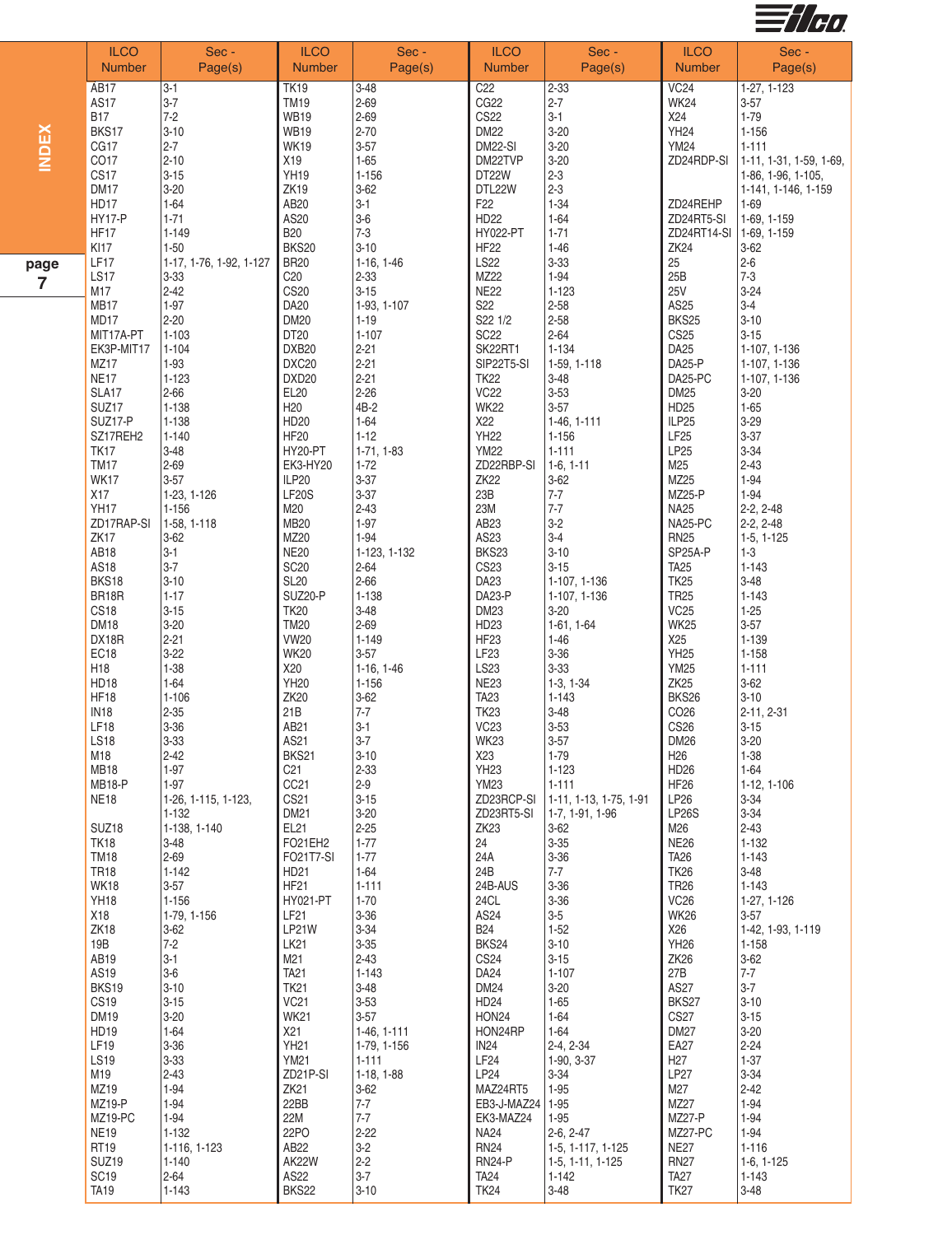

| <b>ILCO</b>                    | Sec -                   | <b>ILCO</b>          | Sec -                                    | <b>ILCO</b>             | Sec -                      | <b>ILCO</b>                   | Sec -                                       |   |
|--------------------------------|-------------------------|----------------------|------------------------------------------|-------------------------|----------------------------|-------------------------------|---------------------------------------------|---|
| <b>Number</b>                  | Page(s)                 | <b>Number</b>        | Page(s)                                  | <b>Number</b>           | Page(s)                    | <b>Number</b>                 | Page(s)                                     |   |
| V <sub>27</sub><br><b>WK27</b> | $1 - 151$<br>$3 - 57$   | LP30<br>LP30R        | $3 - 34$<br>$3 - 34$                     | 33C<br>33K              | $3 - 50$<br>$3 - 58$       | <b>OP36</b><br><b>TK36</b>    | $1 - 11$<br>$3 - 48$                        |   |
| X27                            | 1-42, 1-93              | MZ30                 | $1 - 94$                                 | 33NO                    | $3 - 50$                   | X36                           | $1 - 93$                                    |   |
| <b>YH27</b>                    | 1-158                   | MZ30-P               | $1 - 94$                                 | AS33                    | $3-5$                      | YH36                          | $1-6, 1-158$                                |   |
| <b>YM27</b>                    | $1 - 111$               | <b>NE30</b>          | $1 - 10$                                 | B33N                    | $3 - 50$                   | ZK36                          | $3 - 62$                                    |   |
| <b>YM27T2</b>                  | $1 - 111$               | <b>RN30</b>          | 1-6, 1-23, 1-117, 1-125                  | B33NB                   | $3 - 50$                   | 37 MASTER                     | $7 - 3$                                     |   |
| ZK <sub>27</sub>               | $3 - 62$                | S30FD-P              | $1 - 46$                                 | BKS33                   | $3 - 10$                   | 37D                           | 6B-4                                        |   |
| 28AM<br>AS28                   | $7 - 3$<br>$3 - 7$      | <b>TK30</b><br>VC30  | $3 - 48$<br>1-27, 1-123                  | <b>CS33</b><br>DA33     | $3 - 15$<br>$1 - 108$      | AS37<br>BK37                  | $3-6$<br>$3-10, 3-11$                       |   |
| 28BM                           | $7 - 3$                 | <b>WK30</b>          | $3 - 57$                                 | DM33                    | $3 - 21$                   | <b>CS37</b>                   | $3 - 15$                                    |   |
| BKS28                          | $3 - 10$                | X30                  | $1 - 154$                                | F33                     | $1-3, 1-34$                | DA37                          | $1 - 108$                                   |   |
| <b>CS28</b>                    | $3 - 15$                | <b>YH30</b>          | $1 - 158$                                | HD33                    | $1-61, 1-64$               | DA37-P                        | $1 - 109$                                   |   |
| DA28<br><b>DM28</b>            | 1-73, 1-108<br>$3 - 21$ | YH30BP<br>YH30P      | $1 - 157$<br>$1 - 158$                   | HON33P<br><b>IN33</b>   | $1 - 61$<br>$2 - 34$       | <b>DM37</b><br>FT37           | $3 - 21$                                    | p |
| <b>HD28</b>                    | $1 - 64$                | YH30RBP              | $1 - 157$                                | LS33                    | $3 - 33$                   |                               | 1-3, 1-9, 1-32, 1-34,<br>1-76, 1-86, 1-114, |   |
| IN <sub>28</sub>               | $2 - 33$                | YH30RP               | $1 - 158$                                | <b>NE33</b>             | $1 - 124$                  |                               | $1 - 160$                                   |   |
| <b>LP28</b>                    | $3 - 34$                | <b>YM30</b>          | 1-46, 1-111, 1-147                       | S33C                    | $3 - 50$                   | HD37                          | $1 - 65$                                    |   |
| <b>LP28S</b>                   | $3 - 34$                | <b>YM30T5</b>        | $1 - 129$                                | S33FD-P                 | $1 - 46$                   | HF37                          | $1 - 106$                                   |   |
| <b>LS28</b><br>M28             | $3 - 33$<br>$2 - 42$    | ZD30T5-SI<br>ZK30    | $1-7, 1-105$<br>$3 - 62$                 | S33FJ-P<br>S33P         | 1-47, 1-76<br>$3 - 50$     | OP37<br><b>T37L</b>           | $1 - 111$<br>6A-9                           |   |
| T <sub>28</sub>                | 6A-9                    | AS31                 | $3-5$                                    | <b>TK33</b>             | $3 - 48$                   | <b>TK37</b>                   | $3 - 48$                                    |   |
| <b>TA28</b>                    | $1 - 143$               | BKS31                | $3 - 10$                                 | <b>TR33</b>             | 1-60, 1-144                | <b>TR37</b>                   | $1-60, 1-144$                               |   |
| <b>TK28</b>                    | $3 - 48$                | CS31                 | $3 - 15$                                 | <b>TR33-P</b>           | 1-61, 1-144                | <b>V37</b>                    | $1 - 152$                                   |   |
| <b>TR28</b>                    | $1 - 143$               | DA31                 | 1-73, 1-108, 1-136                       | TR33-PC                 | 1-61, 1-144                | <b>V37-P</b><br><b>V37-PC</b> | $1 - 152$                                   |   |
| <b>TR28-P</b><br><b>VC28</b>   | $1 - 143$<br>$1 - 27$   | DA31-P<br>DA31-PC    | 1-73, 1-108, 1-136<br>1-73, 1-108, 1-136 | V33<br>VC33             | $1 - 152$<br>$3 - 53$      | X37                           | $1 - 152$<br>$1 - 143$                      |   |
| <b>WK28</b>                    | $3 - 57$                | <b>DM31</b>          | $3 - 21$                                 | X33                     | $1 - 157$                  | <b>YH37</b>                   | $1 - 158$                                   |   |
| X28                            | $1 - 125$               | HD31                 | 1-61, 1-64                               | <b>YH33</b>             | 1-119, 1-158               | ZK37                          | $3 - 62$                                    |   |
| <b>YH28</b>                    | 1-158                   | HON31AP              | $1 - 67$                                 | <b>ZK33</b>             | $3 - 62$                   | AS38                          | $3-6$                                       |   |
| YH28BP                         | $1 - 157$               | HON31BP              | $1 - 67$                                 | 34B                     | $7 - 7$                    | <b>CS38</b>                   | $3 - 15$                                    |   |
| YH <sub>28</sub> P<br>YH28RBP  | $1 - 158$<br>$1 - 157$  | HON31P<br>HON31CP-SI | $1 - 67$<br>$1-68, 1-85$                 | AS34<br>BKS34           | $3-5$<br>$3 - 10$          | <b>DA38</b><br>DA38-P         | $1 - 109$<br>$1 - 109$                      |   |
| YH28RP                         | $1 - 158$               | HON31RAP             | $1 - 66$                                 | CS34                    | $3 - 15$                   | <b>DM38</b>                   | $3 - 21$                                    |   |
| <b>YM28</b>                    | $1 - 111$               | HON31RBP             | $1 - 66$                                 | DA34                    | $1 - 108$                  | F38                           | $1-2, 1-33$                                 |   |
| YM28T2                         | $1 - 111$               | HON31RCP-SI          | $1 - 68$                                 | DA34-P                  | $1 - 108$                  | FT38                          | 1-3, 1-9, 1-32, 1-34,                       |   |
| ZD28RFP-SI<br>ZK <sub>28</sub> | $1 - 13$<br>$3 - 62$    | HON31RP<br>LP31      | $1 - 66$<br>$3 - 34$                     | <b>DM34</b><br>HD34     | $3 - 21$<br>$1 - 64$       |                               | 1-76, 1-86, 1-114,<br>$1 - 160$             |   |
| AS29                           | $3-6$                   | LP31R                | $3 - 34$                                 | IN <sub>34</sub>        | $2 - 34$                   | HD38                          | $1 - 65$                                    |   |
| BKS29                          | $3 - 10$                | MZ31                 | $1 - 95$                                 | <b>LP34S</b>            | $3 - 34$                   | <b>HF38</b>                   | $1 - 111$                                   |   |
| CC <sub>29</sub>               | $2 - 9$                 | <b>NE31</b>          | $1 - 116$                                | LS34                    | $3 - 33$                   | HON38RP                       | $1 - 62$                                    |   |
| <b>CS29</b>                    | $3 - 15$                | <b>RN31</b>          | 1-6, 1-23, 1-125                         | NE34                    | $1 - 132$                  | <b>MB38</b>                   | 1-99                                        |   |
| <b>DM29</b><br>F <sub>29</sub> | $3 - 21$<br>$1 - 3$     | S31<br><b>TK31</b>   | $2 - 63$<br>$3 - 48$                     | S34YS-P<br><b>TK34</b>  | $1 - 97$<br>$3 - 48$       | <b>TK38</b><br>X38            | $3 - 48$<br>$1-61, 1-65$                    |   |
| HD29                           | $1-61, 1-64$            | VC31                 | $1 - 27$                                 | VC34                    | $3 - 53$                   | <b>YH38</b>                   | 1-119, 1-159                                |   |
| HF <sub>29</sub>               | $1 - 106$               | <b>WK31</b>          | $3 - 57$                                 | X34                     | $1 - 79$                   | ZK38                          | $3 - 62$                                    |   |
| <b>IN29</b>                    | $2 - 34$                | X31                  | $1 - 129$                                | Y34                     | $2 - 71$                   | AS39                          | $3-6$                                       |   |
| LP29<br>LP29R                  | $3 - 34$                | <b>YH31</b>          | 1-157                                    | <b>YH34</b><br>YH34P-SI | 1-119, 1-141, 1-158        | <b>CS39</b><br>DA39           | $3 - 15$<br>$1 - 109$                       |   |
| <b>LS29</b>                    | $3 - 34$<br>$3 - 33$    | YH31R<br>YH31RAP     | $1 - 157$<br>$1 - 157$                   | YH34RP-SI               | 1-75, 1-159<br>1-75, 1-159 | DA39-P                        | $1 - 109$                                   |   |
| MZ29                           | $1 - 94$                | YH31RBP              | $1 - 157$                                | ZK34                    | $3 - 62$                   | <b>DM39</b>                   | $3 - 21$                                    |   |
| <b>NE29</b>                    | 1-123                   | ZK31                 | $3 - 62$                                 | AS35                    | $3 - 7$                    | F39                           | $1-2$                                       |   |
| <b>RN29</b>                    | 1-5, 1-23, 1-125        | AS32                 | $3-5$                                    | <b>BKS35</b>            | $3 - 10$                   | HD39                          | $1 - 65$                                    |   |
| <b>TK29</b><br><b>VC29</b>     | $3-48$<br>$1 - 123$     | BKS32<br><b>CS32</b> | $3 - 16$<br>$3 - 15$                     | CO35<br><b>CS35</b>     | $2 - 13$<br>$3 - 15$       | HON39P<br>LP39                | $1 - 64$<br>$3 - 34$                        |   |
| <b>WK29</b>                    | $3 - 57$                | DA32                 | $1 - 108$                                | DA35                    | $1 - 108$                  | MB39                          | 1-99                                        |   |
| X29                            | 1-10, 1-16, 1-127,      | DA32-P               | $1 - 108$                                | <b>DM35</b>             | $3 - 21$                   | <b>MB39-P</b>                 | 1-99                                        |   |
|                                | 1-154                   | <b>DM32</b>          | $3 - 22$                                 | HD35                    | 1-61, 1-64                 | <b>NE39</b>                   | 1-116, 1-124                                |   |
| YH29<br>YH29BP                 | 1-156<br>$1 - 157$      | EA32<br>HD32         | $2 - 24$<br>$1-61, 1-64$                 | <b>HF35</b><br>IN35     | $1 - 150$<br>$2 - 33$      | T39<br><b>TK39</b>            | 6B-1<br>$3 - 48$                            |   |
| YH <sub>29</sub> P             | 1-140, 1-158            | HON32P               | $1 - 61$                                 | IN35-PC                 | $2 - 33$                   | <b>TR39</b>                   | $1 - 144$                                   |   |
| YH29RBP                        | $1 - 157$               | LP32                 | $3 - 34$                                 | LS35                    | $3 - 33$                   | X39                           | $1 - 156$                                   |   |
| YH29RP                         | 1-141, 1-158            | LP32R                | $1 - 34$                                 | <b>TK35</b>             | $3 - 48$                   | <b>YH39</b>                   | $1 - 157$                                   |   |
| <b>YM29</b>                    | 1-46, 1-111, 1-147      | LS32                 | $3 - 33$                                 | V35                     | $1 - 8$                    | ZK39                          | $3 - 62$                                    |   |
| ZK <sub>29</sub><br>AS30       | $3 - 62$<br>$3-6$       | OP32<br><b>PH32</b>  | $1 - 111$<br>$2 - 50$                    | $V35-P$<br>X35          | $1-9$<br>$1 - 79$          | AS40<br><b>B40A</b>           | $3-6$<br>$7 - 3$                            |   |
| BKS30                          | $3 - 10$                | <b>RN32</b>          | $1-6, 1-24$                              | <b>YH35</b>             | 1-141, 1-159               | <b>CS40</b>                   | $3 - 15$                                    |   |
| C30M                           | $7 - 7$                 | <b>RN32-P</b>        | $1-6, 1-24$                              | YH35RBP                 | $1 - 157$                  | <b>DM40</b>                   | $3 - 21$                                    |   |
| CC <sub>30</sub>               | $2 - 9$                 | S32                  | $2 - 63$                                 | YH35REH2                | $1 - 158$                  | F40                           | $1-2, 1-33$                                 |   |
| <b>CS30</b><br>DA30            | $3 - 15$<br>$1 - 108$   | S32FJ-P<br>S32YS-P   | 1-47, 1-76<br>$1 - 129$                  | ZK35<br>AS36            | $3 - 62$<br>$3 - 7$        | HD40<br><b>HF40</b>           | $1 - 65$<br>$1 - 12$                        |   |
| DA30-P                         | $1 - 108$               | <b>TK32</b>          | $3 - 48$                                 | BKS36                   | $3 - 10$                   | ILP40                         | $3 - 29$                                    |   |
| <b>DM30</b>                    | $3 - 21$                | V32                  | 1-81, 1-114, 1-150                       | CO36                    | $2 - 14$                   | MB40                          | 1-99                                        |   |
| DXB30                          | $2 - 21$                | VC32                 | $3 - 53$                                 | <b>CS36</b>             | $3 - 15$                   | <b>NE40</b>                   | $1 - 124$                                   |   |
| DXC30                          | $2 - 21$                | <b>WK32</b>          | $3 - 57$                                 | <b>DM36</b>             | $3 - 21$                   | <b>RW40R</b>                  | $2 - 51$                                    |   |
| DXD30<br>HD30                  | $2 - 21$<br>1-61, 1-64  | X32<br><b>YH32</b>   | $1 - 120$<br>$1 - 158$                   | HD36<br>IN36            | $1 - 65$<br>$2 - 35$       | T40<br>TOY40BT4               | 6B-1<br>$1 - 89$                            |   |
| ILP30                          | $3 - 29$                | ZK32                 | $3 - 62$                                 | <b>NE36</b>             | $1-5, 1-125$               |                               | EB3-G-TOY40 1-82, 1-85, 1-89                |   |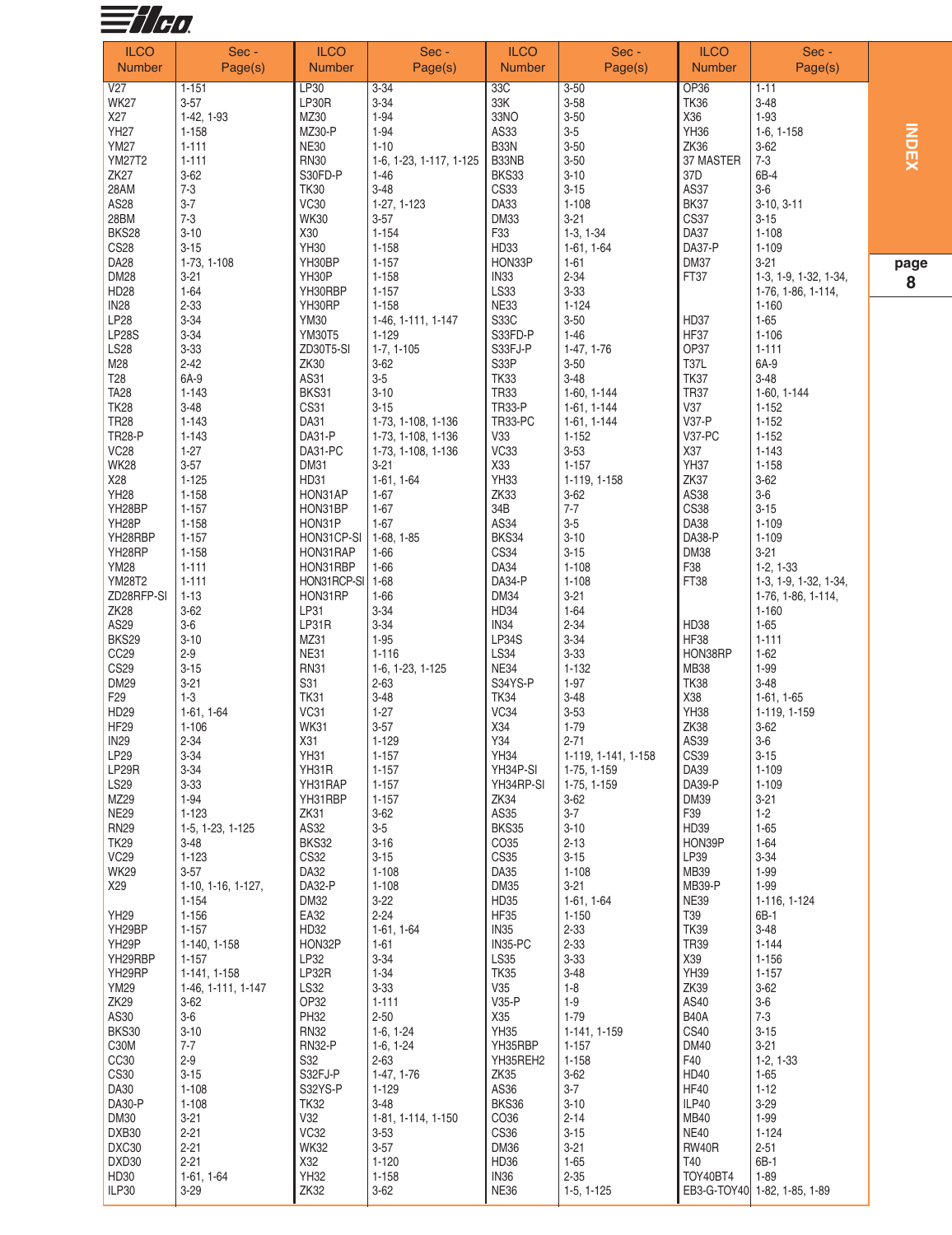

|     | <b>ILCO</b><br><b>Number</b>           | Sec -<br>Page(s)               | <b>ILCO</b><br><b>Number</b> | Sec -<br>Page(s)                      | <b>ILCO</b><br><b>Number</b>    | Sec -<br>Page(s)                    | <b>ILCO</b><br><b>Number</b>    | Sec -<br>Page(s)         |
|-----|----------------------------------------|--------------------------------|------------------------------|---------------------------------------|---------------------------------|-------------------------------------|---------------------------------|--------------------------|
|     | EK3-TOY40                              | 1-82, 1-89                     | 45B                          | $7 - 4$                               | <b>YH48</b>                     | 1-6, 1-13, 1-18, 1-80,              | <b>HF52-P</b>                   | $1 - 121$                |
|     | <b>TR40</b>                            | 1-31, 1-144                    | AS45                         | $3-6$                                 |                                 | 1-118, 1-140, 1-158                 | <b>RU52</b>                     | $2 - +55$                |
|     | <b>TR40-P</b><br>TR40-PC               | 1-31, 1-144<br>1-31, 1-144     | <b>B45</b><br><b>B45G</b>    | $1 - 53$<br>$4A-1$                    | <b>ZK48</b><br>49B              | $3-62$<br>$7 - 4$                   | SC <sub>52</sub><br><b>UN52</b> | $3 - 44$<br>$3 - 51$     |
|     | X40                                    | 1-179                          | B45GP                        | $4A-1$                                | AS49                            | $3-6$                               | <b>UN52L</b>                    | $3 - 51$                 |
|     | YH40                                   | $1 - 157$                      | <b>B45M</b>                  | $7 - 4$                               | <b>B49</b>                      | $1 - 53$                            | X52                             | $1 - 129$                |
|     | <b>ZK40</b>                            | $3 - 62$                       | <b>B45-P</b>                 | $1 - 53$                              | <b>B49G</b>                     | $4A-1$                              | Y52                             | $27 - 2$                 |
|     | 41FD                                   | $2-6$                          | <b>B45-PC</b>                | $1 - 53$                              | B49GP                           | $4A-1$                              | ZK <sub>52</sub>                | $3 - 62$                 |
|     | AS41<br><b>B41A</b>                    | $1 - 129$<br>$7-3$             | CR45<br><b>CS45</b>          | $2 - 20$<br>$3 - 16$                  | B49-P<br><b>B49-PC</b>          | $1 - 53$<br>$1 - 53$                | 53 MASTER<br>AS53               | $7 - 4$<br>$3 - 7$       |
|     | <b>B41B</b>                            | $7-3$                          | <b>DM45</b>                  | $3 - 21$                              | <b>CS49</b>                     | $3 - 16$                            | <b>B53</b>                      | 1-51, 1-56, 1-75         |
|     | <b>B41C</b>                            | $7-3$                          | FCT45                        | $3 - 24$                              | <b>DM49</b>                     | $3 - 21$                            | C53                             | $7 - 4$                  |
| age | CS41                                   | $3 - 15$                       | EB3-X-GM45                   | $1 - 57$                              | HD49                            | $1 - 65$                            | <b>CS53</b>                     | $3 - 16$                 |
| 9   | <b>DM41</b><br>F41                     | $3 - 21$<br>$1-2, 1-33$        | EK3P-GM45<br><b>HD45</b>     | $1 - 57$<br>$1 - 65$                  | <b>HF49</b><br><b>HU49AT2/5</b> | $1 - 112$<br>$1 - 8$                | H <sub>53</sub><br>HD53         | $1 - 40$<br>$1 - 65$     |
|     | <b>HF41</b>                            | $1 - 28$                       | INF45-PT                     | $1 - 73$                              | <b>HU49T1</b>                   | $1 - 153$                           | <b>RU53</b>                     | $2 - 53$                 |
|     | HO41                                   | $1-61, 1-65$                   | <b>NE45</b>                  | 1-116, 1-124                          | <b>NE49</b>                     | $1 - 16$                            | S53HF-P                         | $1 - 97$                 |
|     | HON41-SI                               | $1 - 68$                       | <b>RU45</b>                  | $2 - 53$                              | S49HF-P                         | $1 - 97$                            | <b>TR53</b>                     | $1 - 145$                |
|     | HON41P-SI                              | $1 - 68$                       | T45                          | 6A-4                                  | <b>TR49</b>                     | $1 - 144$                           | <b>TR53-P</b>                   | $1 - 145$                |
|     | <b>MB41</b><br><b>MB41-P</b>           | 1-99<br>1-99                   | X45<br>YH45                  | $1 - 143$<br>$1 - 158$                | X49<br><b>YH49</b>              | $1 - 157$<br>1-6, 1-13, 1-19, 1-80, | <b>UN53</b><br>UN53L            | $3 - 51$<br>$3 - 51$     |
|     | NE41                                   | $1 - 116$                      | ZK45                         | $3 - 62$                              |                                 | 1-119, 1-140, 1-158                 | X53                             | 1-81, 1-114, 1-150       |
|     | T41                                    | 6B-1                           | AS46                         | $3-6$                                 | <b>ZK49</b>                     | $3 - 62$                            | ZK53                            | $3 - 62$                 |
|     | <b>T41Y</b>                            | $3 - 28$                       | <b>B46</b>                   | $1-6, 1-53$                           | 50                              | $3 - 46$                            | 54FA                            | $2 - 22$                 |
|     | <b>TK41</b><br>X41                     | $3-49$<br>$1 - 79$             | <b>B46G</b><br>CR46          | $4A-1$<br>$2 - 20$                    | 50A<br>50AR                     | $3 - 46$<br>$3 - 46$                | 54FL<br>54KP                    | $2 - 22$<br>$2 - 22$     |
|     | <b>YH41</b>                            | $1 - 157$                      | CS46                         | $3 - 16$                              | AS50                            | $3-6$                               | 54M                             | $7-5$                    |
|     | ZK41                                   | $3 - 62$                       | <b>DM46</b>                  | $3 - 21$                              | <b>B50</b>                      | $1 - 52$                            | A54B                            | $2 - 1$                  |
|     | C42                                    | $7-3$                          | FT46                         | 1-5, 1-33, 1-37, 1-86                 | <b>B50G</b>                     | $4A-1$                              | A54F                            | $2 - 22$                 |
|     | <b>CS42</b><br><b>DM42</b>             | $3 - 15$<br>$3 - 21$           | <b>HD46</b>                  | $1 - 160$<br>$1 - 65$                 | B50GP<br><b>B50-P</b>           | $4A-1$<br>$1 - 52$                  | AS54<br><b>B54</b>              | $3-7$<br>1-56, 1-75      |
|     | <b>HD42</b>                            | $1 - 64$                       | <b>HF46</b>                  | $1 - 28$                              | <b>B50-PC</b>                   | $1 - 52$                            | <b>CS54</b>                     | $3 - 16$                 |
|     | HON42                                  | $1 - 64$                       | <b>HU46T2</b>                | $1 - 56$                              | CS50                            | $3 - 16$                            | F54                             | 1-9, 1-34, 1-132         |
|     | HON42AP                                | $1 - 64$                       | <b>NE46</b>                  | $1 - 116$                             | <b>DM50</b>                     | $3 - 21$                            | H <sub>54</sub>                 | 1-40, 1-94               |
|     | <b>NE42</b><br>S42                     | $1 - 116$<br>$2 - 66$          | <b>RU46</b><br>T46           | $2 - 53$<br>6B-4                      | H <sub>50</sub><br>H50-P (-PC)  | 1-39, 1-94<br>1-39, 1-94            | <b>H54-PC</b><br>L54K           | 1-40, 1-94<br>$2 - 22$   |
|     | X42                                    | $1 - 65$                       | <b>TR46</b>                  | $1 - 145$                             | <b>HF50</b>                     | $1 - 112$                           | L54WA                           | $3 - 24$                 |
|     | <b>YH42</b>                            | $1 - 157$                      | <b>TR46-P</b>                | $1 - 145$                             | ILP50                           | $3 - 29$                            | M54G                            | $2 - 28$                 |
|     | <b>ZK42</b>                            | $3 - 62$                       | TR46-PC                      | $1 - 145$                             | <b>LS50</b>                     | $3 - 33$                            | ML54G                           | $2 - 28$                 |
|     | AS43                                   | 37                             | X46                          | $1 - 143$                             | <b>NE50</b>                     | $3 - 39$                            | N54B                            | $2 - 22$                 |
|     | <b>B43</b><br><b>CS43</b>              | $1 - 52$<br>$3 - 15$           | <b>YH46</b>                  | 1-13, 1-19, 1-80, 1-119,<br>$1 - 158$ | S50HF-P<br><b>T50</b>           | $1 - 97$<br>6A-4                    | <b>N54G</b><br><b>NE54</b>      | 2-22, 2-28<br>$1 - 34$   |
|     | <b>DM43</b>                            | $3 - 21$                       | <b>ZK46</b>                  | $3 - 62$                              | TOY50-PT                        | $1 - 89$                            | P <sub>54</sub> F               | $2-6, 2-22$              |
|     | FT43                                   | 1-5, 1-37, 1-86                | AS47                         | $3 - 7$                               | <b>TR50</b>                     | $1 - 145$                           | S54F                            | 2-22, 4B-2               |
|     | HD43                                   | 1-64                           | <b>B47</b>                   | $1 - 53$                              | <b>UN50</b>                     | $3 - 51$                            | S54F-PC                         | $2 - 22$                 |
|     | HF43<br>HU43P                          | 1-28, 1-112<br>$1 - 112$       | <b>B47G</b><br><b>CS47</b>   | $4A-1$<br>$3 - 16$                    | UN50L<br>X50                    | $3 - 51$<br>1-16, 1-76              | <b>S54G</b><br><b>T54F</b>      | $2 - 28$<br>$2 - 22$     |
|     | <b>HU43T2</b>                          | $1 - 112$                      | <b>DM47</b>                  | $3 - 21$                              | <b>YH50</b>                     | 1-13, 1-19, 1-119,                  | <b>UN54</b>                     | $3 - 51$                 |
|     | <b>NE43</b>                            | 1-116, 1-124                   | HD47                         | $1 - 65$                              |                                 | 1-141, 1-157                        | UN54L                           | $3 - 51$                 |
|     | OP43                                   | $1 - 112$                      | <b>HF47</b>                  | $1 - 112$                             | <b>ZK50</b>                     | $3 - 62$                            | X54                             | 1-23, 1-55, 1-74, 1-101, |
|     | TOY43AT4<br>EB3-E-TOY43   1-131, 1-146 | $1 - 145$                      | <b>NE47</b><br>OP47          | $1 - 116$<br>$1 - 112$                | 51<br>AS51                      | 6B-4<br>$3-6$                       | Y54                             | 1-138<br>$2 - 72$        |
|     | EK3-TOY43                              | 1-131, 1-146                   | <b>TR47</b>                  | $1 - 145$                             | <b>B51</b>                      | $1 - 53$                            | ZK54                            | $3 - 62$                 |
|     | X43                                    | 1-65                           | <b>TR47-P</b>                | $1 - 145$                             | <b>B51G</b>                     | 4A-1                                | AS55                            | $3-6$                    |
|     | <b>YH43</b>                            | $1 - 157$                      | TR47-PC                      | $1 - 145$                             | B51GP                           | $4A-1$                              | <b>B55</b>                      | $1 - 56$                 |
|     | <b>ZK43</b><br>AS44                    | $3 - 62$<br>$3-7$              | WT47T<br><b>YH47</b>         | $1 - 129$<br>1-13, 1-19, 1-80, 1-119, | <b>B51-P</b><br><b>B51-PC</b>   | $1 - 53$<br>$1 - 53$                | <b>CS55</b><br>H <sub>55</sub>  | $3 - 16$<br>$1 - 40$     |
|     | <b>B44</b>                             | $1 - 152$                      |                              | 1-140, 1-158                          | <b>CS51</b>                     | $3 - 16$                            | HF55-P                          | $1 - 121$                |
|     | <b>B44G</b>                            | $4A-1$                         | ZK47                         | $3 - 62$                              | <b>DM51</b>                     | $3 - 21$                            | <b>NE55</b>                     | $1 - 34$                 |
|     | B44GP                                  | $4A-1$                         | AS48                         | $3 - 7$                               | H <sub>51</sub>                 | $1 - 39$                            | <b>UN55</b>                     | $3 - 51$                 |
|     | <b>B44M</b><br><b>B44-P</b>            | $7 - 4$<br>$1 - 52$            | <b>B48</b><br><b>B48G</b>    | $1 - 52$<br>$4A-1$                    | <b>H51-PC</b><br><b>HD51</b>    | $1 - 39$<br>1-65, 1-118             | <b>UN55L</b><br>X55             | $3 - 51$<br>$1 - 16$     |
|     | <b>B44-PC</b>                          | $1 - 52$                       | B48GP                        | $4A-1$                                | <b>LS51</b>                     | $3 - 33$                            | <b>YM55</b>                     | 1-13, 1-19, 1-119, 1-159 |
|     | <b>CS44</b>                            | $3 - 16$                       | <b>B48-P</b>                 | $1 - 52$                              | <b>SC51</b>                     | $3 - 44$                            | ZK55                            | $3 - 62$                 |
|     | DM44                                   | $3 - 21$                       | <b>B48-PC</b>                | $1 - 52$                              | <b>UN51</b>                     | $3 - 51$                            | AS56                            | $3-6$                    |
|     | F44<br>HO44                            | 1-3, 1-9, 1-34<br>$1-61, 1-65$ | <b>CS48</b><br><b>DM48</b>   | $3 - 16$<br>$3 - 21$                  | UN51L<br>X51                    | $3 - 51$<br>1-8, 1-10, 1-16, 1-61,  | <b>B56</b><br>CS56              | 1-56, 1-144<br>$3 - 16$  |
|     | <b>NE44</b>                            | $1 - 116$                      | FT48                         | $1 - 5$                               |                                 | $1 + 76$                            | H <sub>56</sub>                 | $1 - 40$                 |
|     | <b>OP44</b>                            | $1 - 112$                      | <b>HD48</b>                  | $1 - 65$                              | <b>YH51</b>                     | 1-13, 1-19, 1-119,                  | HD <sub>56</sub>                | $1 - 65$                 |
|     | <b>RU44</b>                            | $2 - 52$                       | <b>NE48</b>                  | 1-42, 1-81, 1-115,                    |                                 | 1-141, 1-157                        | <b>HF56</b>                     | $1 - 147$                |
|     | T44<br>TOY44D-PT                       | 6B-2<br>$1 - 145$              | S48HF-P                      | 1-127, 1-135<br>$1 - 97$              | <b>ZK51</b><br>AS52             | $3-62$<br>$3-6$                     | <b>NE56</b><br><b>UN56</b>      | $1 - 34$<br>$3 - 51$     |
|     | <b>TR44</b>                            | $1 - 144$                      | EB3-F-TOY48   1-72, 1-89     |                                       | 52B                             | $7 - 4$                             | <b>UN56L</b>                    | $3 - 51$                 |
|     | <b>TR44-P</b>                          | $1 - 144$                      | EK3-TOY48                    | $1 - 89$                              | <b>B52</b>                      | $1 - 50$                            | X56                             | $1 - 10$                 |
|     | X44                                    | $1-61, 1-65$                   | TOY48BT4                     | $1 - 89$                              | <b>CS52</b>                     | $3 - 16$                            | <b>YM56</b>                     | 1-13, 1-19, 1-120, 1-159 |
|     | <b>YH44</b><br><b>ZK44</b>             | $1 - 158$<br>$3 - 62$          | <b>TR48</b><br>X48           | $1 - 144$<br>$1 - 157$                | <b>DM52</b><br>H <sub>52</sub>  | $3 - 21$<br>$1 - 40$                | <b>ZK56</b><br>AS57             | $3 - 62$<br>$3-6$        |
|     |                                        |                                |                              |                                       |                                 |                                     |                                 |                          |

**IN D**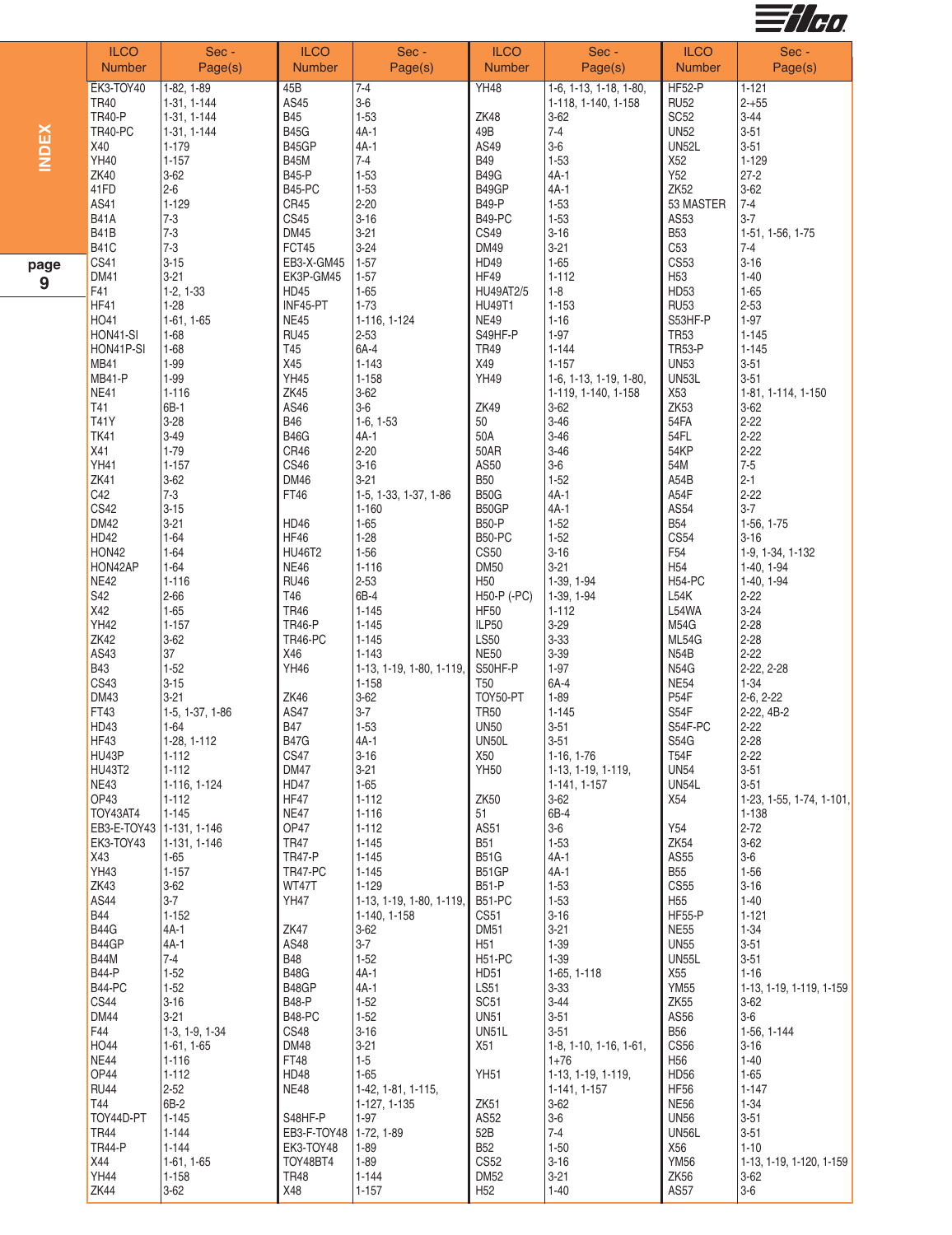

| <b>ILCO</b>      | Sec -        | <b>ILCO</b>       | Sec -                   | <b>ILCO</b>       | Sec -                    | <b>ILCO</b>   | Sec -                   |  |
|------------------|--------------|-------------------|-------------------------|-------------------|--------------------------|---------------|-------------------------|--|
| <b>Number</b>    | Page(s)      | <b>Number</b>     | Page(s)                 | <b>Number</b>     | Page(s)                  | <b>Number</b> | Page(s)                 |  |
|                  |              |                   |                         |                   |                          |               |                         |  |
| <b>B57</b>       | $1 - 75$     | 60Z11             | $3 - 61$                | <b>HO61D</b>      | $1 - 66$                 | 62DH          | 1-16, 1-17, 1-126       |  |
| CS57             | $3 - 16$     | 60Z12             | $3 - 61$                | HO61E             | $1 - 66$                 | 62DJ          | $1 - 17$                |  |
| <b>DM57</b>      | $3 - 21$     | 60Z13             | $3 - 61$                | HO61H             | $1 - 66$                 | 62DK          | $1-16, 1-77$            |  |
| <b>HD57</b>      | $1-18, 1-65$ | 60Z14             | $3 - 61$                | <b>HO61Q</b>      | $1 - 65$                 | 62DM          | $1-16, 1-77$            |  |
| HF <sub>57</sub> | $1 - 97$     | 60Z16             | $3 - 61$                | <b>HO61R</b>      | $1 - 66$                 | 62DN          | 1-122, 1-147, 1-154     |  |
| <b>NE57</b>      | $1 - 34$     | 60Z17             | $3 - 61$                | HR61N             | $1 - 27$                 | 62DO          | $1 - 122$               |  |
| TOY57-PT         | 1-145        | 60Z18             | $3 - 61$                | HR61NA            | 1-29, 1-47, 1-98         | 62DP          | 1-7, 1-16, 1-77, 1-105, |  |
| <b>UN57</b>      | $3 - 51$     | 60Z19             | $3 - 61$                | HR61P             | 1-133                    |               | 1-125, 1-126, 1-1456,   |  |
| <b>UN57L</b>     | $3 - 51$     | AS60              | $3 - 7$                 | <b>HV61</b>       | 1-124, 1-133, 3-43       |               | 1-147, 1-154, 1-155     |  |
| X57              | $1 - 65$     | <b>DM60</b>       | $3 - 21$                | HVR61             | 1-124, 1-133, 3-43       | 62DS          | 1-17, 1-154             |  |
| ZK <sub>57</sub> | $3 - 62$     | H60               | $1 - 40$                | L61D              |                          | 62DT          | 1-107, 1-135            |  |
|                  |              |                   |                         |                   | 1-4, 1-9, 1-35, 1-91     |               |                         |  |
| AS58             | $3-6$        | HD60              | $1 - 65$                | L61G              | $1-4, 1-35$              | 62DU          | $1 - 107$               |  |
| <b>CS58</b>      | $3 - 16$     | OP60C             | 1-112, 1-150            | L61K              | $3 - 57$                 | 62DV          | 1-1070                  |  |
| <b>DM58</b>      | $3 - 21$     | R60HR             | $3 - 61$                | LR61D             | 1-4, 1-9, 1-35, 1-91     | 62DW          | $1 - 150$               |  |
| HD58             | $1 - 65$     | R60ZD             | $3 - 61$                | <b>LR61G</b>      | $1-4, 1-35$              | 62DX          | $1-17, 1-77$            |  |
| HON58REHP-SI     | $1 - 68$     | S60               | $3 - 60$                | LR61JD            | $3 - 54$                 | 62E           | $3 - 32$                |  |
| <b>JN58</b>      | $3 - 31$     | S60HF-P           | $1 - 154$               | <b>R61D</b>       | 1-3, 1-35, 1-91          | 62EV          | $3 - 23$                |  |
| <b>NE58</b>      | $1 - 34$     | <b>S60R</b>       | $3 - 60$                | <b>R61E</b>       | $1 - 35$                 | 62FE          | $1 - 17$                |  |
| S58HF-P          | $1-97$       | T60               | 6B-3                    | <b>R61G</b>       | 1-4, 1-35, 1-105         | 62FG          | $1-17, 1-76$            |  |
| <b>UN58</b>      | $3 - 51$     | <b>UN60</b>       | $3 - 51$                | R61GA             | $1-4, 1-35$              | 62FS          | 1-7, 1-17, 1-76, 1-110, |  |
| <b>UN58L</b>     | $3 - 51$     | UN60L             | $3 - 51$                | R61H              | 1-4, 1-35, 1-87, 1-88    |               | 1-146, 1-154            |  |
| X58              | $1 - 65$     | X60               | $1-93$                  | R61JD             | $3-4, 3-43$              | 62FT          | 1-7, 1-11, 1-17, 1-42,  |  |
| <b>ZK58</b>      | $3 - 62$     | Z1-60-5           | 4B-1                    | <b>R61K</b>       | $3-57$                   |               | $1+47, 1-76$            |  |
| AS59             | $3 - 7$      | Z1-60-6           | 4B-1                    | <b>R61N</b>       | $1 - 29$                 | 62H           | $3 - 54$                |  |
| <b>B59</b>       | $1 - 56$     | <b>ZK60</b>       |                         |                   |                          | 62HA          | $1 - 126$               |  |
|                  |              |                   | $3 - 62$                | R61NA             | 1-29, 1-47, 1-88, 1-97   |               |                         |  |
| <b>CS59</b>      | $3 - 16$     | 61B               | $3 - 12$                | R <sub>61</sub> P | $1 - 132$                | 62HB          | $1 - 126$               |  |
| <b>DM59</b>      | $3 - 21$     | 61D               | 1-3, 1-35, 1-91, 1-105  | R61Q              | $3-4$                    | 62HC          | $1 - 126$               |  |
| H <sub>59</sub>  | $1 - 42$     | 61E               | $1-3, 1-35$             | <b>R61ST</b>      | $1-4, 1-35$              | 62HD          | $1 - 126$               |  |
| H59-P            | $1 - 42$     | 61F               | 1-4, 1-35, 1-91         | <b>R61T</b>       | $3-4$                    | 62HE          | $1 - 125$               |  |
| H59-PC           | $1-42$       | 61G               | $1-4, 1-35$             | <b>R61TS</b>      | 1-3, 1-35, 1-91          | 62HF          | $1 - 126$               |  |
| HD59             | $1 - 65$     | 61GA              | $1-4, 1-35$             | <b>R61W</b>       | $3 - 4$                  | 62HG          | $1 - 126$               |  |
| <b>HF59</b>      | $1 - 112$    | 61H               | 1-4, 1-35, 1-87, 1-88   | RE61F             | $1 - 115$                | 62JB          | $1 - 126$               |  |
| HF59R            | $1 - 112$    | 61J               | $1 - 35$                | RE61N             | 1-4, 1-14, 1-124         | 62JT          | $3 - 30$                |  |
| <b>MB59</b>      | $1-97$       | 61JD              | 34-, 3-11, 3-29, 3-37,  | RE61XR            | 1-4, 1-116, 1-124,       | 62KD          | $3 - 53$                |  |
| <b>NE59</b>      | $1 - 35$     |                   | 3-43, 3-45              |                   | $1 - 133$                | 62KT          | $1 - 47$                |  |
| <b>UN59</b>      | $3 - 51$     | 61K               | $3 - 57$                | S61JD             | $3 - 37$                 | 62KZ          | $3 - 63$                |  |
| <b>UN59L</b>     | $3 - 51$     | 61N               | 1-12, 1-14, 1-29, 1-88, | SR61N             | 1-841, 1-105, 1-140      | 62L           | $3-23$                  |  |
| X59              | $1-12, 1-13$ |                   | 1-97, 1-150             | SR61W             | 1-129, 1-154             | 62LG          | $3 - 33$                |  |
| <b>ZK59</b>      | $3 - 62$     | 61NA              | 1-29, 1-47, 1-88, 1-97  | <b>T61A</b>       | $1 - 143$                | 62M           | $3 - 55$                |  |
| Z1-59A1-6        | 4B-1         | 61NC              | 1-98, 1-121, 1-150      | T61B              | 1-143                    | 62PD          | $1 - 111$               |  |
| Z1-59A2-6        | 4B-1         | 61P               |                         | <b>T61C</b>       | $1 - 143$                | 62PE          | $1 - 112$               |  |
|                  |              |                   | 1-47, 1-132             |                   |                          |               |                         |  |
| Z1-59B1-6        | 4B-1         | 61PC              | 1-47, 1-33              | <b>T61C-P</b>     | $1 - 143$                | 62PF          | $1 - 112$               |  |
| Z1-59B2-6        | 4B-1         | 61PD              | $3 - 23$                | <b>T61D</b>       | $1 - 143$                | 62PG          | $1 - 112$               |  |
| Z1-59C1-6        | 4B-1         | 61PE              | 1-116, 1-33             | <b>T61E</b>       | $1 - 144$                | 62PH          | $1 - 112$               |  |
| Z1-59C2-6        | 4B-1         | 61PS              | 1-116, 1-133            | T61F              | $1 - 144$                | 62PR          | $3 - 40$                |  |
| Z1-59D1-6        | 4B-1         | 61Q               | $3 - 4$                 | T61G              | 1-144                    | 62PT          | $3 - 40$                |  |
| Z1-59D2-6        | 4B-1         | 61T               | $3-4$                   | <b>T61VR</b>      | 1-29, 1-47, 1-150        | 62QN          | $3 - 34$                |  |
| 60.B9            | $3 - 60$     | 61TS              | $1-3, 1-35$             | U61VW             | $1 - 150$                | 62QS          | $3 - 34$                |  |
| 60.CD            | $3 - 60$     | 61VT              | $3 - 53$                | <b>UN61</b>       | $3 - 51$                 | 62QT          | $3 - 34$                |  |
| 60.D             | $3 - 60$     | 61VW              | 1-112, 1-121, 1-150     | UN61L             | $3 - 51$                 | 62R           | 1-27, 1-114, 1-124,     |  |
| 60.GH            | $3 - 60$     | 61W               | $3-4$                   | <b>V61A</b>       | $1 - 154$                |               | $1 - 133$               |  |
| 60HA             | $3 - 61$     | 61X               | $3 - 7$                 | <b>V61S</b>       | 1-27, 1-50, 1-116,       | 62RG          | $3 - 31$                |  |
| 60HB             | $3 - 61$     | A61Q              | $3-5$                   |                   | 1-124, 1-148, 3-43       | 62RS          | 1-27, 1-133             |  |
| 60HR             | $3 - 61$     | A61T              | $3-5$                   | V61VW             | $1 - 150$                | 62SH          | 3-45                    |  |
| 60.19            | $3 - 60$     | A61W              | $3-5$                   | <b>VR61S</b>      | 1-116, 1-124, 1-148,     | 62TA          | 3-47                    |  |
| 60.IK            | $3 - 60$     | AR61Q             | $3-5$                   |                   | $3 - 43$                 | 62TC          | 3-47                    |  |
| 60.LM            | $3 - 60$     | AR61T             | $3-5$                   | X61               | $1 - 124$                | 62U           | 1-27, 1-124, 1-133      |  |
| 60.O             | $3 - 60$     | AR61W             | $3-5$                   | Y61               | $1 - 105$                | 62UC          | 1-27, 1-133             |  |
|                  |              |                   |                         |                   |                          |               |                         |  |
| 60.S9            | $3 - 60$     | AS61              | $3 - 7$                 | ZK61              | $3 - 62$                 | 62VA          | 1-47, 1-87, 1-88, 1-98, |  |
| 60UA             | $3 - 61$     | <b>B61</b>        | 1-56, 1-114             | 62                | $3 - 27$                 |               | 1-100, 1-141, 1-148     |  |
| 60UF             | $3 - 61$     | <b>B61Y</b>       | $3 - 56$                | 62A               | $3 - 27$                 | 62VB          | 1-14                    |  |
| 60UG             | $3 - 61$     | <b>DM61</b>       | $3 - 21$                | 62B               | $3 - 12$                 | 62VC          | 1-47, 1-124, 1-150      |  |
| 60VF             | $3 - 61$     | DR61F             | $1 - 35$                | 62BA              | $3-12$                   | 62VE          | $1 - 150$               |  |
| 60VF9            | $3 - 60$     | <b>H61G</b>       | 1-4, 1-9, 1-35, 1-91    | 62BL              | $3 - 37$                 | 62VG          | 1-14, 1-29, 1-86, 1-150 |  |
| 60VG             | $3 - 60$     | <b>H61N</b>       | 1-27, 1-86              | 62BZ              | $1 - 114$                | 62VH          | 1-14, 1-29, 1-35, 1-47, |  |
| 60VG9            | $3 - 60$     | H61NA             | 1-29, 1-98              | 62C               | $3 - 23$                 |               | 1-86, 1-89, 1-112,      |  |
| 60ZD             | $3 - 61$     | H <sub>6</sub> 1P | $1 - 133$               | 62CKK             | $2 - 9$                  |               | $1 - 141$               |  |
| 60Z1             | $3 - 61$     | H61SA             | 1-47                    | 62CS              | $3-19$                   | 62VJ          | 1-98, 1-113             |  |
| 60Z2             | $3 - 61$     | H61SB             | $1 - 47$                | 62DA              | $3 - 50$                 | 62VM          | 1-30, 1-113             |  |
| 60Z3             | $3 - 61$     | <b>H61V</b>       | $3-4$                   | 62DB              | 1-125, 155               | 62VO          | 1-12, 1-30, 1-113,      |  |
| 60Z4             | $3 - 61$     | H61VM             | 1-12, 1-13, 1-29, 1-98, | 62DC              | 1-16, 1-77, 1-126,       |               | 1-150, 1-154            |  |
| 60Z5             | $3 - 61$     |                   | 1-150                   |                   | $1 - 129$                | 62VP          | 1-113                   |  |
| 60Z6             | $3 - 61$     | <b>H61VO</b>      | $1 - 29$                | 62DE              | $1 - 16$                 | 62VW          | $1 - 150$               |  |
|                  | $3 - 61$     | H61VR             |                         | 62DF              |                          | 62WA          | 1-30, 1-113             |  |
| 60Z7             |              |                   | 1-16, 1-29, 1-33, 1-47, |                   | 1-16, 1-47, 1-129        |               |                         |  |
| 60Z8             | $3 - 61$     |                   | 1-98, 1-127, 1-50       | 62DG              | $1-4, 1-16, 1-47, 1-77,$ | 62WB          | $1-8, 1-30$             |  |
| 60Z9             | $3 - 61$     | <b>HD61</b>       | $1 - 65$                |                   | 1-126, 1-129, 1-147,     | 62X           | $3 - 30$                |  |
| 60Z10            | $3 - 61$     | <b>HO61C</b>      | $1 - 66$                |                   | $1 - 154$                | 62Z           | 1-27, 1-116, 1-124,     |  |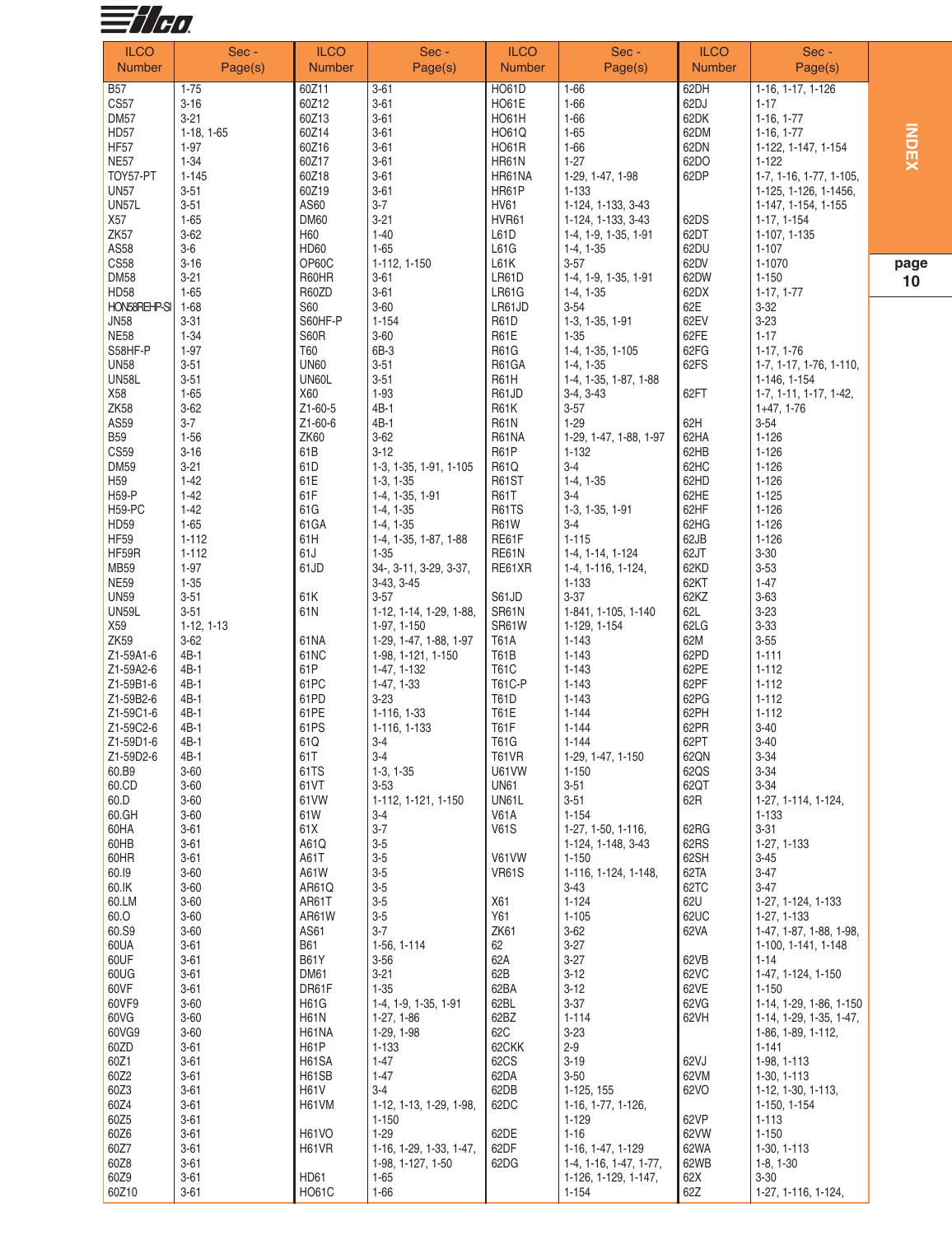

| L62VA<br>63LL<br>1-133<br>1-28, 1-30, 1-59<br>$1 - 113$<br>64P<br>1-122<br>64R<br>A62A<br>$3 - 27$<br>L62VB<br>63M<br>$1 - 124$<br>1-30, 1-121, 1-150<br>1-4, 1-117, 1-124<br>63P<br>64RD<br>$2 - 33$<br>A62L<br>$3 - 27$<br>L62VJ<br>$1 - 117$<br>1-113<br><b>INDEX</b><br>A62QN<br>$3 - 35$<br>L62VN<br>63PX<br>64S<br>$1 - 36$<br>1-30, 1-112<br>$1 - 117$<br>A62VC<br>63Q<br>64SS<br>$1 - 135$<br>1-47, 1-150<br>LR62DG<br>$1 - 17$<br>1-14, 1-117, 1-124<br>A62VN<br>LR62QT<br>$3 - 35$<br>63SP<br>64X<br>$1 - 124$<br>1-30, 1-98, 1-113,<br>$1-4, 1-35$<br>63ST<br>64Y<br>$1 - 88$<br>LR62US<br>$3 - 16$<br>$1 - 150$<br>1-4, 1-36, 1-91<br>AS64<br>$3-6$<br>$3-2$<br>63TS<br>AB62A<br>LR62VA<br>1-28, 1-160<br>$1-4, 1-36$<br>$3-2$<br>63TV<br><b>B64</b><br>$1 - 53$<br>AB62AR<br>LR62VB<br>1-98<br>$1-30, 1-45$<br>$3-2$<br>AB62C<br>63TW<br>$1 - 98$<br>B64GP<br>4A-1<br>LR62VJ<br>$1 - 113$<br>$3-2$<br><b>R62B</b><br>$1 - 148$<br><b>B64-P</b><br>$1 - 53$<br>AB62CR<br>$3-12$<br>63V<br>AB62E<br>$3-2, 3-17$<br>R62BA<br>$3 - 12$<br>63VN<br>$1 - 151$<br><b>B64-PC</b><br>$1 - 53$<br>$3 - 20$<br>AB62ER<br>$3-2, 3-17$<br>R62BZ<br>1-114, 1-122<br>63VO<br>$1 - 106$<br>D64<br><b>DM64</b><br>R62CA<br>63VP<br>$3 - 21$<br>AB62G<br>$3-2, 3-17$<br>$1 - 12$<br>3-14<br>11<br>63VR<br>H64<br>$2 - 44$<br>AB62GR<br>$3-2, 3-17$<br>R62DG<br>$1 - 151$<br>$1-4, 1-126$<br>H64E<br>AR62K<br>$3 - 63$<br>R62DH<br>63VS<br>$1 - 48, 3 - 35$<br>$1-7, 1-17$<br>$1 - 151$<br>$3 - 7$<br>63W<br>H64K<br>AS62<br>R62DM<br>1-16, 1-77, 1-110,<br>1-88, 1-98<br>$1 - 113$<br>63WG<br><b>B62</b><br>$1 - 52$<br><b>H64S</b><br>$2 - 44$<br>1-127, 1-146<br>1-151<br>B62-P-1<br>$1 - 54$<br>63Y<br>HD64<br>$1 - 66$<br>R62EV<br>$3 - 23$<br>1-12, 1-106, 1-113<br>A63L<br>B62-P-2<br>$1 - 54$<br><b>R62K</b><br>$3 - 16$<br>$1 - 151$<br>HON64BP-SI<br>$1 - 68$<br>B62-P-3<br>$1 - 54$<br>R62PD<br>$1 - 111$<br>AS63<br>$3-6$<br>HON64RBP-SI 1-68<br>B62-P-4<br><b>B63</b><br>$1 - 52$<br>$1 - 54$<br>R62PE<br>HR64K<br>$1 - 114$<br>1-30, 1-113<br>B62-P-5<br>R62PF<br>B63GP<br>$4A-1$<br>1-99<br>$1 - 54$<br>$1 - 112$<br>HU64P-SI<br><b>B63-P</b><br>$2 - 44$<br>$1 - 52$<br>B62-P-6<br>$1 - 54$<br>R62PG<br>$1 - 112$<br>M64<br>$1 - 52$<br><b>R64</b><br>$2 - 28$<br>$1 - 54$<br>R62QB<br>$3 - 34$<br><b>B63-PC</b><br>B62-P-7<br>CO63<br>2-31<br>P64H<br>B62-P-8<br>$1 - 54$<br>R62TA<br>$3-37$<br>$1 - 114$<br>P64K<br>B62-P-9<br>$1 - 54$<br>DM63<br>$3 - 21$<br><b>R62TS</b><br>$1-4, 1-35$<br>1-114, 1-124<br>G63Y<br>$1 - 48$<br><b>R64T</b><br>$3 - 48$<br>B62-P-10<br>$1 - 54$<br><b>R62UC</b><br>1-27, 1-90, 1-91, 1-124,<br>B62-P-11<br>T64<br>6A-4<br>$1 - 54$<br>$1 - 133$<br>H63<br>$1-42$<br><b>R62US</b><br>H63G<br><b>UN64</b><br>$3 - 51$<br>B62-P-12<br>$1 - 54$<br>$3 - 16$<br>1-27, 1-50, 1-133<br>UN64L<br>$3 - 51$<br>B62-P-13<br>$1 - 54$<br><b>R62VA</b><br>1-98, 1-160<br><b>H63M</b><br>1-99<br><b>H63VO</b><br><b>VW64</b><br>$1 - 152$<br>B62-P-14<br>$1 - 54$<br>R62VB<br>$1 - 151$<br>1-14, 1-48, 1-74<br>B62-P-15<br>$1 - 54$<br><b>R62VN</b><br>HD63<br>$1 - 66$<br>VW64T<br>1-28, 1-152<br>1-98, 1-121, 1-151<br>B62B<br>L63G<br>X64<br>$3 - 12$<br>R62WA<br>$1-8, 1-30$<br>1-117, 1-133<br>1-5, 1-10, 1-36, 1-92<br>B62DP<br><b>YM64</b><br>$1-11, 1-17$<br><b>R62X</b><br>$3 - 30$<br><b>LR63G</b><br>$1 - 159$<br>1-27, 1-117, 1-133<br>B62DR<br>R62Z<br>M63B<br>ZK64<br>$3 - 62$<br>1-11, 1-17, 1-127,<br>1-27, 1-116, 1-124,<br>1-90, 1-99, 1-121,<br>65CA<br>$1 - 147$<br>$1 - 133$<br>$1 - 154$<br>$1 - 134$<br>65CB<br>$1 - 134$<br>B62DV<br>$3-9$<br>S62DP<br>M63BG<br>1-17, 1-48, 1-155,<br>1-90, 1-99, 1-121,<br>65CD<br>$1 - 134$<br><b>B62G</b><br>1-30, 3-68, 3-98<br>1-160<br>1-151, 1-154<br>65CE<br>BS62DV<br>$1 - 17$<br>$1 - 134$<br>$3-9$<br>S62DR<br>M63E<br>1-98<br>CO62<br>$2 - 14$<br>65CF<br>S62DW<br>$1 - 151$<br>MR63E<br>$1 - 98$<br>$1 - 134$<br>D62SA<br>$3 - 29$<br>S62FD<br>$1 - 98$<br><b>N63G</b><br>65FA<br>1-116, 1-133<br>1-36, 1-105<br>DM62<br>$3 - 21$<br>$3 - 54$<br>NR63G<br>65G<br>S62KB<br>$1 - 116$<br>1-36, 1-105<br>65J<br>H62<br>$1 - 41$<br><b>S62US</b><br>$3 - 16$<br>R63<br>$2 - 28$<br>1-48, 1-160<br>H62-P<br>S62VP<br>R63E<br>65K<br>$1 - 41$<br>1-90, 1-113<br>1-30, 1-48<br>1-99<br>H62BM<br>$3 - 53$<br>S62VT<br><b>R63G</b><br>65L<br>$3 - 41$<br>$1 - 113$<br>$ 1 - 116, 1 - 133$<br>$1 - 114$<br><b>U62VA</b><br>R63H<br>65M<br>H62BZ<br>$1 - 129$<br>1-36, 1-50, 1-116,<br>1-14, 1-30, 1-36<br>65T<br>H62CM<br>$3 - 53$<br>U62VB<br>$1 - 151$<br>1-133<br>$1 - 48$<br>H62DG<br>$1 - 127$<br><b>U62VN</b><br>$1 - 15$<br>R63K<br>1-88, 1-98<br>65TA<br>$1 - 107$<br>H62DM<br>$3 - 53$<br>U62VP<br>R63KE<br>AS65<br>$3-6$<br>1-55, 1-111<br>1-48, 1-99<br>H62DP<br><b>UN62</b><br>R63PX<br><b>B65</b><br>$3 - 51$<br>$1 - 117$<br>1-7, 1-17, 1-77, 1-125,<br>1-51, 1-62, 1-75<br>R63SP<br><b>B65-P</b><br>UR62K<br>$3 - 63$<br>1-127, 1-146, 1-147,<br>1-4, 1-35, 1-91<br>1-51, 1-63, 1-75<br>R63ST<br>UN62L<br>$3 - 51$<br>1-4, 1-36, 1-91<br>DM65-11<br>$3 - 21$<br>1-155<br>R63TK<br>$3 - 21$<br>H62DR<br>1-17, 1-77, 1-146,<br>UR62VP<br>$1 - 111$<br>DM65-17<br>$1 - 48$<br><b>UR62X</b><br>$3 - 30$<br>R63TS<br>DM65-20<br>$3 - 21$<br>$1 - 147$<br>$1-4, 1-36$<br><b>VO62</b><br>F65<br>H62FD<br>1-48, 1-151<br>$1-8, 1-154$<br>R63TY<br>$1 - 46$<br>1-30, 1-86, 1-99, 1-134<br>H62KB<br>W62VB<br><b>R63V</b><br>$1 - 148$<br>F65A<br>$3 - 53$<br>$1 - 151$<br>$1 - 134$<br>H62PD<br>$1 - 113$<br>W62VE<br><b>R63VS</b><br>F65L<br>$1 - 134$<br>$1 - 151$<br>$1 - 151$<br><b>FR65</b><br>H62VG<br>X62<br>R63W<br>$1 - 158$<br>1-86, 1-98<br>$1 - 134$<br>$1-14, 1-98$<br>Y62<br>R63WG<br>FR65A<br>H62VK<br>$1 - 35$<br>$1 - 151$<br>$1 - 134$<br>1-12, 1-30<br><b>YR62</b><br><b>FR65S</b><br>H62VP<br>$1-35, 1-87$<br>R63Y<br>$1 - 134$<br>$1 - 113$<br>1-12, 1-14, 1-48<br>HD62<br><b>ZK62</b><br>S63B<br>H65<br>$1 - 66$<br>$3-62$<br>$1 - 151$<br>$1 - 42$<br>63<br>H65-P<br>HR62BZ<br>$1 - 114$<br>U63H<br>1-99, 1-113, 1-121,<br>$1 - 43$<br>1-30, 1-90, 1-92, 1-148,<br>HR62DG<br><b>HD65</b><br>$1 - 65$<br>1-4, 1-17, 1-127, 1-138<br>$3-37$<br>$1 - 151$<br>$3 - 51$<br>L65G<br>$3 - 41$<br>HR62FD<br>63A<br>1-30, 1-98, 1-100<br><b>UN63</b><br>1-48, 1-151<br>$3 - 51$<br>L65Y<br>$3 - 41$<br>HR62KB<br>63C<br>UN63L<br>$3 - 53$<br>1-98<br>HR62PD<br>63E<br><b>VW63</b><br><b>LR65G</b><br>$3 - 41$<br>$1 - 113$<br>1-48, 1-74, 1-98<br>$1 - 152$<br>$3 - 41$<br>HR62VG<br>63F<br>VW63A<br>$1 - 152$<br>LR65Y<br>1-14, 1-98<br>1-14, 1-86<br>$3 - 44$<br>HR62VK<br>63G<br>X63<br>1-158<br>M65F<br>1-30, 1-150<br>1-116, 1-133<br><b>P65A</b><br>L62CS<br>63H<br>$1 - 114$<br>$3 - 19$<br>1-50, 1-99, 1-116,<br>XD63<br>1-30, 1-90<br><b>P65C</b><br>L62DM<br>$3 - 51$<br>1-133<br><b>YM63</b><br>1-159<br>$1 - 114$<br>R65F<br>L62FD<br>63J<br>$1 - 160$<br>ZK63<br>$3 - 62$<br>$3 - 45$<br>1-11, 1-17, 1-48<br>L62KE<br>64AL<br>R65FA<br>$3 - 54$<br>63JA<br>1-99<br>1-88, 1-122<br>1-36, 1-105<br>L62QT<br>$3 - 35$<br>63K<br><b>R65G</b><br>1-88, 1-98<br>64D<br>$2 - 33$<br>1-36, 1-105<br>L62TC<br>$3 - 48$<br>2-33<br><b>R65S</b><br>63L<br>64G<br>$3 - 30$<br>1-12, 1-30, 1-64, 1-86,<br><b>R65U</b><br>L62UC<br>1-27, 1-116<br>64K<br>1-121, 1-147, 1-152<br>$3-4$<br>1-90, 1-141, 1-151,<br>L62US<br><b>RS65G</b><br>$3 - 41$<br>$3 - 16$<br>1-160, 3-40<br>64KK<br>$1 - 121$ |      | <b>ILCO</b><br><b>Number</b> | Sec -<br>Page(s) | <b>ILCO</b><br>Number | Sec -<br>Page(s) | <b>ILCO</b><br><b>Number</b> | Sec -<br>Page(s) | <b>ILCO</b><br><b>Number</b> | Sec -<br>Page(s) |
|----------------------------------------------------------------------------------------------------------------------------------------------------------------------------------------------------------------------------------------------------------------------------------------------------------------------------------------------------------------------------------------------------------------------------------------------------------------------------------------------------------------------------------------------------------------------------------------------------------------------------------------------------------------------------------------------------------------------------------------------------------------------------------------------------------------------------------------------------------------------------------------------------------------------------------------------------------------------------------------------------------------------------------------------------------------------------------------------------------------------------------------------------------------------------------------------------------------------------------------------------------------------------------------------------------------------------------------------------------------------------------------------------------------------------------------------------------------------------------------------------------------------------------------------------------------------------------------------------------------------------------------------------------------------------------------------------------------------------------------------------------------------------------------------------------------------------------------------------------------------------------------------------------------------------------------------------------------------------------------------------------------------------------------------------------------------------------------------------------------------------------------------------------------------------------------------------------------------------------------------------------------------------------------------------------------------------------------------------------------------------------------------------------------------------------------------------------------------------------------------------------------------------------------------------------------------------------------------------------------------------------------------------------------------------------------------------------------------------------------------------------------------------------------------------------------------------------------------------------------------------------------------------------------------------------------------------------------------------------------------------------------------------------------------------------------------------------------------------------------------------------------------------------------------------------------------------------------------------------------------------------------------------------------------------------------------------------------------------------------------------------------------------------------------------------------------------------------------------------------------------------------------------------------------------------------------------------------------------------------------------------------------------------------------------------------------------------------------------------------------------------------------------------------------------------------------------------------------------------------------------------------------------------------------------------------------------------------------------------------------------------------------------------------------------------------------------------------------------------------------------------------------------------------------------------------------------------------------------------------------------------------------------------------------------------------------------------------------------------------------------------------------------------------------------------------------------------------------------------------------------------------------------------------------------------------------------------------------------------------------------------------------------------------------------------------------------------------------------------------------------------------------------------------------------------------------------------------------------------------------------------------------------------------------------------------------------------------------------------------------------------------------------------------------------------------------------------------------------------------------------------------------------------------------------------------------------------------------------------------------------------------------------------------------------------------------------------------------------------------------------------------------------------------------------------------------------------------------------------------------------------------------------------------------------------------------------------------------------------------------------------------------------------------------------------------------------------------------------------------------------------------------------------------------------------------------------------------------------------------------------------------------------------------------------------------------------------------------------------------------------------------------------------------------------------------------------------------------------------------------------------------------------------------------------------------------------------------------------------------------------------------------------------------------------------------------------------------------------------------------------------------------------------------------------------------------------------------------------------------------------------------------------------------------------------------------------------------------------------------------------------------------------------------------------------------------------------------------------------------------------------------------------------------------------------------------------------------------------------------------------------------------------------------------------------------------------------------------------------------------------------------------------------------------------------------------------------------------------------------------------------------------------------------------------------------------------------------------------------------------------------------------------------------------------------------------------------------------------------------------------------------------------------------|------|------------------------------|------------------|-----------------------|------------------|------------------------------|------------------|------------------------------|------------------|
|                                                                                                                                                                                                                                                                                                                                                                                                                                                                                                                                                                                                                                                                                                                                                                                                                                                                                                                                                                                                                                                                                                                                                                                                                                                                                                                                                                                                                                                                                                                                                                                                                                                                                                                                                                                                                                                                                                                                                                                                                                                                                                                                                                                                                                                                                                                                                                                                                                                                                                                                                                                                                                                                                                                                                                                                                                                                                                                                                                                                                                                                                                                                                                                                                                                                                                                                                                                                                                                                                                                                                                                                                                                                                                                                                                                                                                                                                                                                                                                                                                                                                                                                                                                                                                                                                                                                                                                                                                                                                                                                                                                                                                                                                                                                                                                                                                                                                                                                                                                                                                                                                                                                                                                                                                                                                                                                                                                                                                                                                                                                                                                                                                                                                                                                                                                                                                                                                                                                                                                                                                                                                                                                                                                                                                                                                                                                                                                                                                                                                                                                                                                                                                                                                                                                                                                                                                                                                                                                                                                                                                                                                                                                                                                                                                                                                                                                                                                                                |      |                              |                  |                       |                  |                              |                  |                              |                  |
|                                                                                                                                                                                                                                                                                                                                                                                                                                                                                                                                                                                                                                                                                                                                                                                                                                                                                                                                                                                                                                                                                                                                                                                                                                                                                                                                                                                                                                                                                                                                                                                                                                                                                                                                                                                                                                                                                                                                                                                                                                                                                                                                                                                                                                                                                                                                                                                                                                                                                                                                                                                                                                                                                                                                                                                                                                                                                                                                                                                                                                                                                                                                                                                                                                                                                                                                                                                                                                                                                                                                                                                                                                                                                                                                                                                                                                                                                                                                                                                                                                                                                                                                                                                                                                                                                                                                                                                                                                                                                                                                                                                                                                                                                                                                                                                                                                                                                                                                                                                                                                                                                                                                                                                                                                                                                                                                                                                                                                                                                                                                                                                                                                                                                                                                                                                                                                                                                                                                                                                                                                                                                                                                                                                                                                                                                                                                                                                                                                                                                                                                                                                                                                                                                                                                                                                                                                                                                                                                                                                                                                                                                                                                                                                                                                                                                                                                                                                                                |      |                              |                  |                       |                  |                              |                  |                              |                  |
|                                                                                                                                                                                                                                                                                                                                                                                                                                                                                                                                                                                                                                                                                                                                                                                                                                                                                                                                                                                                                                                                                                                                                                                                                                                                                                                                                                                                                                                                                                                                                                                                                                                                                                                                                                                                                                                                                                                                                                                                                                                                                                                                                                                                                                                                                                                                                                                                                                                                                                                                                                                                                                                                                                                                                                                                                                                                                                                                                                                                                                                                                                                                                                                                                                                                                                                                                                                                                                                                                                                                                                                                                                                                                                                                                                                                                                                                                                                                                                                                                                                                                                                                                                                                                                                                                                                                                                                                                                                                                                                                                                                                                                                                                                                                                                                                                                                                                                                                                                                                                                                                                                                                                                                                                                                                                                                                                                                                                                                                                                                                                                                                                                                                                                                                                                                                                                                                                                                                                                                                                                                                                                                                                                                                                                                                                                                                                                                                                                                                                                                                                                                                                                                                                                                                                                                                                                                                                                                                                                                                                                                                                                                                                                                                                                                                                                                                                                                                                |      |                              |                  |                       |                  |                              |                  |                              |                  |
|                                                                                                                                                                                                                                                                                                                                                                                                                                                                                                                                                                                                                                                                                                                                                                                                                                                                                                                                                                                                                                                                                                                                                                                                                                                                                                                                                                                                                                                                                                                                                                                                                                                                                                                                                                                                                                                                                                                                                                                                                                                                                                                                                                                                                                                                                                                                                                                                                                                                                                                                                                                                                                                                                                                                                                                                                                                                                                                                                                                                                                                                                                                                                                                                                                                                                                                                                                                                                                                                                                                                                                                                                                                                                                                                                                                                                                                                                                                                                                                                                                                                                                                                                                                                                                                                                                                                                                                                                                                                                                                                                                                                                                                                                                                                                                                                                                                                                                                                                                                                                                                                                                                                                                                                                                                                                                                                                                                                                                                                                                                                                                                                                                                                                                                                                                                                                                                                                                                                                                                                                                                                                                                                                                                                                                                                                                                                                                                                                                                                                                                                                                                                                                                                                                                                                                                                                                                                                                                                                                                                                                                                                                                                                                                                                                                                                                                                                                                                                |      |                              |                  |                       |                  |                              |                  |                              |                  |
|                                                                                                                                                                                                                                                                                                                                                                                                                                                                                                                                                                                                                                                                                                                                                                                                                                                                                                                                                                                                                                                                                                                                                                                                                                                                                                                                                                                                                                                                                                                                                                                                                                                                                                                                                                                                                                                                                                                                                                                                                                                                                                                                                                                                                                                                                                                                                                                                                                                                                                                                                                                                                                                                                                                                                                                                                                                                                                                                                                                                                                                                                                                                                                                                                                                                                                                                                                                                                                                                                                                                                                                                                                                                                                                                                                                                                                                                                                                                                                                                                                                                                                                                                                                                                                                                                                                                                                                                                                                                                                                                                                                                                                                                                                                                                                                                                                                                                                                                                                                                                                                                                                                                                                                                                                                                                                                                                                                                                                                                                                                                                                                                                                                                                                                                                                                                                                                                                                                                                                                                                                                                                                                                                                                                                                                                                                                                                                                                                                                                                                                                                                                                                                                                                                                                                                                                                                                                                                                                                                                                                                                                                                                                                                                                                                                                                                                                                                                                                |      |                              |                  |                       |                  |                              |                  |                              |                  |
|                                                                                                                                                                                                                                                                                                                                                                                                                                                                                                                                                                                                                                                                                                                                                                                                                                                                                                                                                                                                                                                                                                                                                                                                                                                                                                                                                                                                                                                                                                                                                                                                                                                                                                                                                                                                                                                                                                                                                                                                                                                                                                                                                                                                                                                                                                                                                                                                                                                                                                                                                                                                                                                                                                                                                                                                                                                                                                                                                                                                                                                                                                                                                                                                                                                                                                                                                                                                                                                                                                                                                                                                                                                                                                                                                                                                                                                                                                                                                                                                                                                                                                                                                                                                                                                                                                                                                                                                                                                                                                                                                                                                                                                                                                                                                                                                                                                                                                                                                                                                                                                                                                                                                                                                                                                                                                                                                                                                                                                                                                                                                                                                                                                                                                                                                                                                                                                                                                                                                                                                                                                                                                                                                                                                                                                                                                                                                                                                                                                                                                                                                                                                                                                                                                                                                                                                                                                                                                                                                                                                                                                                                                                                                                                                                                                                                                                                                                                                                |      |                              |                  |                       |                  |                              |                  |                              |                  |
|                                                                                                                                                                                                                                                                                                                                                                                                                                                                                                                                                                                                                                                                                                                                                                                                                                                                                                                                                                                                                                                                                                                                                                                                                                                                                                                                                                                                                                                                                                                                                                                                                                                                                                                                                                                                                                                                                                                                                                                                                                                                                                                                                                                                                                                                                                                                                                                                                                                                                                                                                                                                                                                                                                                                                                                                                                                                                                                                                                                                                                                                                                                                                                                                                                                                                                                                                                                                                                                                                                                                                                                                                                                                                                                                                                                                                                                                                                                                                                                                                                                                                                                                                                                                                                                                                                                                                                                                                                                                                                                                                                                                                                                                                                                                                                                                                                                                                                                                                                                                                                                                                                                                                                                                                                                                                                                                                                                                                                                                                                                                                                                                                                                                                                                                                                                                                                                                                                                                                                                                                                                                                                                                                                                                                                                                                                                                                                                                                                                                                                                                                                                                                                                                                                                                                                                                                                                                                                                                                                                                                                                                                                                                                                                                                                                                                                                                                                                                                |      |                              |                  |                       |                  |                              |                  |                              |                  |
|                                                                                                                                                                                                                                                                                                                                                                                                                                                                                                                                                                                                                                                                                                                                                                                                                                                                                                                                                                                                                                                                                                                                                                                                                                                                                                                                                                                                                                                                                                                                                                                                                                                                                                                                                                                                                                                                                                                                                                                                                                                                                                                                                                                                                                                                                                                                                                                                                                                                                                                                                                                                                                                                                                                                                                                                                                                                                                                                                                                                                                                                                                                                                                                                                                                                                                                                                                                                                                                                                                                                                                                                                                                                                                                                                                                                                                                                                                                                                                                                                                                                                                                                                                                                                                                                                                                                                                                                                                                                                                                                                                                                                                                                                                                                                                                                                                                                                                                                                                                                                                                                                                                                                                                                                                                                                                                                                                                                                                                                                                                                                                                                                                                                                                                                                                                                                                                                                                                                                                                                                                                                                                                                                                                                                                                                                                                                                                                                                                                                                                                                                                                                                                                                                                                                                                                                                                                                                                                                                                                                                                                                                                                                                                                                                                                                                                                                                                                                                |      |                              |                  |                       |                  |                              |                  |                              |                  |
|                                                                                                                                                                                                                                                                                                                                                                                                                                                                                                                                                                                                                                                                                                                                                                                                                                                                                                                                                                                                                                                                                                                                                                                                                                                                                                                                                                                                                                                                                                                                                                                                                                                                                                                                                                                                                                                                                                                                                                                                                                                                                                                                                                                                                                                                                                                                                                                                                                                                                                                                                                                                                                                                                                                                                                                                                                                                                                                                                                                                                                                                                                                                                                                                                                                                                                                                                                                                                                                                                                                                                                                                                                                                                                                                                                                                                                                                                                                                                                                                                                                                                                                                                                                                                                                                                                                                                                                                                                                                                                                                                                                                                                                                                                                                                                                                                                                                                                                                                                                                                                                                                                                                                                                                                                                                                                                                                                                                                                                                                                                                                                                                                                                                                                                                                                                                                                                                                                                                                                                                                                                                                                                                                                                                                                                                                                                                                                                                                                                                                                                                                                                                                                                                                                                                                                                                                                                                                                                                                                                                                                                                                                                                                                                                                                                                                                                                                                                                                |      |                              |                  |                       |                  |                              |                  |                              |                  |
|                                                                                                                                                                                                                                                                                                                                                                                                                                                                                                                                                                                                                                                                                                                                                                                                                                                                                                                                                                                                                                                                                                                                                                                                                                                                                                                                                                                                                                                                                                                                                                                                                                                                                                                                                                                                                                                                                                                                                                                                                                                                                                                                                                                                                                                                                                                                                                                                                                                                                                                                                                                                                                                                                                                                                                                                                                                                                                                                                                                                                                                                                                                                                                                                                                                                                                                                                                                                                                                                                                                                                                                                                                                                                                                                                                                                                                                                                                                                                                                                                                                                                                                                                                                                                                                                                                                                                                                                                                                                                                                                                                                                                                                                                                                                                                                                                                                                                                                                                                                                                                                                                                                                                                                                                                                                                                                                                                                                                                                                                                                                                                                                                                                                                                                                                                                                                                                                                                                                                                                                                                                                                                                                                                                                                                                                                                                                                                                                                                                                                                                                                                                                                                                                                                                                                                                                                                                                                                                                                                                                                                                                                                                                                                                                                                                                                                                                                                                                                | page |                              |                  |                       |                  |                              |                  |                              |                  |
|                                                                                                                                                                                                                                                                                                                                                                                                                                                                                                                                                                                                                                                                                                                                                                                                                                                                                                                                                                                                                                                                                                                                                                                                                                                                                                                                                                                                                                                                                                                                                                                                                                                                                                                                                                                                                                                                                                                                                                                                                                                                                                                                                                                                                                                                                                                                                                                                                                                                                                                                                                                                                                                                                                                                                                                                                                                                                                                                                                                                                                                                                                                                                                                                                                                                                                                                                                                                                                                                                                                                                                                                                                                                                                                                                                                                                                                                                                                                                                                                                                                                                                                                                                                                                                                                                                                                                                                                                                                                                                                                                                                                                                                                                                                                                                                                                                                                                                                                                                                                                                                                                                                                                                                                                                                                                                                                                                                                                                                                                                                                                                                                                                                                                                                                                                                                                                                                                                                                                                                                                                                                                                                                                                                                                                                                                                                                                                                                                                                                                                                                                                                                                                                                                                                                                                                                                                                                                                                                                                                                                                                                                                                                                                                                                                                                                                                                                                                                                |      |                              |                  |                       |                  |                              |                  |                              |                  |
|                                                                                                                                                                                                                                                                                                                                                                                                                                                                                                                                                                                                                                                                                                                                                                                                                                                                                                                                                                                                                                                                                                                                                                                                                                                                                                                                                                                                                                                                                                                                                                                                                                                                                                                                                                                                                                                                                                                                                                                                                                                                                                                                                                                                                                                                                                                                                                                                                                                                                                                                                                                                                                                                                                                                                                                                                                                                                                                                                                                                                                                                                                                                                                                                                                                                                                                                                                                                                                                                                                                                                                                                                                                                                                                                                                                                                                                                                                                                                                                                                                                                                                                                                                                                                                                                                                                                                                                                                                                                                                                                                                                                                                                                                                                                                                                                                                                                                                                                                                                                                                                                                                                                                                                                                                                                                                                                                                                                                                                                                                                                                                                                                                                                                                                                                                                                                                                                                                                                                                                                                                                                                                                                                                                                                                                                                                                                                                                                                                                                                                                                                                                                                                                                                                                                                                                                                                                                                                                                                                                                                                                                                                                                                                                                                                                                                                                                                                                                                |      |                              |                  |                       |                  |                              |                  |                              |                  |
|                                                                                                                                                                                                                                                                                                                                                                                                                                                                                                                                                                                                                                                                                                                                                                                                                                                                                                                                                                                                                                                                                                                                                                                                                                                                                                                                                                                                                                                                                                                                                                                                                                                                                                                                                                                                                                                                                                                                                                                                                                                                                                                                                                                                                                                                                                                                                                                                                                                                                                                                                                                                                                                                                                                                                                                                                                                                                                                                                                                                                                                                                                                                                                                                                                                                                                                                                                                                                                                                                                                                                                                                                                                                                                                                                                                                                                                                                                                                                                                                                                                                                                                                                                                                                                                                                                                                                                                                                                                                                                                                                                                                                                                                                                                                                                                                                                                                                                                                                                                                                                                                                                                                                                                                                                                                                                                                                                                                                                                                                                                                                                                                                                                                                                                                                                                                                                                                                                                                                                                                                                                                                                                                                                                                                                                                                                                                                                                                                                                                                                                                                                                                                                                                                                                                                                                                                                                                                                                                                                                                                                                                                                                                                                                                                                                                                                                                                                                                                |      |                              |                  |                       |                  |                              |                  |                              |                  |
|                                                                                                                                                                                                                                                                                                                                                                                                                                                                                                                                                                                                                                                                                                                                                                                                                                                                                                                                                                                                                                                                                                                                                                                                                                                                                                                                                                                                                                                                                                                                                                                                                                                                                                                                                                                                                                                                                                                                                                                                                                                                                                                                                                                                                                                                                                                                                                                                                                                                                                                                                                                                                                                                                                                                                                                                                                                                                                                                                                                                                                                                                                                                                                                                                                                                                                                                                                                                                                                                                                                                                                                                                                                                                                                                                                                                                                                                                                                                                                                                                                                                                                                                                                                                                                                                                                                                                                                                                                                                                                                                                                                                                                                                                                                                                                                                                                                                                                                                                                                                                                                                                                                                                                                                                                                                                                                                                                                                                                                                                                                                                                                                                                                                                                                                                                                                                                                                                                                                                                                                                                                                                                                                                                                                                                                                                                                                                                                                                                                                                                                                                                                                                                                                                                                                                                                                                                                                                                                                                                                                                                                                                                                                                                                                                                                                                                                                                                                                                |      |                              |                  |                       |                  |                              |                  |                              |                  |
|                                                                                                                                                                                                                                                                                                                                                                                                                                                                                                                                                                                                                                                                                                                                                                                                                                                                                                                                                                                                                                                                                                                                                                                                                                                                                                                                                                                                                                                                                                                                                                                                                                                                                                                                                                                                                                                                                                                                                                                                                                                                                                                                                                                                                                                                                                                                                                                                                                                                                                                                                                                                                                                                                                                                                                                                                                                                                                                                                                                                                                                                                                                                                                                                                                                                                                                                                                                                                                                                                                                                                                                                                                                                                                                                                                                                                                                                                                                                                                                                                                                                                                                                                                                                                                                                                                                                                                                                                                                                                                                                                                                                                                                                                                                                                                                                                                                                                                                                                                                                                                                                                                                                                                                                                                                                                                                                                                                                                                                                                                                                                                                                                                                                                                                                                                                                                                                                                                                                                                                                                                                                                                                                                                                                                                                                                                                                                                                                                                                                                                                                                                                                                                                                                                                                                                                                                                                                                                                                                                                                                                                                                                                                                                                                                                                                                                                                                                                                                |      |                              |                  |                       |                  |                              |                  |                              |                  |
|                                                                                                                                                                                                                                                                                                                                                                                                                                                                                                                                                                                                                                                                                                                                                                                                                                                                                                                                                                                                                                                                                                                                                                                                                                                                                                                                                                                                                                                                                                                                                                                                                                                                                                                                                                                                                                                                                                                                                                                                                                                                                                                                                                                                                                                                                                                                                                                                                                                                                                                                                                                                                                                                                                                                                                                                                                                                                                                                                                                                                                                                                                                                                                                                                                                                                                                                                                                                                                                                                                                                                                                                                                                                                                                                                                                                                                                                                                                                                                                                                                                                                                                                                                                                                                                                                                                                                                                                                                                                                                                                                                                                                                                                                                                                                                                                                                                                                                                                                                                                                                                                                                                                                                                                                                                                                                                                                                                                                                                                                                                                                                                                                                                                                                                                                                                                                                                                                                                                                                                                                                                                                                                                                                                                                                                                                                                                                                                                                                                                                                                                                                                                                                                                                                                                                                                                                                                                                                                                                                                                                                                                                                                                                                                                                                                                                                                                                                                                                |      |                              |                  |                       |                  |                              |                  |                              |                  |
|                                                                                                                                                                                                                                                                                                                                                                                                                                                                                                                                                                                                                                                                                                                                                                                                                                                                                                                                                                                                                                                                                                                                                                                                                                                                                                                                                                                                                                                                                                                                                                                                                                                                                                                                                                                                                                                                                                                                                                                                                                                                                                                                                                                                                                                                                                                                                                                                                                                                                                                                                                                                                                                                                                                                                                                                                                                                                                                                                                                                                                                                                                                                                                                                                                                                                                                                                                                                                                                                                                                                                                                                                                                                                                                                                                                                                                                                                                                                                                                                                                                                                                                                                                                                                                                                                                                                                                                                                                                                                                                                                                                                                                                                                                                                                                                                                                                                                                                                                                                                                                                                                                                                                                                                                                                                                                                                                                                                                                                                                                                                                                                                                                                                                                                                                                                                                                                                                                                                                                                                                                                                                                                                                                                                                                                                                                                                                                                                                                                                                                                                                                                                                                                                                                                                                                                                                                                                                                                                                                                                                                                                                                                                                                                                                                                                                                                                                                                                                |      |                              |                  |                       |                  |                              |                  |                              |                  |
|                                                                                                                                                                                                                                                                                                                                                                                                                                                                                                                                                                                                                                                                                                                                                                                                                                                                                                                                                                                                                                                                                                                                                                                                                                                                                                                                                                                                                                                                                                                                                                                                                                                                                                                                                                                                                                                                                                                                                                                                                                                                                                                                                                                                                                                                                                                                                                                                                                                                                                                                                                                                                                                                                                                                                                                                                                                                                                                                                                                                                                                                                                                                                                                                                                                                                                                                                                                                                                                                                                                                                                                                                                                                                                                                                                                                                                                                                                                                                                                                                                                                                                                                                                                                                                                                                                                                                                                                                                                                                                                                                                                                                                                                                                                                                                                                                                                                                                                                                                                                                                                                                                                                                                                                                                                                                                                                                                                                                                                                                                                                                                                                                                                                                                                                                                                                                                                                                                                                                                                                                                                                                                                                                                                                                                                                                                                                                                                                                                                                                                                                                                                                                                                                                                                                                                                                                                                                                                                                                                                                                                                                                                                                                                                                                                                                                                                                                                                                                |      |                              |                  |                       |                  |                              |                  |                              |                  |
|                                                                                                                                                                                                                                                                                                                                                                                                                                                                                                                                                                                                                                                                                                                                                                                                                                                                                                                                                                                                                                                                                                                                                                                                                                                                                                                                                                                                                                                                                                                                                                                                                                                                                                                                                                                                                                                                                                                                                                                                                                                                                                                                                                                                                                                                                                                                                                                                                                                                                                                                                                                                                                                                                                                                                                                                                                                                                                                                                                                                                                                                                                                                                                                                                                                                                                                                                                                                                                                                                                                                                                                                                                                                                                                                                                                                                                                                                                                                                                                                                                                                                                                                                                                                                                                                                                                                                                                                                                                                                                                                                                                                                                                                                                                                                                                                                                                                                                                                                                                                                                                                                                                                                                                                                                                                                                                                                                                                                                                                                                                                                                                                                                                                                                                                                                                                                                                                                                                                                                                                                                                                                                                                                                                                                                                                                                                                                                                                                                                                                                                                                                                                                                                                                                                                                                                                                                                                                                                                                                                                                                                                                                                                                                                                                                                                                                                                                                                                                |      |                              |                  |                       |                  |                              |                  |                              |                  |
|                                                                                                                                                                                                                                                                                                                                                                                                                                                                                                                                                                                                                                                                                                                                                                                                                                                                                                                                                                                                                                                                                                                                                                                                                                                                                                                                                                                                                                                                                                                                                                                                                                                                                                                                                                                                                                                                                                                                                                                                                                                                                                                                                                                                                                                                                                                                                                                                                                                                                                                                                                                                                                                                                                                                                                                                                                                                                                                                                                                                                                                                                                                                                                                                                                                                                                                                                                                                                                                                                                                                                                                                                                                                                                                                                                                                                                                                                                                                                                                                                                                                                                                                                                                                                                                                                                                                                                                                                                                                                                                                                                                                                                                                                                                                                                                                                                                                                                                                                                                                                                                                                                                                                                                                                                                                                                                                                                                                                                                                                                                                                                                                                                                                                                                                                                                                                                                                                                                                                                                                                                                                                                                                                                                                                                                                                                                                                                                                                                                                                                                                                                                                                                                                                                                                                                                                                                                                                                                                                                                                                                                                                                                                                                                                                                                                                                                                                                                                                |      |                              |                  |                       |                  |                              |                  |                              |                  |
|                                                                                                                                                                                                                                                                                                                                                                                                                                                                                                                                                                                                                                                                                                                                                                                                                                                                                                                                                                                                                                                                                                                                                                                                                                                                                                                                                                                                                                                                                                                                                                                                                                                                                                                                                                                                                                                                                                                                                                                                                                                                                                                                                                                                                                                                                                                                                                                                                                                                                                                                                                                                                                                                                                                                                                                                                                                                                                                                                                                                                                                                                                                                                                                                                                                                                                                                                                                                                                                                                                                                                                                                                                                                                                                                                                                                                                                                                                                                                                                                                                                                                                                                                                                                                                                                                                                                                                                                                                                                                                                                                                                                                                                                                                                                                                                                                                                                                                                                                                                                                                                                                                                                                                                                                                                                                                                                                                                                                                                                                                                                                                                                                                                                                                                                                                                                                                                                                                                                                                                                                                                                                                                                                                                                                                                                                                                                                                                                                                                                                                                                                                                                                                                                                                                                                                                                                                                                                                                                                                                                                                                                                                                                                                                                                                                                                                                                                                                                                |      |                              |                  |                       |                  |                              |                  |                              |                  |
|                                                                                                                                                                                                                                                                                                                                                                                                                                                                                                                                                                                                                                                                                                                                                                                                                                                                                                                                                                                                                                                                                                                                                                                                                                                                                                                                                                                                                                                                                                                                                                                                                                                                                                                                                                                                                                                                                                                                                                                                                                                                                                                                                                                                                                                                                                                                                                                                                                                                                                                                                                                                                                                                                                                                                                                                                                                                                                                                                                                                                                                                                                                                                                                                                                                                                                                                                                                                                                                                                                                                                                                                                                                                                                                                                                                                                                                                                                                                                                                                                                                                                                                                                                                                                                                                                                                                                                                                                                                                                                                                                                                                                                                                                                                                                                                                                                                                                                                                                                                                                                                                                                                                                                                                                                                                                                                                                                                                                                                                                                                                                                                                                                                                                                                                                                                                                                                                                                                                                                                                                                                                                                                                                                                                                                                                                                                                                                                                                                                                                                                                                                                                                                                                                                                                                                                                                                                                                                                                                                                                                                                                                                                                                                                                                                                                                                                                                                                                                |      |                              |                  |                       |                  |                              |                  |                              |                  |
|                                                                                                                                                                                                                                                                                                                                                                                                                                                                                                                                                                                                                                                                                                                                                                                                                                                                                                                                                                                                                                                                                                                                                                                                                                                                                                                                                                                                                                                                                                                                                                                                                                                                                                                                                                                                                                                                                                                                                                                                                                                                                                                                                                                                                                                                                                                                                                                                                                                                                                                                                                                                                                                                                                                                                                                                                                                                                                                                                                                                                                                                                                                                                                                                                                                                                                                                                                                                                                                                                                                                                                                                                                                                                                                                                                                                                                                                                                                                                                                                                                                                                                                                                                                                                                                                                                                                                                                                                                                                                                                                                                                                                                                                                                                                                                                                                                                                                                                                                                                                                                                                                                                                                                                                                                                                                                                                                                                                                                                                                                                                                                                                                                                                                                                                                                                                                                                                                                                                                                                                                                                                                                                                                                                                                                                                                                                                                                                                                                                                                                                                                                                                                                                                                                                                                                                                                                                                                                                                                                                                                                                                                                                                                                                                                                                                                                                                                                                                                |      |                              |                  |                       |                  |                              |                  |                              |                  |
|                                                                                                                                                                                                                                                                                                                                                                                                                                                                                                                                                                                                                                                                                                                                                                                                                                                                                                                                                                                                                                                                                                                                                                                                                                                                                                                                                                                                                                                                                                                                                                                                                                                                                                                                                                                                                                                                                                                                                                                                                                                                                                                                                                                                                                                                                                                                                                                                                                                                                                                                                                                                                                                                                                                                                                                                                                                                                                                                                                                                                                                                                                                                                                                                                                                                                                                                                                                                                                                                                                                                                                                                                                                                                                                                                                                                                                                                                                                                                                                                                                                                                                                                                                                                                                                                                                                                                                                                                                                                                                                                                                                                                                                                                                                                                                                                                                                                                                                                                                                                                                                                                                                                                                                                                                                                                                                                                                                                                                                                                                                                                                                                                                                                                                                                                                                                                                                                                                                                                                                                                                                                                                                                                                                                                                                                                                                                                                                                                                                                                                                                                                                                                                                                                                                                                                                                                                                                                                                                                                                                                                                                                                                                                                                                                                                                                                                                                                                                                |      |                              |                  |                       |                  |                              |                  |                              |                  |
|                                                                                                                                                                                                                                                                                                                                                                                                                                                                                                                                                                                                                                                                                                                                                                                                                                                                                                                                                                                                                                                                                                                                                                                                                                                                                                                                                                                                                                                                                                                                                                                                                                                                                                                                                                                                                                                                                                                                                                                                                                                                                                                                                                                                                                                                                                                                                                                                                                                                                                                                                                                                                                                                                                                                                                                                                                                                                                                                                                                                                                                                                                                                                                                                                                                                                                                                                                                                                                                                                                                                                                                                                                                                                                                                                                                                                                                                                                                                                                                                                                                                                                                                                                                                                                                                                                                                                                                                                                                                                                                                                                                                                                                                                                                                                                                                                                                                                                                                                                                                                                                                                                                                                                                                                                                                                                                                                                                                                                                                                                                                                                                                                                                                                                                                                                                                                                                                                                                                                                                                                                                                                                                                                                                                                                                                                                                                                                                                                                                                                                                                                                                                                                                                                                                                                                                                                                                                                                                                                                                                                                                                                                                                                                                                                                                                                                                                                                                                                |      |                              |                  |                       |                  |                              |                  |                              |                  |
|                                                                                                                                                                                                                                                                                                                                                                                                                                                                                                                                                                                                                                                                                                                                                                                                                                                                                                                                                                                                                                                                                                                                                                                                                                                                                                                                                                                                                                                                                                                                                                                                                                                                                                                                                                                                                                                                                                                                                                                                                                                                                                                                                                                                                                                                                                                                                                                                                                                                                                                                                                                                                                                                                                                                                                                                                                                                                                                                                                                                                                                                                                                                                                                                                                                                                                                                                                                                                                                                                                                                                                                                                                                                                                                                                                                                                                                                                                                                                                                                                                                                                                                                                                                                                                                                                                                                                                                                                                                                                                                                                                                                                                                                                                                                                                                                                                                                                                                                                                                                                                                                                                                                                                                                                                                                                                                                                                                                                                                                                                                                                                                                                                                                                                                                                                                                                                                                                                                                                                                                                                                                                                                                                                                                                                                                                                                                                                                                                                                                                                                                                                                                                                                                                                                                                                                                                                                                                                                                                                                                                                                                                                                                                                                                                                                                                                                                                                                                                |      |                              |                  |                       |                  |                              |                  |                              |                  |
|                                                                                                                                                                                                                                                                                                                                                                                                                                                                                                                                                                                                                                                                                                                                                                                                                                                                                                                                                                                                                                                                                                                                                                                                                                                                                                                                                                                                                                                                                                                                                                                                                                                                                                                                                                                                                                                                                                                                                                                                                                                                                                                                                                                                                                                                                                                                                                                                                                                                                                                                                                                                                                                                                                                                                                                                                                                                                                                                                                                                                                                                                                                                                                                                                                                                                                                                                                                                                                                                                                                                                                                                                                                                                                                                                                                                                                                                                                                                                                                                                                                                                                                                                                                                                                                                                                                                                                                                                                                                                                                                                                                                                                                                                                                                                                                                                                                                                                                                                                                                                                                                                                                                                                                                                                                                                                                                                                                                                                                                                                                                                                                                                                                                                                                                                                                                                                                                                                                                                                                                                                                                                                                                                                                                                                                                                                                                                                                                                                                                                                                                                                                                                                                                                                                                                                                                                                                                                                                                                                                                                                                                                                                                                                                                                                                                                                                                                                                                                |      |                              |                  |                       |                  |                              |                  |                              |                  |
|                                                                                                                                                                                                                                                                                                                                                                                                                                                                                                                                                                                                                                                                                                                                                                                                                                                                                                                                                                                                                                                                                                                                                                                                                                                                                                                                                                                                                                                                                                                                                                                                                                                                                                                                                                                                                                                                                                                                                                                                                                                                                                                                                                                                                                                                                                                                                                                                                                                                                                                                                                                                                                                                                                                                                                                                                                                                                                                                                                                                                                                                                                                                                                                                                                                                                                                                                                                                                                                                                                                                                                                                                                                                                                                                                                                                                                                                                                                                                                                                                                                                                                                                                                                                                                                                                                                                                                                                                                                                                                                                                                                                                                                                                                                                                                                                                                                                                                                                                                                                                                                                                                                                                                                                                                                                                                                                                                                                                                                                                                                                                                                                                                                                                                                                                                                                                                                                                                                                                                                                                                                                                                                                                                                                                                                                                                                                                                                                                                                                                                                                                                                                                                                                                                                                                                                                                                                                                                                                                                                                                                                                                                                                                                                                                                                                                                                                                                                                                |      |                              |                  |                       |                  |                              |                  |                              |                  |
|                                                                                                                                                                                                                                                                                                                                                                                                                                                                                                                                                                                                                                                                                                                                                                                                                                                                                                                                                                                                                                                                                                                                                                                                                                                                                                                                                                                                                                                                                                                                                                                                                                                                                                                                                                                                                                                                                                                                                                                                                                                                                                                                                                                                                                                                                                                                                                                                                                                                                                                                                                                                                                                                                                                                                                                                                                                                                                                                                                                                                                                                                                                                                                                                                                                                                                                                                                                                                                                                                                                                                                                                                                                                                                                                                                                                                                                                                                                                                                                                                                                                                                                                                                                                                                                                                                                                                                                                                                                                                                                                                                                                                                                                                                                                                                                                                                                                                                                                                                                                                                                                                                                                                                                                                                                                                                                                                                                                                                                                                                                                                                                                                                                                                                                                                                                                                                                                                                                                                                                                                                                                                                                                                                                                                                                                                                                                                                                                                                                                                                                                                                                                                                                                                                                                                                                                                                                                                                                                                                                                                                                                                                                                                                                                                                                                                                                                                                                                                |      |                              |                  |                       |                  |                              |                  |                              |                  |
|                                                                                                                                                                                                                                                                                                                                                                                                                                                                                                                                                                                                                                                                                                                                                                                                                                                                                                                                                                                                                                                                                                                                                                                                                                                                                                                                                                                                                                                                                                                                                                                                                                                                                                                                                                                                                                                                                                                                                                                                                                                                                                                                                                                                                                                                                                                                                                                                                                                                                                                                                                                                                                                                                                                                                                                                                                                                                                                                                                                                                                                                                                                                                                                                                                                                                                                                                                                                                                                                                                                                                                                                                                                                                                                                                                                                                                                                                                                                                                                                                                                                                                                                                                                                                                                                                                                                                                                                                                                                                                                                                                                                                                                                                                                                                                                                                                                                                                                                                                                                                                                                                                                                                                                                                                                                                                                                                                                                                                                                                                                                                                                                                                                                                                                                                                                                                                                                                                                                                                                                                                                                                                                                                                                                                                                                                                                                                                                                                                                                                                                                                                                                                                                                                                                                                                                                                                                                                                                                                                                                                                                                                                                                                                                                                                                                                                                                                                                                                |      |                              |                  |                       |                  |                              |                  |                              |                  |
|                                                                                                                                                                                                                                                                                                                                                                                                                                                                                                                                                                                                                                                                                                                                                                                                                                                                                                                                                                                                                                                                                                                                                                                                                                                                                                                                                                                                                                                                                                                                                                                                                                                                                                                                                                                                                                                                                                                                                                                                                                                                                                                                                                                                                                                                                                                                                                                                                                                                                                                                                                                                                                                                                                                                                                                                                                                                                                                                                                                                                                                                                                                                                                                                                                                                                                                                                                                                                                                                                                                                                                                                                                                                                                                                                                                                                                                                                                                                                                                                                                                                                                                                                                                                                                                                                                                                                                                                                                                                                                                                                                                                                                                                                                                                                                                                                                                                                                                                                                                                                                                                                                                                                                                                                                                                                                                                                                                                                                                                                                                                                                                                                                                                                                                                                                                                                                                                                                                                                                                                                                                                                                                                                                                                                                                                                                                                                                                                                                                                                                                                                                                                                                                                                                                                                                                                                                                                                                                                                                                                                                                                                                                                                                                                                                                                                                                                                                                                                |      |                              |                  |                       |                  |                              |                  |                              |                  |
|                                                                                                                                                                                                                                                                                                                                                                                                                                                                                                                                                                                                                                                                                                                                                                                                                                                                                                                                                                                                                                                                                                                                                                                                                                                                                                                                                                                                                                                                                                                                                                                                                                                                                                                                                                                                                                                                                                                                                                                                                                                                                                                                                                                                                                                                                                                                                                                                                                                                                                                                                                                                                                                                                                                                                                                                                                                                                                                                                                                                                                                                                                                                                                                                                                                                                                                                                                                                                                                                                                                                                                                                                                                                                                                                                                                                                                                                                                                                                                                                                                                                                                                                                                                                                                                                                                                                                                                                                                                                                                                                                                                                                                                                                                                                                                                                                                                                                                                                                                                                                                                                                                                                                                                                                                                                                                                                                                                                                                                                                                                                                                                                                                                                                                                                                                                                                                                                                                                                                                                                                                                                                                                                                                                                                                                                                                                                                                                                                                                                                                                                                                                                                                                                                                                                                                                                                                                                                                                                                                                                                                                                                                                                                                                                                                                                                                                                                                                                                |      |                              |                  |                       |                  |                              |                  |                              |                  |
|                                                                                                                                                                                                                                                                                                                                                                                                                                                                                                                                                                                                                                                                                                                                                                                                                                                                                                                                                                                                                                                                                                                                                                                                                                                                                                                                                                                                                                                                                                                                                                                                                                                                                                                                                                                                                                                                                                                                                                                                                                                                                                                                                                                                                                                                                                                                                                                                                                                                                                                                                                                                                                                                                                                                                                                                                                                                                                                                                                                                                                                                                                                                                                                                                                                                                                                                                                                                                                                                                                                                                                                                                                                                                                                                                                                                                                                                                                                                                                                                                                                                                                                                                                                                                                                                                                                                                                                                                                                                                                                                                                                                                                                                                                                                                                                                                                                                                                                                                                                                                                                                                                                                                                                                                                                                                                                                                                                                                                                                                                                                                                                                                                                                                                                                                                                                                                                                                                                                                                                                                                                                                                                                                                                                                                                                                                                                                                                                                                                                                                                                                                                                                                                                                                                                                                                                                                                                                                                                                                                                                                                                                                                                                                                                                                                                                                                                                                                                                |      |                              |                  |                       |                  |                              |                  |                              |                  |
|                                                                                                                                                                                                                                                                                                                                                                                                                                                                                                                                                                                                                                                                                                                                                                                                                                                                                                                                                                                                                                                                                                                                                                                                                                                                                                                                                                                                                                                                                                                                                                                                                                                                                                                                                                                                                                                                                                                                                                                                                                                                                                                                                                                                                                                                                                                                                                                                                                                                                                                                                                                                                                                                                                                                                                                                                                                                                                                                                                                                                                                                                                                                                                                                                                                                                                                                                                                                                                                                                                                                                                                                                                                                                                                                                                                                                                                                                                                                                                                                                                                                                                                                                                                                                                                                                                                                                                                                                                                                                                                                                                                                                                                                                                                                                                                                                                                                                                                                                                                                                                                                                                                                                                                                                                                                                                                                                                                                                                                                                                                                                                                                                                                                                                                                                                                                                                                                                                                                                                                                                                                                                                                                                                                                                                                                                                                                                                                                                                                                                                                                                                                                                                                                                                                                                                                                                                                                                                                                                                                                                                                                                                                                                                                                                                                                                                                                                                                                                |      |                              |                  |                       |                  |                              |                  |                              |                  |
|                                                                                                                                                                                                                                                                                                                                                                                                                                                                                                                                                                                                                                                                                                                                                                                                                                                                                                                                                                                                                                                                                                                                                                                                                                                                                                                                                                                                                                                                                                                                                                                                                                                                                                                                                                                                                                                                                                                                                                                                                                                                                                                                                                                                                                                                                                                                                                                                                                                                                                                                                                                                                                                                                                                                                                                                                                                                                                                                                                                                                                                                                                                                                                                                                                                                                                                                                                                                                                                                                                                                                                                                                                                                                                                                                                                                                                                                                                                                                                                                                                                                                                                                                                                                                                                                                                                                                                                                                                                                                                                                                                                                                                                                                                                                                                                                                                                                                                                                                                                                                                                                                                                                                                                                                                                                                                                                                                                                                                                                                                                                                                                                                                                                                                                                                                                                                                                                                                                                                                                                                                                                                                                                                                                                                                                                                                                                                                                                                                                                                                                                                                                                                                                                                                                                                                                                                                                                                                                                                                                                                                                                                                                                                                                                                                                                                                                                                                                                                |      |                              |                  |                       |                  |                              |                  |                              |                  |
|                                                                                                                                                                                                                                                                                                                                                                                                                                                                                                                                                                                                                                                                                                                                                                                                                                                                                                                                                                                                                                                                                                                                                                                                                                                                                                                                                                                                                                                                                                                                                                                                                                                                                                                                                                                                                                                                                                                                                                                                                                                                                                                                                                                                                                                                                                                                                                                                                                                                                                                                                                                                                                                                                                                                                                                                                                                                                                                                                                                                                                                                                                                                                                                                                                                                                                                                                                                                                                                                                                                                                                                                                                                                                                                                                                                                                                                                                                                                                                                                                                                                                                                                                                                                                                                                                                                                                                                                                                                                                                                                                                                                                                                                                                                                                                                                                                                                                                                                                                                                                                                                                                                                                                                                                                                                                                                                                                                                                                                                                                                                                                                                                                                                                                                                                                                                                                                                                                                                                                                                                                                                                                                                                                                                                                                                                                                                                                                                                                                                                                                                                                                                                                                                                                                                                                                                                                                                                                                                                                                                                                                                                                                                                                                                                                                                                                                                                                                                                |      |                              |                  |                       |                  |                              |                  |                              |                  |
|                                                                                                                                                                                                                                                                                                                                                                                                                                                                                                                                                                                                                                                                                                                                                                                                                                                                                                                                                                                                                                                                                                                                                                                                                                                                                                                                                                                                                                                                                                                                                                                                                                                                                                                                                                                                                                                                                                                                                                                                                                                                                                                                                                                                                                                                                                                                                                                                                                                                                                                                                                                                                                                                                                                                                                                                                                                                                                                                                                                                                                                                                                                                                                                                                                                                                                                                                                                                                                                                                                                                                                                                                                                                                                                                                                                                                                                                                                                                                                                                                                                                                                                                                                                                                                                                                                                                                                                                                                                                                                                                                                                                                                                                                                                                                                                                                                                                                                                                                                                                                                                                                                                                                                                                                                                                                                                                                                                                                                                                                                                                                                                                                                                                                                                                                                                                                                                                                                                                                                                                                                                                                                                                                                                                                                                                                                                                                                                                                                                                                                                                                                                                                                                                                                                                                                                                                                                                                                                                                                                                                                                                                                                                                                                                                                                                                                                                                                                                                |      |                              |                  |                       |                  |                              |                  |                              |                  |
|                                                                                                                                                                                                                                                                                                                                                                                                                                                                                                                                                                                                                                                                                                                                                                                                                                                                                                                                                                                                                                                                                                                                                                                                                                                                                                                                                                                                                                                                                                                                                                                                                                                                                                                                                                                                                                                                                                                                                                                                                                                                                                                                                                                                                                                                                                                                                                                                                                                                                                                                                                                                                                                                                                                                                                                                                                                                                                                                                                                                                                                                                                                                                                                                                                                                                                                                                                                                                                                                                                                                                                                                                                                                                                                                                                                                                                                                                                                                                                                                                                                                                                                                                                                                                                                                                                                                                                                                                                                                                                                                                                                                                                                                                                                                                                                                                                                                                                                                                                                                                                                                                                                                                                                                                                                                                                                                                                                                                                                                                                                                                                                                                                                                                                                                                                                                                                                                                                                                                                                                                                                                                                                                                                                                                                                                                                                                                                                                                                                                                                                                                                                                                                                                                                                                                                                                                                                                                                                                                                                                                                                                                                                                                                                                                                                                                                                                                                                                                |      |                              |                  |                       |                  |                              |                  |                              |                  |
|                                                                                                                                                                                                                                                                                                                                                                                                                                                                                                                                                                                                                                                                                                                                                                                                                                                                                                                                                                                                                                                                                                                                                                                                                                                                                                                                                                                                                                                                                                                                                                                                                                                                                                                                                                                                                                                                                                                                                                                                                                                                                                                                                                                                                                                                                                                                                                                                                                                                                                                                                                                                                                                                                                                                                                                                                                                                                                                                                                                                                                                                                                                                                                                                                                                                                                                                                                                                                                                                                                                                                                                                                                                                                                                                                                                                                                                                                                                                                                                                                                                                                                                                                                                                                                                                                                                                                                                                                                                                                                                                                                                                                                                                                                                                                                                                                                                                                                                                                                                                                                                                                                                                                                                                                                                                                                                                                                                                                                                                                                                                                                                                                                                                                                                                                                                                                                                                                                                                                                                                                                                                                                                                                                                                                                                                                                                                                                                                                                                                                                                                                                                                                                                                                                                                                                                                                                                                                                                                                                                                                                                                                                                                                                                                                                                                                                                                                                                                                |      |                              |                  |                       |                  |                              |                  |                              |                  |
|                                                                                                                                                                                                                                                                                                                                                                                                                                                                                                                                                                                                                                                                                                                                                                                                                                                                                                                                                                                                                                                                                                                                                                                                                                                                                                                                                                                                                                                                                                                                                                                                                                                                                                                                                                                                                                                                                                                                                                                                                                                                                                                                                                                                                                                                                                                                                                                                                                                                                                                                                                                                                                                                                                                                                                                                                                                                                                                                                                                                                                                                                                                                                                                                                                                                                                                                                                                                                                                                                                                                                                                                                                                                                                                                                                                                                                                                                                                                                                                                                                                                                                                                                                                                                                                                                                                                                                                                                                                                                                                                                                                                                                                                                                                                                                                                                                                                                                                                                                                                                                                                                                                                                                                                                                                                                                                                                                                                                                                                                                                                                                                                                                                                                                                                                                                                                                                                                                                                                                                                                                                                                                                                                                                                                                                                                                                                                                                                                                                                                                                                                                                                                                                                                                                                                                                                                                                                                                                                                                                                                                                                                                                                                                                                                                                                                                                                                                                                                |      |                              |                  |                       |                  |                              |                  |                              |                  |
|                                                                                                                                                                                                                                                                                                                                                                                                                                                                                                                                                                                                                                                                                                                                                                                                                                                                                                                                                                                                                                                                                                                                                                                                                                                                                                                                                                                                                                                                                                                                                                                                                                                                                                                                                                                                                                                                                                                                                                                                                                                                                                                                                                                                                                                                                                                                                                                                                                                                                                                                                                                                                                                                                                                                                                                                                                                                                                                                                                                                                                                                                                                                                                                                                                                                                                                                                                                                                                                                                                                                                                                                                                                                                                                                                                                                                                                                                                                                                                                                                                                                                                                                                                                                                                                                                                                                                                                                                                                                                                                                                                                                                                                                                                                                                                                                                                                                                                                                                                                                                                                                                                                                                                                                                                                                                                                                                                                                                                                                                                                                                                                                                                                                                                                                                                                                                                                                                                                                                                                                                                                                                                                                                                                                                                                                                                                                                                                                                                                                                                                                                                                                                                                                                                                                                                                                                                                                                                                                                                                                                                                                                                                                                                                                                                                                                                                                                                                                                |      |                              |                  |                       |                  |                              |                  |                              |                  |
|                                                                                                                                                                                                                                                                                                                                                                                                                                                                                                                                                                                                                                                                                                                                                                                                                                                                                                                                                                                                                                                                                                                                                                                                                                                                                                                                                                                                                                                                                                                                                                                                                                                                                                                                                                                                                                                                                                                                                                                                                                                                                                                                                                                                                                                                                                                                                                                                                                                                                                                                                                                                                                                                                                                                                                                                                                                                                                                                                                                                                                                                                                                                                                                                                                                                                                                                                                                                                                                                                                                                                                                                                                                                                                                                                                                                                                                                                                                                                                                                                                                                                                                                                                                                                                                                                                                                                                                                                                                                                                                                                                                                                                                                                                                                                                                                                                                                                                                                                                                                                                                                                                                                                                                                                                                                                                                                                                                                                                                                                                                                                                                                                                                                                                                                                                                                                                                                                                                                                                                                                                                                                                                                                                                                                                                                                                                                                                                                                                                                                                                                                                                                                                                                                                                                                                                                                                                                                                                                                                                                                                                                                                                                                                                                                                                                                                                                                                                                                |      |                              |                  |                       |                  |                              |                  |                              |                  |
|                                                                                                                                                                                                                                                                                                                                                                                                                                                                                                                                                                                                                                                                                                                                                                                                                                                                                                                                                                                                                                                                                                                                                                                                                                                                                                                                                                                                                                                                                                                                                                                                                                                                                                                                                                                                                                                                                                                                                                                                                                                                                                                                                                                                                                                                                                                                                                                                                                                                                                                                                                                                                                                                                                                                                                                                                                                                                                                                                                                                                                                                                                                                                                                                                                                                                                                                                                                                                                                                                                                                                                                                                                                                                                                                                                                                                                                                                                                                                                                                                                                                                                                                                                                                                                                                                                                                                                                                                                                                                                                                                                                                                                                                                                                                                                                                                                                                                                                                                                                                                                                                                                                                                                                                                                                                                                                                                                                                                                                                                                                                                                                                                                                                                                                                                                                                                                                                                                                                                                                                                                                                                                                                                                                                                                                                                                                                                                                                                                                                                                                                                                                                                                                                                                                                                                                                                                                                                                                                                                                                                                                                                                                                                                                                                                                                                                                                                                                                                |      |                              |                  |                       |                  |                              |                  |                              |                  |
|                                                                                                                                                                                                                                                                                                                                                                                                                                                                                                                                                                                                                                                                                                                                                                                                                                                                                                                                                                                                                                                                                                                                                                                                                                                                                                                                                                                                                                                                                                                                                                                                                                                                                                                                                                                                                                                                                                                                                                                                                                                                                                                                                                                                                                                                                                                                                                                                                                                                                                                                                                                                                                                                                                                                                                                                                                                                                                                                                                                                                                                                                                                                                                                                                                                                                                                                                                                                                                                                                                                                                                                                                                                                                                                                                                                                                                                                                                                                                                                                                                                                                                                                                                                                                                                                                                                                                                                                                                                                                                                                                                                                                                                                                                                                                                                                                                                                                                                                                                                                                                                                                                                                                                                                                                                                                                                                                                                                                                                                                                                                                                                                                                                                                                                                                                                                                                                                                                                                                                                                                                                                                                                                                                                                                                                                                                                                                                                                                                                                                                                                                                                                                                                                                                                                                                                                                                                                                                                                                                                                                                                                                                                                                                                                                                                                                                                                                                                                                |      |                              |                  |                       |                  |                              |                  |                              |                  |
|                                                                                                                                                                                                                                                                                                                                                                                                                                                                                                                                                                                                                                                                                                                                                                                                                                                                                                                                                                                                                                                                                                                                                                                                                                                                                                                                                                                                                                                                                                                                                                                                                                                                                                                                                                                                                                                                                                                                                                                                                                                                                                                                                                                                                                                                                                                                                                                                                                                                                                                                                                                                                                                                                                                                                                                                                                                                                                                                                                                                                                                                                                                                                                                                                                                                                                                                                                                                                                                                                                                                                                                                                                                                                                                                                                                                                                                                                                                                                                                                                                                                                                                                                                                                                                                                                                                                                                                                                                                                                                                                                                                                                                                                                                                                                                                                                                                                                                                                                                                                                                                                                                                                                                                                                                                                                                                                                                                                                                                                                                                                                                                                                                                                                                                                                                                                                                                                                                                                                                                                                                                                                                                                                                                                                                                                                                                                                                                                                                                                                                                                                                                                                                                                                                                                                                                                                                                                                                                                                                                                                                                                                                                                                                                                                                                                                                                                                                                                                |      |                              |                  |                       |                  |                              |                  |                              |                  |
|                                                                                                                                                                                                                                                                                                                                                                                                                                                                                                                                                                                                                                                                                                                                                                                                                                                                                                                                                                                                                                                                                                                                                                                                                                                                                                                                                                                                                                                                                                                                                                                                                                                                                                                                                                                                                                                                                                                                                                                                                                                                                                                                                                                                                                                                                                                                                                                                                                                                                                                                                                                                                                                                                                                                                                                                                                                                                                                                                                                                                                                                                                                                                                                                                                                                                                                                                                                                                                                                                                                                                                                                                                                                                                                                                                                                                                                                                                                                                                                                                                                                                                                                                                                                                                                                                                                                                                                                                                                                                                                                                                                                                                                                                                                                                                                                                                                                                                                                                                                                                                                                                                                                                                                                                                                                                                                                                                                                                                                                                                                                                                                                                                                                                                                                                                                                                                                                                                                                                                                                                                                                                                                                                                                                                                                                                                                                                                                                                                                                                                                                                                                                                                                                                                                                                                                                                                                                                                                                                                                                                                                                                                                                                                                                                                                                                                                                                                                                                |      |                              |                  |                       |                  |                              |                  |                              |                  |
|                                                                                                                                                                                                                                                                                                                                                                                                                                                                                                                                                                                                                                                                                                                                                                                                                                                                                                                                                                                                                                                                                                                                                                                                                                                                                                                                                                                                                                                                                                                                                                                                                                                                                                                                                                                                                                                                                                                                                                                                                                                                                                                                                                                                                                                                                                                                                                                                                                                                                                                                                                                                                                                                                                                                                                                                                                                                                                                                                                                                                                                                                                                                                                                                                                                                                                                                                                                                                                                                                                                                                                                                                                                                                                                                                                                                                                                                                                                                                                                                                                                                                                                                                                                                                                                                                                                                                                                                                                                                                                                                                                                                                                                                                                                                                                                                                                                                                                                                                                                                                                                                                                                                                                                                                                                                                                                                                                                                                                                                                                                                                                                                                                                                                                                                                                                                                                                                                                                                                                                                                                                                                                                                                                                                                                                                                                                                                                                                                                                                                                                                                                                                                                                                                                                                                                                                                                                                                                                                                                                                                                                                                                                                                                                                                                                                                                                                                                                                                |      |                              |                  |                       |                  |                              |                  |                              |                  |
|                                                                                                                                                                                                                                                                                                                                                                                                                                                                                                                                                                                                                                                                                                                                                                                                                                                                                                                                                                                                                                                                                                                                                                                                                                                                                                                                                                                                                                                                                                                                                                                                                                                                                                                                                                                                                                                                                                                                                                                                                                                                                                                                                                                                                                                                                                                                                                                                                                                                                                                                                                                                                                                                                                                                                                                                                                                                                                                                                                                                                                                                                                                                                                                                                                                                                                                                                                                                                                                                                                                                                                                                                                                                                                                                                                                                                                                                                                                                                                                                                                                                                                                                                                                                                                                                                                                                                                                                                                                                                                                                                                                                                                                                                                                                                                                                                                                                                                                                                                                                                                                                                                                                                                                                                                                                                                                                                                                                                                                                                                                                                                                                                                                                                                                                                                                                                                                                                                                                                                                                                                                                                                                                                                                                                                                                                                                                                                                                                                                                                                                                                                                                                                                                                                                                                                                                                                                                                                                                                                                                                                                                                                                                                                                                                                                                                                                                                                                                                |      |                              |                  |                       |                  |                              |                  |                              |                  |
|                                                                                                                                                                                                                                                                                                                                                                                                                                                                                                                                                                                                                                                                                                                                                                                                                                                                                                                                                                                                                                                                                                                                                                                                                                                                                                                                                                                                                                                                                                                                                                                                                                                                                                                                                                                                                                                                                                                                                                                                                                                                                                                                                                                                                                                                                                                                                                                                                                                                                                                                                                                                                                                                                                                                                                                                                                                                                                                                                                                                                                                                                                                                                                                                                                                                                                                                                                                                                                                                                                                                                                                                                                                                                                                                                                                                                                                                                                                                                                                                                                                                                                                                                                                                                                                                                                                                                                                                                                                                                                                                                                                                                                                                                                                                                                                                                                                                                                                                                                                                                                                                                                                                                                                                                                                                                                                                                                                                                                                                                                                                                                                                                                                                                                                                                                                                                                                                                                                                                                                                                                                                                                                                                                                                                                                                                                                                                                                                                                                                                                                                                                                                                                                                                                                                                                                                                                                                                                                                                                                                                                                                                                                                                                                                                                                                                                                                                                                                                |      |                              |                  |                       |                  |                              |                  |                              |                  |
|                                                                                                                                                                                                                                                                                                                                                                                                                                                                                                                                                                                                                                                                                                                                                                                                                                                                                                                                                                                                                                                                                                                                                                                                                                                                                                                                                                                                                                                                                                                                                                                                                                                                                                                                                                                                                                                                                                                                                                                                                                                                                                                                                                                                                                                                                                                                                                                                                                                                                                                                                                                                                                                                                                                                                                                                                                                                                                                                                                                                                                                                                                                                                                                                                                                                                                                                                                                                                                                                                                                                                                                                                                                                                                                                                                                                                                                                                                                                                                                                                                                                                                                                                                                                                                                                                                                                                                                                                                                                                                                                                                                                                                                                                                                                                                                                                                                                                                                                                                                                                                                                                                                                                                                                                                                                                                                                                                                                                                                                                                                                                                                                                                                                                                                                                                                                                                                                                                                                                                                                                                                                                                                                                                                                                                                                                                                                                                                                                                                                                                                                                                                                                                                                                                                                                                                                                                                                                                                                                                                                                                                                                                                                                                                                                                                                                                                                                                                                                |      |                              |                  |                       |                  |                              |                  |                              |                  |
|                                                                                                                                                                                                                                                                                                                                                                                                                                                                                                                                                                                                                                                                                                                                                                                                                                                                                                                                                                                                                                                                                                                                                                                                                                                                                                                                                                                                                                                                                                                                                                                                                                                                                                                                                                                                                                                                                                                                                                                                                                                                                                                                                                                                                                                                                                                                                                                                                                                                                                                                                                                                                                                                                                                                                                                                                                                                                                                                                                                                                                                                                                                                                                                                                                                                                                                                                                                                                                                                                                                                                                                                                                                                                                                                                                                                                                                                                                                                                                                                                                                                                                                                                                                                                                                                                                                                                                                                                                                                                                                                                                                                                                                                                                                                                                                                                                                                                                                                                                                                                                                                                                                                                                                                                                                                                                                                                                                                                                                                                                                                                                                                                                                                                                                                                                                                                                                                                                                                                                                                                                                                                                                                                                                                                                                                                                                                                                                                                                                                                                                                                                                                                                                                                                                                                                                                                                                                                                                                                                                                                                                                                                                                                                                                                                                                                                                                                                                                                |      |                              |                  |                       |                  |                              |                  |                              |                  |
|                                                                                                                                                                                                                                                                                                                                                                                                                                                                                                                                                                                                                                                                                                                                                                                                                                                                                                                                                                                                                                                                                                                                                                                                                                                                                                                                                                                                                                                                                                                                                                                                                                                                                                                                                                                                                                                                                                                                                                                                                                                                                                                                                                                                                                                                                                                                                                                                                                                                                                                                                                                                                                                                                                                                                                                                                                                                                                                                                                                                                                                                                                                                                                                                                                                                                                                                                                                                                                                                                                                                                                                                                                                                                                                                                                                                                                                                                                                                                                                                                                                                                                                                                                                                                                                                                                                                                                                                                                                                                                                                                                                                                                                                                                                                                                                                                                                                                                                                                                                                                                                                                                                                                                                                                                                                                                                                                                                                                                                                                                                                                                                                                                                                                                                                                                                                                                                                                                                                                                                                                                                                                                                                                                                                                                                                                                                                                                                                                                                                                                                                                                                                                                                                                                                                                                                                                                                                                                                                                                                                                                                                                                                                                                                                                                                                                                                                                                                                                |      |                              |                  |                       |                  |                              |                  |                              |                  |
|                                                                                                                                                                                                                                                                                                                                                                                                                                                                                                                                                                                                                                                                                                                                                                                                                                                                                                                                                                                                                                                                                                                                                                                                                                                                                                                                                                                                                                                                                                                                                                                                                                                                                                                                                                                                                                                                                                                                                                                                                                                                                                                                                                                                                                                                                                                                                                                                                                                                                                                                                                                                                                                                                                                                                                                                                                                                                                                                                                                                                                                                                                                                                                                                                                                                                                                                                                                                                                                                                                                                                                                                                                                                                                                                                                                                                                                                                                                                                                                                                                                                                                                                                                                                                                                                                                                                                                                                                                                                                                                                                                                                                                                                                                                                                                                                                                                                                                                                                                                                                                                                                                                                                                                                                                                                                                                                                                                                                                                                                                                                                                                                                                                                                                                                                                                                                                                                                                                                                                                                                                                                                                                                                                                                                                                                                                                                                                                                                                                                                                                                                                                                                                                                                                                                                                                                                                                                                                                                                                                                                                                                                                                                                                                                                                                                                                                                                                                                                |      |                              |                  |                       |                  |                              |                  |                              |                  |
|                                                                                                                                                                                                                                                                                                                                                                                                                                                                                                                                                                                                                                                                                                                                                                                                                                                                                                                                                                                                                                                                                                                                                                                                                                                                                                                                                                                                                                                                                                                                                                                                                                                                                                                                                                                                                                                                                                                                                                                                                                                                                                                                                                                                                                                                                                                                                                                                                                                                                                                                                                                                                                                                                                                                                                                                                                                                                                                                                                                                                                                                                                                                                                                                                                                                                                                                                                                                                                                                                                                                                                                                                                                                                                                                                                                                                                                                                                                                                                                                                                                                                                                                                                                                                                                                                                                                                                                                                                                                                                                                                                                                                                                                                                                                                                                                                                                                                                                                                                                                                                                                                                                                                                                                                                                                                                                                                                                                                                                                                                                                                                                                                                                                                                                                                                                                                                                                                                                                                                                                                                                                                                                                                                                                                                                                                                                                                                                                                                                                                                                                                                                                                                                                                                                                                                                                                                                                                                                                                                                                                                                                                                                                                                                                                                                                                                                                                                                                                |      |                              |                  |                       |                  |                              |                  |                              |                  |
|                                                                                                                                                                                                                                                                                                                                                                                                                                                                                                                                                                                                                                                                                                                                                                                                                                                                                                                                                                                                                                                                                                                                                                                                                                                                                                                                                                                                                                                                                                                                                                                                                                                                                                                                                                                                                                                                                                                                                                                                                                                                                                                                                                                                                                                                                                                                                                                                                                                                                                                                                                                                                                                                                                                                                                                                                                                                                                                                                                                                                                                                                                                                                                                                                                                                                                                                                                                                                                                                                                                                                                                                                                                                                                                                                                                                                                                                                                                                                                                                                                                                                                                                                                                                                                                                                                                                                                                                                                                                                                                                                                                                                                                                                                                                                                                                                                                                                                                                                                                                                                                                                                                                                                                                                                                                                                                                                                                                                                                                                                                                                                                                                                                                                                                                                                                                                                                                                                                                                                                                                                                                                                                                                                                                                                                                                                                                                                                                                                                                                                                                                                                                                                                                                                                                                                                                                                                                                                                                                                                                                                                                                                                                                                                                                                                                                                                                                                                                                |      |                              |                  |                       |                  |                              |                  |                              |                  |
|                                                                                                                                                                                                                                                                                                                                                                                                                                                                                                                                                                                                                                                                                                                                                                                                                                                                                                                                                                                                                                                                                                                                                                                                                                                                                                                                                                                                                                                                                                                                                                                                                                                                                                                                                                                                                                                                                                                                                                                                                                                                                                                                                                                                                                                                                                                                                                                                                                                                                                                                                                                                                                                                                                                                                                                                                                                                                                                                                                                                                                                                                                                                                                                                                                                                                                                                                                                                                                                                                                                                                                                                                                                                                                                                                                                                                                                                                                                                                                                                                                                                                                                                                                                                                                                                                                                                                                                                                                                                                                                                                                                                                                                                                                                                                                                                                                                                                                                                                                                                                                                                                                                                                                                                                                                                                                                                                                                                                                                                                                                                                                                                                                                                                                                                                                                                                                                                                                                                                                                                                                                                                                                                                                                                                                                                                                                                                                                                                                                                                                                                                                                                                                                                                                                                                                                                                                                                                                                                                                                                                                                                                                                                                                                                                                                                                                                                                                                                                |      |                              |                  |                       |                  |                              |                  |                              |                  |
|                                                                                                                                                                                                                                                                                                                                                                                                                                                                                                                                                                                                                                                                                                                                                                                                                                                                                                                                                                                                                                                                                                                                                                                                                                                                                                                                                                                                                                                                                                                                                                                                                                                                                                                                                                                                                                                                                                                                                                                                                                                                                                                                                                                                                                                                                                                                                                                                                                                                                                                                                                                                                                                                                                                                                                                                                                                                                                                                                                                                                                                                                                                                                                                                                                                                                                                                                                                                                                                                                                                                                                                                                                                                                                                                                                                                                                                                                                                                                                                                                                                                                                                                                                                                                                                                                                                                                                                                                                                                                                                                                                                                                                                                                                                                                                                                                                                                                                                                                                                                                                                                                                                                                                                                                                                                                                                                                                                                                                                                                                                                                                                                                                                                                                                                                                                                                                                                                                                                                                                                                                                                                                                                                                                                                                                                                                                                                                                                                                                                                                                                                                                                                                                                                                                                                                                                                                                                                                                                                                                                                                                                                                                                                                                                                                                                                                                                                                                                                |      |                              |                  |                       |                  |                              |                  |                              |                  |
|                                                                                                                                                                                                                                                                                                                                                                                                                                                                                                                                                                                                                                                                                                                                                                                                                                                                                                                                                                                                                                                                                                                                                                                                                                                                                                                                                                                                                                                                                                                                                                                                                                                                                                                                                                                                                                                                                                                                                                                                                                                                                                                                                                                                                                                                                                                                                                                                                                                                                                                                                                                                                                                                                                                                                                                                                                                                                                                                                                                                                                                                                                                                                                                                                                                                                                                                                                                                                                                                                                                                                                                                                                                                                                                                                                                                                                                                                                                                                                                                                                                                                                                                                                                                                                                                                                                                                                                                                                                                                                                                                                                                                                                                                                                                                                                                                                                                                                                                                                                                                                                                                                                                                                                                                                                                                                                                                                                                                                                                                                                                                                                                                                                                                                                                                                                                                                                                                                                                                                                                                                                                                                                                                                                                                                                                                                                                                                                                                                                                                                                                                                                                                                                                                                                                                                                                                                                                                                                                                                                                                                                                                                                                                                                                                                                                                                                                                                                                                |      |                              |                  |                       |                  |                              |                  |                              |                  |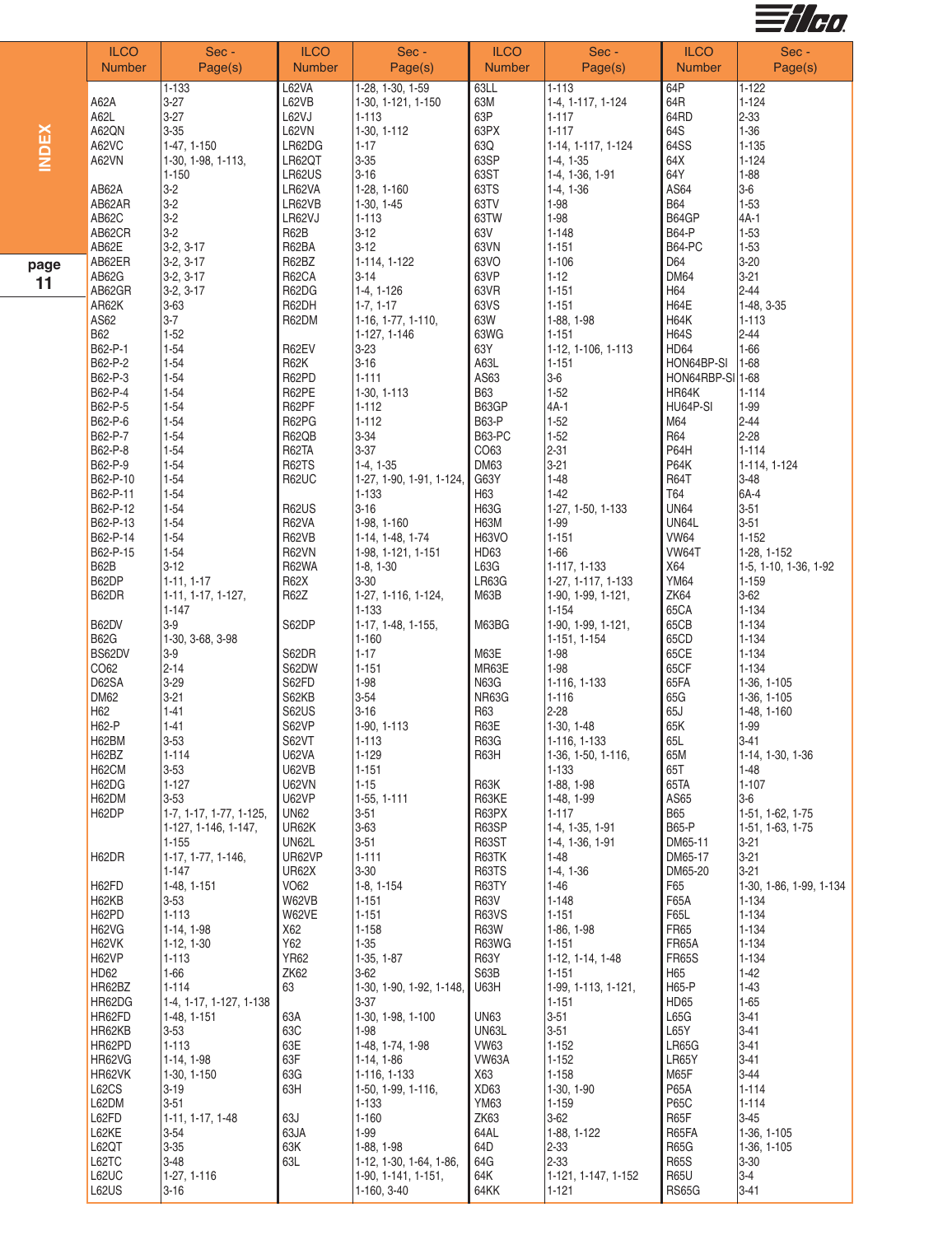

| <b>ILCO</b><br><b>Number</b>   | Sec -<br>Page(s)              | <b>ILCO</b><br><b>Number</b> | Sec -<br>Page(s)         | <b>ILCO</b><br><b>Number</b> | Sec-<br>Page(s)             | <b>ILCO</b><br><b>Number</b> | Sec -<br>Page(s)             |   |
|--------------------------------|-------------------------------|------------------------------|--------------------------|------------------------------|-----------------------------|------------------------------|------------------------------|---|
|                                |                               |                              |                          |                              |                             |                              |                              |   |
| <b>S65CA</b><br>S65F           | $1 - 134$<br>$3-44$           | <b>T67D</b><br><b>T67E</b>   | $2 - 10$<br>$2 - 10$     | <b>HD72</b><br>M72F          | $1 - 65$<br>$1-16, 1-26$    | 79B<br>AS79                  | $7 - 5$<br>$3 - 7$           |   |
| S65G                           | $3 - 41$                      | <b>T67F</b>                  | $2 - 10$                 | T72                          | 6B-2                        | <b>B79</b>                   | $1 - 54$                     |   |
| <b>SR65</b>                    | $3 - 45$                      | <b>U67K</b>                  | $1 - 67$                 | <b>V72E</b>                  | $1 - 152$                   | <b>B79G</b>                  | $4A-1$                       |   |
| U65F                           | $3 - 44$                      | U67KR                        | $1 - 67$                 | <b>V72N</b>                  | $1 - 152$                   | H79M                         | $1 - 67$                     |   |
| UF65A                          | $1 - 134$                     | <b>UN67</b>                  | $3 - 51$                 | X72                          | $1-6, 1-158$                | H79MR                        | $1 - 67$                     |   |
| <b>UN65</b>                    | $3 - 51$                      | UN67L                        | $3 - 51$                 | ZK72                         | $3 - 62$<br>$7 - 5$         | O79JC                        | $1 - 113$                    |   |
| UN65L<br>X65                   | $3 - 51$<br>$1 - 158$         | <b>VW67</b><br><b>VW67S</b>  | $1 - 152$<br>$1 - 152$   | 73M<br>73VB                  | 1-8, 1-120, 1-149           | O79JD<br>O79JE               | $1 - 113$<br>$1 - 113$       |   |
| ZK65                           | $3 - 62$                      | W67                          | $2 - 70$                 | 73VB-P                       | 1-8, 1-120, 1-149           | P79B                         | $1 - 121$                    |   |
| 66A                            | 1-36, 1-87, 1-105             | X67                          | $1 - 158$                | AS73                         | $3-5$                       | X79                          | 1-5, 1-10, 1-36, 1-92        |   |
| 66B                            | $7 - 5$                       | ZK67                         | $3 - 62$                 | H73Z                         | $1 - 67$                    | ZK79                         | $3 - 62$                     |   |
| 66BB<br>66E                    | 1-36, 1-87, 1-105<br>$3 - 22$ | 68M<br>AS68                  | $7-5$<br>$3 - 7$         | H73-PT<br>EB3-C-H73          | $1 - 43$<br>$1 - 43$        | 80S<br>AS80                  | 6B-3<br>$3 - 7$              | p |
| AS66                           | $3-6$                         | <b>B68</b>                   | $1 - 54$                 | EK3-H73                      | $1 - 43$                    | <b>B80</b>                   | $1 - 51$                     |   |
| F66C                           | $1 - 36$                      | B68GP                        | $4A-1$                   | HD73                         | $1 - 65$                    | <b>B80-P</b>                 | $1 - 51$                     |   |
| H66                            | 1-41, 1-100                   | <b>B68-P</b>                 | $1 - 54$                 | S73                          | $2 - 63$                    | <b>R80B</b>                  | $1 - 125$                    |   |
| H66-P                          | $1 - 41$                      | <b>B68-PC</b>                | $1 - 54$                 | <b>VO73</b>                  | 1-10, 1-16, 1-127,          | T80                          | 6A-4                         |   |
| HD66<br><b>HU66-P</b>          | $1 - 66$<br>$1 - 153$         | CO68<br>F68C                 | $2 - 31$<br>$1 - 88$     | <b>VO73S</b>                 | $1 - 154$<br>$1 - 154$      | <b>T80J</b><br><b>UN80</b>   | $1 - 144$<br>$3 - 51$        |   |
| HU66A-P                        | $1 - 9$                       | F68YT                        | 1-7, 1-11, 1-42, 1-47    | X73                          | $1 - 58$                    | UN80L                        | $3 - 51$                     |   |
| <b>HU66AT2</b>                 | $1 - 9$                       | HD68                         | $1 - 66$                 | ZK73                         | $3 - 62$                    | V80P                         | 1-129, 1-155                 |   |
| HU66AT6                        | $1 - 9$                       | M68                          | $1 - 97$                 | AS74                         | $3-5$                       | X80                          | $1 - 155$                    |   |
| <b>HU66T1</b>                  | $1 - 153$                     | S68                          | $2 - 62$                 | <b>B74</b><br><b>B74-P</b>   | $1-62, 1-75$                | <b>ZK80</b>                  | $3 - 62$                     |   |
| <b>HU66T5</b><br><b>HU66T6</b> | $1 - 122$<br>$1 - 153$        | <b>UN68</b><br><b>UN68L</b>  | $3 - 51$<br>$3 - 51$     | <b>H74-PT</b>                | 1-62, 1-75<br>$1 - 44$      | A81N<br>AS81                 | $1-5, 1-8, 1-121$<br>$3 - 7$ |   |
| HU66T24                        | $1 - 153$                     | X68                          | $1 - 158$                | <b>HD74</b>                  | $1-67, 1-85$                | F81E                         | 1-7, 1-76, 1-107             |   |
| <b>J66M</b>                    | $1 - 77$                      | ZK68                         | $3 - 62$                 | NE74P-SI                     | $1 - 117$                   | <b>UN81</b>                  | $3 - 51$                     |   |
| P66E                           | $1 - 122$                     | AS69                         | $3 - 7$                  | NE74TS-SI                    | $1 - 117$                   | UN81L                        | $3 - 51$                     |   |
| R66E                           | $3 - 22$                      | <b>B69</b><br>HD69           | $1-51, 1-56$<br>$1 - 67$ | T74<br>X74                   | 6B-3<br>$1 - 158$           | X81<br>ZK81                  | $1 - 28$                     |   |
| S66NN-P<br><b>UN66</b>         | $1 - 154$<br>$3 - 51$         | <b>UN69</b>                  | $3 - 51$                 | ZK74                         | $3 - 62$                    | AS82                         | $3 - 62$<br>$3 - 7$          |   |
| UN66L                          | $3 - 51$                      | <b>UN69L</b>                 | $3 - 51$                 | AS75                         | $3-5$                       | B82-P-2                      | $1 - 54$                     |   |
| X66                            | $1 - 158$                     | X69                          | $1 - 158$                | H75                          | $1 - 44$                    | B82-P-3                      | $1 - 54$                     |   |
| ZK66                           | $3 - 62$                      | <b>ZK69</b>                  | $3 - 62$                 | <b>H75-P</b>                 | $1 - 44$                    | B82-P-4                      | $1 - 54$                     |   |
| 67<br>67CL                     | 4B-2<br>$2 - 9$               | 70S<br>AS70                  | 6B-3<br>$3 - 7$          | <b>H75-PC</b><br><b>HD75</b> | $1 - 44$<br>$1-67, 1-85$    | B82-P-5<br>B82-P-6           | $1 - 54$<br>$1 - 54$         |   |
| 67G                            | $3 - 25$                      | C70                          | $7 - 5$                  | T75                          | 6B-3                        | B82-P-7                      | $1 - 54$                     |   |
| 67H                            | $1 - 66$                      | <b>F70S</b>                  | 1-16, 1-126              | X75                          | $1 - 158$                   | B82-P-8                      | $1 - 54$                     |   |
| 67J                            | $1 - 65$                      | H70                          | $1 - 43$                 | ZK75                         | $3 - 62$                    | B82-P-9                      | $1 - 54$                     |   |
| 67LA                           | $1 - 66$                      | <b>H70-P</b>                 | $1 - 43$                 | AS76                         | $3-5$                       | B82-P-11                     | $1 - 54$                     |   |
| 67LB<br>67LC                   | $1 - 66$<br>$1 - 66$          | <b>H70X</b><br>H70XR         | $1 - 67$<br>$1 - 67$     | <b>F76M</b><br>H76           | $1 - 48$<br>$1 - 44$        | B82-P-12<br>B82-P-13         | $1 - 54$<br>$1 - 54$         |   |
| 67LD                           | $1 - 66$                      | H70Z                         | $1 - 67$                 | H76-P                        | $1 - 44$                    | B82-P-14                     | $1 - 54$                     |   |
| 67M                            | $7 - 5$                       | HD70                         | $1 - 61$                 | <b>H76G</b>                  | $1 - 64$                    | B82-P-15                     | $1 - 54$                     |   |
| 67N                            | $3-43$                        | HD70U                        | $1 - 61$                 | <b>H76-P</b>                 | $1 - 44$                    | C82M                         | $7 - 7$                      |   |
| 67P<br>67Q                     | 3-43<br>$3 - 43$              | HD70U-P<br>HON70EHP-SI       | 1-61<br>$1 - 69$         | H76X<br>X76                  | 1-64<br>$1 - 158$           | H82-PT<br>HD82               | 1-44<br>$1 - 61$             |   |
| 67T                            | $3 - 43$                      | HON70T14-SI                  | $ 1 - 68$                | <b>Y76B</b>                  | $1 - 158$                   | <b>HD82-P</b>                | $1 - 61$                     |   |
| 67U                            | $3 - 43$                      | S70                          | $2 - 63$                 | <b>Y76C</b>                  | $1 - 158$                   | <b>UN82</b>                  | $3 - 51$                     |   |
| 67W                            | $3 - 43$                      | <b>T70</b>                   | 6A-4                     | ZK76                         | $3 - 62$                    | <b>UN82L</b>                 | $3 - 51$                     |   |
| AS67                           | $3 - 7$                       | X70                          | $1 - 59$                 | <b>AS77</b>                  | $3-5$                       | X82                          | $1 - 99$                     |   |
| <b>B67</b><br><b>B67G</b>      | $1 - 54$<br>$4A-1$            | ZK70<br>71B                  | $3 - 62$<br>$7-5$        | <b>B77</b><br>B77GP          | $1 - 53$<br>$4A-1$          | ZK82<br>AS83                 | $3 - 62$<br>$3-4$            |   |
| <b>B67K</b>                    | $1 - 66$                      | AS71                         | $3-5$                    | <b>B77-P</b>                 | $1 - 53$                    | <b>UN83</b>                  | $3 - 51$                     |   |
| C67K                           | $1 - 67$                      | <b>H71-P</b>                 | $1 - 43$                 | B77-PC                       | $1 - 53$                    | <b>UN83L</b>                 | $3 - 51$                     |   |
| D67K                           | $1 - 67$                      | H71                          | $1 - 43$                 | H77P                         | $1 - 67$                    | X83                          | 1-99                         |   |
| E67K<br>H67                    | $1 - 64$<br>$1 - 41$          | <b>HD71</b><br>NE71R         | $1 - 61$<br>$1 - 127$    | H77PR<br>K77L                | $1 - 67$<br>$3-8$           | ZK83<br>84B                  | $3 - 62$<br>$7 - 8$          |   |
| H67-P                          | $1 - 41$                      | NE71RDP-SI                   | 1-117, 1-127             | T77                          | 6A-4                        | AS84                         | $3 - 7$                      |   |
| <b>H67-PC</b>                  | $1 - 41$                      | <b>VW71</b>                  | $1 - 152$                | <b>V77</b>                   | $1 - 154$                   | <b>B84</b>                   | $1 - 54$                     |   |
| H67K                           | $1 - 65$                      | VW71A                        | $1 - 152$                | <b>VW77</b>                  | 1-48, 1-77, 1-152           | B84GP                        | 4A-1                         |   |
| L67A                           | $2-9, 3-55$                   | X71<br>Y71H                  | $1 - 61$                 | X77<br>ZK77                  | 1-159                       | <b>B84-P</b>                 | $1 - 54$                     |   |
| L67B<br>R67F                   | $2 - 9$<br>$3 - 25$           | <b>YA71</b>                  | $1 - 156$<br>$3 - 58$    | 78B                          | $3 - 62$<br>$7-5$           | EB3-D-H84<br>EK3-H84         | 1-44, 1-95<br>1-44, 1-95     |   |
| <b>R67K</b>                    | $1 - 65$                      | <b>ZK71</b>                  | $3 - 62$                 | AS78                         | $3-5$                       | X84                          | $1-67, 1-85$                 |   |
| <b>R67N</b>                    | $3 - 43$                      | AS72                         | $3 - 7$                  | <b>B78</b>                   | $1 - 53$                    | ZK84                         | $3 - 67$                     |   |
| R67P                           | $3 - 43$                      | <b>B72</b>                   | $1 - 51$                 | B78GP                        | $4A-1$                      | AS85                         | $3-8$                        |   |
| <b>R67Q</b><br><b>R67T</b>     | $3 - 43$<br>$3 - 43$          | <b>B72-P</b><br>D72D         | $1 - 51$<br>$1 - 106$    | <b>B78-P</b><br>B78-PC       | $1 - 53$<br>$1 - 53$        | <b>B85</b><br><b>B85G</b>    | $1 - 54$<br>4A-1             |   |
| S67B                           | $2 - 10$                      | D72Z                         | $1 - 106$                | H78                          | $1 - 44$                    | <b>UN85L</b>                 | $3 - 51$                     |   |
| S67K                           | $1 - 65$                      | <b>H72G</b>                  | $1 - 60$                 | H78-P                        | $1 - 44$                    | X85                          | $1-5, 1-125$                 |   |
| S67NN-P                        | $1 - 155$                     | H72H                         | $1 - 60$                 | H78KR                        | $1 - 60$                    | ZK85                         | $3 - 62$                     |   |
| SR67K                          | $1 - 65$                      | <b>H72-PT</b>                | $1 - 43$                 | V78JK                        | $1 - 151$                   | AS86                         | $3 - 8$                      |   |
| T67A<br>T67B                   | $2 - 10$<br>$2 - 10$          | H72-PT-CLEAR 1-43<br>EB3-H72 | 1-43, 1-96               | X78<br>Y78                   | 1-5, 1-10, 1-36<br>$2 - 74$ | <b>B86</b><br>B86GP          | $1 - 54$<br>4A-2             |   |
| <b>T67C</b>                    | $2 - 10$                      | EK3-B-H72                    | 1-43, 1-96               | ZK78                         | $3 - 62$                    | <b>B86-P</b>                 | $1-54$                       |   |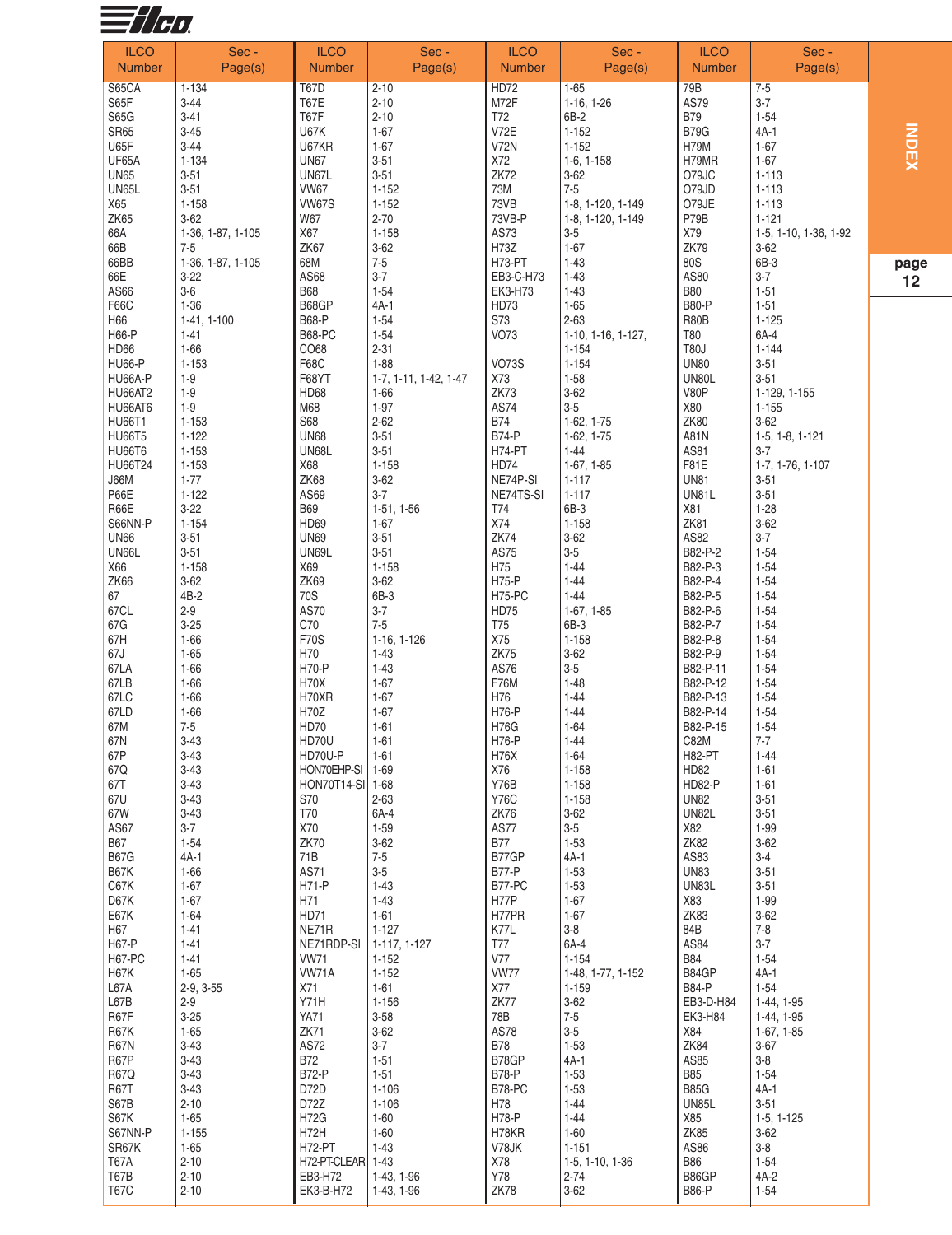

|              | <b>ILCO</b><br><b>Number</b> | Sec -<br>Page(s)                             | <b>ILCO</b><br><b>Number</b> | Sec -<br>Page(s)                     | <b>ILCO</b><br><b>Number</b> | Sec -<br>Page(s)       | <b>ILCO</b><br><b>Number</b>  | Sec -<br>Page(s)        |
|--------------|------------------------------|----------------------------------------------|------------------------------|--------------------------------------|------------------------------|------------------------|-------------------------------|-------------------------|
|              | <b>B86-PC</b>                | $1-54$                                       |                              | 1-86, 1-92                           | SH91S                        | $3 - 16$               | T95                           | 6B-2                    |
|              | H86-PT                       | $1 - 44$                                     | F91CR                        | 1-5, 1-10, 1-33, 1-36,               | SK91E                        | $1 - 134$              | X95                           | $1 - 60$                |
|              | H86-SERVICE                  | $1 - 45$                                     |                              | 1-86, 1-92                           | SK91H                        | $1 - 134$              | <b>ZK95</b>                   | 3-62                    |
| <b>INDEX</b> | T <sub>86</sub>              | 6B-4                                         | F91E                         | $1-5, 1-10$                          | SO91P                        | 3-30, 3-46             | <b>B96</b>                    | $1 - 130$               |
|              | X86                          | 1-7, 1-28, 1-42, 1-48,<br>1-77, 1-114, 1-127 | F91EH<br>F91ES               | $1-5, 1-10$<br>1-5, 1-10, 1-36       | SOS91<br>ST91                | 3-30, 3-46<br>$3 - 46$ | <b>B96-P</b><br><b>HD96</b>   | $1 - 130$<br>$1 - 1$    |
|              | ZK86                         | $3-62$                                       | F91F                         | $1-5, 1-10$                          | ST91A                        | 3-16, 3-47             | <b>HD96-P</b>                 | $1 - 1$                 |
|              | CO87                         | $2 - 16$                                     | F91FH                        | $1-5, 1-10$                          | ST91F                        | $3 - 47$               | NC96K                         | $2 - 44$                |
|              | CR87                         | $2 - 20$                                     | F91FS                        | 1-5, 1-10, 1-36                      | ST91S                        | $3 - 46$               | NC96M                         | $2 - 44$                |
|              | <b>H87-P</b>                 | $1 - 45$                                     | F91G                         | $1-5, 1-1, 1-59$                     | ST91V                        | $3 - 47$               | T96                           | 6B-2                    |
|              | X87<br>ZK87                  | $1 - 139$<br>$3 - 62$                        | F91GH                        | $1-5, 1-10$                          | T091<br><b>TT91</b>          | $3 - 48$<br>$1 - 142$  | X96<br><b>ZK96</b>            | $1 - 60$<br>$3-62$      |
|              | <b>B88</b>                   | $1 - 130$                                    | F91GS<br>F91H                | 1-5, 1-10, 1-36, 1-91<br>$1-5, 1-10$ | <b>V91E</b>                  | $3 - 54$               | <b>B97-PT</b>                 | $1 - 55$                |
| page         | <b>B88-P</b>                 | $1 - 130$                                    | F91HH                        | $1-5, 1-10$                          | V91LA                        | $3 - 54$               | B97GPT                        | 4A-2                    |
| 13           | <b>B88-PC</b>                | $1 - 130$                                    | F91HS                        | 1-5, 1-10, 1-36                      | V91LD                        | $3 - 54$               | <b>B97-PT5</b>                | $1 - 55$                |
|              | CO88                         | $2 - 16$                                     | FL91                         | 3-25, 3-39                           | V91LE                        | $3 - 54$               | CO97                          | $2 - 16$                |
|              | CR88                         | $2-20$                                       | GA91                         | $3 - 16$                             | V91LF                        | $3 - 54$               | HD97                          | $1 - 1$                 |
|              | <b>T88</b>                   | 6B-3                                         | GAS91                        | $3 - 16$                             | V91LG<br>V91LH               | $3 - 54$               | T97<br>X97                    | 6B-2<br>$1 - 60$        |
|              | X88<br>ZK88                  | $1-8, 1-152$<br>$3 - 62$                     | GIP91<br>GU91                | $3 - 26$<br>$3 - 27$                 | <b>V91N</b>                  | $3 - 54$<br>$3 - 54$   | ZK97                          | $3-62$                  |
|              | AS89                         | $3-8$                                        | GU91B                        | 3-27, 3-41                           | <b>VA91</b>                  | 3-45, 3-54             | <b>B98-PT</b>                 | $1 - 55$                |
|              | <b>B89</b>                   | $1 - 54$                                     | GU91F                        | 3-27, 3-41                           | <b>VR91</b>                  | $3 - 55$               | B98GPT                        | $4A-2$                  |
|              | B89GP                        | $4A-2$                                       | GU91G                        | 3-27, 3-41                           | VR91A                        | $3 - 55$               | <b>B98-PT5</b>                | $1 - 55$                |
|              | <b>B89-P</b>                 | $1 - 54$                                     | HD91                         | $1 - 62$                             | VR91AR                       | 3-27, 3-55             | CO98                          | $2 - 15$                |
|              | CO89                         | $2 - 15$                                     | <b>HD91-P</b>                | $1 - 62$                             | VR91B                        | $3 - 55$               | <b>HD98</b>                   | $1 - 62$                |
|              | CR89<br>T89                  | $2-20$<br>6B-3                               | JO91<br>JO91C                | $3 - 30$<br>$3 - 30$                 | VR91BR<br><b>VR91C</b>       | $3 - 55$<br>$3 - 55$   | HD98-P<br>HD98-PC             | $1 - 62$<br>$1 - 62$    |
|              | X89                          | $1 - 115$                                    | KS91C                        | $3-9$                                | VR91CR                       | $3 - 55$               | <b>HT98</b>                   | $1 - 58$                |
|              | ZK89                         | $3 - 62$                                     | KS91P                        | $3 - 10$                             | VR91R                        | $3 - 55$               | X98                           | $1 - 60$                |
|              | $90B$                        | $7-6$                                        | KVR91                        | $3 - 31$                             | <b>VR91S</b>                 | $3 - 55$               | ZK98                          | 3-62                    |
|              | AS90                         | $3-8$                                        | <b>MG91</b>                  | $3 - 38$                             | <b>W91C</b>                  | $3 - 57$               | B99-PT                        | $1 - 55$                |
|              | HD90                         | $1 - 62$                                     | MG91C                        | $3 - 38$                             | <b>WA91</b>                  | 3-52, 3-56             | B99GPT                        | $4A-2$                  |
|              | HD90-P                       | $1 - 62$                                     | MG91N                        | $3 - 38$                             | <b>WA91C</b>                 | $3 - 56$               | <b>B99-PT5</b>                | $1 - 55$                |
|              | HD90-PC<br>INF90             | $1 - 62$<br>$1 - 72$                         | MG91P<br>MG91R               | $3 - 38$<br>$3 - 38$                 | WA91L<br>WA91P               | 3-52, 3-56<br>$3 - 56$ | <b>HD99</b><br><b>HD99-P</b>  | $1 - 1$<br>$1 - 1$      |
|              | LXP90-P                      | 1-88, 1-95, 1-145                            | MG91S                        | $3 - 38$                             | WA91PR                       | $3 - 56$               | X99                           | $1 - 36$                |
|              | LXV90-P                      | 1-88, 1-95, 1-145                            | OA91                         | $3 - 39$                             | <b>WA91S</b>                 | $3 - 56$               | ZK99                          | 3-62                    |
|              | X90                          | 1-79                                         | OA91D                        | $3 - 39$                             | <b>WA91W</b>                 | 3-52, 3-56             | 100AM                         | $2 - 7$                 |
|              | <b>ZK90</b>                  | $3 - 61$                                     | OA91P                        | $3 - 39$                             | WA91WL                       | 3-52, 3-56             | 100-C                         | 4B-3                    |
|              | 91B                          | $7-6$                                        | OA91R                        | $3 - 39$                             | X91                          | $1 - 79$               | 100-E                         | 4B-4                    |
|              | AR91                         | $3-4$<br>$1 - 54$                            | OP91G                        | $1 - 113$<br>$1 - 114$               | <b>Y91C</b><br>Z91           | $1 - 114$<br>$1 - 105$ | B100GPT                       | 4A-2<br>$1 - 55$        |
|              | <b>B91</b><br><b>B91-GP</b>  | $4A-2$                                       | OP91S<br>OP91SV              | $1 - 114$                            | Z91K                         | $3 - 60$               | <b>B100-PT</b><br>B100-PT5    | $1 - 55$                |
|              | <b>B91-P</b>                 | $1 - 54$                                     | PA91                         | $1 - 114$                            | Z91KR                        | $3 - 60$               | <b>HD100-P</b>                | $1 - 1$                 |
|              | B91GCP                       | 4A-2                                         | PR91                         | 3-40, 3-44                           | ZE91C                        | 3-14, 3-17, 3-63       | HD100                         | $1 - 1$                 |
|              | B91GOP                       | $4A-2$                                       | <b>PR91A</b>                 | $3 - 40$                             | ZE91CR                       | 3-14, 3-17, 3-63       | <b>HU100-P</b>                | $1 - 59$                |
|              | <b>BL91</b>                  | $3 - 11$                                     | PR91C                        | $3 - 40$                             | ZE91G                        | 3-16, 3-17, 3-63       | EB3-V-HU100 1-58, 1-130       |                         |
|              | BR91C<br>CA91                | $3-9, 3-31$<br>$3-14, 3-17$                  | PR91CS<br>PR91M              | $3 - 40$<br>$3 - 40$                 | ZK91<br><b>B92</b>           | $3 - 62$<br>$1 - 55$   | <b>EK3P-HU100</b><br>X100     | 1-58, 1-130<br>$1 - 60$ |
|              | CA91A                        | $3-14, 3-17$                                 | PR91MS                       | $3 - 40$                             | B92GP                        | $4A-2$                 | ZK100                         | 3-62                    |
|              | CA91B                        | $3-14, 3-17$                                 | PR91N                        | $3 - 40$                             | B92GV                        | $4A-2$                 | 101AM                         | $2 - 7$                 |
|              | CA91C                        | $3-14, 3-17$                                 | PR91NS                       | $3 - 40$                             | <b>B92-P</b>                 | $1 - 55$               | 101-CE                        | 4B-4                    |
|              | CA91D                        | 3-14, 3-17, 3-63                             | <b>PR91S</b>                 | $3 - 40$                             | C92                          | $2 - 10$               | 101-C NS                      | 4B-4                    |
|              | CA91L                        | $3-14, 3-17$                                 | PR91SA                       | $3 - 40$                             | C92B                         | $2 - 10$               | 101C-NS-DND 2-63              |                         |
|              | CA91S<br>CAV91               | $3-14, 3-17$<br>$3-14, 3-17$                 | RO91<br><b>RO91R</b>         | $3-42$<br>$3-42$                     | CO92<br>CR92                 | $2 - 15$<br>$2 - 19$   | 101C-NS-PLAIN 2-63<br>$101-E$ | 4B-4                    |
|              | CO91                         | 2-15                                         | RU91C                        | $3 - 43$                             | HD92                         | $1 - 1$                | 101-EF                        | 4B-4                    |
|              | CR91                         | 2-20                                         | S91A                         | $3 - 45$                             | <b>HD92-P</b>                | $1 - 1$                | $101-F$                       | 4B-4                    |
|              | CS91                         | $3-2$                                        | S91BV                        | $3 - 45$                             | TO92                         | $3-49$                 | 101E-NS-DND 2-63              |                         |
|              | CS91B                        | $3-2, 3-17$                                  | S91CV                        | $3 - 45$                             | X92                          | $1-5, 1-125$           | B <sub>101</sub>              | 1-63, 1-75              |
|              | CS91C<br>CS91CR              | $3 - 17$<br>$3 - 17$                         | <b>S91K</b><br>S91P          | $3 - 45$<br>$3 - 45$                 | ZK92<br><b>B93</b>           | $3 - 62$<br>$1 - 55$   | B101-P<br>HD101               | 1-63, 1-75<br>$1 - 1$   |
|              | CS91E                        | $3 - 17$                                     | S91R                         | $3 - 45$                             | <b>B93-GP</b>                | $4A-2$                 | HD101-P                       | $1 - 1$                 |
|              | CS91ER                       | $3 - 17$                                     | S91W                         | $1 - 132$                            | <b>B93-P</b>                 | $1 - 55$               | HU101EHP                      | $1 - 128$               |
|              | CS91F                        | $3 - 17$                                     | <b>SE91</b>                  | $3 - 44$                             | B93GOP                       | $4A-2$                 | <b>RU101</b>                  | 2-17, 2-54              |
|              | CS91FR                       | $3 - 17$                                     | SE91L                        | $3 - 45$                             | HD93                         | $1 - 1$                | X101                          | $1 - 60$                |
|              | DK91D                        | $1 - 30$                                     | SEL91                        | $3 - 45$                             | X93                          | $1 - 60$               | Y101                          | 1-135, 2-79             |
|              | DK91G<br>DK91H               | $1 - 30$<br>$1 - 30$                         | SEL91R<br>SES91              | $3 - 45$<br>$3 - 45$                 | ZK93<br>94                   | $3-62$<br>6B-4         | ZK101<br>102AM                | $3-62$<br>$2 - 7$       |
|              | DK91K                        | $1 - 30$                                     | SH91J                        | $3 - 16$                             | CO94                         | $2 - 15$               | B102                          | $1 - 55$                |
|              | DK91L                        | $1 - 30$                                     | SH91K                        | $3 - 16$                             | CR94                         | $2 - 19$               | <b>B102-GMP</b>               | $4A-3$                  |
|              | DK91U                        | $1 - 30$                                     | SH91L                        | $3 - 16$                             | HD94                         | $1-62$                 | <b>B102GP</b>                 | 4A-2                    |
|              | F91C                         | 1-5, 1-10, 1-33, 1-36,                       | SH91M                        | $3 - 16$                             | X94                          | $1 - 60$               | B102GCP                       | 4A-2                    |
|              |                              | 1-86, 1-92                                   | SH91N                        | $3 - 16$                             | ZK94                         | $3 - 62$               | <b>B102GOP</b>                | 4A-3                    |
|              | F91C2                        | 1-5, 1-10, 1-33, 1-36,                       | SH91P                        | $3 - 16$                             | CO95                         | $2 - 15$               | B102-P                        | $1 - 55$                |
|              | F91C8                        | 1-86, 1-92<br>1-5, 1-10, 1-33, 1-36,         | SH91Q<br>SH91R               | $3 - 16$<br>$3 - 16$                 | CR95<br>HD95                 | $2 - 19$<br>$1 - 62$   | CO102<br>HD102                | $2 - 15$<br>$1 - 1$     |
|              |                              |                                              |                              |                                      |                              |                        |                               |                         |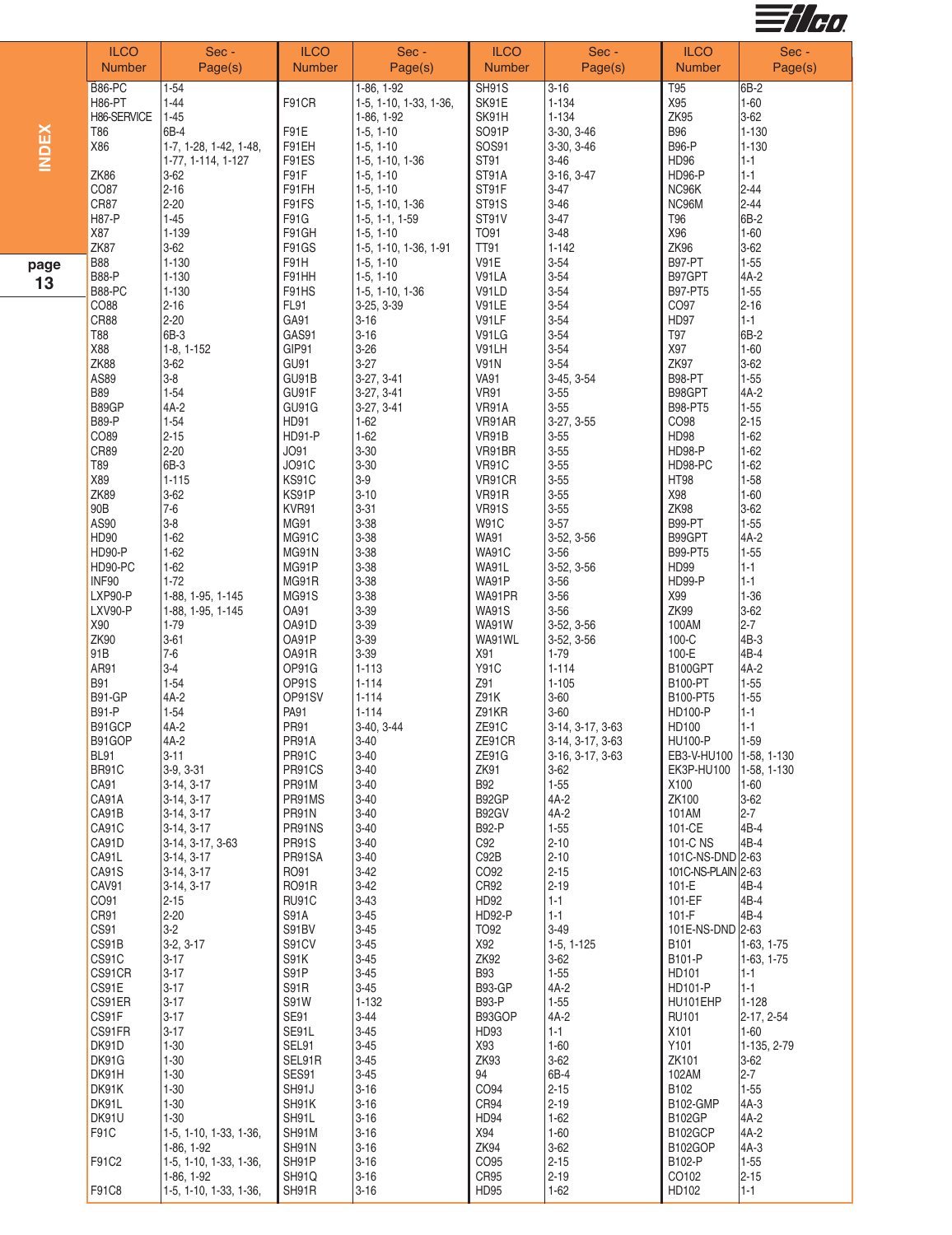

| <b>ILCO</b><br><b>Number</b>  | Sec -<br>Page(s)            | <b>ILCO</b><br><b>Number</b> | Sec-<br>Page(s)                               | <b>ILCO</b><br><b>Number</b> | Sec-<br>Page(s)             | <b>ILCO</b><br><b>Number</b> | Sec -<br>Page(s)         |              |
|-------------------------------|-----------------------------|------------------------------|-----------------------------------------------|------------------------------|-----------------------------|------------------------------|--------------------------|--------------|
| HD102-P                       | $1 - 1$                     | 00116                        | $4B-5$                                        | <b>Y155-PC</b>               | $1-22$                      | G190F                        | $2 - 30$                 |              |
| <b>VAC102T1</b>               | $1 - 125$                   | X116                         | 1-117, 1-125                                  | X157                         | 1-17, 1-76, 1-92, 1-127     | G190FA                       | $2 - 30$                 |              |
| ZK102                         | $3 - 62$                    | X117                         | 1-6, 1-13, 1-18, 1-80,                        | Y157                         | $1-22$                      | G190M                        | $2 - 30$                 |              |
| 103AM                         | $2 - 7$                     |                              | 1-119, 1-140, 1-158                           | Y157-P                       | $1 - 22$                    | G190MA                       | $2 - 30$                 |              |
| B103-PT<br>B103-PT5           | $1 - 56$<br>$1 - 56$        | X118                         | 1-6, 1-13, 1-18, 1-80,<br>1-119, 1-140, 1-159 | Y157-PC<br>Y157-PC-GRN-N     | $1 - 22$<br>$1 - 22$        | X190<br>191A                 | $1 - 62$<br>$3 - 56$     | <b>INDEX</b> |
| HD103                         | $1 - 62$                    | X119                         | $1-6$ , $1-13$ , $1-18$ , $1-80$ , $-$        | Y157-PC-YEL-N                | $1 - 23$                    | G191                         | $2 - 29$                 |              |
| <b>HD103-P</b>                | $1 - 62$                    |                              | 119, 1-140, 1-159                             | X158                         | $1 - 75$                    | G191A                        | $2 - 29$                 |              |
| <b>HD103-PC</b>               | $1 - 62$                    | X120                         | 1-6, 1-13, 1-18, 1-80,                        | X159                         | $1 - 144$                   | <b>SR191A</b>                | $3 - 55$                 |              |
| X103                          | $1 - 79$                    |                              | 1-119, 1-140, 1-159                           | Y159                         | 1-23, 1-144                 | X191                         | $1 - 62$                 |              |
| Y103                          | 2-31, 2-32, 2-65, 2-79      | X121                         | 1-23, 1-56, 1-69, 1-74,                       | Y159-P                       | $1 - 23$                    | 192                          | $3 - 46$                 |              |
| ZK103                         | $3 - 62$                    |                              | 1-101, 1-118                                  | X160                         | 1-69, 1-101                 | 192B                         | $3 - 46$                 |              |
| 104AM                         | $2 - 7$                     | <b>H122AL</b>                | 1-78                                          | Y160-PT                      | $1-24$                      | A192                         | $3-4$                    | page         |
| B104-P-2<br>B104-P-3          | $1 - 56$<br>$1 - 56$        | H122ALR<br>K122AR            | $1 - 78$<br>$1-78$                            | EB3-A-Y160                   | 1-25, 1-26, 1-104,<br>1-135 | G192<br>G192A                | $2 - 29$<br>$2 - 29$     | 14           |
| B104-P-4                      | $1 - 56$                    | X122                         | 1-5, 1-23, 1-124                              | EK3-Y160                     | $1 - 25$                    | L192M                        | $3 - 37$                 |              |
| B104-P-5                      | $1 - 56$                    | X123                         | 1-107, 1-123                                  | X161                         | 1-69                        | X192                         | $1 - 51$                 |              |
| B104-P-6                      | $1 - 56$                    | T124                         | 6B-4                                          | X162                         | $1 - 56$                    | G193                         | $2 - 29$                 |              |
| B104-P-7                      | $1 - 56$                    | X124                         | 1-73, 1-108                                   | Y162-PT                      | $1 - 24$                    | G193A                        | $2 - 29$                 |              |
| B104-P-8                      | $1 - 56$                    | <b>125C</b>                  | $1 - 87$                                      | 163SB                        | $7-6$                       | X193                         | $1 - 1$                  |              |
| B104-P-9                      | $1 - 56$                    | 125CR                        | $1 - 88$                                      | X163                         | 1-90, 1-155                 | G194                         | $2 - 29$                 |              |
| B104-P-10                     | $1 - 56$                    | X125                         | $1 - 60$                                      | EK3P-Y164                    | 1-26, 1-104, 1-135          | G194A<br>L194                | $2 - 29$                 |              |
| B104-P-11<br>B104-P-12        | $1 - 56$<br>$1 - 56$        | X126<br>T127                 | $1 - 60$<br>6A-9                              | Y164-PT<br>Y165-PT           | 1-24, 1-103<br>$1 - 24$     | X194                         | $1 - 90$<br>$1 - 1$      |              |
| B104-P-13                     | $1 - 56$                    | X127                         | $1 - 60$                                      | X166                         | $1 - 5$                     | G195                         | $2 - 29$                 |              |
| B104-P-14                     | $1 - 56$                    | X129                         | $1 - 61$                                      | X167                         | $1 - 160$                   | G195A                        | $2 - 29$                 |              |
| B104-P-15                     | $1 - 56$                    | X130                         | $1 - 61$                                      | X168                         | 1-56, 1-114                 | X195                         | 14-62                    |              |
| <b>B104-PT</b>                | $1 - 56$                    | T131                         | 6A-4                                          | X169                         | $1 - 42$                    | G196                         | $2 - 29$                 |              |
| B104-PT5                      | $1 - 56$                    | X131                         | 1-42, 1-93                                    | 170S                         | 6B-3                        | G196A                        | $2 - 29$                 |              |
| HD104                         | $1 - 62$                    | X132                         | $1 - 152$                                     | 170S1                        | 6B-3                        | X196                         | 1-70, 1-101              |              |
| X104                          | $1 - 79$                    | X133                         | $1 - 60$                                      | 170S6                        | 6B-4                        | G197                         | $2 - 29$                 |              |
| HD105                         | $1 - 67$                    | Y133                         | 1-20, 1-60, 1-135                             | 170T                         | $3-49$<br>6B-4              | X197                         | $1 - 108$                |              |
| T105<br>X105                  | 6A-4<br>$1 - 79$            | X134<br>X135                 | $1 - 60$<br>$1 - 60$                          | S170S1<br>X170               | 1-42, 1-81, 1-115,          | G198<br>X198                 | $2 - 29$<br>1-62, 1-75   |              |
| B106                          | $1 - 30$                    | 136SB                        | $7 - 6$                                       |                              | 1-127, 1-134                | G199                         | $2 - 29$                 |              |
| B106-P                        | $1 - 30$                    | X136                         | $1 - 60$                                      | <b>Y170PT</b>                | $1 - 25$                    | <b>H199A</b>                 | $1 - 19$                 |              |
| CO106                         | 2-6, 2-12, 2-31             | X137                         | $1 - 144$                                     | EB3-T-Y170                   | 1-26, 1-153                 | <b>H199N</b>                 | $1 - 125$                |              |
| <b>HD106-PT</b>               | $1-63$                      | 138                          | 1-90, 1-134, 1-148                            | EK3P-Y170                    | 1-26, 1-153                 | X199                         | 1-94                     |              |
| HD106-PT5                     | $1 - 63$                    | X138                         | $1-67, 1-85$                                  | 171S                         | 6B-3                        | 200W                         | 4B-4                     |              |
| X106                          | $1 - 79$                    | Y138                         | $1-21$                                        | X171                         | 1-6, 1-23, 1-125            | G200                         | $2 - 30$                 |              |
| <b>B107-PT</b>                | $1 - 63$                    | 139                          | 1-134                                         | C172F                        | $3 - 24$                    | X200                         | 1-94                     |              |
| B107-PT5<br>CO <sub>107</sub> | $1 - 63$<br>$2 - 15$        | T139<br>X139                 | 6B-2<br>$1 - 8$                               | X174<br>X175                 | 1-31, 1-144<br>$1-6, 1-24$  | Y200<br>201                  | 2-71, 3-59<br>$3 - 36$   |              |
| HD107-PT5                     | $1 - 63$                    | X140                         | $1 - 155$                                     | X176                         | 1-24, 1-101                 | X201                         | $1 - 94$                 |              |
| T107                          | 6A-4                        | X141                         | $1 - 60$                                      | 177                          | 2-45                        | Y201                         | $2-77, 3-59$             |              |
| X107                          | $1 - 158$                   | X142                         | $1 - 60$                                      | X177                         | $1 - 77$                    | X202                         | $1 - 42$                 |              |
| CO108                         | $2 - 15$                    | 143C                         | 6B-4                                          | 178SB                        | 7-6                         | Y202                         | $2 - 77$                 |              |
| HD108                         | $1 - 67$                    | 143D                         | $5-4$                                         | X178                         | $1 - 93$                    | X203                         | $1 - 152$                |              |
| X108                          | $1 - 136$                   | X143                         | 1-51, 1-56, 1-75                              | X179                         | 1-139                       | X204                         | $1 - 1$                  |              |
| HD109<br>X109                 | $1 - 67$<br>1-5, 1-37, 1-86 | X144<br>X145                 | $1 - 12$<br>$1 - 56$                          | 180A<br><b>S180UR</b>        | 4B-4<br>$3-47$              | Y204<br>X205                 | $3 - 59$<br>$1 - 1$      |              |
| B110                          | $1 - 56$                    | X146                         | 1-56, 1-144                                   | S180W                        | $3-47$                      | X206                         | $1 - 94$                 |              |
| B110-P                        | $1 - 57$                    | Y146                         | 1-21                                          | U180G                        | $3 - 51$                    | X207                         | $1-42$                   |              |
| C110                          | $7-6$                       | X147                         | 1-6, 1-23, 1-117, 1-125                       | X180                         | $1-51, 1-56$                | X208                         | $1 - 1$                  |              |
| <b>DM110</b>                  | $3 - 21$                    | X148                         | $1 - 117$                                     | X181                         | $1 - 62$                    | X209                         | $1 - 1$                  |              |
| <b>HD110-P</b>                | $1 - 68$                    | 149                          | 6B-3                                          | X182                         | $1 - 62$                    | X210                         | 1-73, 1-108, 1-136       |              |
| X110                          | $1 - 152$                   | <b>TS149</b>                 | 6B-4                                          | X183                         | $1 - 1$                     | X211                         | $1 - 144$                |              |
| B111-GPT<br><b>B111-PT</b>    | $4A-3$                      | Y149<br><b>TS150</b>         | $1 - 22$<br>6B-4                              | 184K<br>X184                 | $3 - 32$                    | X212<br>X213                 | $1 - 145$<br>1-24, 1-101 |              |
| HD111-PT                      | 1-57, 1-130<br>$1 - 1$      | X150                         | 1-6, 1-125                                    | 185V                         | 1-51, 1-62, 1-75<br>3-55    | X214                         | 1-62                     |              |
| EB3-H-HD111   1-2             |                             | X151                         | $1 - 144$                                     | R185V                        | $3 - 55$                    | X215                         | $1-62$                   |              |
| EK3P-HD111                    | $1 - 2$                     | X152                         | 1-5, 1-31, 1-37, 1-86,                        | X185                         | $1 - 138$                   | X216                         | $1 - 70$                 |              |
| X111                          | 1-13, 1-19, 1-159           |                              | $1 - 60$                                      | X186                         | $1 - 138$                   | X217                         | $1 - 145$                |              |
| <b>B112-PT</b>                | $1-57$                      | Y152                         | $1-22$                                        | X187                         | $1 - 69$                    | X218                         | $1 - 144$                |              |
| C112                          | $7-6$                       | Y152-PC                      | $1 - 22$                                      | X188                         | $1 - 63$                    | C219                         | $3-42$                   |              |
| X112                          | 1-13, 1-19, 1-159           | T153                         | 6A-1                                          | X189                         | $1 - 1$                     | X219                         | $1 - 44$                 |              |
| 00113                         | 4B-5                        | X153                         | $1 - 160$                                     | A190                         | $3-3$                       | X220<br>Y220                 | $1 - 145$                |              |
| HD113-PT<br>X113              | $1 - 64$<br>$1 - 37$        | Y153<br>Y153-P               | $1 - 22$<br>$1 - 22$                          | G190<br>G190A                | $2 - 29$<br>$2 - 29$        | X221                         | $2 - 77$<br>$1 - 42$     |              |
| 00114                         | 4B-5                        | X154                         | 1-56, 1-75                                    | G190B                        | $2 - 29$                    | Y221                         | $2 - 78$                 |              |
| <b>B114-PT</b>                | $1 - 130$                   | Y154                         | $1 - 22$                                      | G190BA                       | $2 - 29$                    | X222                         | $1 - 94$                 |              |
| B114R-PT                      | $1 - 130$                   | Y154-P                       | $1 - 22$                                      | G190C                        | $2 - 29$                    | Y222                         | $2 - 78$                 |              |
| EB3-W-B114R 1-31              |                             | Y154-PC                      | $1 - 22$                                      | G190CA                       | $2 - 29$                    | X223                         | $1 - 145$                |              |
| EK3P-B114R                    | 1-31                        | 155                          | $5-4$                                         | G190D                        | $2 - 29$                    | Y223                         | $2 - 78$                 |              |
| X <sub>114</sub>              | 1-167                       | X155                         | $1 - 76$                                      | G190DA                       | $2 - 29$                    | X224                         | 1-24, 1-102              |              |
| <b>B115-PT</b><br>X115        | $1 - 57$<br>1-107, 1-136    | Y155<br>Y155-P               | $1 - 22$<br>$1 - 22$                          | G190E<br>G190EA              | $2 - 29$<br>$2 - 29$        | X225<br>X226                 | $1 - 51$<br>1-60, 1-140  |              |
|                               |                             |                              |                                               |                              |                             |                              |                          |              |

**14**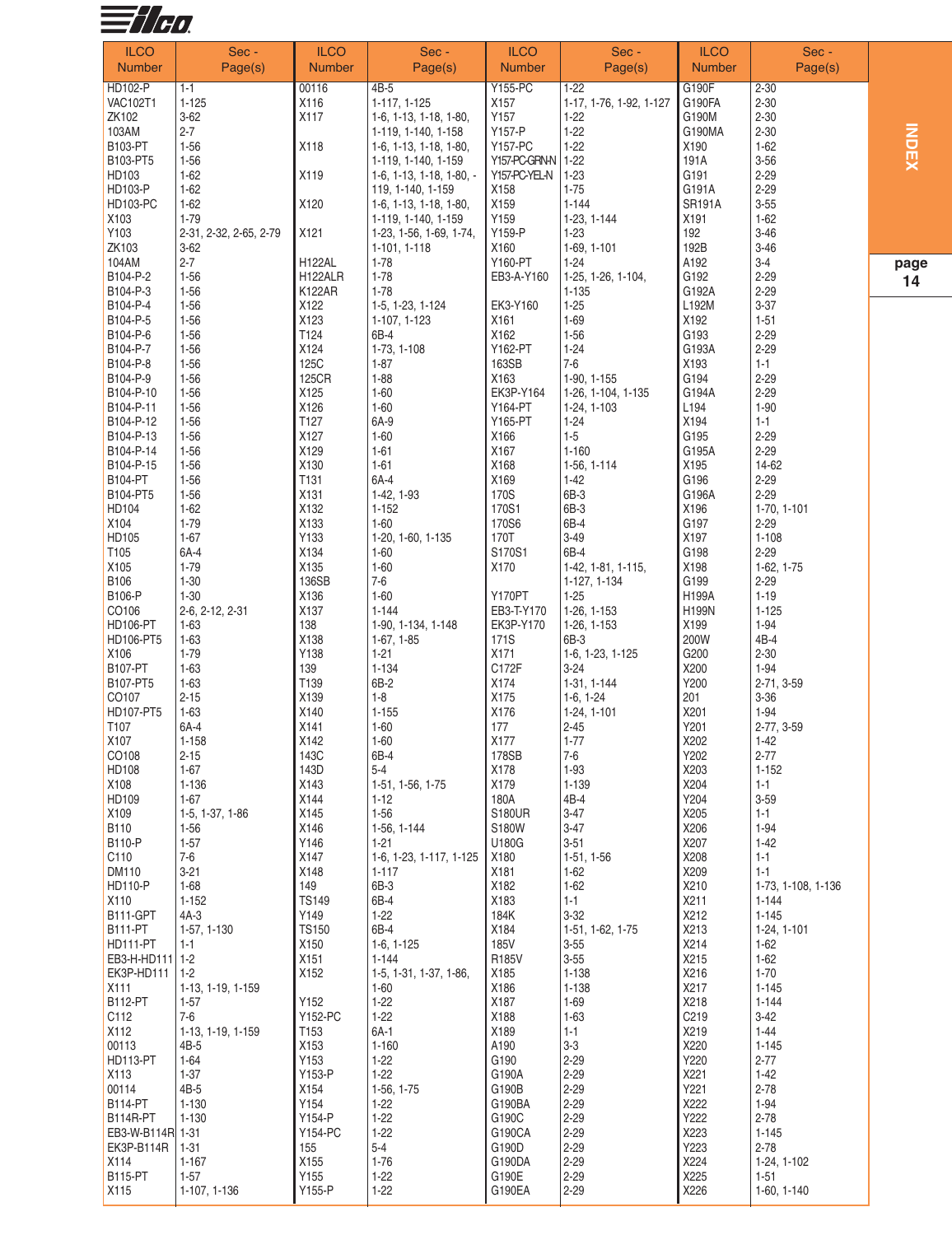

|              | <b>ILCO</b><br><b>Number</b> | Sec -<br>Page(s)           | <b>ILCO</b><br><b>Number</b> | Sec -<br>Page(s)     | <b>ILCO</b><br><b>Number</b> | Sec -<br>Page(s)     | <b>ILCO</b><br><b>Number</b>   | Sec -<br>Page(s)               |
|--------------|------------------------------|----------------------------|------------------------------|----------------------|------------------------------|----------------------|--------------------------------|--------------------------------|
|              | X227                         | $1 - 108$                  | 623S                         | 6A-3                 | O997A                        | $2 - 71$             | 998YH                          | $2 - 76$                       |
|              | X228                         | $1 - 108$                  | 625DH                        | 6A-3                 | 0997E                        | $2 - 72$             | 998YK                          | $2 - 76$                       |
|              | X229                         | 1-24, 1-102                | 625EH                        | 6A-3                 | <b>O997ER</b>                | $2 - 72$             | 998YMK                         | $2 - 76$                       |
|              | X230                         | 1-94                       | S625P                        | $6A-1$               | O997G                        | $2 - 72$             | 998ZA                          | $2 - 77$                       |
|              | X231                         | $1 - 43$                   | 632M                         | 6A-5                 | <b>O997K</b>                 | $2 - 73$             | 998ZB                          | $2 - 77$                       |
| <b>INDEX</b> | X232                         | $1 - 70$                   | 633MH                        | 6A-7                 | <b>R997DA</b>                | $2 - 71$             | 998ZC                          | $2 - 77$                       |
|              | X233                         | $1 - 81$                   | 634                          | 6A-5                 | <b>R997EB</b>                | $2 - 73$             | 998ZG                          | $2 - 77$                       |
|              | X234                         | 1-60, 1-85, 1-106          | 660                          | 6B-2                 | 998                          | $2 - 74$             | A998GST                        | $2 - 73$                       |
|              | X235                         | $1 - 70$                   | 662                          | 6A-5                 | 998A                         | $2 - 74$             | <b>D998GA</b>                  | $2 - 74$                       |
|              | X236                         | $1 - 70$                   | 663                          | 6A-1                 | 998FD                        | $2 - 73$             | $2 - 74$                       | $2 - 74$                       |
|              | X237                         | $1 - 108$                  | 665                          | 6B-2                 | 998GA                        | $2 - 74$             | $2 - 74$                       | $2 - 74$                       |
|              | X238                         | $1 - 108$                  | 666                          | 6B-2                 | 998GB                        | $2 - 74$             | $2 - 74$                       | $2 - 74$                       |
| page         | X239                         | $1 - 127$                  | 667                          | 6A-5                 | 998GC                        | $2 - 74$             | $2 - 74$                       | $2 - 74$                       |
| 15           | X240                         | $1 - 81$                   | 669                          | 6B-1, 7-7            | 998GD                        | $2 - 74$             | $2 - 74$                       | $2 - 74$                       |
|              | X241                         | 1-138, 1-140               | 671                          | $6A-1$               | 998GE                        | $2 - 74$             | $2 - 74$                       | $2 - 74$                       |
|              | X242                         | $1 - 108$                  | 672                          | $6A-1$               | 998GF                        | $2 - 74$             | $2 - 74$                       | $2 - 74$                       |
|              | X243                         | $1 - 109$                  | 687W                         | 6A-2                 | 998GG                        | $2 - 74$             | $2 - 74$                       | $2 - 74$                       |
|              | X244<br>X245                 | $1 - 44$<br>1-24, 1-102    | 687X<br>687Y                 | 6A-2<br>6A-2         | 998GH<br>998GK               | $2 - 74$<br>$2 - 74$ | $2 - 74$<br>$2 - 74$           | $2 - 74$<br>$2 - 74$           |
|              | X246                         | $1 - 67$                   | 703S                         | 6B-4                 | 998GL                        | $2 - 73$             | $2 - 74$                       | $2 - 74$                       |
|              | X247                         | 1-94                       | 704K                         | $1 - 20$             | 998GST                       | $2 - 73$             | $2 - 74$                       | $2 - 74$                       |
|              | X248                         | $1 - 159$                  | 706                          | $5-4$                | 998LA                        | $2 - 73$             | $2 - 74$                       | $2 - 74$                       |
|              | X249                         | $1 - 95$                   | 719S                         | 6B-4                 | 998LB                        | $2 - 73$             | $2 - 74$                       | $2 - 74$                       |
|              | X250                         | $1-63, 1-75$               | 723                          | $5-4$                | 998LC                        | $2 - 73$             | $2 - 74$                       | $2 - 74$                       |
|              | X251                         | $1 - 136$                  | 725                          | $6A-1$               | 998LD                        | $2 - 73$             | $2 - 74$                       | $2 - 74$                       |
|              | X252                         | $1-67$                     | 750                          | 2-23, 2-28           | 998LE                        | $2 - 73$             | $2 - 74$                       | $2 - 74$                       |
|              | X253                         | $1 - 82$                   | 752                          | 1-118, 2-23, 2-28    | 998LF                        | $2 - 73$             | $2 - 74$                       | $2 - 74$                       |
|              | X254                         | $1 - 79$                   | 755                          | $2 - 23$             | 998LG                        | $2 - 73$             | <b>H998SA</b>                  | $2 - 75$                       |
|              | X255                         | $1 - 79$                   | 755U                         | $2 - 3$              | 998LH                        | $2 - 73$             | <b>H998SB</b>                  | $2 - 75$                       |
|              | X256                         | $1 - 79$                   | 757                          | 2-23, 2-28           | 998LK                        | $2 - 73$             | <b>H998SC</b>                  | $2 - 75$                       |
|              | X257                         | $1 - 80$                   | 759ST                        | $2 - 65$             | 998PA                        | $2 - 77$             | <b>H998SD</b>                  | $2 - 75$                       |
|              | X258                         | $1 - 80$                   | 760                          | $2 - 23$             | 998PB                        | $2 - 77$             | <b>H998SE</b>                  | $2 - 75$                       |
|              | X259                         | 1-18, 1-80, 1-106,         | 765                          | $2 - 23$             | 998PC                        | $2 - 77$             | <b>H998SF</b>                  | $2 - 75$                       |
|              |                              | 1-119, 1-140, 1-146        | 770<br>775                   | 6A-4<br>$2 - 28$     | 998PD<br>998PE               | $2 - 77$<br>$2 - 77$ | <b>H998SG</b><br><b>H998SH</b> | $2 - 75$<br>$2 - 75$           |
|              | X260<br>X261                 | 1-80, 1-119<br>1-80, 1-119 | 884                          | $5 - 7$              | 998PF                        | $2 - 77$             | <b>H998SK</b>                  | $2 - 75$                       |
|              | X262                         | 1-80, 1-119                | 884BR                        | $5 - 7$              | 998PG                        | $2 - 77$             | H998SMK                        | $2 - 75$                       |
|              | X263                         | $1 - 102$                  | 884BS                        | $5 - 7$              | 998PH                        | $2 - 77$             | <b>H998SV</b>                  | $2 - 75$                       |
|              | X264                         | $1 - 102$                  | 884R                         | $5 - 7$              | 998PK                        | $2 - 77$             | <b>H998TA</b>                  | $2 - 75$                       |
|              | X265                         | $1 - 67$                   | 885                          | $5 - 8$              | 998S                         | $2 - 74$             | <b>H998TB</b>                  | $2 - 75$                       |
|              | X266                         | $1 - 80$                   | 885BL                        | $5 - 8$              | 998SA                        | $2 - 75$             | <b>H998TC</b>                  | $2 - 75$                       |
|              | X267                         | $1 - 82$                   | 885R                         | $5 - 8$              | 998SB                        | $2 - 75$             | <b>H998TD</b>                  | $2 - 75$                       |
|              | X268                         | $1 - 109$                  | 886                          | $5 - 8$              | 998SC                        | $2 - 75$             | <b>H998TE</b>                  | $2 - 75$                       |
|              | X269                         | $1 - 82$                   | 887                          | $5-2, 5-8$           | 998SD                        | $2 - 75$             | <b>H998TF</b>                  | $2 - 75$                       |
|              | X270                         | 1-7, 1-13, 1-17, 1-18,     | S900                         | 2-39                 | 998SE                        | $2 - 75$             | <b>H998TG</b>                  | $2 - 75$                       |
|              |                              | 1-32, 1-75, 1-85, 1-90,    | 997A                         | $2 - 71$             | 998SF                        | $2 - 75$             | <b>H998TH</b>                  | $2 - 75$                       |
|              |                              | 1-105, 1-118, 1-146        | 997B                         | $2 - 71$             | 998SG                        | $2 - 75$             | <b>H998TK</b>                  | $2 - 75$                       |
|              | X271                         | $1 - 136$                  | 997D                         | $2 - 71$             | 998SH                        | $2 - 75$             | H998TMK                        | $2 - 75$                       |
|              | X272<br>X273                 | $1 - 136$<br>$1 - 140$     | 997DA<br>997DB               | $2 - 71$<br>$2 - 71$ | 998SK<br>998SMK              | $2 - 75$<br>$2 - 75$ | <b>H998VA</b><br><b>H998VB</b> | $2 - 76$<br>$2 - 76$           |
|              | X274                         | $1 - 60$                   | 997E                         | $2 - 72$             | 998SV                        | $2 - 77$             | <b>H998VC</b>                  | $2 - 76$                       |
|              | X275                         | $1 - 75$                   | 997EB                        | 2-72, 3-10           | 998TA                        | $2 - 75$             | <b>H998VD</b>                  | $2 - 76$                       |
|              | X276                         | $1 - 140$                  | 997ER                        | 2-73, 3-10           | 998TB                        | $2 - 75$             | <b>H998VE</b>                  | $2 - 76$                       |
|              | X277                         | $1 - 159$                  | 997G                         | $2 - 72$             | 998TC                        | $2 - 75$             | <b>H998VF</b>                  | $2 - 76$                       |
|              | 275LA                        | 4B-3                       | 997GR                        | $2 - 72$             | 998TD                        | $2 - 75$             | <b>H998VG</b>                  | $2 - 76$                       |
|              | 275S                         | 4B-3                       | 997GX                        | $2 - 72$             | 998TE                        | $2 - 75$             | <b>H998VH</b>                  | $2 - 76$                       |
|              | <b>B308</b>                  | 4B-3                       | 997GXR                       | $2 - 72$             | 998TF                        | $2 - 75$             | <b>H998VK</b>                  | $2 - 76$                       |
|              | <b>B310</b>                  | 4B-3                       | 997JA                        | $2 - 72$             | 998TG                        | $2 - 75$             | <b>H998YA</b>                  | $2 - 76$                       |
|              | C350                         | 6B-1                       | 997JB                        | $2 - 72$             | 998TH                        | $2 - 75$             | <b>H998YB</b>                  | $2 - 76$                       |
|              | 355ST                        | 6A-4                       | 997JC                        | $2 - 72$             | 998TK                        | $2 - 75$             | <b>H998YC</b>                  | $2 - 76$                       |
|              | E374                         | 6A-5                       | 997JD                        | $2 - 72$<br>$2 - 72$ | 998TMK                       | $2 - 75$             | <b>H998YD</b>                  | $2 - 76$<br>$2 - 76$           |
|              | E375<br>401N-2               | 6A-5<br>$7-6$              | 997JE<br>997JF               | $2 - 72$             | 998VA<br>998VB               | $2 - 76$<br>$2 - 76$ | <b>H998YE</b><br><b>H998YF</b> | $2 - 76$                       |
|              | 504                          | $7-6$                      | 997JG                        | $2 - 72$             | 998VC                        | $2 - 76$             | <b>H998YG</b>                  | $2 - 76$                       |
|              | 506                          | $7-6$                      | 997JH                        | $2 - 72$             | 998VD                        | $2 - 76$             | <b>H998YH</b>                  | $2 - 76$                       |
|              | 606AH                        | 6A-5                       | 997JK                        | $2 - 72$             | 998VE                        | $2 - 76$             | <b>H998YK</b>                  | $2 - 76$                       |
|              | 606L                         | 6A-5                       | 997L                         | $2 - 72$             | 998VF                        | $2 - 76$             | H998YMK                        | $2 - 76$                       |
|              | 606LH                        | 6A-5                       | 997LA                        | $2 - 72$             | 998VG                        | $2 - 76$             | <b>H998ZA</b>                  | $2 - 77$                       |
|              | 610B                         | 6A-5                       | 997PA                        | $2 - 72$             | 998VH                        | $2 - 76$             | <b>H998ZB</b>                  | $2 - 77$                       |
|              | 610BL                        | 6A-5                       | 997X                         | $2 - 72$             | 998VK                        | $2 - 76$             | <b>H998ZC</b>                  | $2 - 77$                       |
|              | 611                          | 6A-5                       | A997EH                       | $2 - 72$             | 998YA                        | $2 - 76$             | <b>H998ZG</b>                  | $2 - 77$                       |
|              | <b>U611B</b>                 | 6A-5                       | <b>B997EH</b>                | $2 - 72$             | 998YB                        | $2 - 76$             | S998GA                         | $2 - 74$                       |
|              | 615                          | 6A-5                       | H997E                        | $2 - 72$             | 998YC                        | $2 - 76$             | S998GB                         | $2 - 74$                       |
|              | 619                          | 6B-1                       | <b>H997EB</b>                | $2 - 72$             | 998YD                        | $2 - 76$             | S998GC                         | $2 - 74$                       |
|              | 621<br>621A                  | 6A-7                       | <b>H997ER</b><br>J997M       | $2 - 72$<br>$2 - 72$ | 998YE                        | $2 - 76$             | 999                            | 2-1, 2-77, 3-8, 3-17,          |
|              | U621A                        | 6A-3<br>6A-3               | <b>J997MR</b>                | $2 - 72$             | 998YF<br>998YG               | $2 - 76$<br>$2 - 76$ | 999A                           | 3-22, 3-40<br>2-77, 3-10, 3-16 |
|              |                              |                            |                              |                      |                              |                      |                                |                                |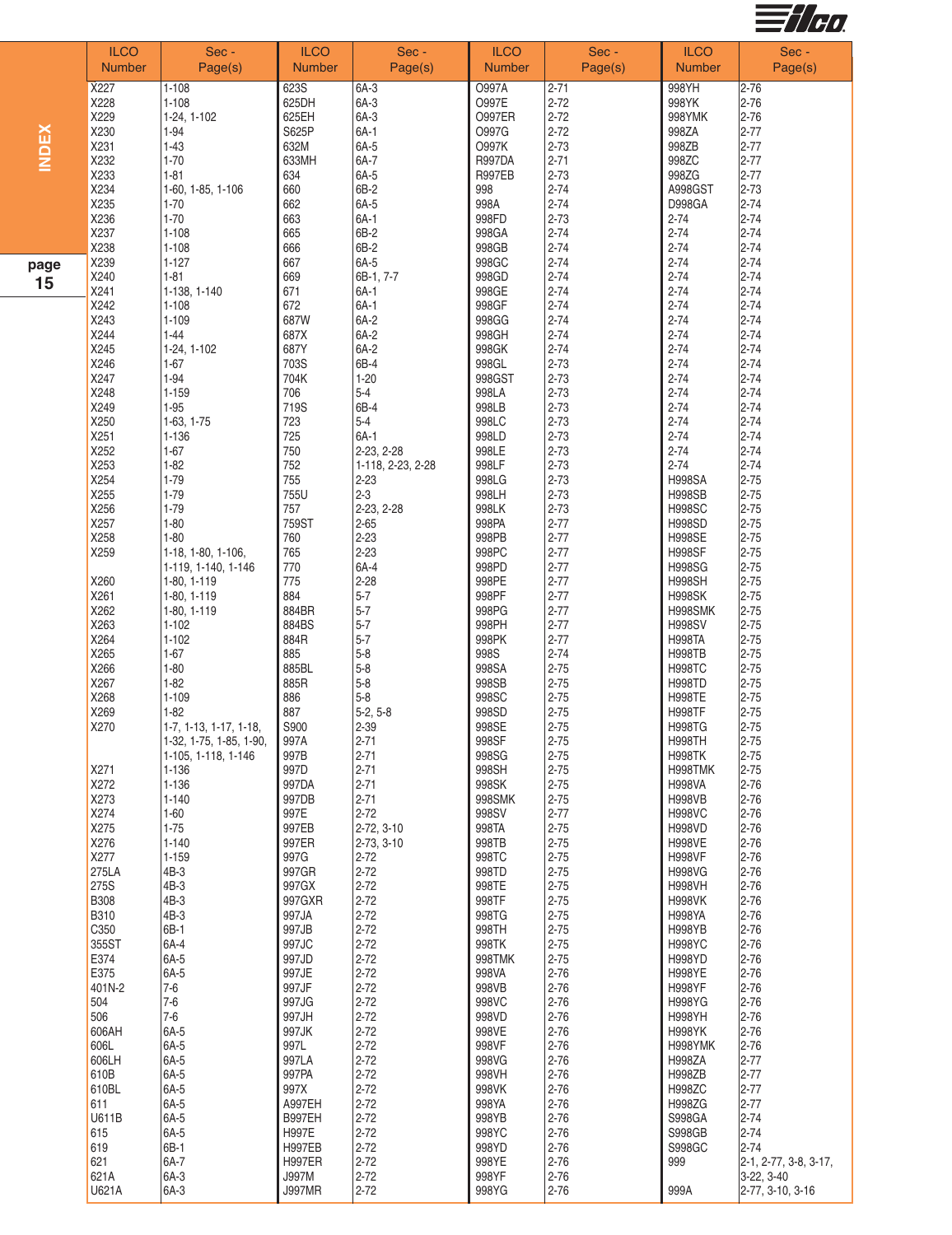

| <b>ILCO</b><br><b>Number</b>  | Sec -<br>Page(s)                     | <b>ILCO</b><br><b>Number</b> | Sec -<br>Page(s)     | <b>ILCO</b><br><b>Number</b> | Sec -<br>Page(s)      | <b>ILCO</b><br><b>Number</b> | Sec -<br>Page(s)     |     |
|-------------------------------|--------------------------------------|------------------------------|----------------------|------------------------------|-----------------------|------------------------------|----------------------|-----|
| 999B                          | $2-77, 3-2$                          | <b>SX1000F</b>               | $2 - 10$             | A1001MF                      | $2 - 13$              | 1004XM                       | $2 - 40$             |     |
| 999CA                         | $2 - 77$                             | <b>SX1000FR</b>              | $2 - 11$             | A1001MJ                      | $2 - 14$              | H1004A                       | $2 - 40$             |     |
| 999GA                         | 2-74, 3-10, 3-59                     | X1000F                       | $2 - 11$             | A1001MJR                     | $2 - 14$              | 1005                         | $2 - 40$             |     |
| 999GB                         | 2-74, 3-10, 3-59                     | X1000FR                      | 2-10 2-44            | <b>B1001EJ</b>               | $2 - 14$              | 1006                         | $2 - 40$             | 롱   |
| 999GC                         | 2-74, 3-10, 3-59                     | X1000G                       | $2 - 11$             | L1001ABM                     | $2 - 15$              | 1007                         | $2 - 57$             |     |
| 999GD                         | 2-74, 3-10, 3-59                     | X1000GR                      | $2 - 11$             | L1001AH                      | $2 - 15$              | 1007A                        | $2 - 57$             | 页   |
| 999GE<br>999GF                | 2-74, 3-10, 3-59<br>2-74, 3-10, 3-59 | X1000KC<br>X1000KR           | $2 - 11$<br>$2 - 52$ | L1001AM<br>L1001BH           | $2 - 15$<br>$2 - 15$  | 1007CA<br>1007CB             | $2 - 58$<br>$2 - 58$ |     |
| 999GG                         | 2-74, 3-10, 3-59                     | XO1000F                      | $2 - 11$             | L1001BM                      | $2 - 15$              | 1007CC                       | $2 - 58$             |     |
| 999GH                         | 2-74, 3-10, 3-59                     | XO1000FR                     | $2 - 11$             | L1001C1                      | $2 - 15$              | 1007CD                       | $2 - 58$             |     |
| 999GK                         | 2-74, 3-10, 3-59                     | XO1000GR                     | $2 - 11$             | L1001C2                      | $2 - 15$              | 1007CE                       | $2 - 58$             |     |
| 999K1                         | $2 - 78$                             | 1001                         | $2 - 16$             | L1001CDM                     | $2 - 15$              | 1007CF                       | $2 - 58$             |     |
| 999K2                         | $2 - 78$<br>$2 - 78$                 | 1001A                        | $2 - 16$             | L1001CM                      | $2 - 15$              | 1007CG<br>1007CH             | $2 - 58$             | pag |
| 999K3<br>999LA                | 2-73, 3-11, 3-59                     | 1001A1<br>1001A2             | $2 - 16$<br>$2 - 16$ | L1001D1<br>L1001D2           | $2 - 15$<br>$2 - 15$  | 1007CJ                       | $2 - 58$<br>$2 - 58$ | 16  |
| 999LB                         | 2-73, 3-11, 3-59                     | 1001AB                       | $2 - 16$             | L1001DH                      | $2 - 15$              | 1007CK                       | $2 - 58$             |     |
| 999LC                         | 2-73, 3-11, 3-59                     | 1001ABM                      | $2 - 15$             | L1001DM                      | $2 - 15$              | 1007CL                       | $2 - 58$             |     |
| 999LD                         | 2-73, 3-11, 3-59                     | 1001AH                       | $2 - 15$             | L1001EH                      | $2 - 16$              | 1007CM                       | $2 - 58$             |     |
| 999LE                         | 2-73, 3-11, 3-59                     | 1001AM                       | $2 - 15$             | L1001FH                      | $2 - 15$              | 1007CN                       | $2 - 58$             |     |
| 999LF<br>999LG                | 2-73, 3-11, 3-59<br>2-73, 3-11, 3-59 | 1001BH<br>1001BM             | $2 - 15$<br>$2 - 15$ | L1001GRM<br>01001E           | $2 - 15$<br>$2 - 16$  | 1007G<br>1007HA              | $2 - 57$<br>$2 - 59$ |     |
| 999LH                         | 2-73, 3-11, 3-59                     | 1001C                        | $2 - 16$             | R1001CEM                     | $2 - 13$              | 1007HB                       | $2 - 59$             |     |
| 999LK                         | 2-73, 3-11, 3-59                     | 1001C1                       | $2 - 15$             | R1001D                       | $2 - 11$              | 1007HC                       | $2 - 59$             |     |
| 999N                          | $2 - 77$                             | 1001C2                       | $2 - 15$             | R1001ED                      | $2 - 13$              | 1007HD                       | $2 - 59$             |     |
| 999R                          | 2-77, 3-8, 3-11, 3-17,               | 1001CDM                      | $2 - 15$             | R1001EE                      | $2 - 13$              | 1007HDH                      | $2 - 59$             |     |
|                               | 3-22, 3-40, 3-59<br>$2 - 77$         | 1001CM<br>1001CR             | $2 - 15$             | R1001EF                      | $2 - 13$              | 1007HE                       | $2 - 59$             |     |
| 999T<br>999U                  | $2 - 77$                             | 1001D                        | $2 - 11$<br>$2 - 11$ | R1001EG<br>R1001EK           | $2 - 14$<br>$2 - 13$  | 1007HF<br>1007HG             | $2 - 59$<br>$2 - 59$ |     |
| 999VA                         | $2 - 76$                             | 1001D1                       | $2 - 15$             | R1001EL                      | $2 - 14$              | 1007HH                       | $2 - 59$             |     |
| 999VB                         | $2 - 76$                             | 1001D2                       | $2 - 15$             | R1001EM                      | $2 - 13$              | 1007HJ                       | $2 - 59$             |     |
| 999VC                         | $2 - 76$                             | 1001DA                       | $2 - 12$             | R1001EN                      | 2-14.2-66             | 1007HK                       | $2 - 59$             |     |
| 999VD                         | $2 - 76$                             | 1001DH                       | $2 - 15$             | R1001EP                      | $2 - 13$              | 1007HL                       | $2 - 59$             |     |
| 999VE<br>999VG                | $2 - 76$<br>$2 - 76$                 | 1001DM<br>1001E              | $2 - 15$<br>$2 - 13$ | R1001ES<br>R1001ET           | $2 - 141$<br>$2 - 14$ | 1007HM<br>1007HN             | $2 - 59$<br>$2 - 59$ |     |
| 999VH                         | $2 - 76$                             | 1001EA                       | $2 - 13$             | R1001GA                      | $2 - 16$              | 1007KM                       | $2 - 57$             |     |
| C999                          | $2 - 78$                             | 1001EB                       | $2 - 13$             | R1001MJ                      | $2 - 14$              | 1007LA                       | $2 - 60$             |     |
| H999                          | $2 - 78$                             | 1001EG                       | $2 - 14$             | S1001JB                      | $2 - 11$              | 1007LB                       | $2 - 60$             |     |
| <b>H999R</b>                  | $2 - 78$                             | 1001EH                       | $2 - 16$             | X1001KC                      | $2-12, 2-52$          | 1007LC                       | $2 - 60$             |     |
| <b>HS999</b><br><b>O999CR</b> | $2 - 78$<br>$2 - 78$                 | 1001EJ<br>1001EL             | $2 - 13$<br>$2 - 14$ | 1002<br>1002A                | $2 - 16$<br>$2 - 16$  | 1007LD<br>1007LDH            | $2 - 60$<br>$2 - 60$ |     |
| X999                          | 2-78, 3-9, 3-11, 3-22                | 1001EN                       | $2 - 14$             | 1002B                        | $2 - 16$              | 1007LDM                      | $2 - 60$             |     |
| X999A                         | $3 - 11$                             | 1001ES                       | $2 - 14$             | 1003A                        | $2 - 12$              | 1007LE                       | $2 - 60$             |     |
| X999R                         | $3 - 11$                             | 1001FH                       | $2 - 15$             | 1003AB                       | $2 - 12$              | 1007LF                       | $2 - 60$             |     |
| 1000                          | $2 - 13$                             | 1001GA                       | $2 - 16$             | 1003B                        | $2 - 12$              | 1007LG                       | $2 - 60$             |     |
| 1000A                         | $2 - 13$                             | 1001GB                       | $2 - 16$             | 1003C                        | $2 - 12$              | 1007LH                       | $2 - 60$             |     |
| 1000AB<br>1000AB27            | $2 - 13$<br>$2 - 13$                 | 1001GH<br>1001GRM            | $2 - 16$<br>2-15     | 1003CD<br>1003D              | $2 - 12$<br>2-12      | 1007LHM<br>1007LJ            | $2 - 60$<br>2-60     |     |
| 1000DA                        | $2 - 11$                             | 1001JL                       | $2 - 12$             | 1003M                        | 2-6, 2-12, 2-31       | 1007LK                       | $2 - 60$             |     |
| 1000F                         | $2 - 10$                             | 1001K                        | $2 - 12$             | L1003A                       | $2 - 12$              | 1007LL                       | $2 - 60$             |     |
| 1000FR                        | $2 - 10$                             | 1001MA                       | $2 - 13$             | L1003AB                      | $2 - 12$              | 1007LM                       | $2 - 60$             |     |
| 1000FX                        | $2 - 10$                             | 1001MB                       | $2 - 13$             | L1003B                       | $2 - 12$              | 1007RA                       | $2 - 61$             |     |
| 1000G<br>1000H                | $2 - 10$<br>$2 - 10$                 | 1001MC<br>1001MD             | $2 - 13$<br>$2 - 13$ | L1003C<br>L1003CD            | $2 - 12$<br>$2 - 12$  | 1007RB<br>1007RC             | $2 - 61$<br>$2 - 61$ |     |
| 1000HL                        | $2 - 11$                             | 1001MG                       | $2 - 13$             | L1003D                       | $2 - 12$              | 1007RD                       | $2 - 61$             |     |
| 1000JR                        | $2 - 12$                             | 1001MJ                       | $2 - 14$             | L1003M                       | 1-100, 2-12           | 1007RDH                      | $2 - 61$             |     |
| 1000K                         | $2 - 11$                             | 1001MK                       | $2 - 16$             | R1003M                       | $2-6, 2-31$           | 1007RDM                      | $2 - 61$             |     |
| 1000KC                        | $2 - 11$                             | 1001WL                       | $2 - 12$             | S1003A                       | $2 - 12$              | 1007RE                       | $2 - 61$             |     |
| 1000P<br>1000T                | $2 - 11$<br>$2 - 11$                 | A1001ABM<br>A1001AH          | $2 - 15$<br>$2 - 15$ | S1003AB<br>S1003B            | $2 - 12$<br>$2 - 12$  | 1007RF<br>1007RG             | $2 - 61$<br>$2 - 61$ |     |
| 1000V                         | $2 - 11, 2 - 31$                     | A1001AM                      | $2 - 15$             | S1003C                       | $2 - 12$              | 1007RH                       | $2 - 61$             |     |
| 1000W                         | $2 - 11$                             | A1001BH                      | $2 - 15$             | S1003CD                      | $2 - 12$              | 1007RHM                      | $2 - 61$             |     |
| 1000X                         | 2-11, 2-31                           | A1001BM                      | $2 - 15$             | S1003D                       | $2 - 12$              | 1007RJ                       | $2 - 61$             |     |
| 1000XK                        | $2-11, 2-31$                         | A1001C1                      | $2 - 15$             | S1003M                       | $2 - 12$              | 1007RK                       | $2 - 61$             |     |
| F1000VR<br>FR1000V            | $3 - 56$<br>$3 - 56$                 | A1001C2<br>A1001CDM          | $2 - 15$<br>$2 - 15$ | 1004<br>1004A                | $2 - 40$<br>$2 - 40$  | 1007RL<br>1007RM             | $2 - 61$<br>$2 - 61$ |     |
| 01000GR                       | $2 - 11$                             | A1001CM                      | $2 - 15$             | 1004AL                       | $2 - 40$              | A1007                        | $2 - 57$             |     |
| O1000GX                       | $2 - 11$                             | A1001D1                      | $2 - 15$             | 1004AR                       | $2 - 40$              | L1007CA                      | $2 - 58$             |     |
| O1000H                        | $2 - 11$                             | A1001D2                      | $2 - 15$             | 1004AX                       | $2 - 40$              | L1007CB                      | $2 - 58$             |     |
| R1000HL                       | $2 - 11$                             | A1001DH                      | $2 - 15$             | 1004AXA                      | $2 - 40$              | L1007CC                      | $2 - 58$             |     |
| R1000T                        | $2 - 11$                             | A1001DM                      | $2 - 15$             | 1004AXM                      | $2 - 40$              | L1007CD                      | $2 - 58$             |     |
| R1000V<br>S1000T              | $2 - 11$<br>$2 - 11$                 | A1001EH<br>A1001EHR          | $2 - 16$<br>$2 - 16$ | 1004K<br>1004KL              | $2 - 40$<br>$2 - 40$  | L1007CE<br>L1007CF           | $2 - 58$<br>$2 - 58$ |     |
| S1000V                        | $2 - 11, 2 - 31$                     | A1001FH                      | $2 - 15$             | 1004L                        | $2 - 40$              | L1007CG                      | $2 - 58$             |     |
| S1000X                        | $2 - 11$                             | A1001GRM                     | $2 - 15$             | 1004M                        | $2 - 40$              | L1007CH                      | $2 - 58$             |     |
| S1000XK                       | $2 - 11$                             | A1001HP                      | $2 - 14$             | 1004N                        | $2 - 40$              | <b>L1007CJ</b>               | $2 - 58$             |     |
| SR1000T                       | $2 - 11$                             | A1001MA                      | $2 - 13$             | 1004R                        | $2 - 40$              | L1007CK                      | $2 - 58$             |     |
| SR1000V                       | $2 - 11$                             | A1001MB                      | $2 - 13$             | 1004SN                       | $2 - 40$              | L1007CL                      | $2 - 58$             |     |

**g e**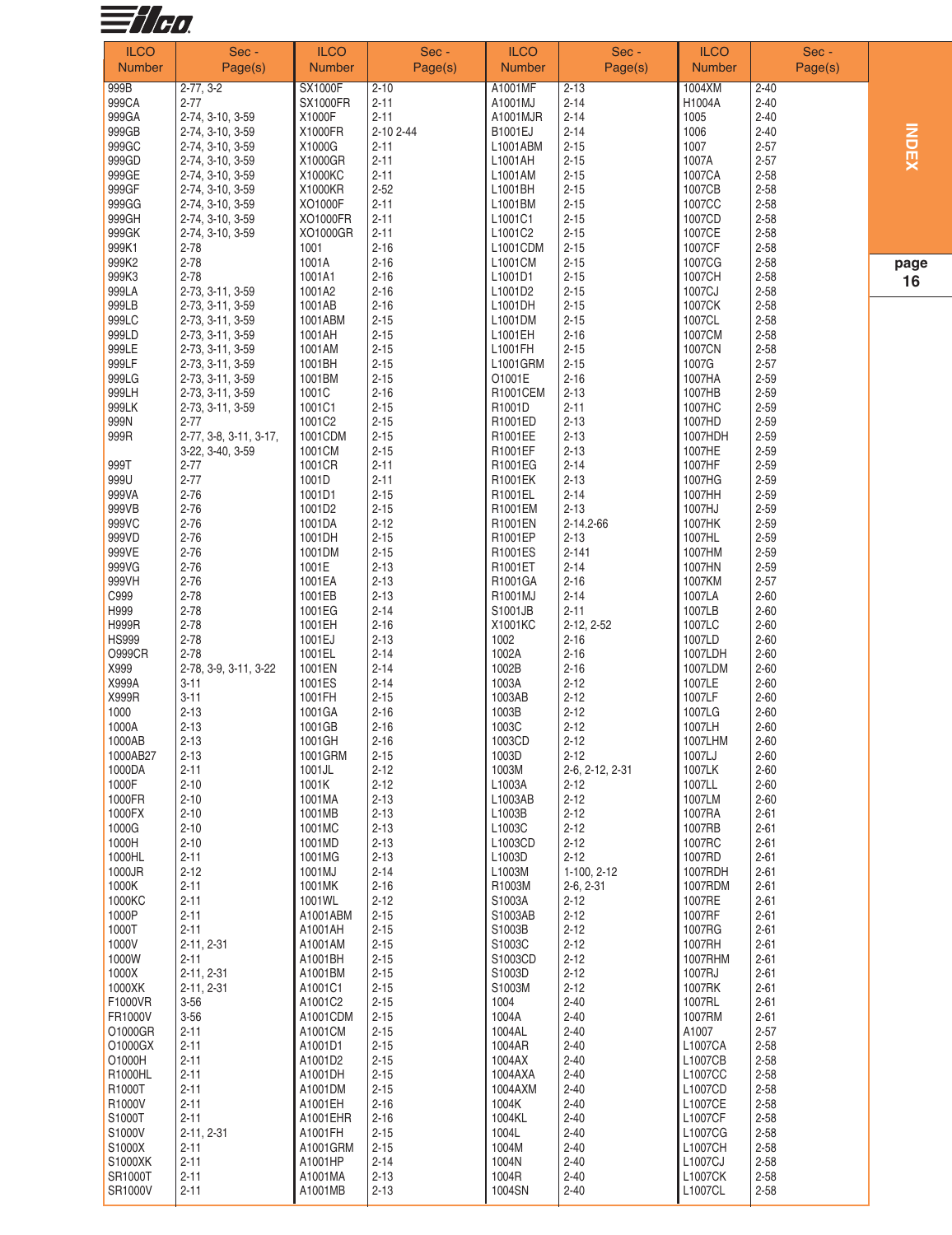

|              | <b>ILCO</b><br><b>Number</b> | Sec -<br>Page(s)       | <b>ILCO</b><br><b>Number</b> | Sec -<br>Page(s)         | <b>ILCO</b><br><b>Number</b> | Sec -<br>Page(s)         | <b>ILCO</b><br><b>Number</b> | Sec -<br>Page(s)       |
|--------------|------------------------------|------------------------|------------------------------|--------------------------|------------------------------|--------------------------|------------------------------|------------------------|
|              | L1007CM                      | $2 - 58$               | 01007RH                      | $2 - 61$                 | A1011D12                     | $2 - 53$                 | 1012-D12                     | $2 - 18$               |
|              | L1007CN                      | $2 - 58$               | O1007RHM                     | $2 - 61$                 | A1011D34                     | $2 - 53$                 | 1012-D34                     | $2 - 18$               |
|              | L1007LA<br>L1007LB           | $2 - 60$<br>$2 - 60$   | 01007RJ<br>01007RK           | $2 - 61$<br>$2 - 61$     | A1011D41<br>A1011H1          | $2 - 53$<br>$2 - 55$     | 1012-D41<br>1012-60          | $2 - 18$<br>$2 - 18$   |
|              | L1007LC                      | $2 - 60$               | 01007RL                      | $2 - 61$                 | A1011H2                      | $2 - 55$                 | A1012-D1                     | $2 - 18$               |
| <b>INDEX</b> | L1007LD                      | $2 - 60$               | 01007RM                      | $2 - 61$                 | A1011H3                      | $2 - 55$                 | A1012-D2                     | $2 - 18$               |
|              | L1007LE                      | $2 - 60$               | 1008                         | $2 - 62$                 | A1011H5                      | $2 - 55$                 | A1012-D3                     | $2 - 18$               |
|              | L1007LF<br>L1007LG           | $2 - 60$<br>$2 - 60$   | 1008A<br>A1008               | $2 - 62$<br>$2 - 62$     | A1011H6<br>A1011H7           | $2 - 55$<br>$2 - 55$     | A1012-D4<br>A1012-D12        | $2 - 18$<br>$2 - 18$   |
|              | L1007LH                      | $2 - 60$               | A1008A                       | $2 - 62$                 | A1011H8                      | $2 - 55$                 | A1012-D34                    | $2 - 18$               |
|              | L1007LJ                      | $2 - 60$               | O1009                        | $2 - 62$                 | A1011M                       | $2 - 55$                 | A1012-D41                    | $2 - 18$               |
|              | L1007LK<br>L1007LL           | $2 - 60$               | 1009                         | $2 - 62$                 | A1011P                       | $2 - 55$                 | A1012-H1                     | $2 - 18$               |
| page         | L1007LM                      | $2 - 60$<br>$2 - 60$   | 1009A<br>1009M               | $2 - 62$<br>$2 - 62$     | A1011PZ<br>A1011PZR          | $2 - 56$<br>$2 - 56$     | A1012-H2<br>A1012-H3         | $2 - 18$<br>$2 - 18$   |
| 17           | N1007KMA                     | $2 - 60$               | 1010                         | $2 - 62$                 | A1011S                       | $2 - 55$                 | A1012-H5                     | $2 - 18$               |
|              | N1007KMB                     | $2 - 60$               | 1010A                        | $2 - 62$                 | A1011T                       | $2 - 55$                 | A1012-H6                     | $2 - 18$               |
|              | <b>N1007KMC</b><br>N1007RMA  | $2 - 60$<br>$2 - 61$   | 1010B<br>1010M               | $2 - 62$<br>$2 - 62$     | A1011-1N<br>A1011-2N         | $2 - 56$<br>$2 - 56$     | A1012-H7<br>A1012-H8         | $2 - 18$<br>$2 - 18$   |
|              | <b>N1007RMB</b>              | $2 - 61$               | 1010N                        | $2 - 62$                 | A1011-3N                     | $2 - 56$                 | A1012-59A                    | $ 2 - 19$              |
|              | O1007CA                      | $2 - 58$               | 1010S                        | $2 - 62$                 | A1011-4N                     | $2 - 56$                 | A1012-59A1                   | $2 - 19$               |
|              | O1007CB                      | $2 - 58$               | 1010SA                       | $2 - 62$                 | A1011-5N                     | $2 - 56$                 | A1012-59A2                   | $2 - 19$               |
|              | O1007CC<br>O1007CD           | $2 - 58$<br>$2 - 58$   | 1010T<br>1010U               | $2 - 62$<br>$2 - 62$     | A1011-6N<br>A1011-7N         | $2 - 56$<br>$2 - 56$     | A1012-59AB<br>A1012-59AD     | $2 - 19$<br>$ 2 - 19$  |
|              | 01007CDH                     | $2 - 58$               | A1010U                       | $2 - 63$                 | A1011-8N                     | $2 - 56$                 | A1012-59B                    | $2 - 19$               |
|              | 01007CDM                     | $2 - 58$               | L1010N                       | $2 - 62$                 | A1011-9N                     | $2 - 56$                 | A1012-59B1                   | $2 - 19$               |
|              | 01007CE<br>01007CF           | $2 - 58$<br>$2 - 58$   | 01010<br>O1010A              | $2 - 63$<br>$2 - 63$     | A1011-10N<br>A1011-11N       | $2 - 56$<br>$2 - 56$     | A1012-59B2<br>A1012-59C      | $2 - 19$<br>$2 - 19$   |
|              | 01007CG                      | $2 - 58$               | S1010B                       | $2 - 62$                 | A1011-12N                    | $2 - 56$                 | A1012-59C1                   | $2 - 19$               |
|              | 01007CH                      | $2 - 58$               | 1011                         | $2 - 52$                 | A1011-13N                    | $2 - 56$                 | A1012-59C2                   | $2 - 19$               |
|              | 01007CHM                     | $2 - 58$               | 1011A                        | $2 - 52$                 | A1011-14N                    | $2 - 56$                 | A1012-59CD                   | $2 - 19$               |
|              | O1007CJ<br>01007CK           | $2 - 58$<br>$2 - 58$   | 1011B<br>1011D1              | $2 - 52$<br>2-53         | A1011-15N<br>A1011-16N       | $2 - 56$<br>$2 - 56$     | A1012-59D<br>A1012-59D1      | $2 - 19$<br>$ 2 - 19$  |
|              | O1007CL                      | $2 - 58$               | 1011D2                       | $2 - 53$                 | A1011-17N                    | $2 - 56$                 | A1012-59D2                   | $2 - 19$               |
|              | 01007CM                      | $2 - 58$               | 1011D3                       | $2 - 53$                 | A1011-18N                    | $2 - 56$                 | A1012-60                     | $2 - 18$               |
|              | 01007CN                      | $2 - 58$<br>$2 - 57$   | 1011D4                       | $2 - 53$                 | A1011-19N                    | $2 - 56$                 | L1012-D1                     | $2 - 18$               |
|              | 01007CR<br>O1007HA           | 2-59                   | 1011D12<br>1011D34           | $2 - 53$<br>$2 - 53$     | A1011-20N<br>A1011-21N       | $2 - 56$<br>$2 - 56$     | L1012-D2<br>L1012-D3         | $2 - 18$<br>$2 - 18$   |
|              | O1007HB                      | $2 - 59$               | 1011D41                      | $2 - 53$                 | A1011-22N                    | $2 - 56$                 | L1012-D4                     | $2 - 18$               |
|              | O1007HC                      | $2 - 59$               | 1011GH                       | $2 - 52$                 | A1011-23N                    | $2 - 56$                 | L1012-D12                    | $2 - 18$               |
|              | O1007HD<br>O1007HDH          | $2 - 59$<br>$2 - 59$   | 1011GJ<br>1011K1             | $2 - 52$<br>$2 - 55$     | A1011-24N                    | $2 - 56$<br>$2 - 56$     | L1012-D34                    | $2 - 18$<br>$2 - 18$   |
|              | O1007HE                      | $2 - 59$               | 1011K2                       | $2 - 55$                 | A1011-25N<br>A1011-26N       | $2 - 56$                 | L1012-D41<br>1013            | $2 - 23$               |
|              | O1007HF                      | $2 - 59$               | 1011K3                       | $2 - 55$                 | A1011-27N                    | $2 - 56$                 | 1013BF                       | $2 - 67$               |
|              | O1007HG                      | 2-59                   | 1011K4                       | $2 - 55$                 | A1011-28N                    | $2 - 56$                 | 1013C                        | $2 - 23$               |
|              | O1007HH<br>O1007HJ           | $2 - 59$<br>$2-59$     | 1011K5<br>1011K6             | $2 - 55$<br>$2 - 55$     | A1011-L1<br>A1011-L2         | 2-17, 2-54<br>2-17, 2-54 | 1013DL<br>1013F              | $2 - 23$<br>$2 - 23$   |
|              | 01007HK                      | $2 - 59$               | 1011K7                       | $2 - 55$                 | A1011-L3                     | 2-17, 2-54               | 1013G                        | 6B-2                   |
|              | O1007HL                      | $2-59$                 | 1011K8                       | $2 - 55$                 | A1011-L4                     | 2-17, 2-54               | 1013GR                       | 6B-2                   |
|              | O1007HM<br>O1007HN           | $2-59$<br>$2-59$       | 1011K9<br>1011K10            | $2 - 55$<br>$2 - 55$     | A1011-L12<br>A1011-L34       | 2-17, 2-54<br>2-17, 2-54 | 1014<br>1014A                | $2 - 23$<br>$2 - 23$   |
|              | O1007JA                      | $2 - 57$               | 1011K11                      | $2 - 55$                 | A1011-L41                    | 2-17, 2-54               | 1014B                        | $2 - 30$               |
|              | O1007KM                      | $2 - 57$               | 1011K12                      | $2 - 55$                 | B1011D1                      | $2 - 53$                 | 1014C                        | $2 - 30$               |
|              | O1007LA                      | $2 - 60$               | 1011K13                      | $2 - 55$                 | B1011D2                      | $2 - 53$                 | 1014CE                       | $2 - 24$               |
|              | O1007LB<br>O1007LC           | $2 - 60$<br>$ 2 - 60 $ | 1011M<br>1011MA              | $2 - 52$<br>$2 - 52$     | B1011D3<br>B1011D4           | $2 - 53$<br>$2 - 53$     | 1014D<br>1014DA              | 2-24, 2-30<br>$2 - 24$ |
|              | O1007LD                      | $2 - 60$               | 1011MK                       | $2 - 52$                 | B1011D12                     | $2 - 53$                 | 1014DB                       | $2 - 24$               |
|              | O1007LDH                     | $2 - 60$               | 1011P                        | $2 - 52$                 | B1011D34                     | $2 - 53$                 | 1014DR                       | $2 - 24$               |
|              | O1007LDM<br>O1007LE          | $2 - 60$<br>$2 - 60$   | 1011PAA<br>1011PH            | $2 - 52$<br>$2 - 55$     | B1011D41<br>L1011-L1         | $2 - 53$<br>2-17, 2-54   | 1014DS<br>1014DX             | $2 - 24$<br>$2 - 24$   |
|              | O1007LF                      | $2 - 60$               | 1011PM                       | $2 - 55$                 | L1011-L2                     | 2-17, 2-54               | 1014F                        | $2 - 24$               |
|              | O1007LG                      | $2 - 60$               | 1011PZ                       | $2 - 55$                 | L1011-L3                     | 2-17, 2-54               | 1014J                        | $2 - 24$               |
|              | O1007LH                      | $2 - 60$               | 1011S                        | $2 - 52$                 | L1011-L4                     | 2-17, 2-54               | 1014JM                       | $2 - 24$               |
|              | O1007LHM<br>O1007LJ          | $2 - 60$<br>$ 2 - 60 $ | 1011T<br>1011-04A            | $2 - 52$<br>$2 - 52$     | L1011-L12<br>L1011-L34       | 2-17, 2-54<br>2-17, 2-54 | 1014JS<br>1014K              | $2 - 24$<br>$2 - 24$   |
|              | O1007LK                      | $2 - 60$               | 1011-04AS                    | $2 - 52$                 | L1011-L41                    | 2-17, 2-54               | A1014DR                      | $2 - 24$               |
|              | O1007LL                      | $2 - 60$               | 1011-28N                     | 2-56                     | N1011M                       | $2 - 55$                 | L1014D                       | $2 - 24$               |
|              | O1007LM                      | $2 - 60$               | 1011-L1                      | 2-17, 2-54               | N1011P                       | $2 - 55$                 | O1014J                       | $2 - 24$               |
|              | 01007NB<br>01007RA           | $2 - 57$<br>$2 - 61$   | 1011-L2<br>1011-L3           | 2-17, 2-54<br>2-17, 2-54 | N1011S<br>N1011T             | $2 - 55$<br>$2 - 55$     | O1014JM<br>O1014JS           | $2 - 24$<br>$2 - 24$   |
|              | 01007RB                      | 2-61                   | 1011-L4                      | 2-17, 2-54               | X1011KR                      | $2 - 52$                 | O1014K                       | $2 - 24$               |
|              | O1007RC                      | 2-61                   | 1011-L12                     | 2-17, 2-54               | 1012                         | $2 - 56$                 | O1014P                       | $2 - 24$               |
|              | O1007RD                      | $2 - 61$               | 1011-L34                     | 2-17, 2-54               | 1012A                        | $2 - 56$                 | O1014S                       | $2 - 24$<br>$2 - 24$   |
|              | O1007RDH<br>O1007RDM         | 2-61<br>$2 - 61$       | 1011-L41<br>A1011D1          | 2-17, 2-54<br>$2 - 53$   | 1012DM<br>1012-D1            | $2 - 56$<br>$2 - 18$     | O1014SM<br>X1014F            | 2-24, 2-30             |
|              | 01007RE                      | $2 - 61$               | A1011D2                      | $2 - 53$                 | 1012-D2                      | $2 - 18$                 | X1014L                       | 2-37, 2-41             |
|              | 01007RF                      | $2 - 61$               | A1011D3                      | 2-53                     | 1012-D3                      | $2 - 18$                 | 1015                         | $2 - 41$               |
|              | 01007RG                      | $2 - 61$               | A1011D4                      | 2-53                     | 1012-D4                      | $2 - 18$                 | 1015A                        | $2 - 41$               |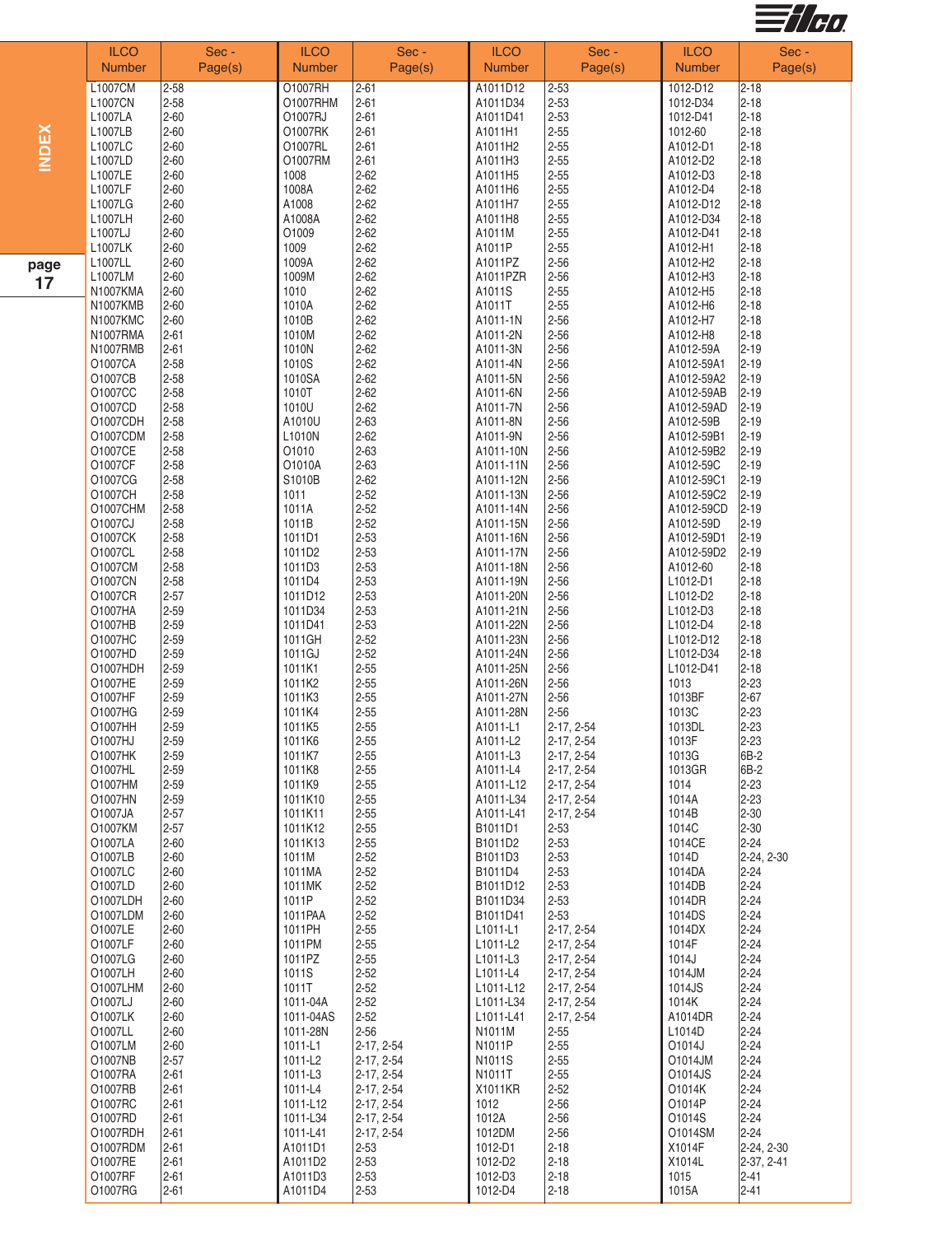

| <b>ILCO</b><br><b>Number</b> | Sec -<br>Page(s)     | <b>ILCO</b><br><b>Number</b> | Sec -<br>Page(s)                   | <b>ILCO</b><br><b>Number</b> | Sec -<br>Page(s)     | <b>ILCO</b><br><b>Number</b> | Sec -<br>Page(s)     |     |
|------------------------------|----------------------|------------------------------|------------------------------------|------------------------------|----------------------|------------------------------|----------------------|-----|
|                              |                      |                              |                                    |                              |                      |                              |                      |     |
| 1015C                        | $2 - 41$             | 1028C                        | $5 - 8$                            | C1041L                       | $2 - 8$              | 1054WN                       | $2 - 27$             |     |
| 1015GM                       | $2 - 78$             | 1028D                        | $5-5$                              | C1041N                       | $2 - 8$              | 1054WP                       | $2 - 27$             |     |
| A1015C                       | $2 - 41$             | 1028DC                       | $5 - 8$                            | C1041P                       | $2 - 8$              | 1054WR                       | $2 - 27$             |     |
| A1015L                       | $2 - 41$             | 1028DD                       | $5 - 1$                            | C1041R                       | $2 - 8$              | 1054X                        | $2 - 34$             |     |
| A1015LR<br>A1015M            | $2 - 41$             | 1028E<br>1028F               | $5 - 1$<br>$5 - 1$                 | C1041SR<br>C1041T            | $2 - 8$              | A1054KD                      | $2-2$                |     |
|                              | $2 - 41$<br>$2 - 41$ |                              |                                    |                              | $2 - 8$              | A1054WB                      | 2-27, 2-69           |     |
| A1015MR<br>A1015N            | $2 - 41$             | 1028G<br>1028L               | $5 - 1$<br>$5 - 1$                 | C1041TR<br>C1041YR           | $2 - 8$<br>$2 - 8$   | A1054WC<br>A1054WD           | $2 - 27$<br>$2 - 27$ |     |
| A1015NR                      | $2 - 41$             | 1028M                        | $5 - 8$                            | H1041T                       | $2 - 8$              | A1054WF                      | $2 - 27$             |     |
| A1015P                       | $2 - 41$             | 1028N                        | $5 - 1$                            | R1041DC                      | $2 - 9$              | A1054WH                      | $2 - 27$             |     |
| A1015PR                      | $2 - 41$             | 1028NN                       | $5-2$                              | R1041DV                      | $2 - 9$              | A1054WJ                      | $2 - 27$             |     |
| A1015Q                       | $2 - 41$             | 1028NR                       | $2 - 45$                           | S1041H                       | $2 - 37$             | A1054WK                      | $2 - 27$             |     |
| A1015QR                      | $2 - 41$             | 1028P                        | $5 - 1$                            | S1041JA                      | $2 - 8$              | A1054WL                      | $2 - 27$             | pag |
| A1015R                       | $2 - 41$             | O1028A                       | $5 - 2$                            | S1041T                       | $2 - 8$              | A1054WN                      | $2 - 27$             | 18  |
| A1015RR                      | $2 - 41$             | O1028AH                      | $5 - 2$                            | SC1041R                      | $2 - 8$              | A1054WP                      | $2 - 27$             |     |
| A1015S                       | $2 - 41$             | 1031                         | 6B-1, 6B-4                         | SC1041S                      | $2 - 8$              | A1054WR                      | $2 - 27$             |     |
| A1015SR                      | $2 - 41$             | 1033                         | $3 - 51$                           | <b>SC1041SR</b>              | $2 - 8$              | B1054B                       | $2 - 34$             |     |
| A1015T                       | $2 - 41$             | 1033A                        | 6B-1, 6B-4                         | SC1041T                      | $2 - 8$              | C1054B                       | $1 - 19$             |     |
| A1015TR                      | $2 - 41$             | 1033F                        | $6B-1$                             | <b>SC1041TR</b>              | $2 - 8$              | D1054K                       | $2-1, 2-20$          |     |
| A1015U                       | $2 - 41$             | 1033G                        | $3 - 26$                           | <b>SC1041YR</b>              | $2 - 8$              | D1054KA                      | $2 - 20$             |     |
| A1015UR<br>A1015V            | $2 - 41$<br>$2 - 41$ | 1033N                        | $3 - 51$<br>$2 - 49$               | 1042A                        | $2 - 37$             | H1054B                       | $2 - 34$             |     |
| A1015VR                      | $2 - 41$             | 1034<br>1034A                | $2 - 49$                           | 1042B<br>1042M               | $2 - 37$<br>$2 - 38$ | H1054F<br>H1054L             | $2 - 23$<br>$2 - 34$ |     |
| A1015W                       | $2 - 41$             | 1034H                        | $2 - 49$                           | 1042Z                        | $2 - 37$             | H1054S                       | $2 - 34$             |     |
| A1015WR                      | $2 - 41$             | 1034N                        | $2 - 49$                           | L1042A                       | $2 - 37$             | H1054SR                      | $2 - 23$             |     |
| A1015X                       | $2 - 41$             | 1036                         | $2 - 4$                            | L1042B                       | 2-37, 2-38           | K1054B                       | $2-4, 2-34$          |     |
| A1015XR                      | $2 - 41$             | 1036A                        | $2 - 4$                            | L1042M                       | $2 - 38$             | L1054AR                      | $2 - 34$             |     |
| A1015Y                       | $2 - 41$             | 1036G                        | $2 - 4$                            | S1042Z                       | $2 - 37$             | L1054B                       | 2-1, 2-34, 2-51      |     |
| A1015YR                      | $2 - 41$             | 1036S                        | $2 - 4$                            | S1042ZM                      | $2 - 37$             | L1054F                       | $2-23$               |     |
| L <sub>1015</sub> M          | $2 - 41$             | 1036SF                       | $2 - 5$                            | S1042ZP                      | $2 - 37$             | L1054G                       | $2 - 28$             |     |
| L <sub>1015</sub> MR         | $2 - 41$             | 1036U                        | $2 - 5$                            | S1042ZS                      | $2 - 37$             | L1054JA                      | $2 - 35$             |     |
| 1016                         | $2 - 49$             | 1040                         | 1-28, 1-100                        | 1043B                        | 1-100, 2-37          | L1054JK                      | $2 - 35$             |     |
| 1016N                        | $2 - 49$             | 1040A                        | 1-28, 1-100                        | 1043C                        | $2 - 37$             | L1054M                       | $2 - 4$              |     |
| 1016NB                       | $2 - 49$             | 1040B                        | 1-28, 1-100                        | 1043D                        | $2 - 37$             | L1054WB                      | $2 - 69$             |     |
| 1017                         | $2 - 48$             | 1040C                        | 1-28, 1-100                        | 1043E                        | $2 - 37$             | L1054WC                      | $2 - 27$             |     |
| 1017A                        | $2 - 48$             | 1040E                        | 1-28, 1-100                        | 1043ED                       | $2 - 37$             | L1054WD                      | $2 - 27$             |     |
| 1017B<br>1017BA              | $2 - 48$<br>$2 - 48$ | 1040U<br>R1040C              | $1 - 100$<br>1-28, 1-100           | 1043F<br>1043G               | $2 - 37$<br>$2 - 37$ | L1054WH<br>M1054B            | $2 - 27$<br>$2 - 35$ |     |
| 1017BB                       | $2 - 48$             | R1040E                       | 1-28, 1-100                        | 1043J                        | 2-37, 2-67           | MD1054K                      | 2-20, 2-43           |     |
| 1017BL                       | $2 - 48$             | 1041B                        | $2 - 2$                            | 1043V                        | $2 - 37$             | N1054K                       | $2 - 35$             |     |
| A1017BL                      | $2 - 48$             | 1041C                        | $2 - 2$                            | 1045                         | $2 - 2$              | N1054WB                      | $2 - 69$             |     |
| O <sub>1017</sub> B          | $2 - 48$             | 1041CE                       | $2 - 2$                            | A1045                        | $2 - 2$              | O1054                        | $1 - 63$             |     |
| O1017M                       | $2 - 48$             | 1041CK                       | $2 - 2$                            | 1046                         | $2 - 2$              | O1054A                       | $1 - 63$             |     |
| O1017ML                      | $2 - 48$             | 1041D                        | $2 - 9$                            | 1046A                        | $2 - 2$              | O1054K                       | $2 - 43$             |     |
| <b>O1017NL</b>               | $ 2 - 48$            | 1041DB                       | $2 - 9$                            | 1047                         | $2 - 57$             | O1054KR                      | $2 - 43$             |     |
| <b>O1017NX</b>               | $2 - 49$             | 1041DC                       | $2 - 9$                            | 1047A                        | $2 - 57$             | X1054AR                      | $2 - 35$             |     |
| 01017VX                      | $2 - 49$             | 1041DE                       | $2 - 9$                            | 1047CL                       | $2 - 57$             | X1054BK                      | $2 - 35$             |     |
| 01017WL                      | $2 - 49$             | 1041DH                       | $2 - 9$                            | 1047CR                       | $2 - 57$             | X1054C                       | $2 - 35$             |     |
| 01017WX                      | $2-49$<br>$2 - 51$   | 1041DV                       | $2 - 9$<br>$2 - 7$                 | 1047M                        | $2 - 57$             | X1054F                       | $2 - 35$             |     |
| 1019<br>1019A                | $2 - 51$             | 1041E<br>1041FE              | $2 - 9$                            | 1049D<br>1049E               | $2 - 56$<br>$2 - 56$ | X1054GA<br>X1054GB           | $2 - 35$<br>$2 - 35$ |     |
| 1019C                        | $2 - 51$             | 1041FG                       | $2 - 9$                            | 1052A                        | $5 - 1$              | X1054GC                      | $2 - 35$             |     |
| 1019D                        | $2 - 51$             | 1041FM                       | $2 - 8$                            | 1052B                        | $5 - 1$              | X1054GD                      | $2 - 35$             |     |
| 1019DA                       | $2 - 51$             | 1041G                        | 1-32, 1-78, 1-110, 2-9             | 1052C                        | $5 - 1$              | X1054GE                      | $2 - 35$             |     |
| 1019R                        | $2 - 51$             | 1041GA                       | 1-32, 1-78, 1-110, 2-9             | X1053                        | $2 - 33$             | X1054GF                      | $2 - 35$             |     |
| 1019XL                       | $2 - 51$             | 1041GB                       | 1-118, 2-9                         | 1054                         | $2 - 33$             | X1054JA                      | $2 - 35$             |     |
| A1019M                       | $2 - 51$             | 1041GR                       | 1-118, 2-9                         | 1054DL                       | $2 - 33$             | X1054JK                      | $2 - 36$             |     |
| 1020                         | $2 - 31$             | 1041H                        | $2 - 36$                           | 1054F                        | $2 - 33$             | X1054K                       | $2 - 36$             |     |
| 1021A                        | $ 2 - 4 $            | 1041HM                       | $2 - 36$                           | 1054FN                       | $2 - 33$             | X1054KF                      | $2 - 36$             |     |
| 1021B                        | $2 - 4$              | 1041K                        | $1 - 118$                          | 1054G                        | $2 - 25$             | X1054KR                      | $2 - 36$             |     |
| 1021BA                       | $2 - 4$              | 1041M                        | $2 - 9$                            | 1054K                        | $2 - 33$             | X1054LF                      | $2 - 36$             |     |
| 1021N                        | $2 - 4$              | 1041N                        | $2 - 9$                            | 1054KD                       | $2 - 20$             | X1054LR                      | $2 - 36$             |     |
| 1022<br>1022AB               | $2 - 65$             | 1041P                        | $2 - 37$                           | 1054LB                       | $2 - 33$             | X1054SC<br>X1054WA           | $2 - 36$<br>$2-69$   |     |
| 1022H                        | $2 - 65$<br>$2 - 65$ | 1041S<br>1041T               | $2 - 37$<br>1-49, 1-172, 2-7, 2-31 | 1054MT<br>1054N              | $2 - 34$<br>$2 - 34$ | X1055GA                      | $2 - 36$             |     |
| 1022HR                       | $2 - 65$             | 1041TR                       | $2 - 7$                            | 1054P                        | $2 - 34$             | X1055GB                      | $2 - 36$             |     |
| 1022L                        | $2 - 65$             | 1041W                        | $2 - 37$                           | 1054R                        | $2 - 34$             | X1055JK                      | $2 - 36$             |     |
| O <sub>1022</sub>            | $2 - 65$             | 1041WC                       | $2 - 37$                           | 1054TW                       | $2 - 34$             | X1055JR                      | $2 - 36$             |     |
| O1022A                       | $2 - 55$             | 1041X                        | $2 - 7$                            | 1054UN                       | $2-34, 5-3$          | 1060C                        | $5-8$                |     |
| O1022AB                      | $2 - 65$             | 1041Y                        | $2 - 7$                            | 1054WB                       | $2-1, 2-27$          | 1063                         | $5-5$                |     |
| O1022E                       | $2 - 65$             | A1041U                       | $2 - 2$                            | 1054WC                       | $2 - 27$             | 1063B                        | $5-5$                |     |
| R1022L                       | $2 - 65$             | C1041A                       | $2 - 7$                            | 1054WD                       | $2 - 27$             | 1063D                        | $5-6$                |     |
| 1023                         | $2 - 10$             | C1041B                       | $2 - 7$                            | 1054WF                       | $2 - 27$             | 1063E                        | $5-6$                |     |
| 1023A                        | $2 - 10$             | C1041C                       | $2 - 7$                            | 1054WH                       | $2 - 27$             | 1063KW                       | 4B-2                 |     |
| 1028                         | $5-1$                | C1041DN                      | $2 - 9$                            | 1054WJ                       | $2 - 27$             | 1063KW-BR                    | 4B-2                 |     |
| 1028A                        | $5-1$<br>$5-1$       | C1041J<br>C1041JB            | $2 - 8$<br>$2 - 8$                 | 1054WK                       | $2 - 27$             | N1063KW                      | 4B-2                 |     |
| 1028AY                       |                      |                              |                                    | 1054WL                       | $2 - 27$             | 1064                         | $2 - 45$             |     |

IND<br>INDEX<br>X

**g e**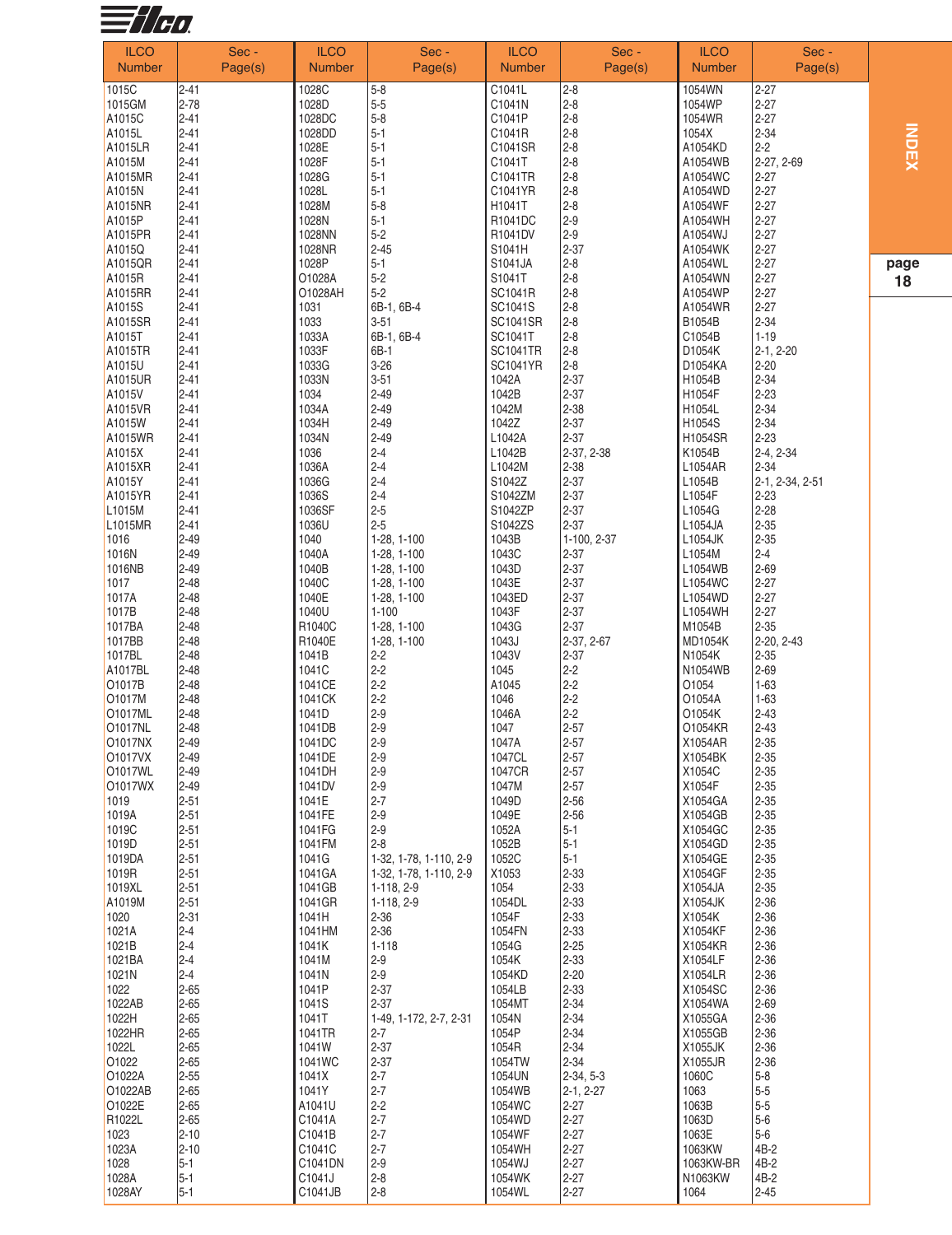

|     | <b>ILCO</b><br><b>Number</b> | Sec -<br>Page(s)     | <b>ILCO</b><br><b>Number</b> | Sec -<br>Page(s)     | <b>ILCO</b><br><b>Number</b> | Sec -<br>Page(s)                | <b>ILCO</b><br><b>Number</b> | Sec -<br>Page(s)                              |
|-----|------------------------------|----------------------|------------------------------|----------------------|------------------------------|---------------------------------|------------------------------|-----------------------------------------------|
|     | 1064A                        | $2 - 45$             | 1074E                        | $2 - 66$             | R1096EN                      | $2 - 25$                        | A1114E                       | $2-5$                                         |
|     | 1064D                        | $2 - 48$             | 1074F                        | 2-66                 | S1096B                       | $2 - 26$                        | A1114F                       | $2 - 5$                                       |
|     | 1064L                        | $2 - 45$             | 1074G                        | 2-66                 | S1096C                       | $2 - 26$                        | A1114FM                      | $2 - 5$                                       |
| ă   | 1064M                        | $2 - 45$             | 1074N                        | 2-66                 | S1096FL                      | $2 - 26$                        | A1114G                       | $2 - 5$                                       |
|     | L1064C                       | $2 - 45$             | A1074B                       | $2 - 66$             | S1096FM                      | $2 - 26$                        | A1114H                       | $2 - 5$                                       |
|     | R1064D                       | $2 - 48$             | A1074E                       | 2-66                 | S1096G                       | 2-26, 3-34                      | A1114J                       | $2 - 5$                                       |
|     | R1064E                       | 2-2, 2-48            | A1074F                       | 2-66                 | S1096JN                      | $2 - 26$                        | A1114K                       | $2 - 5$                                       |
|     | S1064A                       | $2 - 45$             | A1074G                       | $2 - 66$             | S1096P                       | $2 - 26$                        | A1114L                       | $2-5$                                         |
|     | 1065                         | $2 - 45$             | 1079                         | $2 - 38$             | 1098DB                       | 1-6, 1-14, 1-81, 2-31           | A1114M                       | $2-5, 2-27$                                   |
|     | 1065C                        | $2 - 45$             | 1079A                        | $2 - 38$             | 1098GM                       | $1 - 15$                        | A1114Q                       | $2 - 5$                                       |
|     | 1065D                        | $2 - 45$             | 1079AB                       | $2 - 38$             | 1098GX                       | $1 - 50$                        | A1114R                       | $2 - 6$                                       |
|     | 1065E                        | $2 - 46$             | 1079B                        | $2 - 38$             | 1098JD                       | 1-72, 1-78, 1-160               | A1114TB                      | $2 - 6$                                       |
| age | 1065F<br>1066                | $2 - 46$<br>$5-1$    | 1080                         | $2 - 51$<br>$2 - 44$ | 1098L                        | 1-14, 1-51, 1-59                | P1114                        | $1 - 56$<br>$5-4$                             |
| 19  | 1067B                        | $2 - 10$             | 1083<br>1083C                | $2 - 44$             | 1098M<br>1098NR              | 1-15, 1-489, 1-90, 1-100<br>1-6 | 1115<br>1115A                | $5-4$                                         |
|     | 1068                         | $5-6$                | 1083H                        | $2 - 44$             | 1098PB                       | $1 - 115$                       | 1115AL                       | $5-4$                                         |
|     | 1068B                        | $5-6$                | 1083J                        | $2 - 44$             | 1098X                        | 1-14, 1-51, 2-31                | 1115B                        | $5-5$                                         |
|     | 1068E                        | $5-6$                | 1083K                        | $2 - 44$             | 1098XL                       | $1 - 15$                        | 1115BL                       | $5-5$                                         |
|     | 1069                         | 2-31, 2-46           | 1083L                        | $2 - 44$             | C1098A                       | $1 - 51$                        | 1115XL                       | $5-5$                                         |
|     | 1069-5X                      | $2 - 47$             | 1083M                        | $2 - 44$             | C1098JD                      | 1-72, 1-78, 1-160               | 1118                         | $1 - 130$                                     |
|     | 1069-5Y                      | $2 - 47$             | 1083N                        | $2 - 44$             | D1098B                       | $2 - 20$                        | 1119                         | $2 - 36$                                      |
|     | 1069-5Z                      | $2 - 47$             | 1083P                        | $2 - 44$             | D1098BM                      | $2 - 21$                        | 1119S                        | 2-25, 2-51                                    |
|     | 1069B                        | 1-59, 2-31, 2-46     | 1083R                        | $2 - 44$             | D1098JD                      | $1 - 78$                        | 1120D                        | 2-25, 2-51                                    |
|     | 1069C                        | $2 - 46$             | 1083S                        | $2 - 44$             | D1098X                       | $2 - 21$                        | 1120F                        | $2 - 66$                                      |
|     | 1069D                        | $2 - 46$             | 1083T                        | $2 - 44$             | E1098JD                      | $1 - 78$                        | 1120G                        | $2 - 66$                                      |
|     | 1069E                        | $2 - 46$             | 1084                         | $5-6$                | F1098JD                      | $1 - 78$                        | 1120H                        | $2 - 66$                                      |
|     | 1069F<br>1069FL              | $2 - 46$<br>$2 - 46$ | 1089C<br>1091                | $5-2$<br>$5 - 4$     | H1098A<br>H1098C             | $1 - 51$<br>$1 - 51$            | 1120J<br>1120K               | $2 - 66$<br>$2 - 66$                          |
|     | 1069FN                       | $2 - 46$             | 1092                         | $2 - 41$             | H1098DB                      | $1-15, 1-51$                    | 1120N                        | $2 - 66$                                      |
|     | 1069FNA                      | $2 - 46$             | 1092B                        | $2 - 42$             | H1098L                       | $1 - 52$                        | 1120S                        | $2 - 66$                                      |
|     | 1069G                        | $2 - 46$             | 1092C                        | $2 - 42$             | H1098LA                      | $1 - 52$                        | 1122D                        | $2 - 78$                                      |
|     | 1069H                        | $2 - 46$             | 1092D                        | $2 - 42$             | H1098M                       | $1 - 52$                        | E1122A                       | $2 - 78$                                      |
|     | 1069HN                       | $2 - 46$             | 1092DD                       | $2 - 42$             | <b>H1098NR</b>               | $1-6$                           | F1122A                       | $2 - 78$                                      |
|     | 1069L                        | $2 - 46$             | 1092DS                       | $2 - 42$             | H1098X                       | $1 - 52$                        | F1122AR                      | $2 - 78$                                      |
|     | 1069LA                       | $2 - 47$             | 1092E                        | $2 - 42$             | L1098C                       | $1 - 52$                        | H1122A                       | $2 - 78$                                      |
|     | 1069LB                       | 1-101, 2-47          | 1092H                        | $2 - 42$             | L1098LA                      | $1 - 52$                        | <b>H1122AR</b>               | $2 - 78$                                      |
|     | 1069LC                       | 2-6, 2-47            | 1092J                        | $2 - 42$             | L1098M                       | $2 - 4$                         | H1122F                       | $2 - 78$                                      |
|     | 1069M                        | $2 - 47$             | 1092K                        | $2 - 42$             | O1098B                       | 14-52                           | H1122FR                      | $2 - 78$                                      |
|     | 1069N                        | $2 - 47$             | 1092N                        | $2 - 42$             | O1098D                       | $1 - 52$                        | H1122M                       | $2 - 67$                                      |
|     | 1069P                        | $2 - 47$<br>$2 - 47$ | 1092NR                       | $2 - 42$<br>$2 - 38$ | O1098LA<br>P1098A            | $1 - 52$<br>$1 - 52$            | H1122W<br>K1122B             | $2 - 78$<br>$2 - 4$                           |
|     | 1069S<br>1069SM              | $2 - 47$             | 1092NTG<br>1092R             | $2 - 41$             | P1098AV                      | $1-52$                          | K1122C                       | $2 - 4$                                       |
|     | 1069T                        | $2 - 47$             | 1092TG-ILCO                  | $2-36, 2-38$         | P1098C                       | $1 - 52$                        | K1122D                       | $2 - 4$                                       |
|     | 1069W                        | $2 - 47$             | 1092V                        | $2 - 42$             | P1098CV                      | $1 - 52$                        | K1122N                       | $2 - 4$                                       |
|     | 1069YM                       | $2 - 47$             | 1092VA                       | $2 - 42$             | P1098E                       | $1 - 52$                        | L1122A                       | 1-135, 2-78                                   |
|     | GF1069                       | 2-30, 2-47           | 1092VB                       | $2 - 42$             | P1098EV                      | $1 - 53$                        | L1122AR                      | 1-135, 2-78                                   |
|     | LC1069                       | $2 - 39$             | 1092VM                       | $2 - 42$             | P1098J                       | $1-6, 1-53$                     | L1122B                       | $2 - 78$                                      |
|     | M1069C                       | $2 - 47$             | 1092VR                       | $2 - 42$             | P1098V                       | 1-53, 1-58                      | N01122D                      | $2 - 78$                                      |
|     | M1069L                       | 1-158, 2-47          | 1092-40                      | $2 - 42$             | P1098WC                      | $1 - 53$                        | 01122                        | 1-19, 1-101, 1-118, 2-                        |
|     | N1069B                       | $2 - 47$             | 1092-52                      | $2 - 42$             | P1098WE                      | $1 - 53$                        |                              | 31, 2-79                                      |
|     | N1069C<br>N1069E             | $2 - 47$<br>$2 - 47$ | 1092-600A<br>1092-900        | $2 - 42$<br>$2 - 43$ | S1098B<br>S1098D             | $1 - 53$<br>$1 - 53$            | O1122A                       | 1-19, 1-49, 1-118, 1-135,<br>2-31, 2-32, 2-79 |
|     | N1069G                       | $2 - 48$             | 1092-6000                    | $2 - 43$             | S1098H                       | $1 - 53$                        | 01122AR                      | 1-101, 1-135, 2-31, 2-79                      |
|     | N1069J                       | $2 - 48$             | 1092-6000B                   | $2 - 43$             | S1098K                       | $1 - 53$                        | O1122B                       | 2-31, 2-32, 2-65, 2-79                        |
|     | N1069N                       | $2 - 48$             | 1092-7000                    | $2 - 43$             | S1098WD                      | $1 - 54$                        | 01122BE                      | 2-31, 2-79                                    |
|     | R1069L                       | $2 - 46$             | 1092-7000B                   | $2 - 43$             | S1098WH                      | $1 - 54$                        | 01122BER                     | $2 - 79$                                      |
|     | S1069G                       | $2 - +46$            | 1092-8105                    | $2 - 43$             | SC1098X                      | $2 - 65$                        | 01122BR                      | 2-31, 2-79                                    |
|     | S1069H                       | $2 - 46$             | 1093                         | $5 - 8$              | P1099                        | $1 - 54$                        | O1122C                       | 2-31, 2-32, 2-79                              |
|     | S1069M                       | $2 - 47$             | 1093H                        | $5 - 8$              | P1101                        | $1 - 54$                        | 01122NV                      | $2 - 79$                                      |
|     | S1069T                       | $2 - 47$             | 1095                         | $5 - 4$              | S1105                        | $1 - 54$                        | 01122R                       | 2-31, 2-79                                    |
|     | 1071                         | $2-70$               | 1095A                        | $5 - 4$              | P1106                        | $1 - 54$                        | 1123                         | 1-69                                          |
|     | 1071A<br>1071AB              | $2 - 70$<br>$2-70$   | 1095H                        | $5 - 4$<br>$5-4$     | P1107                        | $1 - 54$<br>$1 - 130$           | 1123A                        | $1 - 69$                                      |
|     | 1071B                        | $2-70$               | 1095HL<br>1096               | $2 - 25$             | P1108<br>1109V               | $1 - 55$                        | 1123S<br>A1124               | $2 - 26$<br>$5-6$                             |
|     | 1071BD                       | 2-780                | 1096C                        | $2 - 25$             | P1109                        | $1 - 55$                        | 1125                         | 1-37, 2-32                                    |
|     | 1071BE                       | $2 - 70$             | 1096EN                       | $2-8, 2-25$          | P1110                        | $1 - 130$                       | 1125A                        | 1-37, 2-32, 2-36                              |
|     | 1071BM                       | $2-70$               | 1096FL                       | $2 - 25$             | 1110A                        | $5-8$                           | 1125D                        | 1-37, 2-32                                    |
|     | 1071D                        | $2 - 70$             | 1096FM                       | $2 - 25$             | 1110B                        | $5-8$                           | 1125F                        | $1 - 37$                                      |
|     | 1071E                        | $2 - 70$             | 1096FS                       | $2 - 25$             | P1111                        | $1 - 54$                        | 1125G                        | $1 - 37$                                      |
|     | 1071M                        | $2-70$               | 1096L                        | $2 - 25$             | P1112                        | $1 - 55$                        | 1125H                        | $1 - 37$                                      |
|     | 1072                         | $2 - 49$             | 1096NL                       | $2 - 25$             | P1113                        | 1-55,1-75                       | 1125K                        | $1 - 37$                                      |
|     | 1073                         | $2 - 28$             | C1096C                       | $2 - 25$             | 1114                         | $2 - 5$                         | 1125M                        | $1 - 37$                                      |
|     | 1073DF                       | $2 - 66$             | C1096CN                      | $2 - 25$             | A1114A                       | $2 - 5$                         | 1125X                        | $2 - 32$                                      |
|     | 1073K                        | $2 - 28$             | C1096LN                      | $2 - 25$             | A1114B                       | $2 - 5$                         | D1125                        | 1-37, 2-32                                    |
|     | S1073DF<br>1074B             | $2 - 66$             | EB1096K<br>EO1096K           | $2 - 25$<br>$2 - 25$ | A1114C<br>A1114D             | $2 - 5$                         | GP1125<br>01125NR            | $2 - 32$<br>$5-6$                             |
|     | 1074BM                       | $2 - 66$<br>$2 - 66$ | L1096CN                      | $2 - 26$             | A1114DD                      | $2 - 5$<br>$2 - 5$              | 1126M                        | $1-37, 1-65$                                  |
|     |                              |                      |                              |                      |                              |                                 |                              |                                               |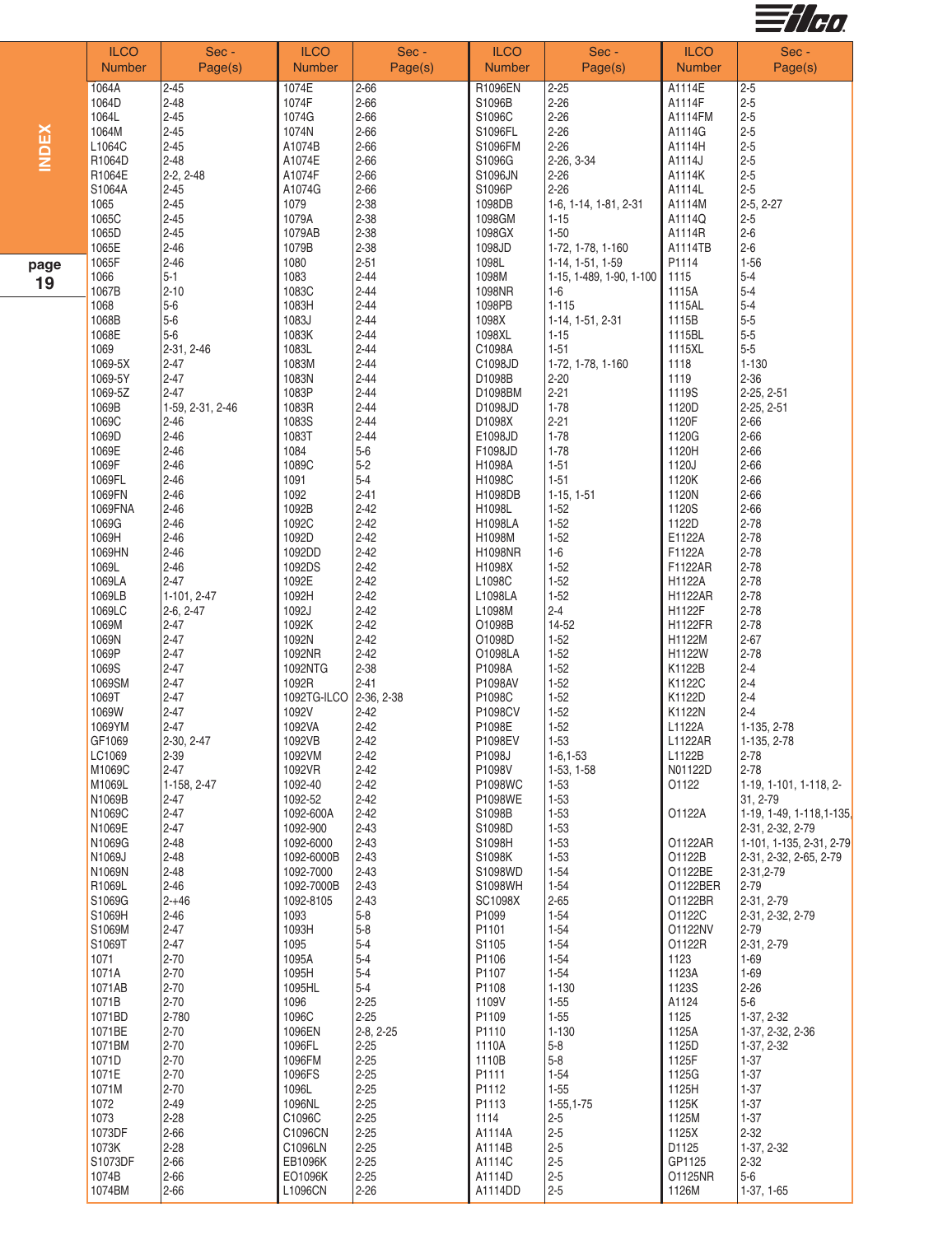

| 1127<br>A1145EF<br>1181C<br>$2 - 20$<br>1262A<br>$1 - 100$<br>$1 - 37$<br>$2 - 64$<br>$1 - 37$<br>$2 - 64$<br>$1 - 40$<br>1270<br>6A-8<br>1127B<br>A1145F<br>1181FD<br>$1 - 37$<br>A1145FG<br>1270A<br>6A-8<br>1127D<br>$2 - 64$<br>S1181FD<br>$1 - 40$<br>ミスロン<br>$1 - 37$<br>$2 - 70$<br>6A-8<br>1127DP<br>$2 - 64$<br>1182<br>1270B<br>A1145G<br>$1 - 38$<br>$2 - 64$<br>6A-8<br>1127DU<br>A1145H<br>1184FD<br>$1 - 40$<br>1270C<br>$6A-1$<br>$1 - 38$<br>$2 - 64$<br>$1 - 40$<br>1270D<br>1127ES<br>A1145J<br>1185FD<br>$1 - 38$<br>6A-8<br>1127F<br>A1145K<br>$2 - 64$<br>1185T-P<br>$1 - 40$<br>1270H<br>6A-8<br>1127FD<br>$1 - 38$<br>A1145L<br>$2 - 64$<br>1186TS<br>$1 - 40$<br>1271H<br>1127FL<br>$1 - 38$<br>D1145<br>$2 - 21$<br>$1 - 40$<br>1286<br>6A-2<br>1186TS-P<br>$1 - 38$<br>$2 - 21$<br>6A-2<br>1127FR<br>D1145A<br>S1186TS<br>$1 - 40$<br>1286B<br>1127H<br>$1 - 38$<br>K1145<br>$2 - 1$<br>$1 - 40$<br>1286BR<br>6A-2<br>S1186TS-P<br>1127J<br>1146<br>6A-2<br>$1 - 38$<br>$2 - 51$<br>1188LN-P<br>$1 - 40$<br>1286C<br>1127K<br>$1 - 38$<br>1147<br>$1 - 40$<br>1286E<br>6A-2<br>1190LN<br>1-59, 1-160, 3-18, 6B-5<br>pa<br>$1 - 38$<br>1148<br>N1286<br>6A-2<br>1127L<br>1191ET<br>$1 - 41$<br>1-72, 1-160, 6B-3, 6B-5<br>$\overline{2}$<br>6A-2<br>$1 - 38$<br>1127M<br>1154C<br>2-26, 2-36<br>$1 - 41$<br>N1286R<br>1193FD<br>1127ME<br>$1 - 38$<br>R1286E<br>6A-2<br>1154ES<br>$2 - 38$<br>1193MU<br>1-41, 1-100<br>$1 - 38$<br>1154G<br>$2 - 36$<br>6A-8<br>1127MP<br>1195FD<br>$1 - 43$<br>1303<br>6B-3<br>$1 - 38$<br>$2 - 36$<br>1127MU<br>1154GR<br>1196CM<br>$1 - 44$<br>1303S<br>$1 - 38$<br>$2 - 40$<br>6A-8<br>1127N<br>1154L<br>1196FD<br>$1 - 44$<br>1306<br>$1 - 39$<br>6A-8<br>1127P<br>1167FD<br>$1 - 39$<br>1196V<br>$1 - 44$<br>1306A<br>6B-1<br>$1 - 39$<br>S1167C<br>$1 - 49$<br>1199C<br>$1 - 20$<br>S1306A<br>1127T<br>$1 - 39$<br>$2 - 64$<br>1127TB<br>S1167FD<br>1-39, 1-94<br>1199D<br>$1 - 20$<br>1307A<br>$2 - 64$<br>M1127A<br>$1 - 39$<br>1170<br>$2 - 6$<br>1199DR<br>$1 - 20$<br>1307W<br>$1 - 39$<br>1170B<br>$2 - 7$<br>1199E<br>$1 - 20$<br>$2 - 64$<br>P1127C<br>L1307A<br>$2 - 65$<br>S1127FD<br>$1 - 39$<br>1170BD<br>$2 - 7$<br>X1199A<br>$1 - 20$<br>L1307W<br>S1127FL<br>$1 - 39$<br>1170C<br>$2 - 7$<br>X1199AR<br>$2 - 64$<br>1-20, 1-135<br>R1307A<br><b>S1127FR</b><br>$1 - 20$<br>$2 - 65$<br>$1 - 39$<br>1170CJ<br>$2 - 7$<br>X1199B<br>R1307W<br>1170D<br>$2 - 7$<br>6A-8<br>S1127LC<br>$1 - 39$<br>X1199G<br>$1 - 20$<br>1309<br>$1 - 39$<br>6A-9<br><b>S1127ME</b><br>1170E<br>$2 - 7$<br>X1199J<br>$1 - 20$<br>1321<br>S1127MU<br>$1 - 39$<br>$1 - 20$<br>6A-9<br>1170LN<br>$1 - 39$<br>XO1199B<br>1321H<br>$2 - 2$<br>1170M<br>$2 - 7$<br>XO1199G<br>$1 - 20$<br>1322S<br>6B-1<br>1130<br>$2 - 2$<br>$2 - 7$<br>6A-5<br>$5-5$<br>1130R<br>A1170B<br>1206A<br>1323<br>$5-5$<br>$2 - 2$<br>A1170C<br>$2 - 7$<br>1209<br>6A-5<br>1323L<br>1131<br>6B-3<br>$2 - 2$<br>A1170CB<br>$2 - 7$<br>1210A<br>6A-6<br>1326<br>1131R<br>$2 - 79$<br>6B-B<br>1132<br>A1170D<br>$2 - 7$<br>1211B<br>6A-6<br>1332<br>$2 - 79$<br>$2 - 7$<br>6A-1<br>6A-2<br>H1132<br>L <sub>1170</sub><br>1213A<br>1332S<br>$2 - 79$<br>$5-2$<br>HR1132<br><b>S1170LN</b><br>$1 - 40$<br>1213AH<br>6A-6<br>1333<br>$5-2$<br>R1132<br>$2 - 79$<br>1171<br>$2 - 49$<br>1213AS<br>6A-6<br>1334<br>1133<br>$5-2$<br>1171B<br>$2 - 49$<br>01213<br>6A-6<br>1335S<br>$5-2, 5-3$<br>$5-2$<br>1133A<br>1171P<br>$2 - 49$<br>1214<br>6A-6<br>SC1345<br>$2 - 63$<br>$5 - 2$<br>1175<br>$2 - 69$<br>1215A<br>6A-6<br>SC1347<br>$2 - 63$<br>1134<br>$5-2$<br>1135<br>1175N<br>$2 - 69$<br>1215B<br>6A-6<br>SC1348<br>$2 - 63$<br>$2 - 6$<br>1136S<br>1176<br>01215<br>6A-6<br>1360G<br>$5-2, 5-6$<br>2-23, 2-39, 2-49<br>1137B<br>1176D<br>2-39, 2-49<br>1217<br>6A-6<br>1362<br>$5-2, 5-6$<br>1-13, 1-18, 1-60, 2-1,<br>1176RK<br>$2 - 39$<br>1217A<br>6A-6<br>1365<br>$5-1$<br>2-6, 2-28, 2-36<br>6A-9<br>1137S<br>$2 - 6$<br>A1176<br>$2 - 39$<br>1217D<br>6A-6<br>1366<br>SC1368<br>$2 - 6$<br>$2 - 63$<br>6A-3<br>L <sub>113</sub><br>A1176K I<br>2-39<br>1221AL<br>$2 - 51$<br>1221L<br>1370<br>6A-4<br>1140<br>A1176ST<br>2-39, 2-67<br>6A-7<br>1140G<br>$2 - 51$<br>O1221L<br>$5-3, 5-6$<br>CR1176<br>$2 - 39$<br>6A-7<br>1387<br>1140P<br>$2 - 51$<br>1222AL<br>$5-3.5-6$<br>N1176<br>$2 - 69$<br>6A-7<br>1387G<br>1141<br>$2 - 67$<br>S1176<br>$2 - 39$<br>1222B<br>6A-7<br>1388<br>$5-3, 5-7$<br>$2 - 67$<br>SC1176<br>1222E<br>1141E<br>2-39, 2-65<br>6A-7<br>1388L<br>$5-3, 5-7$<br>1222L<br>1141F<br>$2 - 67$<br>1177<br>$2 - 45$<br>6A-7<br>1389G<br>5-7<br>1141GE<br>$2 - 67$<br>1177A<br>$2 - 45$<br>01223<br>6A-3<br>1390<br>$5 - 7$<br>O1223L<br>$5 - 7$<br>1141GS<br>$2 - 67$<br>1177N<br>$2-1, 2-45$<br>6A-3<br>1390G<br>$5 - 3$<br>1141H<br>$2 - 67$<br>1178<br>$2 - 7$<br>1224<br>6A-3<br>1396S<br>1141JE<br>1179<br>1224F<br>SC1400<br>$2 - 63$<br>$2 - 67$<br>$2-1, 2-3$<br>6A-3<br>1141JL<br>$2 - 67$<br>1179A<br>1224L<br>6A-3<br>6A-1<br>$2-2, 2-3$<br>1412<br>1141K<br>A1179E<br>1225<br>6B-1<br>$2 - 67$<br>$2 - 3$<br>6A-3<br>1416<br>$2 - 67$<br>A1179F<br>1225A<br>6A-1<br>1141L<br>$2 - 3$<br>6A-3<br>1417<br>1141W<br>$2 - 67$<br>A1179G<br>1225BL<br>6A-7<br>6A-1<br>$2 - 3$<br>1417A<br>$2 - 79$<br>A1179H<br>1225D<br>6A-3<br>6A-2<br>1143<br>$2 - 3$<br>1418<br>$2 - 64$<br>A1179J<br>$2 - 3$<br>1225E<br>6A-4<br>1145<br>6A-3<br>1422<br>1225F<br>6A-2<br>1145A<br>$2-1, 2-64$<br>A1179K<br>$2 - 3$<br>6A-7<br>1425<br>6A-9<br>1145AST<br>$2 - 67$<br>A1179L<br>$2 - 3$<br>1225G<br>6A-3<br>1426<br>1145CE<br>$2 - 67$<br>A1179N<br>$2 - 3$<br>1225PL<br>6A-4<br>6A-4<br>1427<br>1145E<br>A1179P<br>6B-1<br>$2 - 64$<br>$2 - 3$<br>O1225N<br>6A-7<br>1430<br>1145EF<br>$2 - 64$<br>A1179R<br>$2 - 3$<br>1226<br>6A-7<br>SC1456<br>$2 - 63$<br>1145F<br>$2 - 64$<br>A1179S<br>1233M<br>SC1460<br>$2 - 63$<br>$2 - 3$<br>6A-7<br>A1179T<br>1145FG<br>$2 - 64$<br>$2 - 3$<br>1239<br>6A-7<br>SC1467<br>$2 - 63$<br>1145G<br>$2 - 64$<br>A1179U<br>1242<br>6A-8<br>SC1468<br>$2 - 63$<br>$2 - 3$<br>1145H<br>A1179V<br>$7 - 8$<br>$2 - 64$<br>$2 - 3$<br>1242L<br>6A-8<br>1500A<br>1145J<br>$2 - 64$<br>1243D<br>B1179-1C<br>$2 - 3$<br>6A-8<br>1502<br>$2 - 26$<br>B1179-1D<br>$2 - 26$<br>1145K<br>$2 - 64$<br>$2 - 3$<br>SC1246<br>$2 - 63$<br>1502M<br>SC1247<br>1145L<br>$2 - 64$<br>N1179<br>$2-1, 2-3$<br>$2 - 63$<br>1503<br>$2 - 26$<br>N1179A<br>SC1248<br>$2 - 3$<br>A1145CE<br>$2 - 64$<br>$2 - 3$<br>$2 - 63$<br>1510<br>$2 - 70$<br>1259<br>$6 - 8$<br>$2 - 3$<br>A1145E<br>$2 - 64$<br>1180S<br>1511 | <b>ILCO</b><br><b>Number</b> | Sec -<br>Page(s) | <b>ILCO</b><br><b>Number</b> | Sec -<br>Page(s) | <b>ILCO</b><br><b>Number</b> | Sec -<br>Page(s) | <b>ILCO</b><br><b>Number</b> | Sec -<br>Page(s) |  |
|------------------------------------------------------------------------------------------------------------------------------------------------------------------------------------------------------------------------------------------------------------------------------------------------------------------------------------------------------------------------------------------------------------------------------------------------------------------------------------------------------------------------------------------------------------------------------------------------------------------------------------------------------------------------------------------------------------------------------------------------------------------------------------------------------------------------------------------------------------------------------------------------------------------------------------------------------------------------------------------------------------------------------------------------------------------------------------------------------------------------------------------------------------------------------------------------------------------------------------------------------------------------------------------------------------------------------------------------------------------------------------------------------------------------------------------------------------------------------------------------------------------------------------------------------------------------------------------------------------------------------------------------------------------------------------------------------------------------------------------------------------------------------------------------------------------------------------------------------------------------------------------------------------------------------------------------------------------------------------------------------------------------------------------------------------------------------------------------------------------------------------------------------------------------------------------------------------------------------------------------------------------------------------------------------------------------------------------------------------------------------------------------------------------------------------------------------------------------------------------------------------------------------------------------------------------------------------------------------------------------------------------------------------------------------------------------------------------------------------------------------------------------------------------------------------------------------------------------------------------------------------------------------------------------------------------------------------------------------------------------------------------------------------------------------------------------------------------------------------------------------------------------------------------------------------------------------------------------------------------------------------------------------------------------------------------------------------------------------------------------------------------------------------------------------------------------------------------------------------------------------------------------------------------------------------------------------------------------------------------------------------------------------------------------------------------------------------------------------------------------------------------------------------------------------------------------------------------------------------------------------------------------------------------------------------------------------------------------------------------------------------------------------------------------------------------------------------------------------------------------------------------------------------------------------------------------------------------------------------------------------------------------------------------------------------------------------------------------------------------------------------------------------------------------------------------------------------------------------------------------------------------------------------------------------------------------------------------------------------------------------------------------------------------------------------------------------------------------------------------------------------------------------------------------------------------------------------------------------------------------------------------------------------------------------------------------------------------------------------------------------------------------------------------------------------------------------------------------------------------------------------------------------------------------------------------------------------------------------------------------------------------------------------------------------------------------------------------------------------------------------------------------------------------------------------------------------------------------------------------------------------------------------------------------------------------------------------------------------------------------------------------------------------------------------------------------------------------------------------------------------------------------------------------------------------------------------------------------------------------------------------------------------------------------------------------------------------------------------------------------------------------------------------------------------------------------------------------------------------------------------------------------------------------------------------------------------------------------------------------------------------------------------------------------------------------------------------------------------------------------------------------------------------------------------------------------------------------------------------------------------------------------------------------------------------------------------------------|------------------------------|------------------|------------------------------|------------------|------------------------------|------------------|------------------------------|------------------|--|
|                                                                                                                                                                                                                                                                                                                                                                                                                                                                                                                                                                                                                                                                                                                                                                                                                                                                                                                                                                                                                                                                                                                                                                                                                                                                                                                                                                                                                                                                                                                                                                                                                                                                                                                                                                                                                                                                                                                                                                                                                                                                                                                                                                                                                                                                                                                                                                                                                                                                                                                                                                                                                                                                                                                                                                                                                                                                                                                                                                                                                                                                                                                                                                                                                                                                                                                                                                                                                                                                                                                                                                                                                                                                                                                                                                                                                                                                                                                                                                                                                                                                                                                                                                                                                                                                                                                                                                                                                                                                                                                                                                                                                                                                                                                                                                                                                                                                                                                                                                                                                                                                                                                                                                                                                                                                                                                                                                                                                                                                                                                                                                                                                                                                                                                                                                                                                                                                                                                                                                                                                                                                                                                                                                                                                                                                                                                                                                                                                                                                                                                                                                                          |                              |                  |                              |                  |                              |                  |                              |                  |  |
|                                                                                                                                                                                                                                                                                                                                                                                                                                                                                                                                                                                                                                                                                                                                                                                                                                                                                                                                                                                                                                                                                                                                                                                                                                                                                                                                                                                                                                                                                                                                                                                                                                                                                                                                                                                                                                                                                                                                                                                                                                                                                                                                                                                                                                                                                                                                                                                                                                                                                                                                                                                                                                                                                                                                                                                                                                                                                                                                                                                                                                                                                                                                                                                                                                                                                                                                                                                                                                                                                                                                                                                                                                                                                                                                                                                                                                                                                                                                                                                                                                                                                                                                                                                                                                                                                                                                                                                                                                                                                                                                                                                                                                                                                                                                                                                                                                                                                                                                                                                                                                                                                                                                                                                                                                                                                                                                                                                                                                                                                                                                                                                                                                                                                                                                                                                                                                                                                                                                                                                                                                                                                                                                                                                                                                                                                                                                                                                                                                                                                                                                                                                          |                              |                  |                              |                  |                              |                  |                              |                  |  |
|                                                                                                                                                                                                                                                                                                                                                                                                                                                                                                                                                                                                                                                                                                                                                                                                                                                                                                                                                                                                                                                                                                                                                                                                                                                                                                                                                                                                                                                                                                                                                                                                                                                                                                                                                                                                                                                                                                                                                                                                                                                                                                                                                                                                                                                                                                                                                                                                                                                                                                                                                                                                                                                                                                                                                                                                                                                                                                                                                                                                                                                                                                                                                                                                                                                                                                                                                                                                                                                                                                                                                                                                                                                                                                                                                                                                                                                                                                                                                                                                                                                                                                                                                                                                                                                                                                                                                                                                                                                                                                                                                                                                                                                                                                                                                                                                                                                                                                                                                                                                                                                                                                                                                                                                                                                                                                                                                                                                                                                                                                                                                                                                                                                                                                                                                                                                                                                                                                                                                                                                                                                                                                                                                                                                                                                                                                                                                                                                                                                                                                                                                                                          |                              |                  |                              |                  |                              |                  |                              |                  |  |
|                                                                                                                                                                                                                                                                                                                                                                                                                                                                                                                                                                                                                                                                                                                                                                                                                                                                                                                                                                                                                                                                                                                                                                                                                                                                                                                                                                                                                                                                                                                                                                                                                                                                                                                                                                                                                                                                                                                                                                                                                                                                                                                                                                                                                                                                                                                                                                                                                                                                                                                                                                                                                                                                                                                                                                                                                                                                                                                                                                                                                                                                                                                                                                                                                                                                                                                                                                                                                                                                                                                                                                                                                                                                                                                                                                                                                                                                                                                                                                                                                                                                                                                                                                                                                                                                                                                                                                                                                                                                                                                                                                                                                                                                                                                                                                                                                                                                                                                                                                                                                                                                                                                                                                                                                                                                                                                                                                                                                                                                                                                                                                                                                                                                                                                                                                                                                                                                                                                                                                                                                                                                                                                                                                                                                                                                                                                                                                                                                                                                                                                                                                                          |                              |                  |                              |                  |                              |                  |                              |                  |  |
|                                                                                                                                                                                                                                                                                                                                                                                                                                                                                                                                                                                                                                                                                                                                                                                                                                                                                                                                                                                                                                                                                                                                                                                                                                                                                                                                                                                                                                                                                                                                                                                                                                                                                                                                                                                                                                                                                                                                                                                                                                                                                                                                                                                                                                                                                                                                                                                                                                                                                                                                                                                                                                                                                                                                                                                                                                                                                                                                                                                                                                                                                                                                                                                                                                                                                                                                                                                                                                                                                                                                                                                                                                                                                                                                                                                                                                                                                                                                                                                                                                                                                                                                                                                                                                                                                                                                                                                                                                                                                                                                                                                                                                                                                                                                                                                                                                                                                                                                                                                                                                                                                                                                                                                                                                                                                                                                                                                                                                                                                                                                                                                                                                                                                                                                                                                                                                                                                                                                                                                                                                                                                                                                                                                                                                                                                                                                                                                                                                                                                                                                                                                          |                              |                  |                              |                  |                              |                  |                              |                  |  |
|                                                                                                                                                                                                                                                                                                                                                                                                                                                                                                                                                                                                                                                                                                                                                                                                                                                                                                                                                                                                                                                                                                                                                                                                                                                                                                                                                                                                                                                                                                                                                                                                                                                                                                                                                                                                                                                                                                                                                                                                                                                                                                                                                                                                                                                                                                                                                                                                                                                                                                                                                                                                                                                                                                                                                                                                                                                                                                                                                                                                                                                                                                                                                                                                                                                                                                                                                                                                                                                                                                                                                                                                                                                                                                                                                                                                                                                                                                                                                                                                                                                                                                                                                                                                                                                                                                                                                                                                                                                                                                                                                                                                                                                                                                                                                                                                                                                                                                                                                                                                                                                                                                                                                                                                                                                                                                                                                                                                                                                                                                                                                                                                                                                                                                                                                                                                                                                                                                                                                                                                                                                                                                                                                                                                                                                                                                                                                                                                                                                                                                                                                                                          |                              |                  |                              |                  |                              |                  |                              |                  |  |
|                                                                                                                                                                                                                                                                                                                                                                                                                                                                                                                                                                                                                                                                                                                                                                                                                                                                                                                                                                                                                                                                                                                                                                                                                                                                                                                                                                                                                                                                                                                                                                                                                                                                                                                                                                                                                                                                                                                                                                                                                                                                                                                                                                                                                                                                                                                                                                                                                                                                                                                                                                                                                                                                                                                                                                                                                                                                                                                                                                                                                                                                                                                                                                                                                                                                                                                                                                                                                                                                                                                                                                                                                                                                                                                                                                                                                                                                                                                                                                                                                                                                                                                                                                                                                                                                                                                                                                                                                                                                                                                                                                                                                                                                                                                                                                                                                                                                                                                                                                                                                                                                                                                                                                                                                                                                                                                                                                                                                                                                                                                                                                                                                                                                                                                                                                                                                                                                                                                                                                                                                                                                                                                                                                                                                                                                                                                                                                                                                                                                                                                                                                                          |                              |                  |                              |                  |                              |                  |                              |                  |  |
|                                                                                                                                                                                                                                                                                                                                                                                                                                                                                                                                                                                                                                                                                                                                                                                                                                                                                                                                                                                                                                                                                                                                                                                                                                                                                                                                                                                                                                                                                                                                                                                                                                                                                                                                                                                                                                                                                                                                                                                                                                                                                                                                                                                                                                                                                                                                                                                                                                                                                                                                                                                                                                                                                                                                                                                                                                                                                                                                                                                                                                                                                                                                                                                                                                                                                                                                                                                                                                                                                                                                                                                                                                                                                                                                                                                                                                                                                                                                                                                                                                                                                                                                                                                                                                                                                                                                                                                                                                                                                                                                                                                                                                                                                                                                                                                                                                                                                                                                                                                                                                                                                                                                                                                                                                                                                                                                                                                                                                                                                                                                                                                                                                                                                                                                                                                                                                                                                                                                                                                                                                                                                                                                                                                                                                                                                                                                                                                                                                                                                                                                                                                          |                              |                  |                              |                  |                              |                  |                              |                  |  |
|                                                                                                                                                                                                                                                                                                                                                                                                                                                                                                                                                                                                                                                                                                                                                                                                                                                                                                                                                                                                                                                                                                                                                                                                                                                                                                                                                                                                                                                                                                                                                                                                                                                                                                                                                                                                                                                                                                                                                                                                                                                                                                                                                                                                                                                                                                                                                                                                                                                                                                                                                                                                                                                                                                                                                                                                                                                                                                                                                                                                                                                                                                                                                                                                                                                                                                                                                                                                                                                                                                                                                                                                                                                                                                                                                                                                                                                                                                                                                                                                                                                                                                                                                                                                                                                                                                                                                                                                                                                                                                                                                                                                                                                                                                                                                                                                                                                                                                                                                                                                                                                                                                                                                                                                                                                                                                                                                                                                                                                                                                                                                                                                                                                                                                                                                                                                                                                                                                                                                                                                                                                                                                                                                                                                                                                                                                                                                                                                                                                                                                                                                                                          |                              |                  |                              |                  |                              |                  |                              |                  |  |
|                                                                                                                                                                                                                                                                                                                                                                                                                                                                                                                                                                                                                                                                                                                                                                                                                                                                                                                                                                                                                                                                                                                                                                                                                                                                                                                                                                                                                                                                                                                                                                                                                                                                                                                                                                                                                                                                                                                                                                                                                                                                                                                                                                                                                                                                                                                                                                                                                                                                                                                                                                                                                                                                                                                                                                                                                                                                                                                                                                                                                                                                                                                                                                                                                                                                                                                                                                                                                                                                                                                                                                                                                                                                                                                                                                                                                                                                                                                                                                                                                                                                                                                                                                                                                                                                                                                                                                                                                                                                                                                                                                                                                                                                                                                                                                                                                                                                                                                                                                                                                                                                                                                                                                                                                                                                                                                                                                                                                                                                                                                                                                                                                                                                                                                                                                                                                                                                                                                                                                                                                                                                                                                                                                                                                                                                                                                                                                                                                                                                                                                                                                                          |                              |                  |                              |                  |                              |                  |                              |                  |  |
|                                                                                                                                                                                                                                                                                                                                                                                                                                                                                                                                                                                                                                                                                                                                                                                                                                                                                                                                                                                                                                                                                                                                                                                                                                                                                                                                                                                                                                                                                                                                                                                                                                                                                                                                                                                                                                                                                                                                                                                                                                                                                                                                                                                                                                                                                                                                                                                                                                                                                                                                                                                                                                                                                                                                                                                                                                                                                                                                                                                                                                                                                                                                                                                                                                                                                                                                                                                                                                                                                                                                                                                                                                                                                                                                                                                                                                                                                                                                                                                                                                                                                                                                                                                                                                                                                                                                                                                                                                                                                                                                                                                                                                                                                                                                                                                                                                                                                                                                                                                                                                                                                                                                                                                                                                                                                                                                                                                                                                                                                                                                                                                                                                                                                                                                                                                                                                                                                                                                                                                                                                                                                                                                                                                                                                                                                                                                                                                                                                                                                                                                                                                          |                              |                  |                              |                  |                              |                  |                              |                  |  |
|                                                                                                                                                                                                                                                                                                                                                                                                                                                                                                                                                                                                                                                                                                                                                                                                                                                                                                                                                                                                                                                                                                                                                                                                                                                                                                                                                                                                                                                                                                                                                                                                                                                                                                                                                                                                                                                                                                                                                                                                                                                                                                                                                                                                                                                                                                                                                                                                                                                                                                                                                                                                                                                                                                                                                                                                                                                                                                                                                                                                                                                                                                                                                                                                                                                                                                                                                                                                                                                                                                                                                                                                                                                                                                                                                                                                                                                                                                                                                                                                                                                                                                                                                                                                                                                                                                                                                                                                                                                                                                                                                                                                                                                                                                                                                                                                                                                                                                                                                                                                                                                                                                                                                                                                                                                                                                                                                                                                                                                                                                                                                                                                                                                                                                                                                                                                                                                                                                                                                                                                                                                                                                                                                                                                                                                                                                                                                                                                                                                                                                                                                                                          |                              |                  |                              |                  |                              |                  |                              |                  |  |
|                                                                                                                                                                                                                                                                                                                                                                                                                                                                                                                                                                                                                                                                                                                                                                                                                                                                                                                                                                                                                                                                                                                                                                                                                                                                                                                                                                                                                                                                                                                                                                                                                                                                                                                                                                                                                                                                                                                                                                                                                                                                                                                                                                                                                                                                                                                                                                                                                                                                                                                                                                                                                                                                                                                                                                                                                                                                                                                                                                                                                                                                                                                                                                                                                                                                                                                                                                                                                                                                                                                                                                                                                                                                                                                                                                                                                                                                                                                                                                                                                                                                                                                                                                                                                                                                                                                                                                                                                                                                                                                                                                                                                                                                                                                                                                                                                                                                                                                                                                                                                                                                                                                                                                                                                                                                                                                                                                                                                                                                                                                                                                                                                                                                                                                                                                                                                                                                                                                                                                                                                                                                                                                                                                                                                                                                                                                                                                                                                                                                                                                                                                                          |                              |                  |                              |                  |                              |                  |                              |                  |  |
|                                                                                                                                                                                                                                                                                                                                                                                                                                                                                                                                                                                                                                                                                                                                                                                                                                                                                                                                                                                                                                                                                                                                                                                                                                                                                                                                                                                                                                                                                                                                                                                                                                                                                                                                                                                                                                                                                                                                                                                                                                                                                                                                                                                                                                                                                                                                                                                                                                                                                                                                                                                                                                                                                                                                                                                                                                                                                                                                                                                                                                                                                                                                                                                                                                                                                                                                                                                                                                                                                                                                                                                                                                                                                                                                                                                                                                                                                                                                                                                                                                                                                                                                                                                                                                                                                                                                                                                                                                                                                                                                                                                                                                                                                                                                                                                                                                                                                                                                                                                                                                                                                                                                                                                                                                                                                                                                                                                                                                                                                                                                                                                                                                                                                                                                                                                                                                                                                                                                                                                                                                                                                                                                                                                                                                                                                                                                                                                                                                                                                                                                                                                          |                              |                  |                              |                  |                              |                  |                              |                  |  |
|                                                                                                                                                                                                                                                                                                                                                                                                                                                                                                                                                                                                                                                                                                                                                                                                                                                                                                                                                                                                                                                                                                                                                                                                                                                                                                                                                                                                                                                                                                                                                                                                                                                                                                                                                                                                                                                                                                                                                                                                                                                                                                                                                                                                                                                                                                                                                                                                                                                                                                                                                                                                                                                                                                                                                                                                                                                                                                                                                                                                                                                                                                                                                                                                                                                                                                                                                                                                                                                                                                                                                                                                                                                                                                                                                                                                                                                                                                                                                                                                                                                                                                                                                                                                                                                                                                                                                                                                                                                                                                                                                                                                                                                                                                                                                                                                                                                                                                                                                                                                                                                                                                                                                                                                                                                                                                                                                                                                                                                                                                                                                                                                                                                                                                                                                                                                                                                                                                                                                                                                                                                                                                                                                                                                                                                                                                                                                                                                                                                                                                                                                                                          |                              |                  |                              |                  |                              |                  |                              |                  |  |
|                                                                                                                                                                                                                                                                                                                                                                                                                                                                                                                                                                                                                                                                                                                                                                                                                                                                                                                                                                                                                                                                                                                                                                                                                                                                                                                                                                                                                                                                                                                                                                                                                                                                                                                                                                                                                                                                                                                                                                                                                                                                                                                                                                                                                                                                                                                                                                                                                                                                                                                                                                                                                                                                                                                                                                                                                                                                                                                                                                                                                                                                                                                                                                                                                                                                                                                                                                                                                                                                                                                                                                                                                                                                                                                                                                                                                                                                                                                                                                                                                                                                                                                                                                                                                                                                                                                                                                                                                                                                                                                                                                                                                                                                                                                                                                                                                                                                                                                                                                                                                                                                                                                                                                                                                                                                                                                                                                                                                                                                                                                                                                                                                                                                                                                                                                                                                                                                                                                                                                                                                                                                                                                                                                                                                                                                                                                                                                                                                                                                                                                                                                                          |                              |                  |                              |                  |                              |                  |                              |                  |  |
|                                                                                                                                                                                                                                                                                                                                                                                                                                                                                                                                                                                                                                                                                                                                                                                                                                                                                                                                                                                                                                                                                                                                                                                                                                                                                                                                                                                                                                                                                                                                                                                                                                                                                                                                                                                                                                                                                                                                                                                                                                                                                                                                                                                                                                                                                                                                                                                                                                                                                                                                                                                                                                                                                                                                                                                                                                                                                                                                                                                                                                                                                                                                                                                                                                                                                                                                                                                                                                                                                                                                                                                                                                                                                                                                                                                                                                                                                                                                                                                                                                                                                                                                                                                                                                                                                                                                                                                                                                                                                                                                                                                                                                                                                                                                                                                                                                                                                                                                                                                                                                                                                                                                                                                                                                                                                                                                                                                                                                                                                                                                                                                                                                                                                                                                                                                                                                                                                                                                                                                                                                                                                                                                                                                                                                                                                                                                                                                                                                                                                                                                                                                          |                              |                  |                              |                  |                              |                  |                              |                  |  |
|                                                                                                                                                                                                                                                                                                                                                                                                                                                                                                                                                                                                                                                                                                                                                                                                                                                                                                                                                                                                                                                                                                                                                                                                                                                                                                                                                                                                                                                                                                                                                                                                                                                                                                                                                                                                                                                                                                                                                                                                                                                                                                                                                                                                                                                                                                                                                                                                                                                                                                                                                                                                                                                                                                                                                                                                                                                                                                                                                                                                                                                                                                                                                                                                                                                                                                                                                                                                                                                                                                                                                                                                                                                                                                                                                                                                                                                                                                                                                                                                                                                                                                                                                                                                                                                                                                                                                                                                                                                                                                                                                                                                                                                                                                                                                                                                                                                                                                                                                                                                                                                                                                                                                                                                                                                                                                                                                                                                                                                                                                                                                                                                                                                                                                                                                                                                                                                                                                                                                                                                                                                                                                                                                                                                                                                                                                                                                                                                                                                                                                                                                                                          |                              |                  |                              |                  |                              |                  |                              |                  |  |
|                                                                                                                                                                                                                                                                                                                                                                                                                                                                                                                                                                                                                                                                                                                                                                                                                                                                                                                                                                                                                                                                                                                                                                                                                                                                                                                                                                                                                                                                                                                                                                                                                                                                                                                                                                                                                                                                                                                                                                                                                                                                                                                                                                                                                                                                                                                                                                                                                                                                                                                                                                                                                                                                                                                                                                                                                                                                                                                                                                                                                                                                                                                                                                                                                                                                                                                                                                                                                                                                                                                                                                                                                                                                                                                                                                                                                                                                                                                                                                                                                                                                                                                                                                                                                                                                                                                                                                                                                                                                                                                                                                                                                                                                                                                                                                                                                                                                                                                                                                                                                                                                                                                                                                                                                                                                                                                                                                                                                                                                                                                                                                                                                                                                                                                                                                                                                                                                                                                                                                                                                                                                                                                                                                                                                                                                                                                                                                                                                                                                                                                                                                                          |                              |                  |                              |                  |                              |                  |                              |                  |  |
|                                                                                                                                                                                                                                                                                                                                                                                                                                                                                                                                                                                                                                                                                                                                                                                                                                                                                                                                                                                                                                                                                                                                                                                                                                                                                                                                                                                                                                                                                                                                                                                                                                                                                                                                                                                                                                                                                                                                                                                                                                                                                                                                                                                                                                                                                                                                                                                                                                                                                                                                                                                                                                                                                                                                                                                                                                                                                                                                                                                                                                                                                                                                                                                                                                                                                                                                                                                                                                                                                                                                                                                                                                                                                                                                                                                                                                                                                                                                                                                                                                                                                                                                                                                                                                                                                                                                                                                                                                                                                                                                                                                                                                                                                                                                                                                                                                                                                                                                                                                                                                                                                                                                                                                                                                                                                                                                                                                                                                                                                                                                                                                                                                                                                                                                                                                                                                                                                                                                                                                                                                                                                                                                                                                                                                                                                                                                                                                                                                                                                                                                                                                          |                              |                  |                              |                  |                              |                  |                              |                  |  |
|                                                                                                                                                                                                                                                                                                                                                                                                                                                                                                                                                                                                                                                                                                                                                                                                                                                                                                                                                                                                                                                                                                                                                                                                                                                                                                                                                                                                                                                                                                                                                                                                                                                                                                                                                                                                                                                                                                                                                                                                                                                                                                                                                                                                                                                                                                                                                                                                                                                                                                                                                                                                                                                                                                                                                                                                                                                                                                                                                                                                                                                                                                                                                                                                                                                                                                                                                                                                                                                                                                                                                                                                                                                                                                                                                                                                                                                                                                                                                                                                                                                                                                                                                                                                                                                                                                                                                                                                                                                                                                                                                                                                                                                                                                                                                                                                                                                                                                                                                                                                                                                                                                                                                                                                                                                                                                                                                                                                                                                                                                                                                                                                                                                                                                                                                                                                                                                                                                                                                                                                                                                                                                                                                                                                                                                                                                                                                                                                                                                                                                                                                                                          |                              |                  |                              |                  |                              |                  |                              |                  |  |
|                                                                                                                                                                                                                                                                                                                                                                                                                                                                                                                                                                                                                                                                                                                                                                                                                                                                                                                                                                                                                                                                                                                                                                                                                                                                                                                                                                                                                                                                                                                                                                                                                                                                                                                                                                                                                                                                                                                                                                                                                                                                                                                                                                                                                                                                                                                                                                                                                                                                                                                                                                                                                                                                                                                                                                                                                                                                                                                                                                                                                                                                                                                                                                                                                                                                                                                                                                                                                                                                                                                                                                                                                                                                                                                                                                                                                                                                                                                                                                                                                                                                                                                                                                                                                                                                                                                                                                                                                                                                                                                                                                                                                                                                                                                                                                                                                                                                                                                                                                                                                                                                                                                                                                                                                                                                                                                                                                                                                                                                                                                                                                                                                                                                                                                                                                                                                                                                                                                                                                                                                                                                                                                                                                                                                                                                                                                                                                                                                                                                                                                                                                                          |                              |                  |                              |                  |                              |                  |                              |                  |  |
|                                                                                                                                                                                                                                                                                                                                                                                                                                                                                                                                                                                                                                                                                                                                                                                                                                                                                                                                                                                                                                                                                                                                                                                                                                                                                                                                                                                                                                                                                                                                                                                                                                                                                                                                                                                                                                                                                                                                                                                                                                                                                                                                                                                                                                                                                                                                                                                                                                                                                                                                                                                                                                                                                                                                                                                                                                                                                                                                                                                                                                                                                                                                                                                                                                                                                                                                                                                                                                                                                                                                                                                                                                                                                                                                                                                                                                                                                                                                                                                                                                                                                                                                                                                                                                                                                                                                                                                                                                                                                                                                                                                                                                                                                                                                                                                                                                                                                                                                                                                                                                                                                                                                                                                                                                                                                                                                                                                                                                                                                                                                                                                                                                                                                                                                                                                                                                                                                                                                                                                                                                                                                                                                                                                                                                                                                                                                                                                                                                                                                                                                                                                          |                              |                  |                              |                  |                              |                  |                              |                  |  |
|                                                                                                                                                                                                                                                                                                                                                                                                                                                                                                                                                                                                                                                                                                                                                                                                                                                                                                                                                                                                                                                                                                                                                                                                                                                                                                                                                                                                                                                                                                                                                                                                                                                                                                                                                                                                                                                                                                                                                                                                                                                                                                                                                                                                                                                                                                                                                                                                                                                                                                                                                                                                                                                                                                                                                                                                                                                                                                                                                                                                                                                                                                                                                                                                                                                                                                                                                                                                                                                                                                                                                                                                                                                                                                                                                                                                                                                                                                                                                                                                                                                                                                                                                                                                                                                                                                                                                                                                                                                                                                                                                                                                                                                                                                                                                                                                                                                                                                                                                                                                                                                                                                                                                                                                                                                                                                                                                                                                                                                                                                                                                                                                                                                                                                                                                                                                                                                                                                                                                                                                                                                                                                                                                                                                                                                                                                                                                                                                                                                                                                                                                                                          |                              |                  |                              |                  |                              |                  |                              |                  |  |
|                                                                                                                                                                                                                                                                                                                                                                                                                                                                                                                                                                                                                                                                                                                                                                                                                                                                                                                                                                                                                                                                                                                                                                                                                                                                                                                                                                                                                                                                                                                                                                                                                                                                                                                                                                                                                                                                                                                                                                                                                                                                                                                                                                                                                                                                                                                                                                                                                                                                                                                                                                                                                                                                                                                                                                                                                                                                                                                                                                                                                                                                                                                                                                                                                                                                                                                                                                                                                                                                                                                                                                                                                                                                                                                                                                                                                                                                                                                                                                                                                                                                                                                                                                                                                                                                                                                                                                                                                                                                                                                                                                                                                                                                                                                                                                                                                                                                                                                                                                                                                                                                                                                                                                                                                                                                                                                                                                                                                                                                                                                                                                                                                                                                                                                                                                                                                                                                                                                                                                                                                                                                                                                                                                                                                                                                                                                                                                                                                                                                                                                                                                                          |                              |                  |                              |                  |                              |                  |                              |                  |  |
|                                                                                                                                                                                                                                                                                                                                                                                                                                                                                                                                                                                                                                                                                                                                                                                                                                                                                                                                                                                                                                                                                                                                                                                                                                                                                                                                                                                                                                                                                                                                                                                                                                                                                                                                                                                                                                                                                                                                                                                                                                                                                                                                                                                                                                                                                                                                                                                                                                                                                                                                                                                                                                                                                                                                                                                                                                                                                                                                                                                                                                                                                                                                                                                                                                                                                                                                                                                                                                                                                                                                                                                                                                                                                                                                                                                                                                                                                                                                                                                                                                                                                                                                                                                                                                                                                                                                                                                                                                                                                                                                                                                                                                                                                                                                                                                                                                                                                                                                                                                                                                                                                                                                                                                                                                                                                                                                                                                                                                                                                                                                                                                                                                                                                                                                                                                                                                                                                                                                                                                                                                                                                                                                                                                                                                                                                                                                                                                                                                                                                                                                                                                          |                              |                  |                              |                  |                              |                  |                              |                  |  |
|                                                                                                                                                                                                                                                                                                                                                                                                                                                                                                                                                                                                                                                                                                                                                                                                                                                                                                                                                                                                                                                                                                                                                                                                                                                                                                                                                                                                                                                                                                                                                                                                                                                                                                                                                                                                                                                                                                                                                                                                                                                                                                                                                                                                                                                                                                                                                                                                                                                                                                                                                                                                                                                                                                                                                                                                                                                                                                                                                                                                                                                                                                                                                                                                                                                                                                                                                                                                                                                                                                                                                                                                                                                                                                                                                                                                                                                                                                                                                                                                                                                                                                                                                                                                                                                                                                                                                                                                                                                                                                                                                                                                                                                                                                                                                                                                                                                                                                                                                                                                                                                                                                                                                                                                                                                                                                                                                                                                                                                                                                                                                                                                                                                                                                                                                                                                                                                                                                                                                                                                                                                                                                                                                                                                                                                                                                                                                                                                                                                                                                                                                                                          |                              |                  |                              |                  |                              |                  |                              |                  |  |
|                                                                                                                                                                                                                                                                                                                                                                                                                                                                                                                                                                                                                                                                                                                                                                                                                                                                                                                                                                                                                                                                                                                                                                                                                                                                                                                                                                                                                                                                                                                                                                                                                                                                                                                                                                                                                                                                                                                                                                                                                                                                                                                                                                                                                                                                                                                                                                                                                                                                                                                                                                                                                                                                                                                                                                                                                                                                                                                                                                                                                                                                                                                                                                                                                                                                                                                                                                                                                                                                                                                                                                                                                                                                                                                                                                                                                                                                                                                                                                                                                                                                                                                                                                                                                                                                                                                                                                                                                                                                                                                                                                                                                                                                                                                                                                                                                                                                                                                                                                                                                                                                                                                                                                                                                                                                                                                                                                                                                                                                                                                                                                                                                                                                                                                                                                                                                                                                                                                                                                                                                                                                                                                                                                                                                                                                                                                                                                                                                                                                                                                                                                                          |                              |                  |                              |                  |                              |                  |                              |                  |  |
|                                                                                                                                                                                                                                                                                                                                                                                                                                                                                                                                                                                                                                                                                                                                                                                                                                                                                                                                                                                                                                                                                                                                                                                                                                                                                                                                                                                                                                                                                                                                                                                                                                                                                                                                                                                                                                                                                                                                                                                                                                                                                                                                                                                                                                                                                                                                                                                                                                                                                                                                                                                                                                                                                                                                                                                                                                                                                                                                                                                                                                                                                                                                                                                                                                                                                                                                                                                                                                                                                                                                                                                                                                                                                                                                                                                                                                                                                                                                                                                                                                                                                                                                                                                                                                                                                                                                                                                                                                                                                                                                                                                                                                                                                                                                                                                                                                                                                                                                                                                                                                                                                                                                                                                                                                                                                                                                                                                                                                                                                                                                                                                                                                                                                                                                                                                                                                                                                                                                                                                                                                                                                                                                                                                                                                                                                                                                                                                                                                                                                                                                                                                          |                              |                  |                              |                  |                              |                  |                              |                  |  |
|                                                                                                                                                                                                                                                                                                                                                                                                                                                                                                                                                                                                                                                                                                                                                                                                                                                                                                                                                                                                                                                                                                                                                                                                                                                                                                                                                                                                                                                                                                                                                                                                                                                                                                                                                                                                                                                                                                                                                                                                                                                                                                                                                                                                                                                                                                                                                                                                                                                                                                                                                                                                                                                                                                                                                                                                                                                                                                                                                                                                                                                                                                                                                                                                                                                                                                                                                                                                                                                                                                                                                                                                                                                                                                                                                                                                                                                                                                                                                                                                                                                                                                                                                                                                                                                                                                                                                                                                                                                                                                                                                                                                                                                                                                                                                                                                                                                                                                                                                                                                                                                                                                                                                                                                                                                                                                                                                                                                                                                                                                                                                                                                                                                                                                                                                                                                                                                                                                                                                                                                                                                                                                                                                                                                                                                                                                                                                                                                                                                                                                                                                                                          |                              |                  |                              |                  |                              |                  |                              |                  |  |
|                                                                                                                                                                                                                                                                                                                                                                                                                                                                                                                                                                                                                                                                                                                                                                                                                                                                                                                                                                                                                                                                                                                                                                                                                                                                                                                                                                                                                                                                                                                                                                                                                                                                                                                                                                                                                                                                                                                                                                                                                                                                                                                                                                                                                                                                                                                                                                                                                                                                                                                                                                                                                                                                                                                                                                                                                                                                                                                                                                                                                                                                                                                                                                                                                                                                                                                                                                                                                                                                                                                                                                                                                                                                                                                                                                                                                                                                                                                                                                                                                                                                                                                                                                                                                                                                                                                                                                                                                                                                                                                                                                                                                                                                                                                                                                                                                                                                                                                                                                                                                                                                                                                                                                                                                                                                                                                                                                                                                                                                                                                                                                                                                                                                                                                                                                                                                                                                                                                                                                                                                                                                                                                                                                                                                                                                                                                                                                                                                                                                                                                                                                                          |                              |                  |                              |                  |                              |                  |                              |                  |  |
|                                                                                                                                                                                                                                                                                                                                                                                                                                                                                                                                                                                                                                                                                                                                                                                                                                                                                                                                                                                                                                                                                                                                                                                                                                                                                                                                                                                                                                                                                                                                                                                                                                                                                                                                                                                                                                                                                                                                                                                                                                                                                                                                                                                                                                                                                                                                                                                                                                                                                                                                                                                                                                                                                                                                                                                                                                                                                                                                                                                                                                                                                                                                                                                                                                                                                                                                                                                                                                                                                                                                                                                                                                                                                                                                                                                                                                                                                                                                                                                                                                                                                                                                                                                                                                                                                                                                                                                                                                                                                                                                                                                                                                                                                                                                                                                                                                                                                                                                                                                                                                                                                                                                                                                                                                                                                                                                                                                                                                                                                                                                                                                                                                                                                                                                                                                                                                                                                                                                                                                                                                                                                                                                                                                                                                                                                                                                                                                                                                                                                                                                                                                          |                              |                  |                              |                  |                              |                  |                              |                  |  |
|                                                                                                                                                                                                                                                                                                                                                                                                                                                                                                                                                                                                                                                                                                                                                                                                                                                                                                                                                                                                                                                                                                                                                                                                                                                                                                                                                                                                                                                                                                                                                                                                                                                                                                                                                                                                                                                                                                                                                                                                                                                                                                                                                                                                                                                                                                                                                                                                                                                                                                                                                                                                                                                                                                                                                                                                                                                                                                                                                                                                                                                                                                                                                                                                                                                                                                                                                                                                                                                                                                                                                                                                                                                                                                                                                                                                                                                                                                                                                                                                                                                                                                                                                                                                                                                                                                                                                                                                                                                                                                                                                                                                                                                                                                                                                                                                                                                                                                                                                                                                                                                                                                                                                                                                                                                                                                                                                                                                                                                                                                                                                                                                                                                                                                                                                                                                                                                                                                                                                                                                                                                                                                                                                                                                                                                                                                                                                                                                                                                                                                                                                                                          |                              |                  |                              |                  |                              |                  |                              |                  |  |
|                                                                                                                                                                                                                                                                                                                                                                                                                                                                                                                                                                                                                                                                                                                                                                                                                                                                                                                                                                                                                                                                                                                                                                                                                                                                                                                                                                                                                                                                                                                                                                                                                                                                                                                                                                                                                                                                                                                                                                                                                                                                                                                                                                                                                                                                                                                                                                                                                                                                                                                                                                                                                                                                                                                                                                                                                                                                                                                                                                                                                                                                                                                                                                                                                                                                                                                                                                                                                                                                                                                                                                                                                                                                                                                                                                                                                                                                                                                                                                                                                                                                                                                                                                                                                                                                                                                                                                                                                                                                                                                                                                                                                                                                                                                                                                                                                                                                                                                                                                                                                                                                                                                                                                                                                                                                                                                                                                                                                                                                                                                                                                                                                                                                                                                                                                                                                                                                                                                                                                                                                                                                                                                                                                                                                                                                                                                                                                                                                                                                                                                                                                                          |                              |                  |                              |                  |                              |                  |                              |                  |  |
|                                                                                                                                                                                                                                                                                                                                                                                                                                                                                                                                                                                                                                                                                                                                                                                                                                                                                                                                                                                                                                                                                                                                                                                                                                                                                                                                                                                                                                                                                                                                                                                                                                                                                                                                                                                                                                                                                                                                                                                                                                                                                                                                                                                                                                                                                                                                                                                                                                                                                                                                                                                                                                                                                                                                                                                                                                                                                                                                                                                                                                                                                                                                                                                                                                                                                                                                                                                                                                                                                                                                                                                                                                                                                                                                                                                                                                                                                                                                                                                                                                                                                                                                                                                                                                                                                                                                                                                                                                                                                                                                                                                                                                                                                                                                                                                                                                                                                                                                                                                                                                                                                                                                                                                                                                                                                                                                                                                                                                                                                                                                                                                                                                                                                                                                                                                                                                                                                                                                                                                                                                                                                                                                                                                                                                                                                                                                                                                                                                                                                                                                                                                          |                              |                  |                              |                  |                              |                  |                              |                  |  |
|                                                                                                                                                                                                                                                                                                                                                                                                                                                                                                                                                                                                                                                                                                                                                                                                                                                                                                                                                                                                                                                                                                                                                                                                                                                                                                                                                                                                                                                                                                                                                                                                                                                                                                                                                                                                                                                                                                                                                                                                                                                                                                                                                                                                                                                                                                                                                                                                                                                                                                                                                                                                                                                                                                                                                                                                                                                                                                                                                                                                                                                                                                                                                                                                                                                                                                                                                                                                                                                                                                                                                                                                                                                                                                                                                                                                                                                                                                                                                                                                                                                                                                                                                                                                                                                                                                                                                                                                                                                                                                                                                                                                                                                                                                                                                                                                                                                                                                                                                                                                                                                                                                                                                                                                                                                                                                                                                                                                                                                                                                                                                                                                                                                                                                                                                                                                                                                                                                                                                                                                                                                                                                                                                                                                                                                                                                                                                                                                                                                                                                                                                                                          |                              |                  |                              |                  |                              |                  |                              |                  |  |
|                                                                                                                                                                                                                                                                                                                                                                                                                                                                                                                                                                                                                                                                                                                                                                                                                                                                                                                                                                                                                                                                                                                                                                                                                                                                                                                                                                                                                                                                                                                                                                                                                                                                                                                                                                                                                                                                                                                                                                                                                                                                                                                                                                                                                                                                                                                                                                                                                                                                                                                                                                                                                                                                                                                                                                                                                                                                                                                                                                                                                                                                                                                                                                                                                                                                                                                                                                                                                                                                                                                                                                                                                                                                                                                                                                                                                                                                                                                                                                                                                                                                                                                                                                                                                                                                                                                                                                                                                                                                                                                                                                                                                                                                                                                                                                                                                                                                                                                                                                                                                                                                                                                                                                                                                                                                                                                                                                                                                                                                                                                                                                                                                                                                                                                                                                                                                                                                                                                                                                                                                                                                                                                                                                                                                                                                                                                                                                                                                                                                                                                                                                                          |                              |                  |                              |                  |                              |                  |                              |                  |  |
|                                                                                                                                                                                                                                                                                                                                                                                                                                                                                                                                                                                                                                                                                                                                                                                                                                                                                                                                                                                                                                                                                                                                                                                                                                                                                                                                                                                                                                                                                                                                                                                                                                                                                                                                                                                                                                                                                                                                                                                                                                                                                                                                                                                                                                                                                                                                                                                                                                                                                                                                                                                                                                                                                                                                                                                                                                                                                                                                                                                                                                                                                                                                                                                                                                                                                                                                                                                                                                                                                                                                                                                                                                                                                                                                                                                                                                                                                                                                                                                                                                                                                                                                                                                                                                                                                                                                                                                                                                                                                                                                                                                                                                                                                                                                                                                                                                                                                                                                                                                                                                                                                                                                                                                                                                                                                                                                                                                                                                                                                                                                                                                                                                                                                                                                                                                                                                                                                                                                                                                                                                                                                                                                                                                                                                                                                                                                                                                                                                                                                                                                                                                          |                              |                  |                              |                  |                              |                  |                              |                  |  |
|                                                                                                                                                                                                                                                                                                                                                                                                                                                                                                                                                                                                                                                                                                                                                                                                                                                                                                                                                                                                                                                                                                                                                                                                                                                                                                                                                                                                                                                                                                                                                                                                                                                                                                                                                                                                                                                                                                                                                                                                                                                                                                                                                                                                                                                                                                                                                                                                                                                                                                                                                                                                                                                                                                                                                                                                                                                                                                                                                                                                                                                                                                                                                                                                                                                                                                                                                                                                                                                                                                                                                                                                                                                                                                                                                                                                                                                                                                                                                                                                                                                                                                                                                                                                                                                                                                                                                                                                                                                                                                                                                                                                                                                                                                                                                                                                                                                                                                                                                                                                                                                                                                                                                                                                                                                                                                                                                                                                                                                                                                                                                                                                                                                                                                                                                                                                                                                                                                                                                                                                                                                                                                                                                                                                                                                                                                                                                                                                                                                                                                                                                                                          |                              |                  |                              |                  |                              |                  |                              |                  |  |
|                                                                                                                                                                                                                                                                                                                                                                                                                                                                                                                                                                                                                                                                                                                                                                                                                                                                                                                                                                                                                                                                                                                                                                                                                                                                                                                                                                                                                                                                                                                                                                                                                                                                                                                                                                                                                                                                                                                                                                                                                                                                                                                                                                                                                                                                                                                                                                                                                                                                                                                                                                                                                                                                                                                                                                                                                                                                                                                                                                                                                                                                                                                                                                                                                                                                                                                                                                                                                                                                                                                                                                                                                                                                                                                                                                                                                                                                                                                                                                                                                                                                                                                                                                                                                                                                                                                                                                                                                                                                                                                                                                                                                                                                                                                                                                                                                                                                                                                                                                                                                                                                                                                                                                                                                                                                                                                                                                                                                                                                                                                                                                                                                                                                                                                                                                                                                                                                                                                                                                                                                                                                                                                                                                                                                                                                                                                                                                                                                                                                                                                                                                                          |                              |                  |                              |                  |                              |                  |                              |                  |  |
|                                                                                                                                                                                                                                                                                                                                                                                                                                                                                                                                                                                                                                                                                                                                                                                                                                                                                                                                                                                                                                                                                                                                                                                                                                                                                                                                                                                                                                                                                                                                                                                                                                                                                                                                                                                                                                                                                                                                                                                                                                                                                                                                                                                                                                                                                                                                                                                                                                                                                                                                                                                                                                                                                                                                                                                                                                                                                                                                                                                                                                                                                                                                                                                                                                                                                                                                                                                                                                                                                                                                                                                                                                                                                                                                                                                                                                                                                                                                                                                                                                                                                                                                                                                                                                                                                                                                                                                                                                                                                                                                                                                                                                                                                                                                                                                                                                                                                                                                                                                                                                                                                                                                                                                                                                                                                                                                                                                                                                                                                                                                                                                                                                                                                                                                                                                                                                                                                                                                                                                                                                                                                                                                                                                                                                                                                                                                                                                                                                                                                                                                                                                          |                              |                  |                              |                  |                              |                  |                              |                  |  |
|                                                                                                                                                                                                                                                                                                                                                                                                                                                                                                                                                                                                                                                                                                                                                                                                                                                                                                                                                                                                                                                                                                                                                                                                                                                                                                                                                                                                                                                                                                                                                                                                                                                                                                                                                                                                                                                                                                                                                                                                                                                                                                                                                                                                                                                                                                                                                                                                                                                                                                                                                                                                                                                                                                                                                                                                                                                                                                                                                                                                                                                                                                                                                                                                                                                                                                                                                                                                                                                                                                                                                                                                                                                                                                                                                                                                                                                                                                                                                                                                                                                                                                                                                                                                                                                                                                                                                                                                                                                                                                                                                                                                                                                                                                                                                                                                                                                                                                                                                                                                                                                                                                                                                                                                                                                                                                                                                                                                                                                                                                                                                                                                                                                                                                                                                                                                                                                                                                                                                                                                                                                                                                                                                                                                                                                                                                                                                                                                                                                                                                                                                                                          |                              |                  |                              |                  |                              |                  |                              |                  |  |
|                                                                                                                                                                                                                                                                                                                                                                                                                                                                                                                                                                                                                                                                                                                                                                                                                                                                                                                                                                                                                                                                                                                                                                                                                                                                                                                                                                                                                                                                                                                                                                                                                                                                                                                                                                                                                                                                                                                                                                                                                                                                                                                                                                                                                                                                                                                                                                                                                                                                                                                                                                                                                                                                                                                                                                                                                                                                                                                                                                                                                                                                                                                                                                                                                                                                                                                                                                                                                                                                                                                                                                                                                                                                                                                                                                                                                                                                                                                                                                                                                                                                                                                                                                                                                                                                                                                                                                                                                                                                                                                                                                                                                                                                                                                                                                                                                                                                                                                                                                                                                                                                                                                                                                                                                                                                                                                                                                                                                                                                                                                                                                                                                                                                                                                                                                                                                                                                                                                                                                                                                                                                                                                                                                                                                                                                                                                                                                                                                                                                                                                                                                                          |                              |                  |                              |                  |                              |                  |                              |                  |  |
|                                                                                                                                                                                                                                                                                                                                                                                                                                                                                                                                                                                                                                                                                                                                                                                                                                                                                                                                                                                                                                                                                                                                                                                                                                                                                                                                                                                                                                                                                                                                                                                                                                                                                                                                                                                                                                                                                                                                                                                                                                                                                                                                                                                                                                                                                                                                                                                                                                                                                                                                                                                                                                                                                                                                                                                                                                                                                                                                                                                                                                                                                                                                                                                                                                                                                                                                                                                                                                                                                                                                                                                                                                                                                                                                                                                                                                                                                                                                                                                                                                                                                                                                                                                                                                                                                                                                                                                                                                                                                                                                                                                                                                                                                                                                                                                                                                                                                                                                                                                                                                                                                                                                                                                                                                                                                                                                                                                                                                                                                                                                                                                                                                                                                                                                                                                                                                                                                                                                                                                                                                                                                                                                                                                                                                                                                                                                                                                                                                                                                                                                                                                          |                              |                  |                              |                  |                              |                  |                              |                  |  |
|                                                                                                                                                                                                                                                                                                                                                                                                                                                                                                                                                                                                                                                                                                                                                                                                                                                                                                                                                                                                                                                                                                                                                                                                                                                                                                                                                                                                                                                                                                                                                                                                                                                                                                                                                                                                                                                                                                                                                                                                                                                                                                                                                                                                                                                                                                                                                                                                                                                                                                                                                                                                                                                                                                                                                                                                                                                                                                                                                                                                                                                                                                                                                                                                                                                                                                                                                                                                                                                                                                                                                                                                                                                                                                                                                                                                                                                                                                                                                                                                                                                                                                                                                                                                                                                                                                                                                                                                                                                                                                                                                                                                                                                                                                                                                                                                                                                                                                                                                                                                                                                                                                                                                                                                                                                                                                                                                                                                                                                                                                                                                                                                                                                                                                                                                                                                                                                                                                                                                                                                                                                                                                                                                                                                                                                                                                                                                                                                                                                                                                                                                                                          |                              |                  |                              |                  |                              |                  |                              |                  |  |
|                                                                                                                                                                                                                                                                                                                                                                                                                                                                                                                                                                                                                                                                                                                                                                                                                                                                                                                                                                                                                                                                                                                                                                                                                                                                                                                                                                                                                                                                                                                                                                                                                                                                                                                                                                                                                                                                                                                                                                                                                                                                                                                                                                                                                                                                                                                                                                                                                                                                                                                                                                                                                                                                                                                                                                                                                                                                                                                                                                                                                                                                                                                                                                                                                                                                                                                                                                                                                                                                                                                                                                                                                                                                                                                                                                                                                                                                                                                                                                                                                                                                                                                                                                                                                                                                                                                                                                                                                                                                                                                                                                                                                                                                                                                                                                                                                                                                                                                                                                                                                                                                                                                                                                                                                                                                                                                                                                                                                                                                                                                                                                                                                                                                                                                                                                                                                                                                                                                                                                                                                                                                                                                                                                                                                                                                                                                                                                                                                                                                                                                                                                                          |                              |                  |                              |                  |                              |                  |                              |                  |  |
|                                                                                                                                                                                                                                                                                                                                                                                                                                                                                                                                                                                                                                                                                                                                                                                                                                                                                                                                                                                                                                                                                                                                                                                                                                                                                                                                                                                                                                                                                                                                                                                                                                                                                                                                                                                                                                                                                                                                                                                                                                                                                                                                                                                                                                                                                                                                                                                                                                                                                                                                                                                                                                                                                                                                                                                                                                                                                                                                                                                                                                                                                                                                                                                                                                                                                                                                                                                                                                                                                                                                                                                                                                                                                                                                                                                                                                                                                                                                                                                                                                                                                                                                                                                                                                                                                                                                                                                                                                                                                                                                                                                                                                                                                                                                                                                                                                                                                                                                                                                                                                                                                                                                                                                                                                                                                                                                                                                                                                                                                                                                                                                                                                                                                                                                                                                                                                                                                                                                                                                                                                                                                                                                                                                                                                                                                                                                                                                                                                                                                                                                                                                          |                              |                  |                              |                  |                              |                  |                              |                  |  |
|                                                                                                                                                                                                                                                                                                                                                                                                                                                                                                                                                                                                                                                                                                                                                                                                                                                                                                                                                                                                                                                                                                                                                                                                                                                                                                                                                                                                                                                                                                                                                                                                                                                                                                                                                                                                                                                                                                                                                                                                                                                                                                                                                                                                                                                                                                                                                                                                                                                                                                                                                                                                                                                                                                                                                                                                                                                                                                                                                                                                                                                                                                                                                                                                                                                                                                                                                                                                                                                                                                                                                                                                                                                                                                                                                                                                                                                                                                                                                                                                                                                                                                                                                                                                                                                                                                                                                                                                                                                                                                                                                                                                                                                                                                                                                                                                                                                                                                                                                                                                                                                                                                                                                                                                                                                                                                                                                                                                                                                                                                                                                                                                                                                                                                                                                                                                                                                                                                                                                                                                                                                                                                                                                                                                                                                                                                                                                                                                                                                                                                                                                                                          |                              |                  |                              |                  |                              |                  |                              |                  |  |
|                                                                                                                                                                                                                                                                                                                                                                                                                                                                                                                                                                                                                                                                                                                                                                                                                                                                                                                                                                                                                                                                                                                                                                                                                                                                                                                                                                                                                                                                                                                                                                                                                                                                                                                                                                                                                                                                                                                                                                                                                                                                                                                                                                                                                                                                                                                                                                                                                                                                                                                                                                                                                                                                                                                                                                                                                                                                                                                                                                                                                                                                                                                                                                                                                                                                                                                                                                                                                                                                                                                                                                                                                                                                                                                                                                                                                                                                                                                                                                                                                                                                                                                                                                                                                                                                                                                                                                                                                                                                                                                                                                                                                                                                                                                                                                                                                                                                                                                                                                                                                                                                                                                                                                                                                                                                                                                                                                                                                                                                                                                                                                                                                                                                                                                                                                                                                                                                                                                                                                                                                                                                                                                                                                                                                                                                                                                                                                                                                                                                                                                                                                                          |                              |                  |                              |                  |                              |                  |                              |                  |  |
|                                                                                                                                                                                                                                                                                                                                                                                                                                                                                                                                                                                                                                                                                                                                                                                                                                                                                                                                                                                                                                                                                                                                                                                                                                                                                                                                                                                                                                                                                                                                                                                                                                                                                                                                                                                                                                                                                                                                                                                                                                                                                                                                                                                                                                                                                                                                                                                                                                                                                                                                                                                                                                                                                                                                                                                                                                                                                                                                                                                                                                                                                                                                                                                                                                                                                                                                                                                                                                                                                                                                                                                                                                                                                                                                                                                                                                                                                                                                                                                                                                                                                                                                                                                                                                                                                                                                                                                                                                                                                                                                                                                                                                                                                                                                                                                                                                                                                                                                                                                                                                                                                                                                                                                                                                                                                                                                                                                                                                                                                                                                                                                                                                                                                                                                                                                                                                                                                                                                                                                                                                                                                                                                                                                                                                                                                                                                                                                                                                                                                                                                                                                          |                              |                  |                              |                  |                              |                  |                              |                  |  |
|                                                                                                                                                                                                                                                                                                                                                                                                                                                                                                                                                                                                                                                                                                                                                                                                                                                                                                                                                                                                                                                                                                                                                                                                                                                                                                                                                                                                                                                                                                                                                                                                                                                                                                                                                                                                                                                                                                                                                                                                                                                                                                                                                                                                                                                                                                                                                                                                                                                                                                                                                                                                                                                                                                                                                                                                                                                                                                                                                                                                                                                                                                                                                                                                                                                                                                                                                                                                                                                                                                                                                                                                                                                                                                                                                                                                                                                                                                                                                                                                                                                                                                                                                                                                                                                                                                                                                                                                                                                                                                                                                                                                                                                                                                                                                                                                                                                                                                                                                                                                                                                                                                                                                                                                                                                                                                                                                                                                                                                                                                                                                                                                                                                                                                                                                                                                                                                                                                                                                                                                                                                                                                                                                                                                                                                                                                                                                                                                                                                                                                                                                                                          |                              |                  |                              |                  |                              |                  |                              |                  |  |
|                                                                                                                                                                                                                                                                                                                                                                                                                                                                                                                                                                                                                                                                                                                                                                                                                                                                                                                                                                                                                                                                                                                                                                                                                                                                                                                                                                                                                                                                                                                                                                                                                                                                                                                                                                                                                                                                                                                                                                                                                                                                                                                                                                                                                                                                                                                                                                                                                                                                                                                                                                                                                                                                                                                                                                                                                                                                                                                                                                                                                                                                                                                                                                                                                                                                                                                                                                                                                                                                                                                                                                                                                                                                                                                                                                                                                                                                                                                                                                                                                                                                                                                                                                                                                                                                                                                                                                                                                                                                                                                                                                                                                                                                                                                                                                                                                                                                                                                                                                                                                                                                                                                                                                                                                                                                                                                                                                                                                                                                                                                                                                                                                                                                                                                                                                                                                                                                                                                                                                                                                                                                                                                                                                                                                                                                                                                                                                                                                                                                                                                                                                                          |                              |                  |                              |                  |                              |                  |                              |                  |  |
|                                                                                                                                                                                                                                                                                                                                                                                                                                                                                                                                                                                                                                                                                                                                                                                                                                                                                                                                                                                                                                                                                                                                                                                                                                                                                                                                                                                                                                                                                                                                                                                                                                                                                                                                                                                                                                                                                                                                                                                                                                                                                                                                                                                                                                                                                                                                                                                                                                                                                                                                                                                                                                                                                                                                                                                                                                                                                                                                                                                                                                                                                                                                                                                                                                                                                                                                                                                                                                                                                                                                                                                                                                                                                                                                                                                                                                                                                                                                                                                                                                                                                                                                                                                                                                                                                                                                                                                                                                                                                                                                                                                                                                                                                                                                                                                                                                                                                                                                                                                                                                                                                                                                                                                                                                                                                                                                                                                                                                                                                                                                                                                                                                                                                                                                                                                                                                                                                                                                                                                                                                                                                                                                                                                                                                                                                                                                                                                                                                                                                                                                                                                          |                              |                  |                              |                  |                              |                  |                              |                  |  |
|                                                                                                                                                                                                                                                                                                                                                                                                                                                                                                                                                                                                                                                                                                                                                                                                                                                                                                                                                                                                                                                                                                                                                                                                                                                                                                                                                                                                                                                                                                                                                                                                                                                                                                                                                                                                                                                                                                                                                                                                                                                                                                                                                                                                                                                                                                                                                                                                                                                                                                                                                                                                                                                                                                                                                                                                                                                                                                                                                                                                                                                                                                                                                                                                                                                                                                                                                                                                                                                                                                                                                                                                                                                                                                                                                                                                                                                                                                                                                                                                                                                                                                                                                                                                                                                                                                                                                                                                                                                                                                                                                                                                                                                                                                                                                                                                                                                                                                                                                                                                                                                                                                                                                                                                                                                                                                                                                                                                                                                                                                                                                                                                                                                                                                                                                                                                                                                                                                                                                                                                                                                                                                                                                                                                                                                                                                                                                                                                                                                                                                                                                                                          |                              |                  |                              |                  |                              |                  |                              |                  |  |
|                                                                                                                                                                                                                                                                                                                                                                                                                                                                                                                                                                                                                                                                                                                                                                                                                                                                                                                                                                                                                                                                                                                                                                                                                                                                                                                                                                                                                                                                                                                                                                                                                                                                                                                                                                                                                                                                                                                                                                                                                                                                                                                                                                                                                                                                                                                                                                                                                                                                                                                                                                                                                                                                                                                                                                                                                                                                                                                                                                                                                                                                                                                                                                                                                                                                                                                                                                                                                                                                                                                                                                                                                                                                                                                                                                                                                                                                                                                                                                                                                                                                                                                                                                                                                                                                                                                                                                                                                                                                                                                                                                                                                                                                                                                                                                                                                                                                                                                                                                                                                                                                                                                                                                                                                                                                                                                                                                                                                                                                                                                                                                                                                                                                                                                                                                                                                                                                                                                                                                                                                                                                                                                                                                                                                                                                                                                                                                                                                                                                                                                                                                                          |                              |                  |                              |                  |                              |                  |                              |                  |  |
|                                                                                                                                                                                                                                                                                                                                                                                                                                                                                                                                                                                                                                                                                                                                                                                                                                                                                                                                                                                                                                                                                                                                                                                                                                                                                                                                                                                                                                                                                                                                                                                                                                                                                                                                                                                                                                                                                                                                                                                                                                                                                                                                                                                                                                                                                                                                                                                                                                                                                                                                                                                                                                                                                                                                                                                                                                                                                                                                                                                                                                                                                                                                                                                                                                                                                                                                                                                                                                                                                                                                                                                                                                                                                                                                                                                                                                                                                                                                                                                                                                                                                                                                                                                                                                                                                                                                                                                                                                                                                                                                                                                                                                                                                                                                                                                                                                                                                                                                                                                                                                                                                                                                                                                                                                                                                                                                                                                                                                                                                                                                                                                                                                                                                                                                                                                                                                                                                                                                                                                                                                                                                                                                                                                                                                                                                                                                                                                                                                                                                                                                                                                          |                              |                  |                              |                  |                              |                  |                              |                  |  |
|                                                                                                                                                                                                                                                                                                                                                                                                                                                                                                                                                                                                                                                                                                                                                                                                                                                                                                                                                                                                                                                                                                                                                                                                                                                                                                                                                                                                                                                                                                                                                                                                                                                                                                                                                                                                                                                                                                                                                                                                                                                                                                                                                                                                                                                                                                                                                                                                                                                                                                                                                                                                                                                                                                                                                                                                                                                                                                                                                                                                                                                                                                                                                                                                                                                                                                                                                                                                                                                                                                                                                                                                                                                                                                                                                                                                                                                                                                                                                                                                                                                                                                                                                                                                                                                                                                                                                                                                                                                                                                                                                                                                                                                                                                                                                                                                                                                                                                                                                                                                                                                                                                                                                                                                                                                                                                                                                                                                                                                                                                                                                                                                                                                                                                                                                                                                                                                                                                                                                                                                                                                                                                                                                                                                                                                                                                                                                                                                                                                                                                                                                                                          |                              |                  |                              |                  |                              |                  |                              |                  |  |
|                                                                                                                                                                                                                                                                                                                                                                                                                                                                                                                                                                                                                                                                                                                                                                                                                                                                                                                                                                                                                                                                                                                                                                                                                                                                                                                                                                                                                                                                                                                                                                                                                                                                                                                                                                                                                                                                                                                                                                                                                                                                                                                                                                                                                                                                                                                                                                                                                                                                                                                                                                                                                                                                                                                                                                                                                                                                                                                                                                                                                                                                                                                                                                                                                                                                                                                                                                                                                                                                                                                                                                                                                                                                                                                                                                                                                                                                                                                                                                                                                                                                                                                                                                                                                                                                                                                                                                                                                                                                                                                                                                                                                                                                                                                                                                                                                                                                                                                                                                                                                                                                                                                                                                                                                                                                                                                                                                                                                                                                                                                                                                                                                                                                                                                                                                                                                                                                                                                                                                                                                                                                                                                                                                                                                                                                                                                                                                                                                                                                                                                                                                                          |                              |                  |                              |                  |                              |                  |                              |                  |  |
|                                                                                                                                                                                                                                                                                                                                                                                                                                                                                                                                                                                                                                                                                                                                                                                                                                                                                                                                                                                                                                                                                                                                                                                                                                                                                                                                                                                                                                                                                                                                                                                                                                                                                                                                                                                                                                                                                                                                                                                                                                                                                                                                                                                                                                                                                                                                                                                                                                                                                                                                                                                                                                                                                                                                                                                                                                                                                                                                                                                                                                                                                                                                                                                                                                                                                                                                                                                                                                                                                                                                                                                                                                                                                                                                                                                                                                                                                                                                                                                                                                                                                                                                                                                                                                                                                                                                                                                                                                                                                                                                                                                                                                                                                                                                                                                                                                                                                                                                                                                                                                                                                                                                                                                                                                                                                                                                                                                                                                                                                                                                                                                                                                                                                                                                                                                                                                                                                                                                                                                                                                                                                                                                                                                                                                                                                                                                                                                                                                                                                                                                                                                          |                              |                  |                              |                  |                              |                  |                              |                  |  |
|                                                                                                                                                                                                                                                                                                                                                                                                                                                                                                                                                                                                                                                                                                                                                                                                                                                                                                                                                                                                                                                                                                                                                                                                                                                                                                                                                                                                                                                                                                                                                                                                                                                                                                                                                                                                                                                                                                                                                                                                                                                                                                                                                                                                                                                                                                                                                                                                                                                                                                                                                                                                                                                                                                                                                                                                                                                                                                                                                                                                                                                                                                                                                                                                                                                                                                                                                                                                                                                                                                                                                                                                                                                                                                                                                                                                                                                                                                                                                                                                                                                                                                                                                                                                                                                                                                                                                                                                                                                                                                                                                                                                                                                                                                                                                                                                                                                                                                                                                                                                                                                                                                                                                                                                                                                                                                                                                                                                                                                                                                                                                                                                                                                                                                                                                                                                                                                                                                                                                                                                                                                                                                                                                                                                                                                                                                                                                                                                                                                                                                                                                                                          |                              |                  |                              |                  |                              |                  |                              |                  |  |
|                                                                                                                                                                                                                                                                                                                                                                                                                                                                                                                                                                                                                                                                                                                                                                                                                                                                                                                                                                                                                                                                                                                                                                                                                                                                                                                                                                                                                                                                                                                                                                                                                                                                                                                                                                                                                                                                                                                                                                                                                                                                                                                                                                                                                                                                                                                                                                                                                                                                                                                                                                                                                                                                                                                                                                                                                                                                                                                                                                                                                                                                                                                                                                                                                                                                                                                                                                                                                                                                                                                                                                                                                                                                                                                                                                                                                                                                                                                                                                                                                                                                                                                                                                                                                                                                                                                                                                                                                                                                                                                                                                                                                                                                                                                                                                                                                                                                                                                                                                                                                                                                                                                                                                                                                                                                                                                                                                                                                                                                                                                                                                                                                                                                                                                                                                                                                                                                                                                                                                                                                                                                                                                                                                                                                                                                                                                                                                                                                                                                                                                                                                                          |                              |                  |                              |                  |                              |                  |                              |                  |  |
|                                                                                                                                                                                                                                                                                                                                                                                                                                                                                                                                                                                                                                                                                                                                                                                                                                                                                                                                                                                                                                                                                                                                                                                                                                                                                                                                                                                                                                                                                                                                                                                                                                                                                                                                                                                                                                                                                                                                                                                                                                                                                                                                                                                                                                                                                                                                                                                                                                                                                                                                                                                                                                                                                                                                                                                                                                                                                                                                                                                                                                                                                                                                                                                                                                                                                                                                                                                                                                                                                                                                                                                                                                                                                                                                                                                                                                                                                                                                                                                                                                                                                                                                                                                                                                                                                                                                                                                                                                                                                                                                                                                                                                                                                                                                                                                                                                                                                                                                                                                                                                                                                                                                                                                                                                                                                                                                                                                                                                                                                                                                                                                                                                                                                                                                                                                                                                                                                                                                                                                                                                                                                                                                                                                                                                                                                                                                                                                                                                                                                                                                                                                          |                              |                  |                              |                  |                              |                  |                              |                  |  |
|                                                                                                                                                                                                                                                                                                                                                                                                                                                                                                                                                                                                                                                                                                                                                                                                                                                                                                                                                                                                                                                                                                                                                                                                                                                                                                                                                                                                                                                                                                                                                                                                                                                                                                                                                                                                                                                                                                                                                                                                                                                                                                                                                                                                                                                                                                                                                                                                                                                                                                                                                                                                                                                                                                                                                                                                                                                                                                                                                                                                                                                                                                                                                                                                                                                                                                                                                                                                                                                                                                                                                                                                                                                                                                                                                                                                                                                                                                                                                                                                                                                                                                                                                                                                                                                                                                                                                                                                                                                                                                                                                                                                                                                                                                                                                                                                                                                                                                                                                                                                                                                                                                                                                                                                                                                                                                                                                                                                                                                                                                                                                                                                                                                                                                                                                                                                                                                                                                                                                                                                                                                                                                                                                                                                                                                                                                                                                                                                                                                                                                                                                                                          |                              |                  |                              |                  |                              |                  |                              |                  |  |
|                                                                                                                                                                                                                                                                                                                                                                                                                                                                                                                                                                                                                                                                                                                                                                                                                                                                                                                                                                                                                                                                                                                                                                                                                                                                                                                                                                                                                                                                                                                                                                                                                                                                                                                                                                                                                                                                                                                                                                                                                                                                                                                                                                                                                                                                                                                                                                                                                                                                                                                                                                                                                                                                                                                                                                                                                                                                                                                                                                                                                                                                                                                                                                                                                                                                                                                                                                                                                                                                                                                                                                                                                                                                                                                                                                                                                                                                                                                                                                                                                                                                                                                                                                                                                                                                                                                                                                                                                                                                                                                                                                                                                                                                                                                                                                                                                                                                                                                                                                                                                                                                                                                                                                                                                                                                                                                                                                                                                                                                                                                                                                                                                                                                                                                                                                                                                                                                                                                                                                                                                                                                                                                                                                                                                                                                                                                                                                                                                                                                                                                                                                                          |                              |                  |                              |                  |                              |                  |                              |                  |  |
|                                                                                                                                                                                                                                                                                                                                                                                                                                                                                                                                                                                                                                                                                                                                                                                                                                                                                                                                                                                                                                                                                                                                                                                                                                                                                                                                                                                                                                                                                                                                                                                                                                                                                                                                                                                                                                                                                                                                                                                                                                                                                                                                                                                                                                                                                                                                                                                                                                                                                                                                                                                                                                                                                                                                                                                                                                                                                                                                                                                                                                                                                                                                                                                                                                                                                                                                                                                                                                                                                                                                                                                                                                                                                                                                                                                                                                                                                                                                                                                                                                                                                                                                                                                                                                                                                                                                                                                                                                                                                                                                                                                                                                                                                                                                                                                                                                                                                                                                                                                                                                                                                                                                                                                                                                                                                                                                                                                                                                                                                                                                                                                                                                                                                                                                                                                                                                                                                                                                                                                                                                                                                                                                                                                                                                                                                                                                                                                                                                                                                                                                                                                          |                              |                  |                              |                  |                              |                  |                              |                  |  |
|                                                                                                                                                                                                                                                                                                                                                                                                                                                                                                                                                                                                                                                                                                                                                                                                                                                                                                                                                                                                                                                                                                                                                                                                                                                                                                                                                                                                                                                                                                                                                                                                                                                                                                                                                                                                                                                                                                                                                                                                                                                                                                                                                                                                                                                                                                                                                                                                                                                                                                                                                                                                                                                                                                                                                                                                                                                                                                                                                                                                                                                                                                                                                                                                                                                                                                                                                                                                                                                                                                                                                                                                                                                                                                                                                                                                                                                                                                                                                                                                                                                                                                                                                                                                                                                                                                                                                                                                                                                                                                                                                                                                                                                                                                                                                                                                                                                                                                                                                                                                                                                                                                                                                                                                                                                                                                                                                                                                                                                                                                                                                                                                                                                                                                                                                                                                                                                                                                                                                                                                                                                                                                                                                                                                                                                                                                                                                                                                                                                                                                                                                                                          |                              |                  |                              |                  |                              |                  |                              |                  |  |
|                                                                                                                                                                                                                                                                                                                                                                                                                                                                                                                                                                                                                                                                                                                                                                                                                                                                                                                                                                                                                                                                                                                                                                                                                                                                                                                                                                                                                                                                                                                                                                                                                                                                                                                                                                                                                                                                                                                                                                                                                                                                                                                                                                                                                                                                                                                                                                                                                                                                                                                                                                                                                                                                                                                                                                                                                                                                                                                                                                                                                                                                                                                                                                                                                                                                                                                                                                                                                                                                                                                                                                                                                                                                                                                                                                                                                                                                                                                                                                                                                                                                                                                                                                                                                                                                                                                                                                                                                                                                                                                                                                                                                                                                                                                                                                                                                                                                                                                                                                                                                                                                                                                                                                                                                                                                                                                                                                                                                                                                                                                                                                                                                                                                                                                                                                                                                                                                                                                                                                                                                                                                                                                                                                                                                                                                                                                                                                                                                                                                                                                                                                                          |                              |                  |                              |                  |                              |                  |                              |                  |  |
|                                                                                                                                                                                                                                                                                                                                                                                                                                                                                                                                                                                                                                                                                                                                                                                                                                                                                                                                                                                                                                                                                                                                                                                                                                                                                                                                                                                                                                                                                                                                                                                                                                                                                                                                                                                                                                                                                                                                                                                                                                                                                                                                                                                                                                                                                                                                                                                                                                                                                                                                                                                                                                                                                                                                                                                                                                                                                                                                                                                                                                                                                                                                                                                                                                                                                                                                                                                                                                                                                                                                                                                                                                                                                                                                                                                                                                                                                                                                                                                                                                                                                                                                                                                                                                                                                                                                                                                                                                                                                                                                                                                                                                                                                                                                                                                                                                                                                                                                                                                                                                                                                                                                                                                                                                                                                                                                                                                                                                                                                                                                                                                                                                                                                                                                                                                                                                                                                                                                                                                                                                                                                                                                                                                                                                                                                                                                                                                                                                                                                                                                                                                          |                              |                  |                              |                  |                              |                  |                              |                  |  |
|                                                                                                                                                                                                                                                                                                                                                                                                                                                                                                                                                                                                                                                                                                                                                                                                                                                                                                                                                                                                                                                                                                                                                                                                                                                                                                                                                                                                                                                                                                                                                                                                                                                                                                                                                                                                                                                                                                                                                                                                                                                                                                                                                                                                                                                                                                                                                                                                                                                                                                                                                                                                                                                                                                                                                                                                                                                                                                                                                                                                                                                                                                                                                                                                                                                                                                                                                                                                                                                                                                                                                                                                                                                                                                                                                                                                                                                                                                                                                                                                                                                                                                                                                                                                                                                                                                                                                                                                                                                                                                                                                                                                                                                                                                                                                                                                                                                                                                                                                                                                                                                                                                                                                                                                                                                                                                                                                                                                                                                                                                                                                                                                                                                                                                                                                                                                                                                                                                                                                                                                                                                                                                                                                                                                                                                                                                                                                                                                                                                                                                                                                                                          |                              |                  |                              |                  |                              |                  |                              |                  |  |
|                                                                                                                                                                                                                                                                                                                                                                                                                                                                                                                                                                                                                                                                                                                                                                                                                                                                                                                                                                                                                                                                                                                                                                                                                                                                                                                                                                                                                                                                                                                                                                                                                                                                                                                                                                                                                                                                                                                                                                                                                                                                                                                                                                                                                                                                                                                                                                                                                                                                                                                                                                                                                                                                                                                                                                                                                                                                                                                                                                                                                                                                                                                                                                                                                                                                                                                                                                                                                                                                                                                                                                                                                                                                                                                                                                                                                                                                                                                                                                                                                                                                                                                                                                                                                                                                                                                                                                                                                                                                                                                                                                                                                                                                                                                                                                                                                                                                                                                                                                                                                                                                                                                                                                                                                                                                                                                                                                                                                                                                                                                                                                                                                                                                                                                                                                                                                                                                                                                                                                                                                                                                                                                                                                                                                                                                                                                                                                                                                                                                                                                                                                                          |                              |                  |                              |                  |                              |                  |                              |                  |  |

IND<br>INDEX<br>X

**a g e 0**